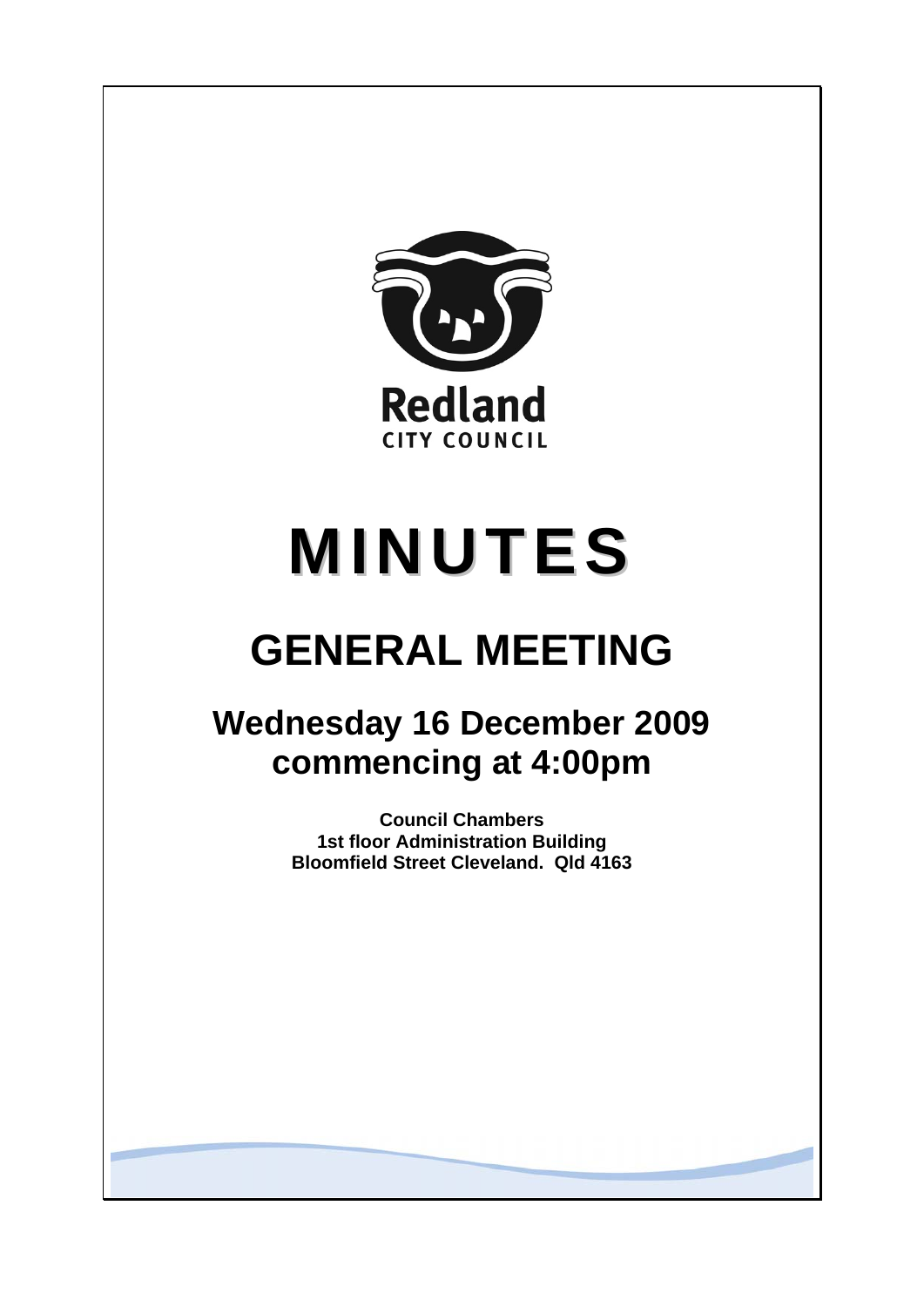### **TABLE OF CONTENTS**

| <b>ITEM</b>    |                                                              | <b>SUBJECT</b>                                                                                         | <b>PAGE NO</b> |
|----------------|--------------------------------------------------------------|--------------------------------------------------------------------------------------------------------|----------------|
| 1              |                                                              |                                                                                                        |                |
| $\mathbf 2$    |                                                              |                                                                                                        |                |
| 3              |                                                              |                                                                                                        |                |
| 4              |                                                              |                                                                                                        |                |
| 5              |                                                              | <b>MATTERS OUTSTANDING FROM PREVIOUS GENERAL MEETING</b>                                               |                |
|                | 5.1                                                          |                                                                                                        |                |
|                | 5.1.1                                                        |                                                                                                        |                |
|                | 5.1.2                                                        | <b>PETITION (DIVISION 6) - REQUEST FOR BIKE TRACK</b><br>BETWEEN MOUNT COTTON VILLAGE AND MOUNT        |                |
|                | 5.1.3                                                        |                                                                                                        |                |
|                | 5.1.4                                                        | <b>PETITION (DIVISION 5) - REQUEST TO EXTEND</b><br><b>WALKWAY, WATERFRONT EASEMENT REDLAND BAY  5</b> |                |
|                | 5.1.5                                                        |                                                                                                        |                |
| 6              |                                                              |                                                                                                        |                |
| $\overline{7}$ |                                                              |                                                                                                        |                |
| 8              |                                                              |                                                                                                        |                |
| 9              | <b>DECLARATION OF MATERIAL PERSONAL INTEREST ON ANY</b>      |                                                                                                        |                |
| 10             | <b>PLANNING &amp; POLICY COMMITTEE 2/12/09 - RECEIPT AND</b> |                                                                                                        |                |
|                | 10.1                                                         |                                                                                                        |                |
|                | 10.1.1                                                       | <b>PROPOSED MODEL FOR DELIVERY OF TOURISM IN THE</b>                                                   |                |
|                |                                                              |                                                                                                        |                |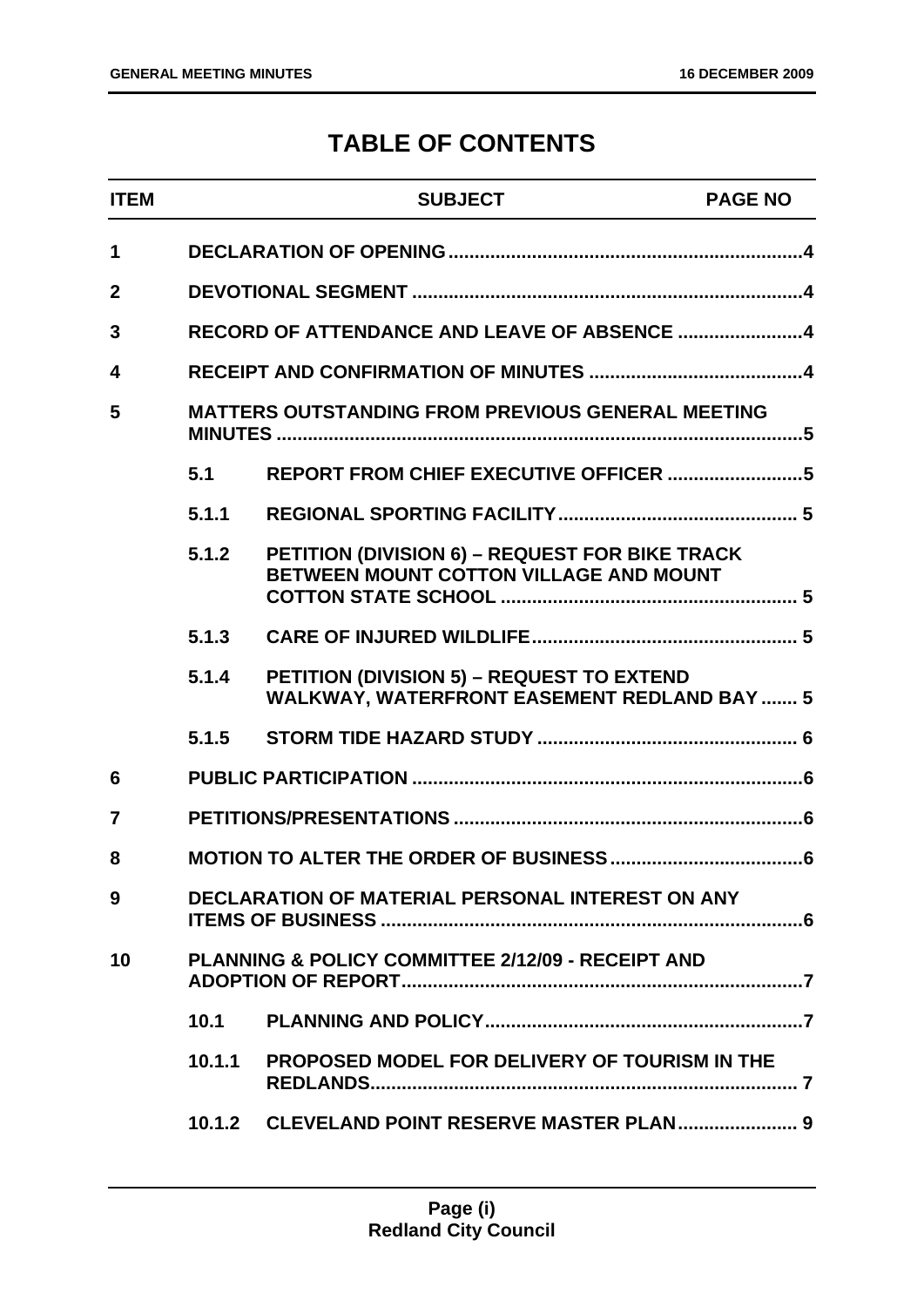|                 | 10.1.3 | DRAFT SUSTAINABLE RESOURCES FUTURE (WASTE                                                                                                            |
|-----------------|--------|------------------------------------------------------------------------------------------------------------------------------------------------------|
|                 | 10.1.4 | PERMIT TO OCCUPY - WEINAM CREEK FERRY                                                                                                                |
|                 | 10.1.5 | REDLANDS SOCIAL INFRASTRUCTURE STRATEGY 21                                                                                                           |
|                 | 10.2   |                                                                                                                                                      |
|                 | 10.2.1 |                                                                                                                                                      |
| 11              |        | <b>REDLAND WATER COMMITTEE 9/12/09 - RECEIPT AND</b>                                                                                                 |
|                 | 11.1   |                                                                                                                                                      |
|                 | 11.1.1 | <b>REDLAND WATER BUSINESS UNIT REPORT -</b>                                                                                                          |
|                 | 11.1.2 | LOCAL LAW NO 31 (WATER SUPPLY) APPOINTMENT OF                                                                                                        |
|                 | 11.1.3 | AMENDMENT TO REDLAND WATER PERFORMANCE                                                                                                               |
|                 | 11.2   |                                                                                                                                                      |
|                 | 11.2.1 |                                                                                                                                                      |
|                 | 11.3   |                                                                                                                                                      |
|                 | 11.3.1 |                                                                                                                                                      |
|                 |        | 11.3.2 COOCHIE ISLAND GOLF CLUB - SEWER CONNECTION 38                                                                                                |
| 12 <sub>2</sub> |        | <b>FINANCE AND CORPORATE MANAGEMENT COMMITTEE 9/12/09</b>                                                                                            |
|                 | 12.1   |                                                                                                                                                      |
|                 | 12.1.1 | NOVEMBER 2009 - MONTHLY FINANCIAL REPORTS 39                                                                                                         |
|                 | 12.2   |                                                                                                                                                      |
|                 | 12.2.1 | <b>CORPORATE BALANCED SCORECARD REPORT -</b>                                                                                                         |
|                 |        | 12.2.2 COUNCIL MEETING DATES - JANUARY TO MARCH 2010<br>AND DEVELOPMENT ASSESSMENT DELEGATED<br><b>AUTHORITY – DECEMBER 2009 TO JANUARY 2010  47</b> |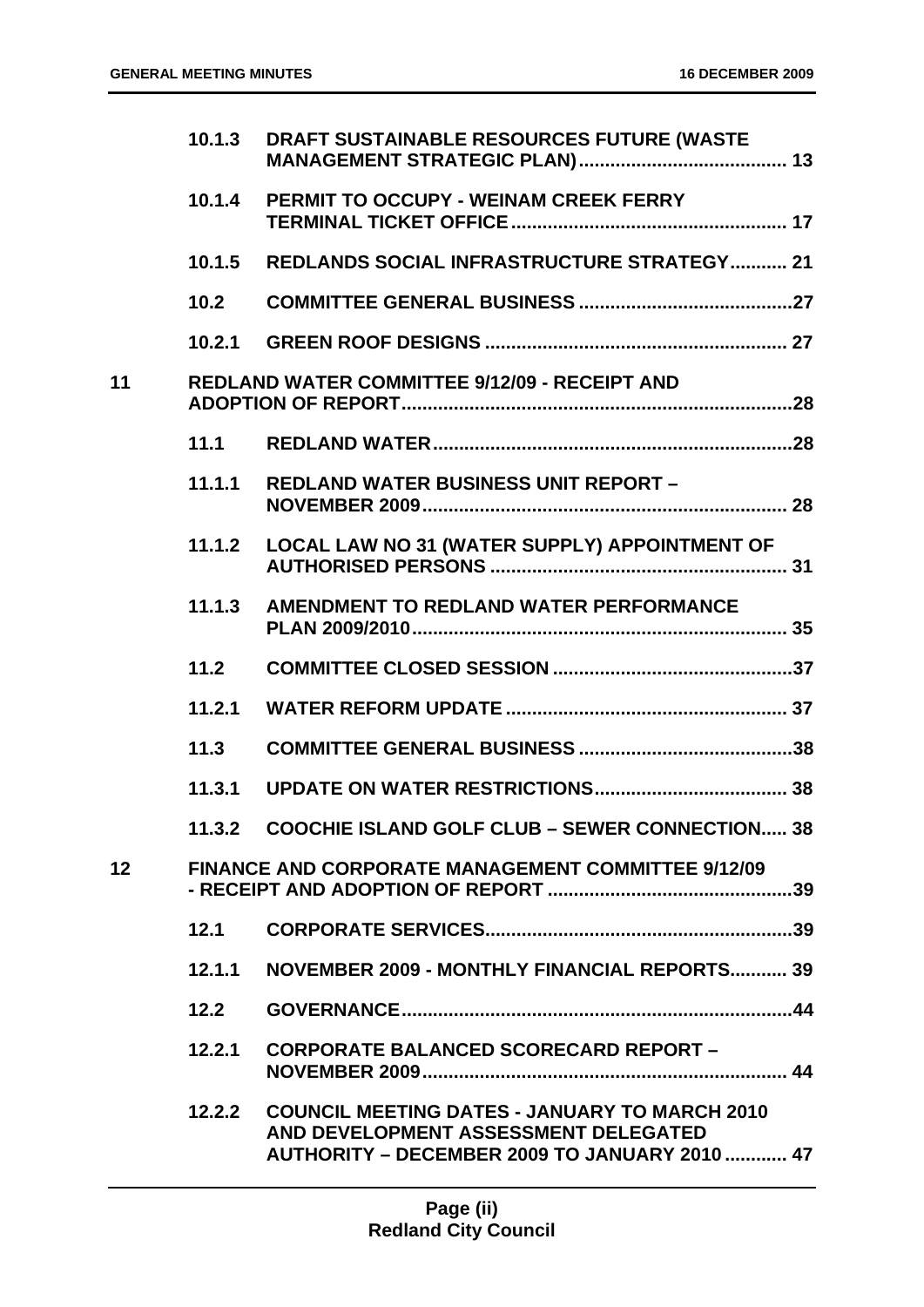|    | 12.2.3 | <b>LOCAL GOVERNMENT REGULATION 2009 - FINANCE,</b>   |  |
|----|--------|------------------------------------------------------|--|
|    | 12.2.4 |                                                      |  |
|    | 12.3   |                                                      |  |
|    | 12.3.1 |                                                      |  |
| 13 |        |                                                      |  |
|    | 13.1   |                                                      |  |
|    | 13.1.1 | <b>REQUEST FOR EASEMENT ELECTRICITY SUPPLY FROM</b>  |  |
|    | $13.2$ |                                                      |  |
|    | 13.2.1 | AMENDMENT TO THE SCHEDULE OF FEES AND                |  |
| 14 |        | <b>ITEMS REFERRED FROM DEVELOPMENT ASSESSMENT</b>    |  |
|    | 14.1   |                                                      |  |
|    | 14.1.1 | <b>MATERIAL CHANGE OF USE - 17 PORTSMOUTH PLACE.</b> |  |
|    | 14.1,2 | DUAL OCCUPANCY AT 163 SHORE STREET NORTH,            |  |
| 15 |        |                                                      |  |
|    | 15.1   |                                                      |  |
|    | 15.1.1 | <b>REGULATORY SERVICES DEPARTMENT REVIEW 120</b>     |  |
| 16 |        |                                                      |  |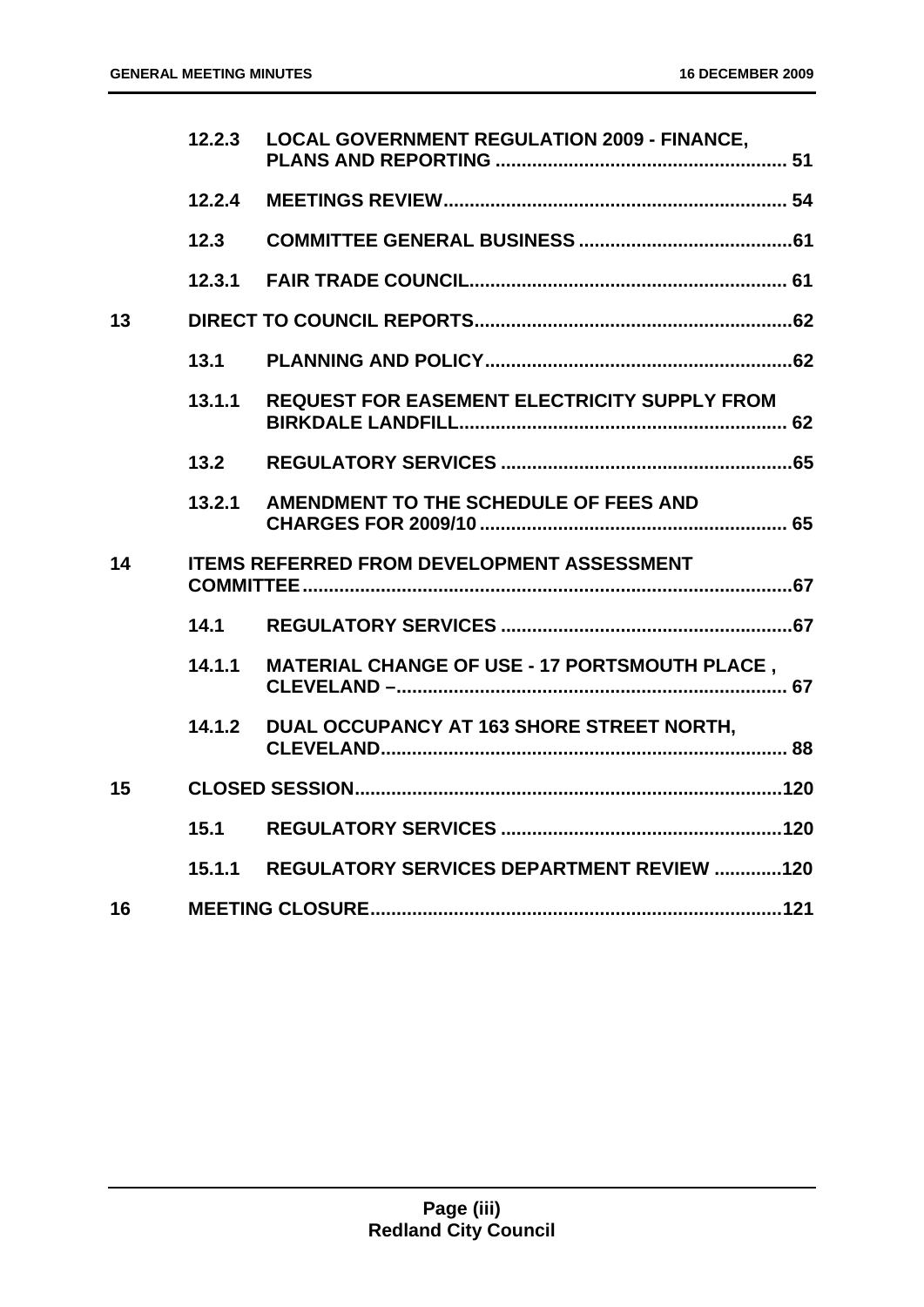#### <span id="page-4-0"></span>**1 DECLARATION OF OPENING**

The Mayor declared the meeting open at 4.00pm and acknowledged the Quandamooka people, who are the traditional custodians of the land on which Council meets. The Mayor also paid Council's respect to their elders, past and present, and extended that respect to any indigenous Australians present.

#### <span id="page-4-1"></span>**2 DEVOTIONAL SEGMENT**

Pastor Glen Gray, from the Redlands Ministers' Fellowship, led Council in a brief devotional segment.

#### <span id="page-4-2"></span>**3 RECORD OF ATTENDANCE AND LEAVE OF ABSENCE**

#### **MEMBERS PRESENT:**

| Cr M Hobson PSM     | Mayor                                  |
|---------------------|----------------------------------------|
| Cr T Bowler         | Deputy Mayor and Councillor Division 6 |
| Cr W Boglary        | <b>Councillor Division 1</b>           |
| Cr C Ogilvie        | <b>Councillor Division 2</b>           |
| Cr D Henry          | <b>Councillor Division 3</b>           |
| Cr J Burns          | <b>Councillor Division 4</b>           |
| Cr B Townsend       | <b>Councillor Division 5</b>           |
| <b>Cr M Elliott</b> | <b>Councillor Division 7</b>           |
| <b>Cr K Reimers</b> | <b>Councillor Division 8</b>           |
| Cr K Williams       | <b>Councillor Division 9</b>           |
| Cr H Murray         | <b>Councillor Division 10</b>          |
|                     |                                        |

#### **EXECUTIVE LEADERSHIP GROUP:**

| <b>Chief Executive Officer</b>              |
|---------------------------------------------|
| <b>General Manager Planning and Policy</b>  |
| <b>Acting General Manager Redland Water</b> |
| <b>General Manager Regulatory Services</b>  |
| <b>General Manager Corporate Services</b>   |
| <b>General Manager Governance</b>           |
| <b>General Manager Customer Services</b>    |
|                                             |

#### **MINUTES:**

Mrs J Parfitt **Acting Team Leader - Corporate Meetings & Registers** 

#### <span id="page-4-3"></span>**4 RECEIPT AND CONFIRMATION OF MINUTES**

| Moved by:    | <b>Cr Townsend</b> |
|--------------|--------------------|
| Seconded by: | <b>Cr Reimers</b>  |

That the minutes of the General Meeting held on 25 November 2009 be confirmed.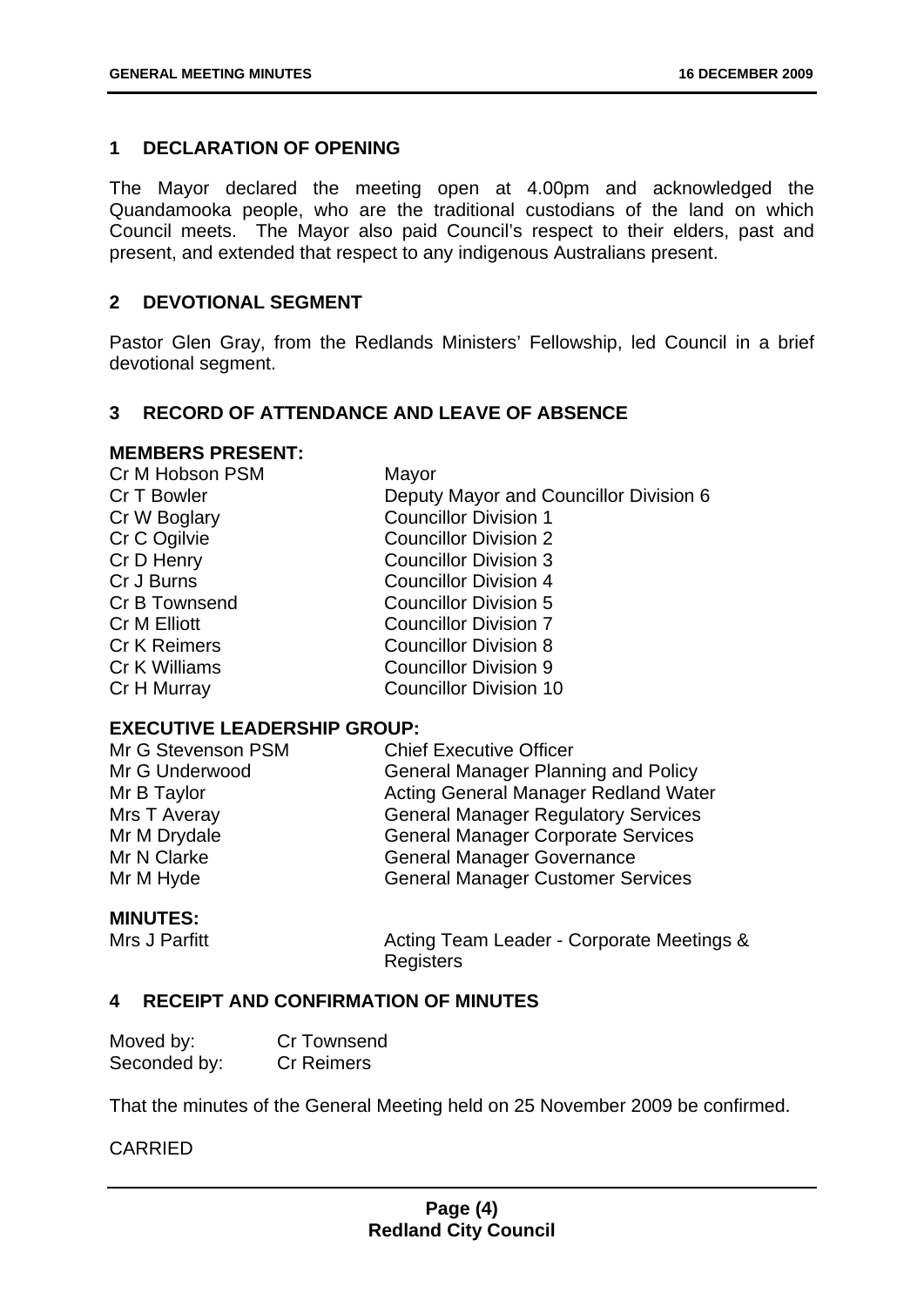#### <span id="page-5-0"></span>**5 MATTERS OUTSTANDING FROM PREVIOUS GENERAL MEETING MINUTES**

#### <span id="page-5-1"></span>**5.1 REPORT FROM CHIEF EXECUTIVE OFFICER**

The Chief Executive Officer to present the following items for noting:

#### <span id="page-5-2"></span>**5.1.1 REGIONAL SPORTING FACILITY**

At the General Meeting of 24 June 2009 Council resolved that officers prepare a report investigating acquisition of land for Regional Sporting Facility in the major development area south of Boundary Road.

A report addressing this matter is proposed to be presented to a future Planning & Policy Committee meeting in March 2010.

#### <span id="page-5-3"></span>**5.1.2 PETITION (DIVISION 6) – REQUEST FOR BIKE TRACK BETWEEN MOUNT COTTON VILLAGE AND MOUNT COTTON STATE SCHOOL**

At the General Meeting of 29 July 2009 Council resolved that the petition requesting that a bike track be built between Mount Cotton Village and Mount Cotton State School be received and referred to the appropriate area of Council for consideration and a report back to Council.

A report addressing this matter will be presented to a Planning & Policy Committee meeting in February 2010.

#### <span id="page-5-4"></span>**5.1.3 CARE OF INJURED WILDLIFE**

At the General Meeting of 26 August 2009 Council resolved that officers prepare a report that looks at the responsibilities and action in the Redlands that improve the quality and timeliness of care of injured wildlife.

A report addressing this matter will be presented to the Planning & Policy Committee meeting scheduled early in 2010.

#### <span id="page-5-5"></span>**5.1.4 PETITION (DIVISION 5) – REQUEST TO EXTEND WALKWAY, WATERFRONT EASEMENT REDLAND BAY**

At the General Meeting of 30 September 2009 Council resolved that the petition requesting that Council extend the walkway further down Waterfront Easement be received and referred to the appropriate area of Council for consideration and a report back to Council at the earliest convenience.

A report addressing this matter is proposed to be presented to a Planning & Policy Committee meeting in February 2010.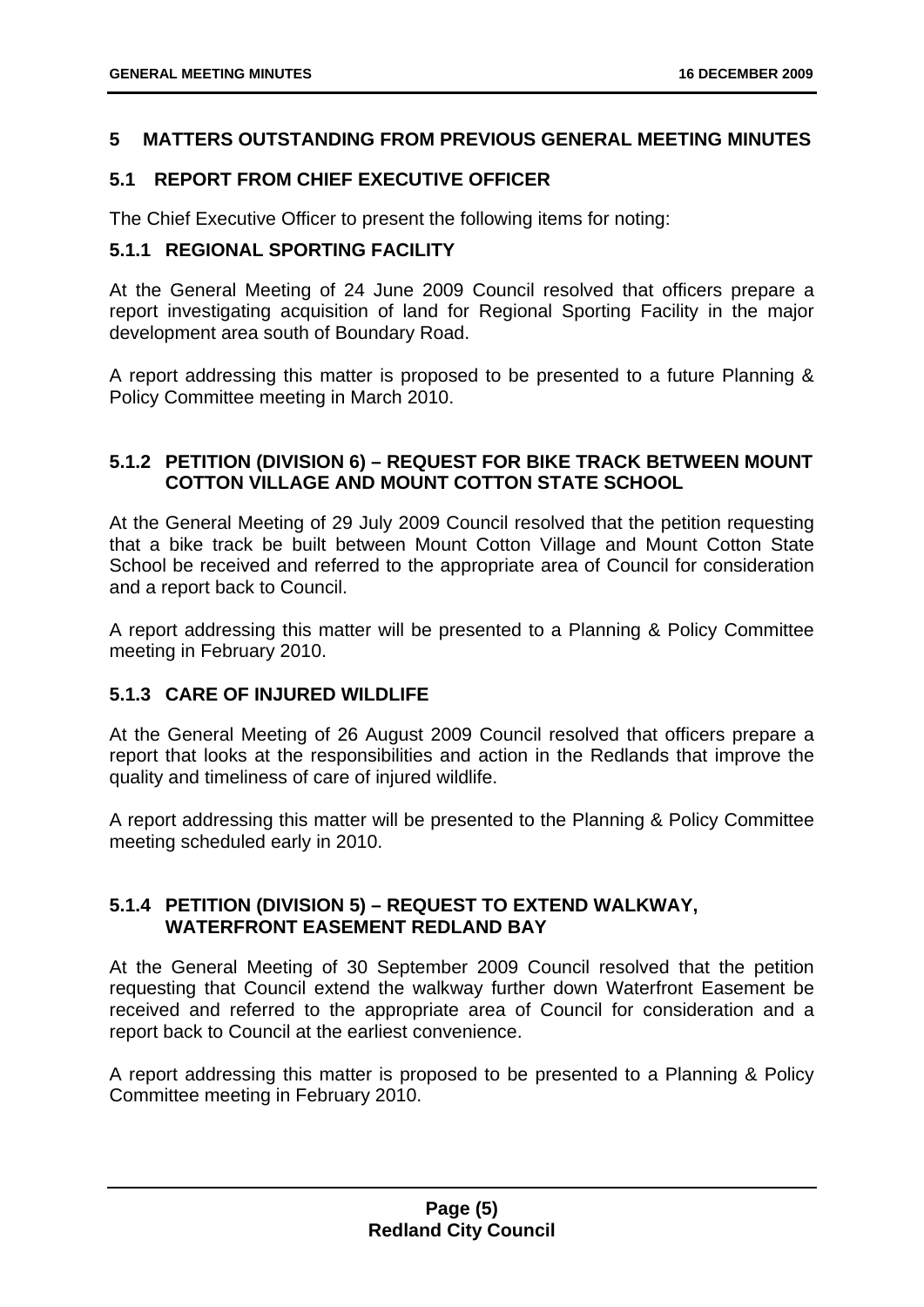#### <span id="page-6-0"></span>**5.1.5 STORM TIDE HAZARD STUDY**

At the General Meeting of 29 October 2009, Council resolved that a further report be presented to Council to adopt a finalised Redland City Storm Tide Hazard Study for planning purposes

A report addressing this matter will be presented to an ensuing Planning and Policy Committee meeting.

#### <span id="page-6-1"></span>**6 PUBLIC PARTICIPATION**

#### **MOTION TO ADJOURN MEETING**

| Moved by:    | Cr Henry          |
|--------------|-------------------|
| Seconded by: | <b>Cr Reimers</b> |

That Council adjourns the meeting for a 30-minute public participation segment.

#### CARRIED

- 1. Mr R Lugton of Cleveland addressed Council in relation to a development application at 17 Portsmouth Place, Cleveland.
- 2. Mr T Roebig of Cleveland addressed Council in relation to a development application at 163 Shore Street North, Cleveland.
- 3. Mr F Bradley of Cleveland, and representing his wife of Russell Island, addressed Council in relation to rates and charges on SMBI.

#### **MOTION TO RESUME MEETING**

| Moved by:    | Cr Henry          |
|--------------|-------------------|
| Seconded by: | <b>Cr Reimers</b> |

That the meeting proceedings resume.

#### CARRIED

#### <span id="page-6-2"></span>**7 PETITIONS/PRESENTATIONS**

Nil.

#### <span id="page-6-3"></span>**8 MOTION TO ALTER THE ORDER OF BUSINESS**

Nil.

#### <span id="page-6-4"></span>**9 DECLARATION OF MATERIAL PERSONAL INTEREST ON ANY ITEMS OF BUSINESS**

Cr Hobson declared a possible conflict of interest in Item 10.1.1 – see item for details.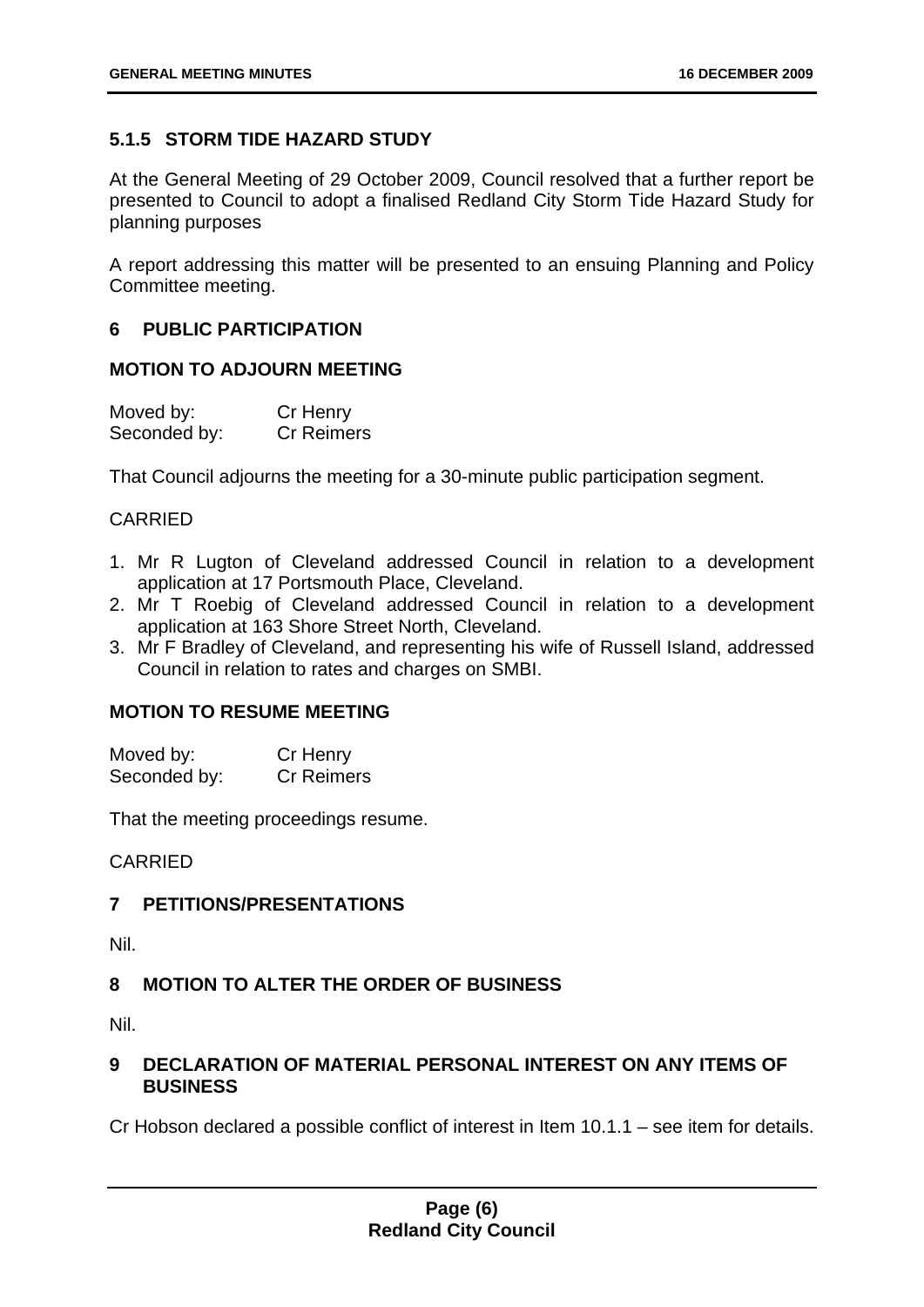#### <span id="page-7-0"></span>**10 PLANNING & POLICY COMMITTEE 2/12/09 - RECEIPT AND ADOPTION OF REPORT**

| Moved by:    | Cr Murray  |
|--------------|------------|
| Seconded by: | Cr Boglary |

That the Planning & Policy Committee Report of 2 December 2009 be received.

CARRIED

#### <span id="page-7-1"></span>**10.1 PLANNING AND POLICY**

Cr Hobson declared a possible conflict of interest in the following item as she was previously part of the tourism industry. Cr Hobson remained in the chamber for discussion and decision on this item, voting in the negative for the Council resolution.

#### <span id="page-7-2"></span>**10.1.1 PROPOSED MODEL FOR DELIVERY OF TOURISM IN THE REDLANDS**

| <b>Dataworks Filename:</b>       | <b>ED Liaison Tourism Development</b>                            |
|----------------------------------|------------------------------------------------------------------|
| <b>Responsible Officer Name:</b> | <b>Alan Burgess</b><br><b>Manager Economic Development Group</b> |
| <b>Author Name:</b>              | <b>Alan Burgess</b><br><b>Manager Economic Development Group</b> |

#### **EXECUTIVE SUMMARY**

A confidential report from Manager Economic Development Group dated 24 November 2009 was presented to Committee for consideration.

#### **COMMITTEE RECOMMENDATION**

That this item be deferred to the General Meeting on 16 December 2009 to allow for a workshop to take place, prior to this date.

#### **Addendum - 10 December 2009**

Following the deferral of the Proposed Model for Delivery of Tourism in the Redlands Report at the Planning & Policy meeting of 2 December, a workshop has been undertaken (8 December 2009).

After the workshop, a review was conducted of the current tourism budget and savings of \$138,000 can be given up in the  $2^{nd}$  quarter (2009/10) review as a carry forward to the 2010/11 budget which accounts for just over half of the required set up costs.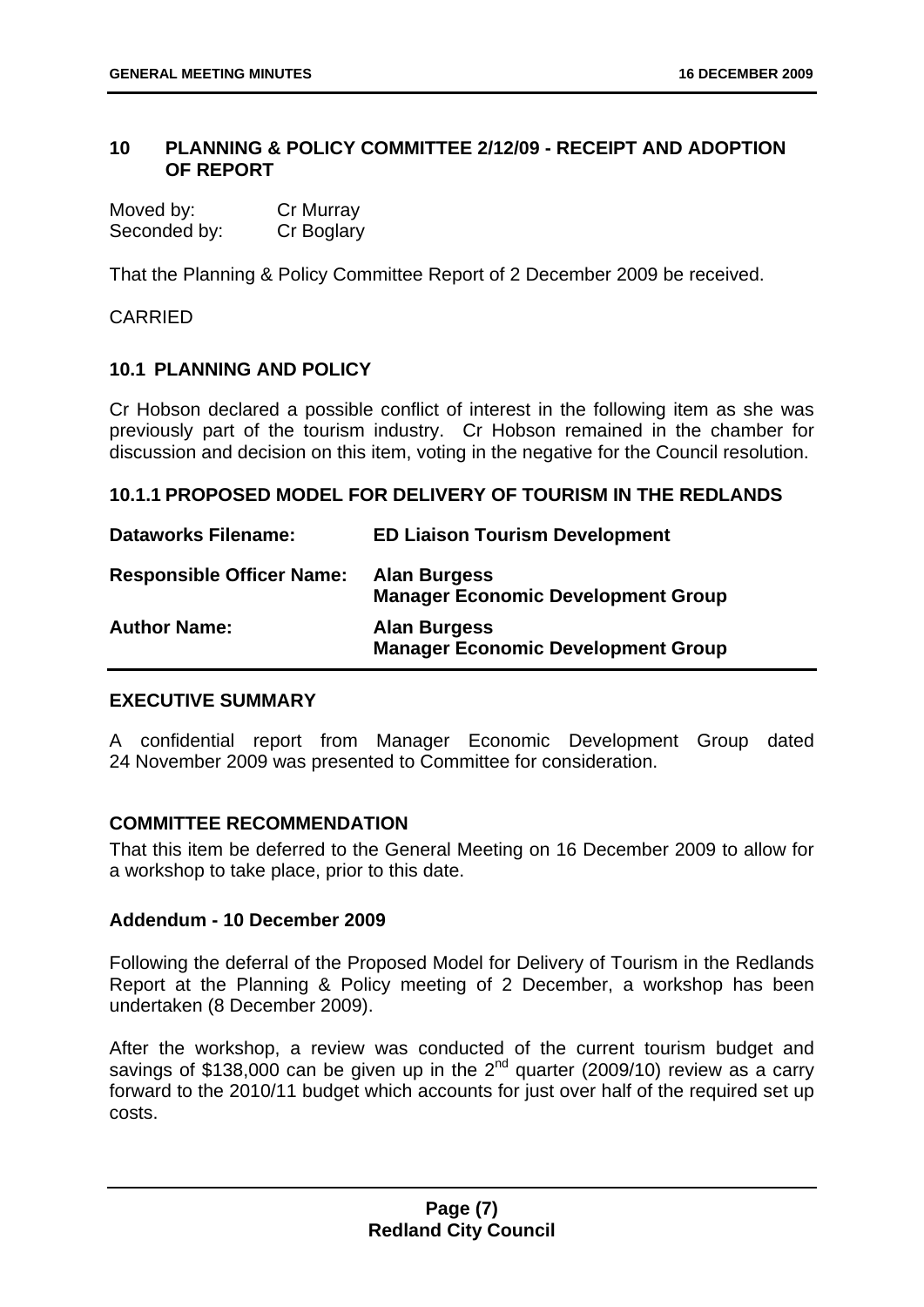These savings have been found by deferring and forgoing advertising, research and some trade shows in 2009/10, some of which are KPI's for Economic Development.

The original Officer's Recommendation contained in the confidential report from Manager Economic Development dated 24 November 2009, is therefore represented for consideration.

#### **PROPOSED MOTION**

| Moved by:    | Cr Ogilvie        |
|--------------|-------------------|
| Seconded by: | <b>Cr Reimers</b> |

That Council resolve as follows:

- 1. To endorse the proposed tourism entity and approve commencement of the implementation plan;
- 2. To note that further reports will be provided to Council at various stages of the implementation project to seek endorsement for:
	- $a.$  Implementation budget (at  $2^{nd}$  and  $3^{rd}$  quarter budget reviews);
	- b. Company constitution;
	- c. Service agreements;
	- d. Board of Directors;
	- e. Business plan;
	- f. Governance arrangements;
	- g. Three year funding agreement; and
- 3. That all 'Commercial in Confidence' information in this matter remains confidential.

On being put to the vote the motion was LOST.

#### **COUNCIL RESOLUTION**

Moved by: Cr Bowler Seconded by: Cr Townsend

**That Council resolve to not continue with the proposed tourism entity, retaining tourism development under the existing arrangements.** 

#### **CARRIED**

A division was called for.

Crs Burns, Murray, Elliott, Bowler, Williams and Townsend voted in the affirmative.

Crs Reimers, Henry, Ogilvie, Boglary and Hobson voted in the negative.

The motion was declared by the Mayor as **CARRIED**.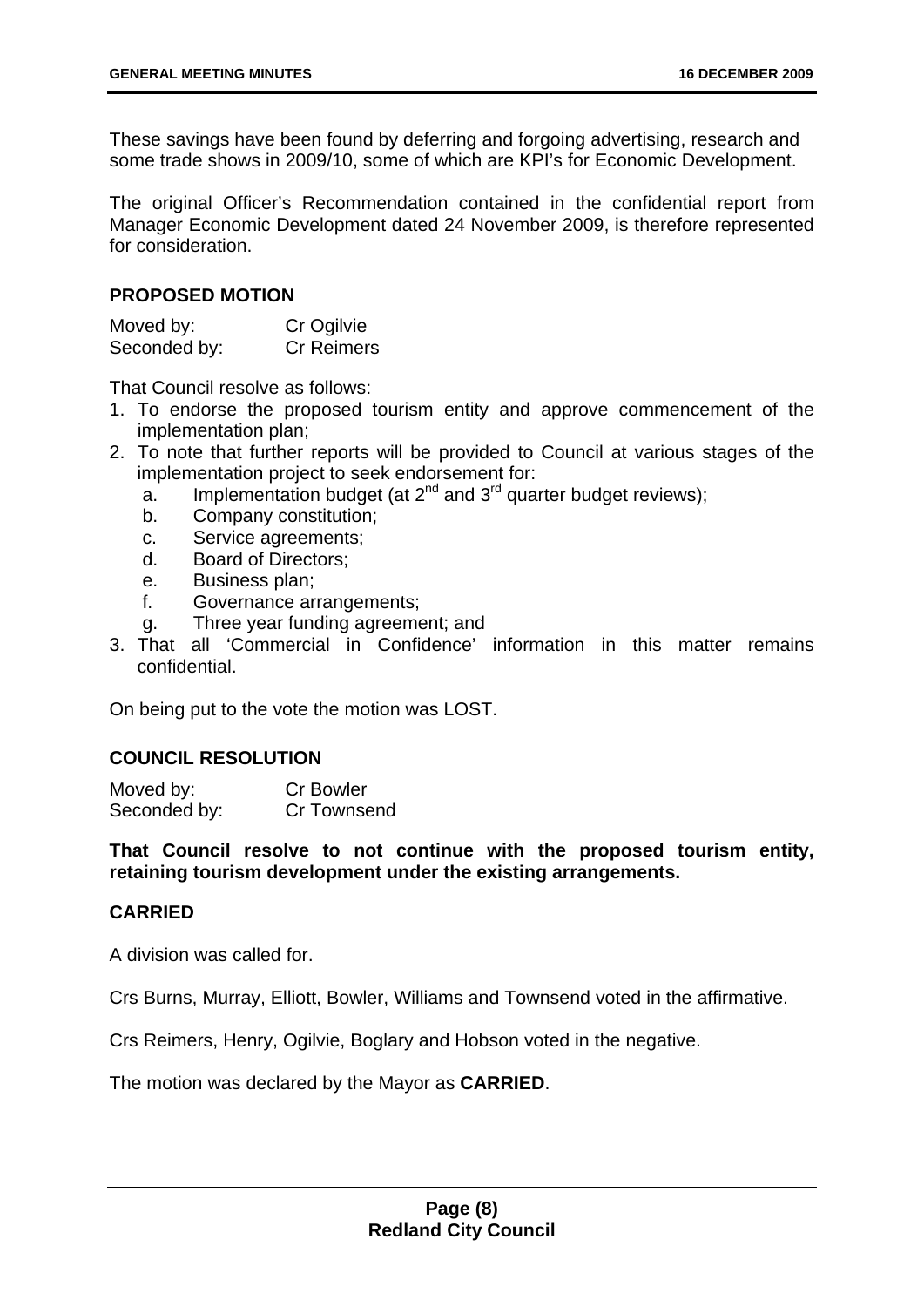#### <span id="page-9-0"></span>**10.1.2 CLEVELAND POINT RESERVE MASTER PLAN**

| <b>Dataworks Filename:</b>       | <b>P &amp; R Cleveland Point Reserve</b>                                   |
|----------------------------------|----------------------------------------------------------------------------|
| <b>Attachments:</b>              | <b>Online Survey</b><br><b>Sample Comments from Community Consultation</b> |
| <b>Responsible Officer Name:</b> | <b>Gary Photinos</b><br><b>Manager Environmental Management</b>            |
| <b>Author Name:</b>              | <b>Andrew Hornery</b><br><b>Advisor Landscape Architect</b>                |

#### **EXECUTIVE SUMMARY**

At the General Meeting of 26 August 2009, it was resolved as follows:

- *"That Council resolve to seek community consultation on alternate Cleveland Point Reserve master plan layouts, subject to the Federal Government funding not being affected on any subsequent changes to the masterplan; and*
- *That the results of the consultation be submitted to a future Planning and Policy Committee Meeting."*

The Environmental Management Group sought public feedback via an online survey posted on Council's website from 12 October until 2 November 2009 and 483 surveys/submissions were completed.

The online survey presented three possible outcomes, as well as a number of general questions seeking opinions on the acceptance of the recent filming at Cleveland Point Reserve. (Refer Attachment - blank survey form - Community Consultation)

The response was a significantly high number of survey responses preferred to retain the ring road, with small numbers either in favour of a ring road located away from the point or of a smaller circulation layout.

As such, it is recommended that Council endorse the existing masterplan that has informed recent detail designs for the upgrade of the point, retaining the outer ring road.

#### **PURPOSE**

The purpose of this report is to present the results of the community consultation on alternate Cleveland Point Reserve master plan layouts and to make recommendations.

#### **BACKGROUND**

At the General Meeting of 26 August 2009, it was resolved as follows: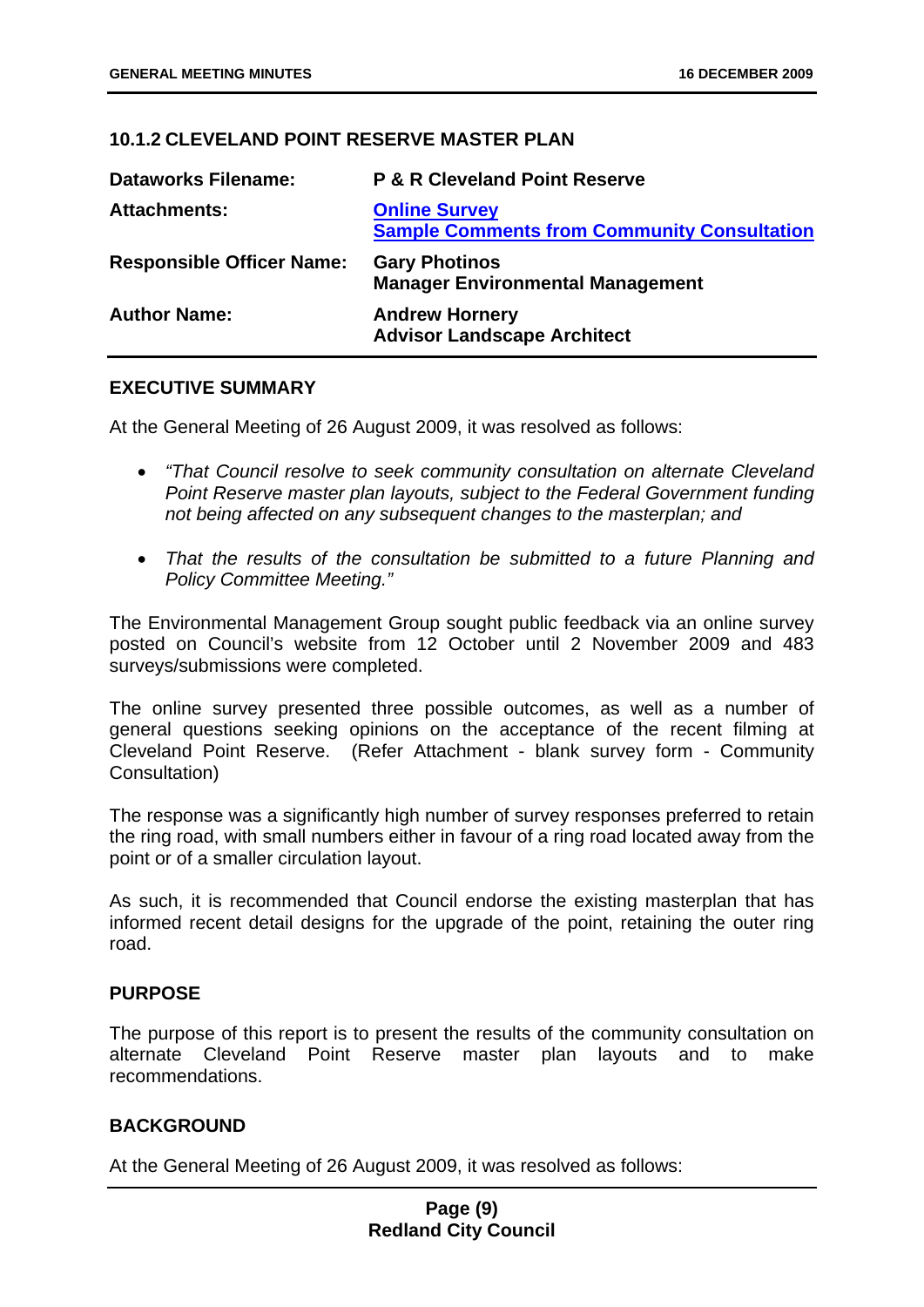- • *"That Council resolve to seek community consultation on alternate Cleveland Point Reserve master plan layouts, subject to the Federal Government funding not being affected on any subsequent changes to the masterplan; and*
- *That the results of the consultation be submitted to a future Planning and Policy Committee Meeting."*

An online survey was posted on Council's website from 12 October until 2 November 2009 and 483 surveys/submissions were completed.

It should be noted that the Cleveland Point Reserve Masterplan 2006 was adopted following a public review period that found overwhelming public support for the retention of the existing ring road.

#### **ISSUES**

The issues in this report are the results of the recent community consultation regarding the publics' preference for the road layout at Cleveland Point Reserve.

#### **RELATIONSHIP TO CORPORATE PLAN**

The recommendation primarily supports Council's strategic priority to build safe, strong and self reliant communities with access to community services, infrastructure and opportunities for participation in community life.

#### **FINANCIAL IMPLICATIONS**

There are no financial implications resulting from the community consultation.

#### **PLANNING SCHEME IMPLICATIONS**

The Land Use Planning Group was consulted and it is considered that the outcome of recommendations in this report will not result in amendments to the Redlands Planning Scheme.

The Cleveland Point Reserve Masterplan, as approved by Council in 2006, details the retention of the outer ring road, and as such remains as the approved layout for the site.

The results of this recent survey do not necessitate a change in the previously approved masterplan.

#### **CONSULTATION**

#### Initial consultation:

During the Masterplanning process (2004-2006), extensive community consultation was undertaken which included working group meetings, on-site intercept surveys, community workshops, community reference group meetings, public displays,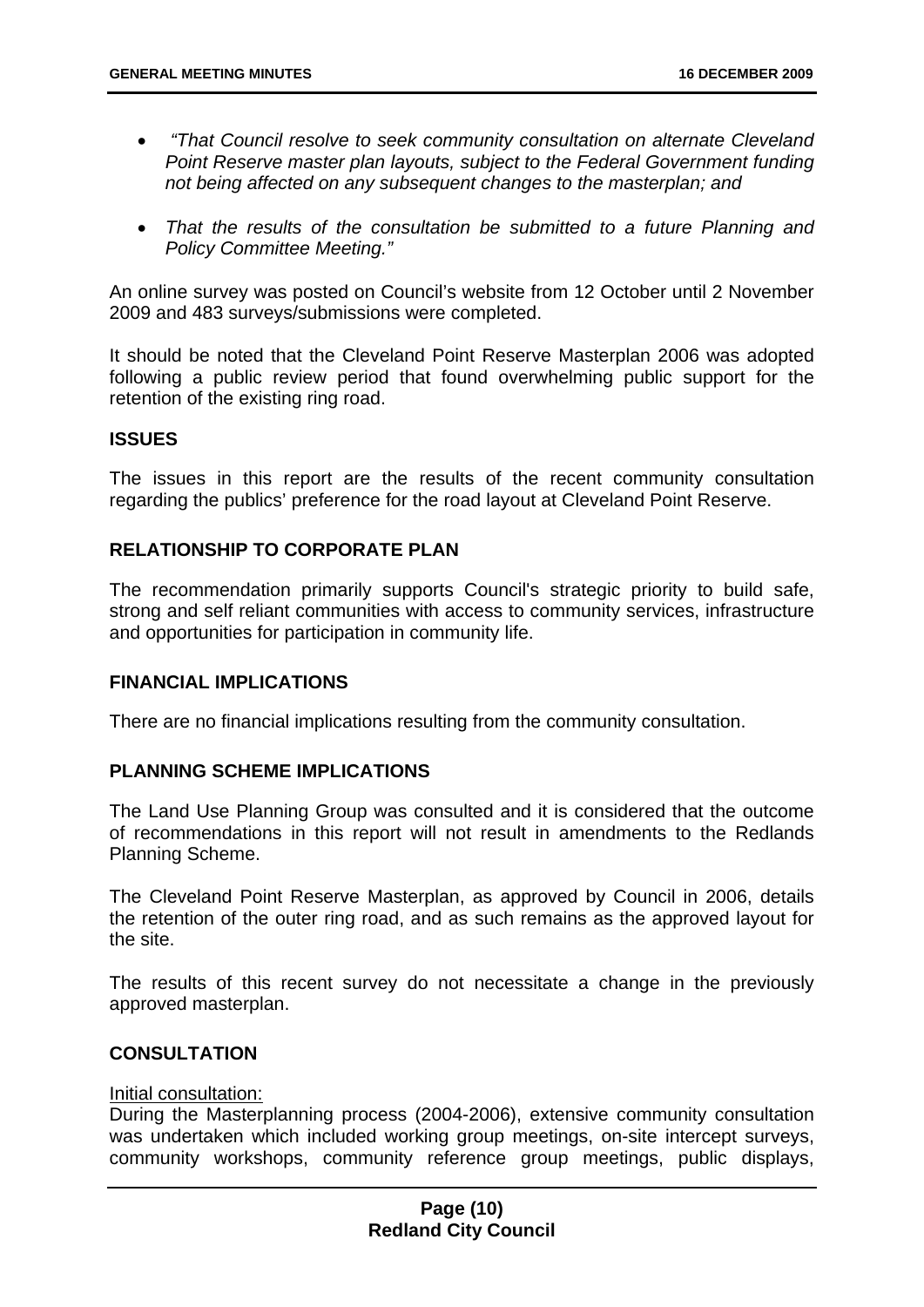engagement of a specialist consultant to evaluate the use patterns of the point and feedback forms, and the overwhelming preference was to retain the outer ring road as an integral part of the design.

This was incorporated in the Masterplan 2006 that was adopted by council.

The Council approved masterplan (2006) remains as the primary planning document that has informed the detail design process for the redevelopment of Cleveland Point Reserve as part of the Gateways to Moreton Bay Project, current in effect.

#### Recent Consultation:

Following council resolution at the General Meeting of 26 August 2009, in which it was determined that RCC should seek final community clarification of the road layout preferences, the Environmental Management Group had an online survey posted on Council's website from 12 October until 2 November 2009 and 483 surveys/submissions were completed.

Three options were provided, noting Option 1 as the Full Ring Road, Option 2 as the Half Ring Road and Option 3 as the No Ring Road. (Refer Attachment)

Each was represented graphically with a summary of the major design elements surrounding each option.

Respondents were asked to indicate a preference as well as answering some basic Yes or No questions relating to the recent filming.

Respondents were also given the opportunity to offer their comments.

The results of this survey are as follows:

Total Surveys Received:

- Option 1: 318
- Option 2 53
- Option 3: 89

Did you like the Narnia / Filming experience?

- Yes: 297
- No: 159

Do you think it was good for the area?

- Yes: 308
- No: 148

Do you think it was worth the inconvenience?

Yes: 281

No: 173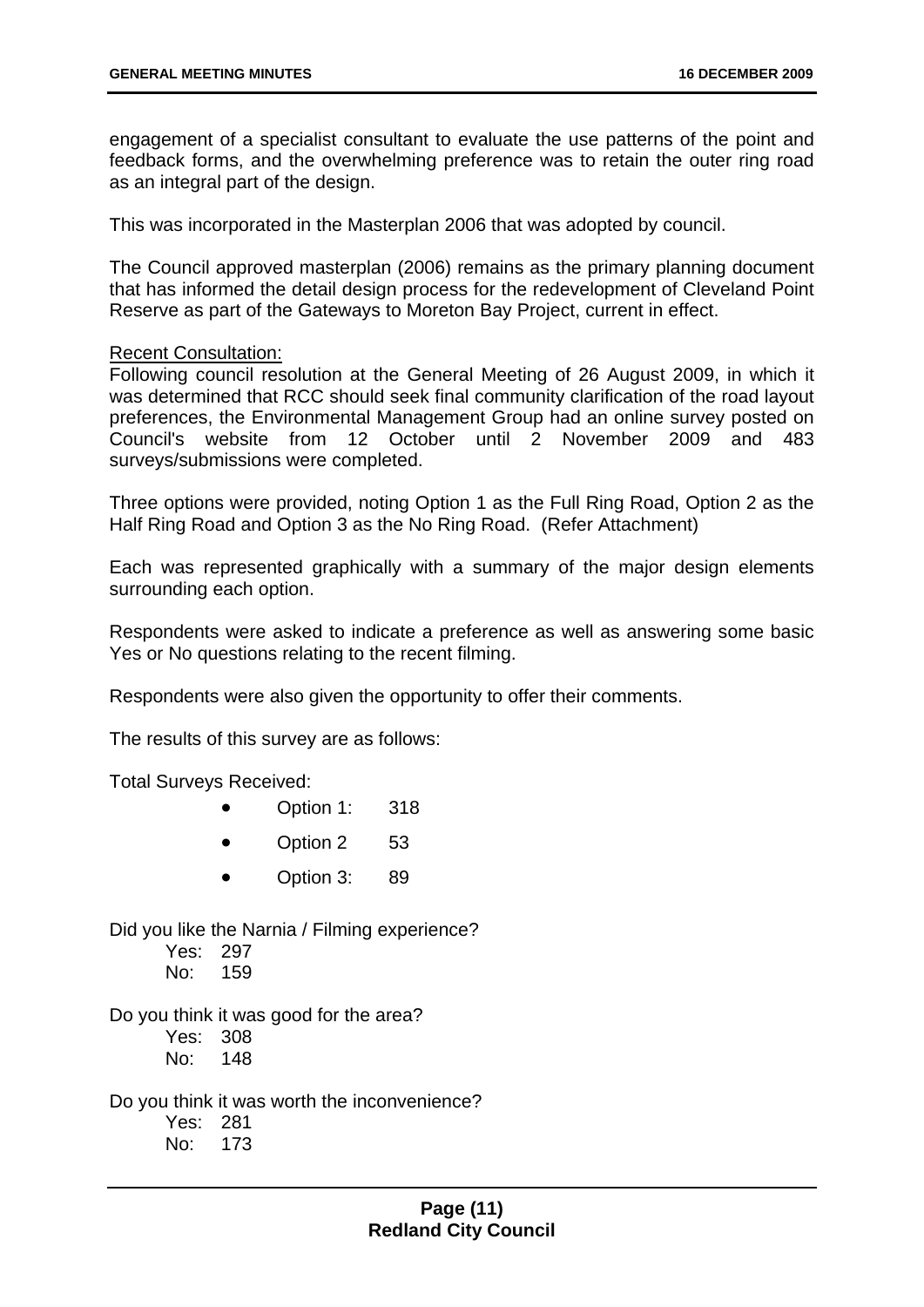Would you support attracting more movies being filmed at Cleveland Point?

Yes: 271 No: 187

#### **OPTIONS**

**PREFERRED** 

That Council resolve to adopt the results of the community consultation on alternate Cleveland Point Reserve master plan layouts and confirm Option 1 as the approved layout for future works.

**ALTERNATIVE** 

No feasible alternative is identified if Council is to fulfil its agreement to the Gateways Projects contract with in the time frames set out.

#### **OFFICER'S/COMMITTEE RECOMMENDATION/ COUNCIL RESOLUTION**

Moved by: Cr Murray Seconded by: Cr Elliott

**That Council resolve to adopt the results of the community consultation on alternate Cleveland Point Reserve master plan layouts and confirm Option 1 as the approved layout for future works.**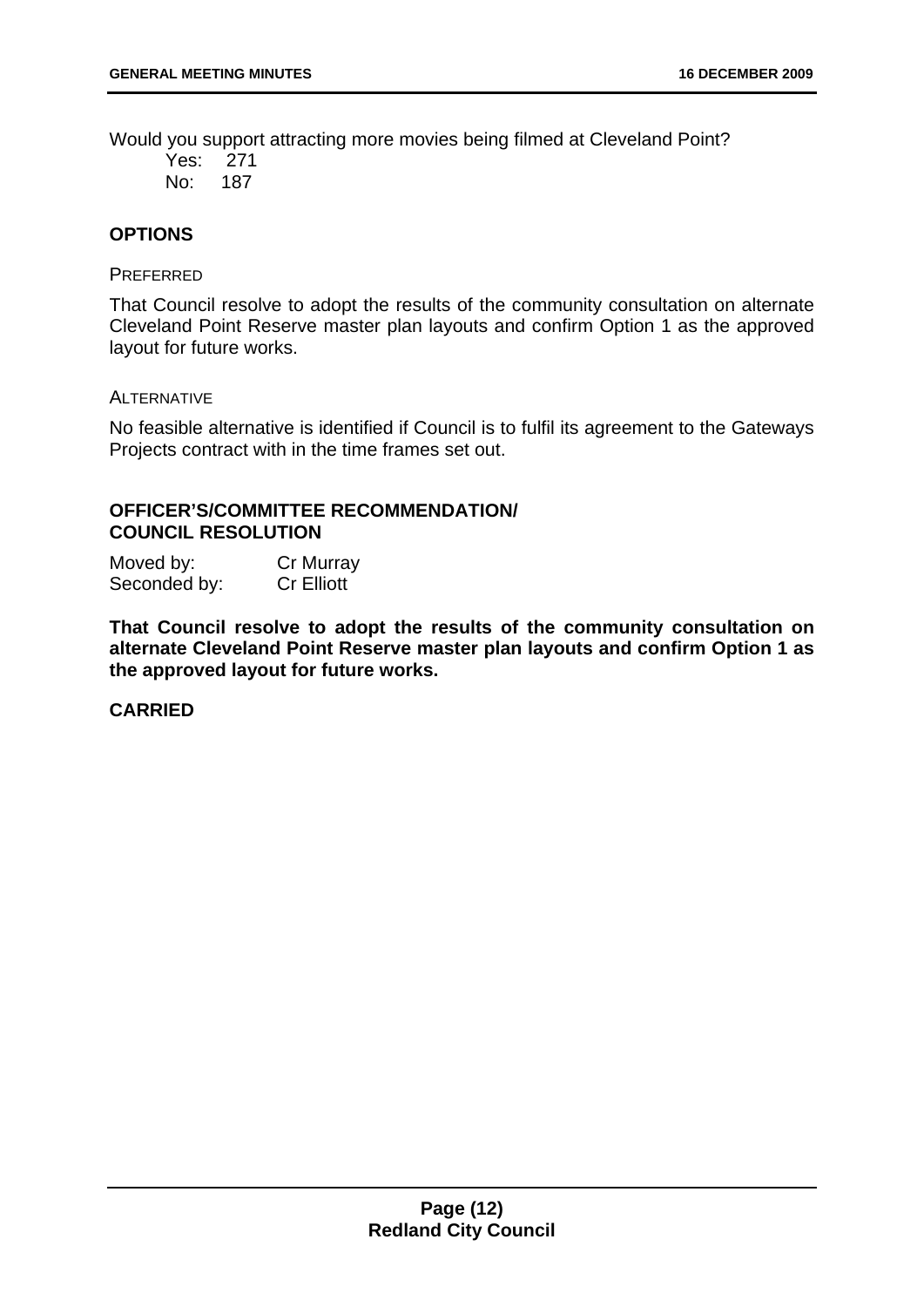#### <span id="page-13-0"></span>**10.1.3 DRAFT SUSTAINABLE RESOURCES FUTURE (WASTE MANAGEMENT STRATEGIC PLAN)**

| <b>Dataworks Filename:</b>       | <b>WM Waste Management Strategy</b>                                                            |
|----------------------------------|------------------------------------------------------------------------------------------------|
| <b>Attachments:</b>              | <b>Draft Sustainable Resources Future (Formerly</b><br><b>Waste Management Strategic Plan)</b> |
| <b>Responsible Officer Name:</b> | <b>David Elliott</b><br><b>Manager Infrastructure Planning</b>                                 |
| <b>Author Name:</b>              | Paula Kemplay<br><b>Senior Advisor Waste Planning</b>                                          |

#### **EXECUTIVE SUMMARY**

The draft Sustainable Resources Future (Waste Management Strategic Plan), as attached, sets the resource and waste direction for Council over the next 10 years using a range of sustainability initiatives. As part of the proposed implementation plan, a detailed education and engagement strategy is also being developed based on the consultative work to date. It is suggested that Council note the contents of this document and refer any detailed discussion on this and the pending education and engagement action plan to a workshop of Council in the New Year.

#### **PURPOSE**

To present the draft Sustainable Resources Future (Waste Management Strategic Plan) to Council for noting and recommendation of a future workshop.

#### **BACKGROUND**

At the General Meeting of 26 August 2009, Council resolved to *"work in partnership*  with a consultant to prepare a waste management strategy for the City in order to *plan service and infrastructure requirements for the next 10 years and comply with the Queensland Environmental Protection (Waste Management) Policy 2000 and in accord with Local Government Act provisions."*

#### **ISSUES**

The draft strategy reflects the key principles of the Commonwealth National Waste Policy and the expected Queensland Waste Strategy, plus Council's own sustainability policies. It sets the resource and waste direction for Council over the next 10 years and will be reviewed regularly given that external policy drivers are likely to influence the strategy in that timeframe.

Key features are as follows:

- Change in nomenclature from Waste Strategy to Sustainable Resources Future to reflect vision of improved resource management;
- Options to set targets for waste minimisation by 2020 and key performance indicators during the life of the plan;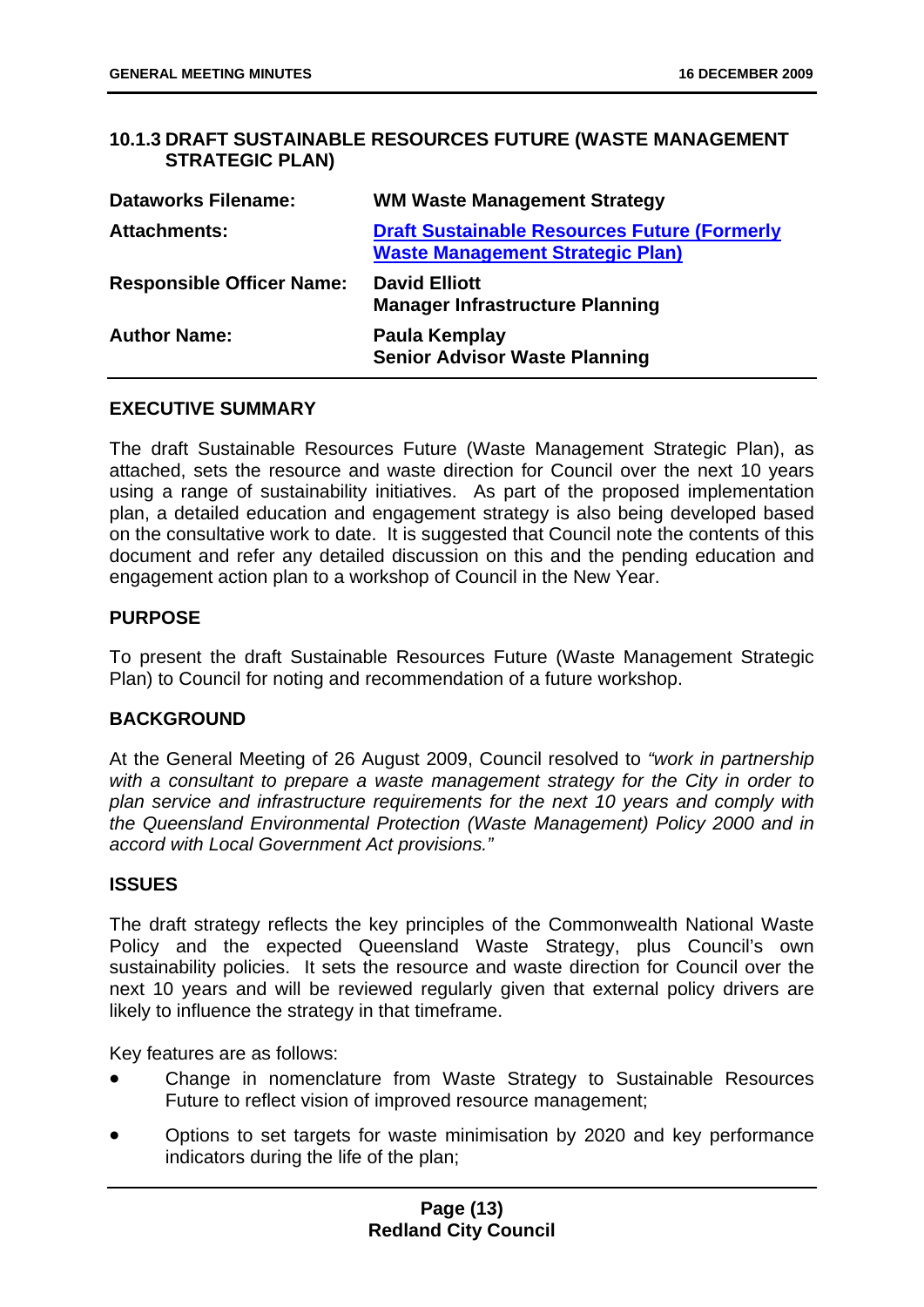- A vision to be a whole of community strategy interfacing resource and waste practices across corporate and community plans to contribute to long term sustainable living outcomes;
- Use of Redlands Planning Scheme to enable greater recovery of construction and demolition waste;
- A focus on options to increase the diversion of organics from landfill to prepare the Community for a future low carbon economy with options to utilise green fields (composting) or green energy solutions;
- Focus on development of new local markets to meet sustainability criteria, including a review of Council's procurement activities and investigation of partnerships with agriculture;
- Greater focus on assisting business and industry to minimise their waste to landfill;
- Creating opportunities for community organisations to reuse resources;
- Investigation of new opportunities for the islands to become more self sufficient in managing their waste and reduce transport emissions;
- Investment in new upgraded infrastructure to increase materials efficiency and assist in diverting more material away from landfill plus reducing costs of transporting and disposing of waste;
- maximise the life of the existing landfills;
- Participation in regional and sub-regional projects to enhance resource recovery and other infrastructure;
- A reliance on external landfills in the short-term (once Birkdale and Giles Road landfills close) with watching briefs on the viability of alternative waste technologies into the medium and longer term;
- Inclusion of the existing litter strategy to provide a more integrated planning approach.

Council is responsible for providing the most economically and environmentally responsible system to dispose of waste through provision of collection, processing and disposal services, however it is the behavioural choices made by purchasers, consumers, users and disposers that have the greatest impact on the success of these services.

Therefore there is a need to assist all residents, business owners, workers, students and visitors to become more aware of, and engaged with, the issues associated with waste minimisation, resource recovery and disposal through a comprehensive and strategic community engagement and education program.

The proposed education and engagement programs will combine a mix of education, social marketing, advertising and training techniques. They will aim to inform, involve, assist and remove the barriers that stop people from adopting sustainable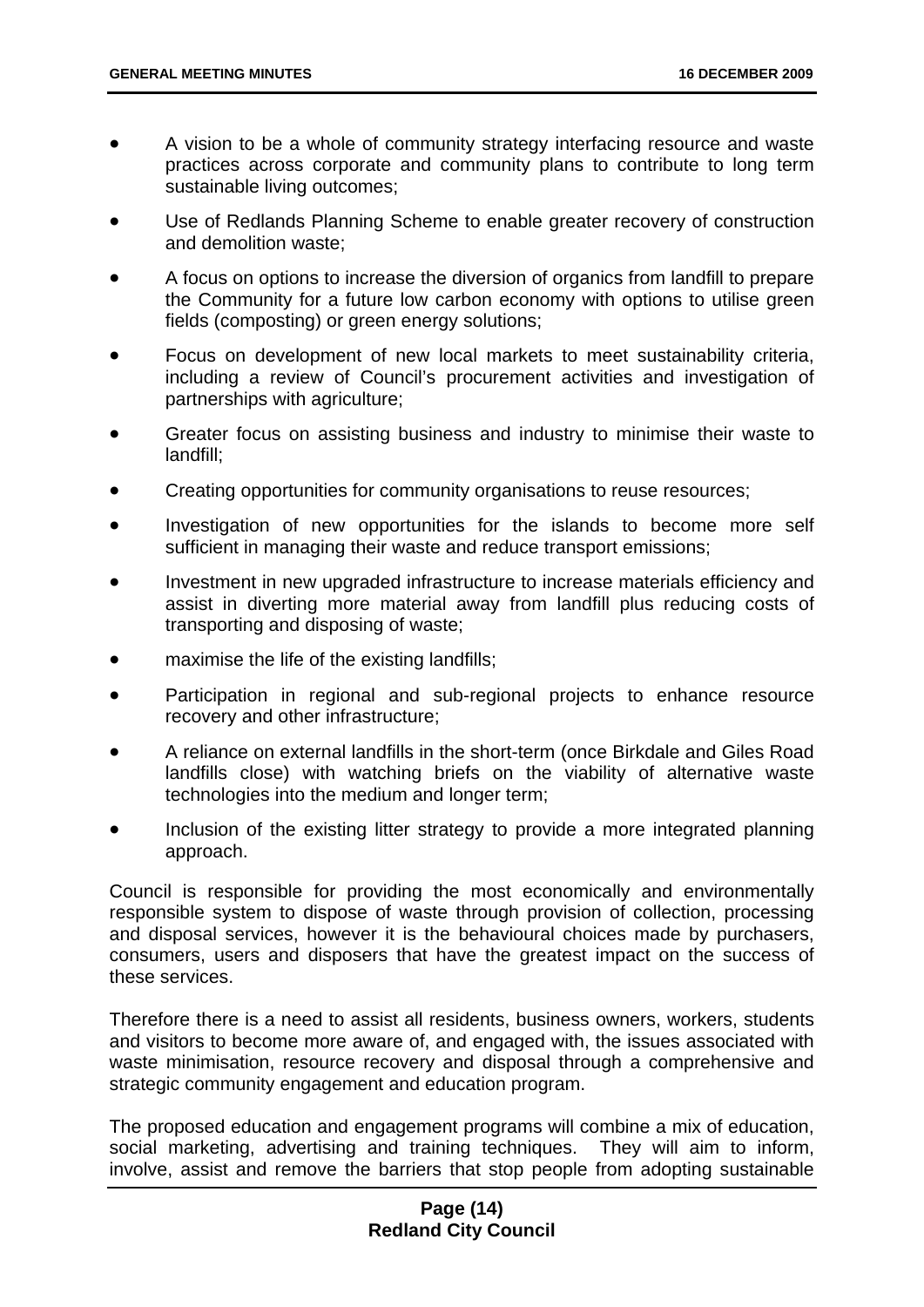waste and resource behaviours and they will be evaluated against key indicators to ensure they are meeting the needs of the community.

#### **RELATIONSHIP TO CORPORATE PLAN**

The recommendation primarily supports Council's strategic priority to provide and maintain water, waste services, roads, drainage and support the provision of transport and waterways infrastructure.

#### **FINANCIAL IMPLICATIONS**

There are significant upward pressures on future waste operating costs and it is proposed to use innovative infrastructure in co-operation with other local governments in the region where possible to achieve economies of scale and mitigate potential future cost increases to ratepayers. This will offset cost rises in a predicted regulatory environment with economic penalties for unconstrained waste disposal to landfill.

Specific actions will be costed as part of the budget adoption process during the year they are programmed to occur. A strategic financial model is being prepared as part of the 2010/11 budget process to assist Council plan for these cost increases and how the funding should be derived.

#### **PLANNING SCHEME IMPLICATIONS**

The Land Use Planning Group was consulted and it is considered that the implementation of the strategy may require amendments to the Redlands Planning Scheme. If so, these will be referred to subsequent rounds of amendments.

#### **CONSULTATION**

The following consultation has occurred:

- Redlands 2030 community plan speak-outs;
- two Councillor workshops;
- internal Officer workshop;
- online survey responses (33) and forum (1);
- survey of approximately 300 transfer station users;
- A telephone survey of approximately 300 households;
- A business forum.

*'Lack of education; cost; and identification of industries that could use/recycle wastes'*  were identified as the main issues that prevent local businesses from effectively participating in resource recovery. The attendees identified that they would like the opportunity for 'waste *audits; education from Council and waste contractors for businesses, employees and the public; and weekly recycling bins'* to be provided to

#### **Page (15) Redland City Council**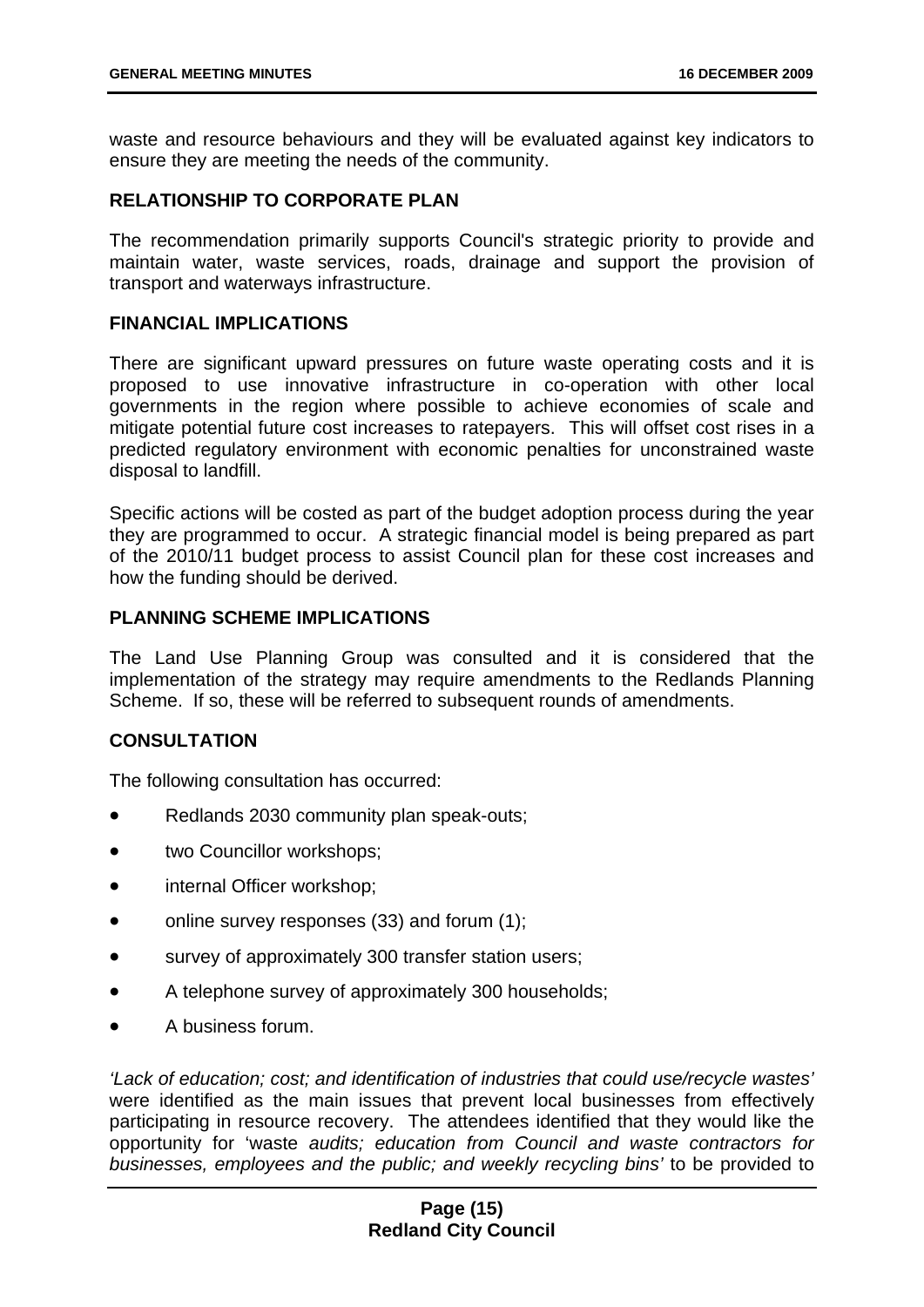assist them to participate in resource recovery and waste minimisation. Local businesses wish to be kept informed about resource recovery opportunities via *'more effective involvement of Council Officers in business and community events; making business aware of the costs of waste and the benefits of recycling; and utilisation of existing networks'*. '*Financial incentives/penalties; education; and identifying business opportunities for recycling'* were highlighted as the main forms of support and services required to assist business to participate effectively in resource recovery.

The results of all of the consultation processes are in the process of being analysed and will result in an education and engagement strategy being produced. It is suggested that Council workshop this education and engagement strategy together with this draft strategy document to ensure there is appropriate alignment of the Community feedback into Councils future direction.

It is then planned to distribute the draft strategy to the community in the months of February and March 2010 for further public consultation and comment.

#### **OPTIONS**

#### **PREFERRED**

That Council resolve as follows:

- 1. To note the attached draft Sustainable Resources Future (Waste Management Strategic Plan); and
- 2. To refer the draft to a Councillor workshop for further discussion, prior to its issue for public consultation purposes in February and March 2010.

#### **ALTERNATIVE**

That the attached draft Sustainable Resources Future (Waste Management Strategic Plan) be adopted for public consultation purposes in February and March 2010.

#### **OFFICER'S/COMMITTEE RECOMMENDATION/ COUNCIL RESOLUTION**

| Moved by:    | Cr Murray        |
|--------------|------------------|
| Seconded by: | <b>Cr Bowler</b> |

#### **That Council resolve as follows:**

- **1. To note the attached draft Sustainable Resources Future (Waste Management Strategic Plan); and**
- **2. To refer the draft to a Councillor workshop for further discussion, prior to its issue for public consultation purposes in February and March 2010.**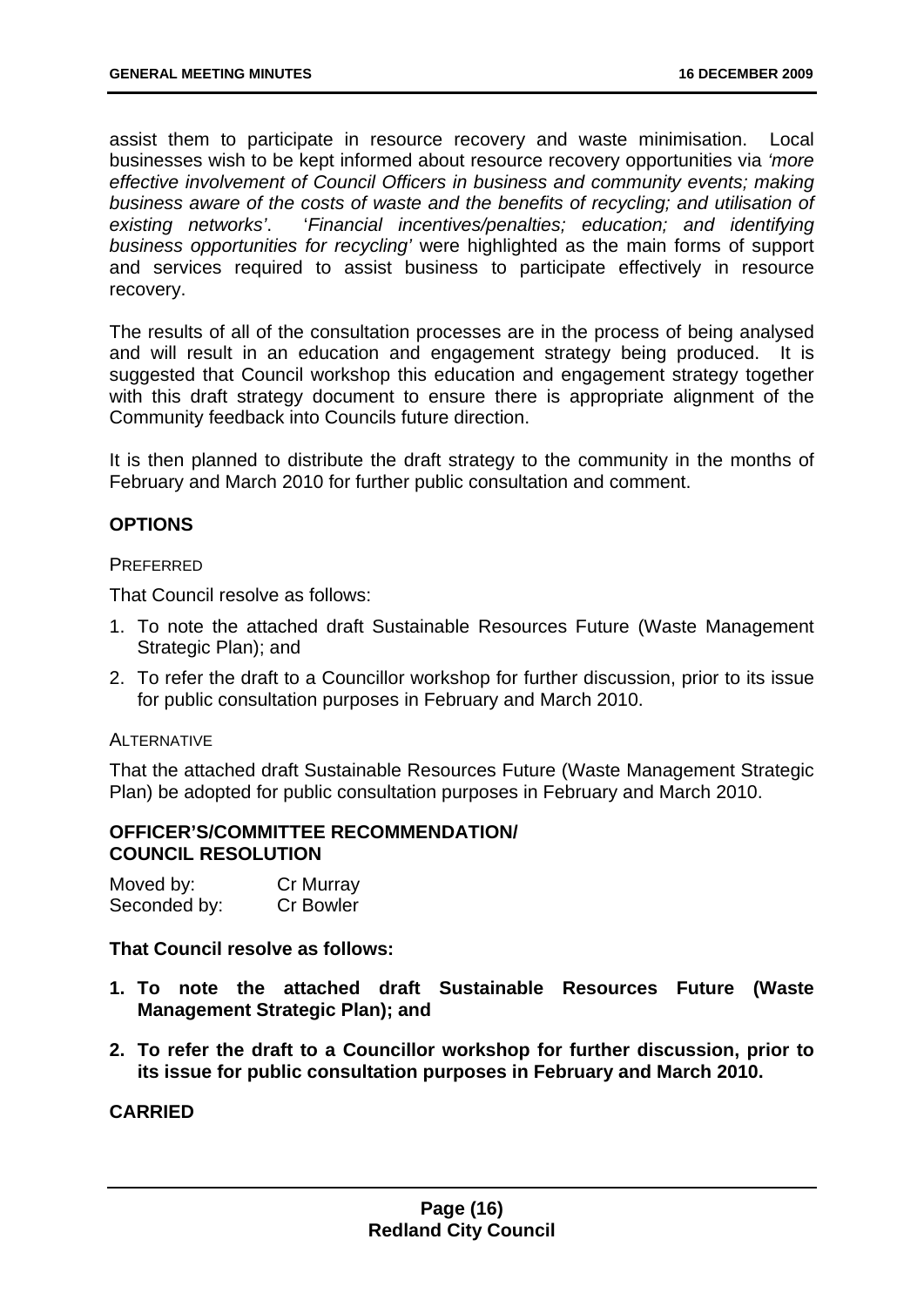#### <span id="page-17-0"></span>**10.1.4 PERMIT TO OCCUPY - WEINAM CREEK FERRY TERMINAL TICKET OFFICE**

| <b>Dataworks Filename:</b>       | <b>RTT - Marine Landing Facilities - Weinam Creek</b>                 |
|----------------------------------|-----------------------------------------------------------------------|
| <b>Attachments:</b>              | <b>Attachment A - Ticket Office Lease Site Plan</b>                   |
| <b>Responsible Officer Name:</b> | <b>David Elliott</b><br><b>Manager Infrastructure Planning</b>        |
| <b>Author Name:</b>              | <b>Rodney Powell</b><br><b>Senior Advisor Infrastructure Projects</b> |

#### **EXECUTIVE SUMMARY**

At the General Meeting of 1 November 2006 (Item No 10.1.4 of the General Meeting Minutes refers), it was resolved as follows:

*"That Bay Island Transit Services (BITS) current permit to occupy at the ferry terminal be transferred to the new facility for the balance of that term only."* 

The 'Permit to Occupy' arrangements now need to be reviewed.

This report recommends that Council approve the granting of a 'Permit to Occupy' to BITS Ferry Group for the ticket office at Weinam Creek up until 31 March 2011, to align with the Ferry Service contract BITS has with the State Government Passenger Transport Operations.

In addition, Council has received a request to approve the installation of vending machines within the occupied area.

#### **PURPOSE**

To consider entering into a 'Permit to Occupy' agreement with the BITS Ferry Group to occupy the ticket office area and consider an application by BITS Ferry Group to install, maintain and manage vending machines on the site.

Council has the authority to consider this matter under Section 60 of the *Lands Act 1994*, a trustee may issue a trustee permit for all or part of the land. The ticket office is located on trust land, under Redland City Council control as a trustee. A trustee of trust land may take all action necessary for the maintenance and management of the land. However, the action must be consistent with the purpose for which the reserve was dedicated

#### **BACKGROUND**

The new marine transport facility is currently occupied by BITS under the arrangements previously agreed to in the Council resolution of 1 November 2006. 'Permit to Occupy' arrangements now need to be reviewed.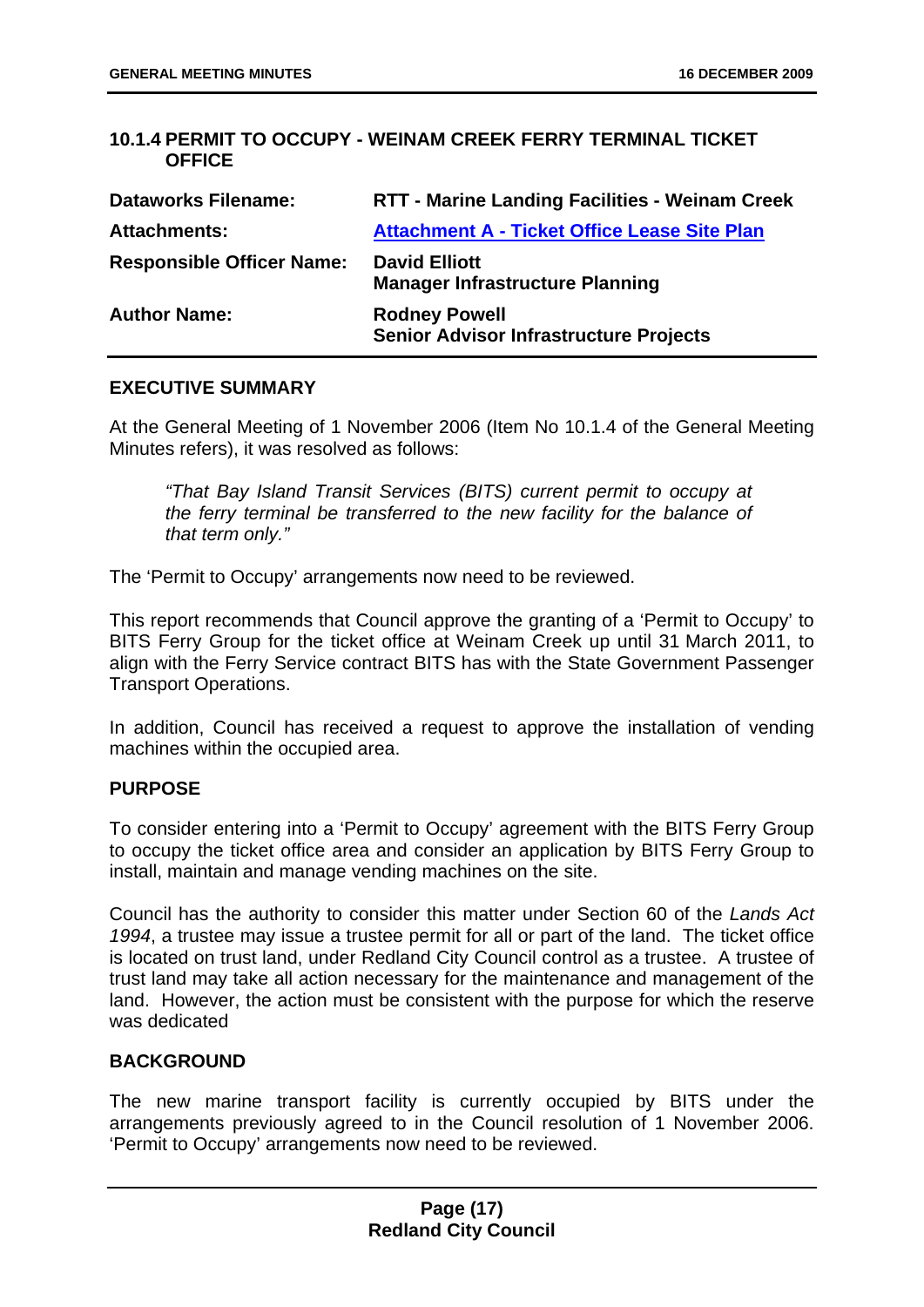At the General Meeting 1 November 2006, Council resolved as follows:

- *1. "To accept financial contribution of \$93,000.00 from BITS Ferry Group towards the construction of a new ticket office at Weinam Creek;*
- *2. To reimburse 50% of the contribution if they cease to exist within 5 (five) years of the ticket office construction, proportionally decreasing by 10% for each year thereafter."*

BITS has agreed to Council issuing a 'Permit to Occupy' over the ticket office site.

BITS Ferry Group has also requested permission to install, manage and maintain (at their cost) vending machines on this site for the benefit of commuters.

#### **ISSUES**

As indicated above, BITS does not have a current 'Permit to Occupy' for the ticket office, to which it contributed the sum of circa \$93,000 for its construction.

There is a need for BITS to secure its occupation of the site and to this extent it is considered appropriate that BITS be issued with a 'Permit to Occupy', up until 31 March 2011, which will coincide with the expiry of their contract with the State Government to operate ferry services from Weinam Creek. Council would then need to consider 'Permit to Occupy' arrangements after this time.

#### **PROPOSED REVENUE TO COUNCIL BY WAY OF RENT**

Council is required to take rent which must be the most appropriate rent having regard to the use and the community benefit.

It is proposed that with the 'Permit to Occupy' arrangements Council should seek to obtain revenue by way of rent, costed as follows:

- In consideration of the commercial nature of the ticket office a rental arrangement based on the capital value of the site is recommended;
- In recognition of the \$93,000 contributed by BITS the annual rental is discounted by reducing the initial capital cost;

| $\bullet$ | Total cost of Ticket office | \$183,093.00 |
|-----------|-----------------------------|--------------|
|           | <b>BITS</b> contribution    | \$93,000.00  |
|           | Net capital cost to Council | \$90,093.00  |

- Council has been advised that the next contract entered into by the State Passenger Transport Operations group commencing on 1 April 2011 will be for period of five (5) years. It is therefore considered appropriate to align the future 'Permit to Occupy' of the ticket office to the State issued ferry contract term;
- Rental Calculation based on Capital Valuation:

o Net Capital Cost \$90,093.00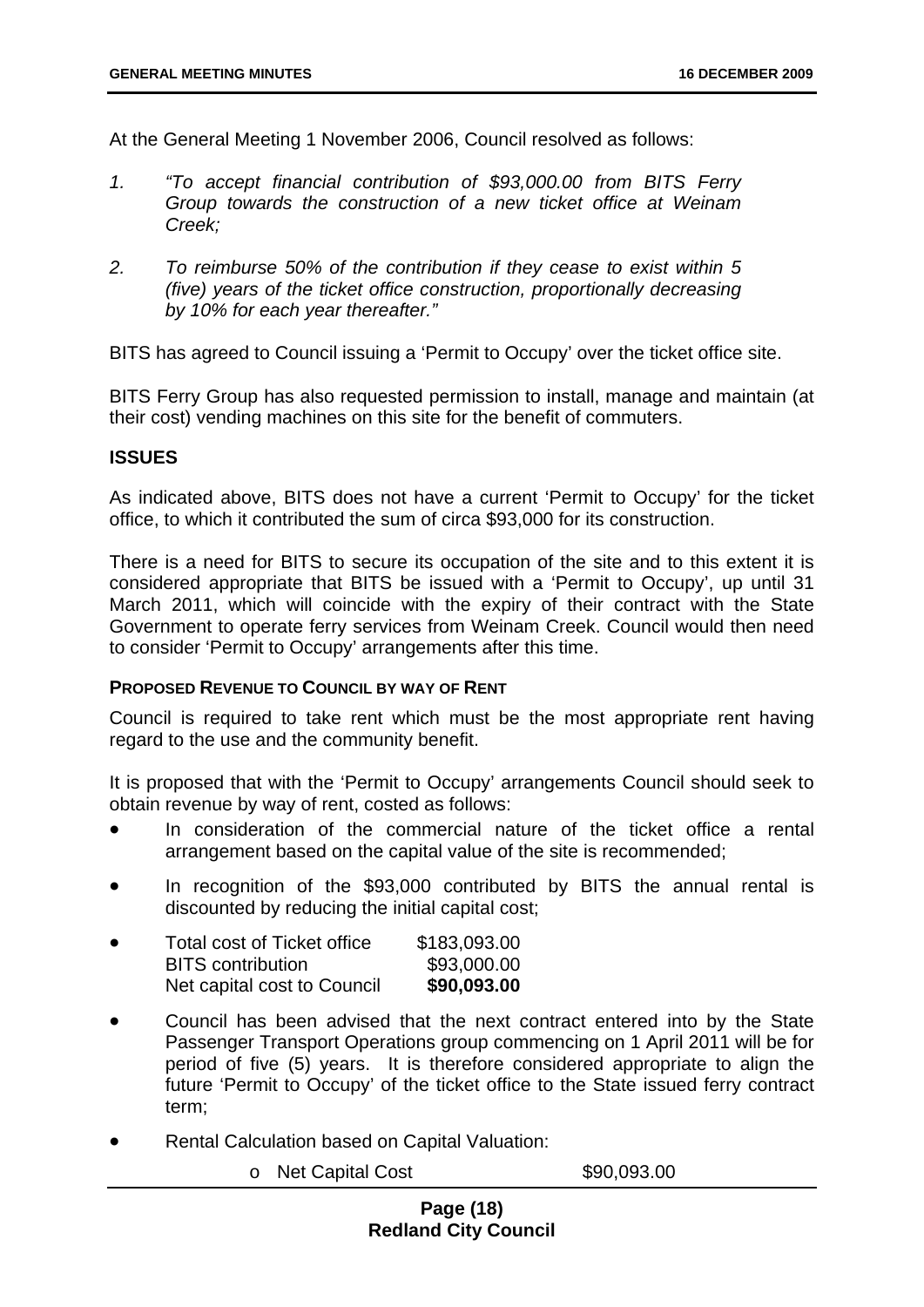| ○ Annual Rent                   | \$6,300.00 |  |
|---------------------------------|------------|--|
| $\circ$ Return on Capital (7 %) | \$6,300.00 |  |

• BITS occupied the site in late June 2009 and the 'Permit to Occupy' rental is therefore proposed to commence from 1 July 2009.

#### **RELATIONSHIP TO CORPORATE PLAN**

The recommendation supports Council's strategic priority to provide and maintain water, waste services, roads, drainage and support the provision of transport and waterways infrastructure. This recommendation also supports the development and implementation of a transport strategy, including an integrated transport system to the Bay Islands.

#### **FINANCIAL IMPLICATIONS**

There will be no financial cost to Council. BITS will be responsible for all 'Permit to Occupy' preparation costs and the installation and maintenance of vending machines.

#### **PLANNING SCHEME IMPLICATIONS**

The Land Use Planning Group was consulted and it is considered that the outcome of recommendations in this report will not require any amendments to the Redlands Planning Scheme.

The use of this site is consistent with the Redlands Planning Scheme.

#### **CONSULTATION**

Consultation has been held with the Manager Property Services, Manager Legal Services, Bay Island Transit Services and the Division 5 Councillor.

#### **OPTIONS**

#### **PREFERRED**

That Council resolve as follows:

- 1. That Bay Island Transit Services (BITS) be granted a 'Permit to Occupy', until 31 March 2011 for the ticket office at Weinam Creek on the following terms:
	- a) Rent payments calculated at \$6,300.00 per annum, to apply from the 1 July 2009, adjusted annually for CPI;
	- b) The ticket office, public toilet facilities and associated amenities remaining at all times the property of Council;
	- c) Cleaning and maintenance of the ticket office to be the responsibility of BITS;
	- d) BITS be granted approval to install, manage and maintain vending machines on the occupied site;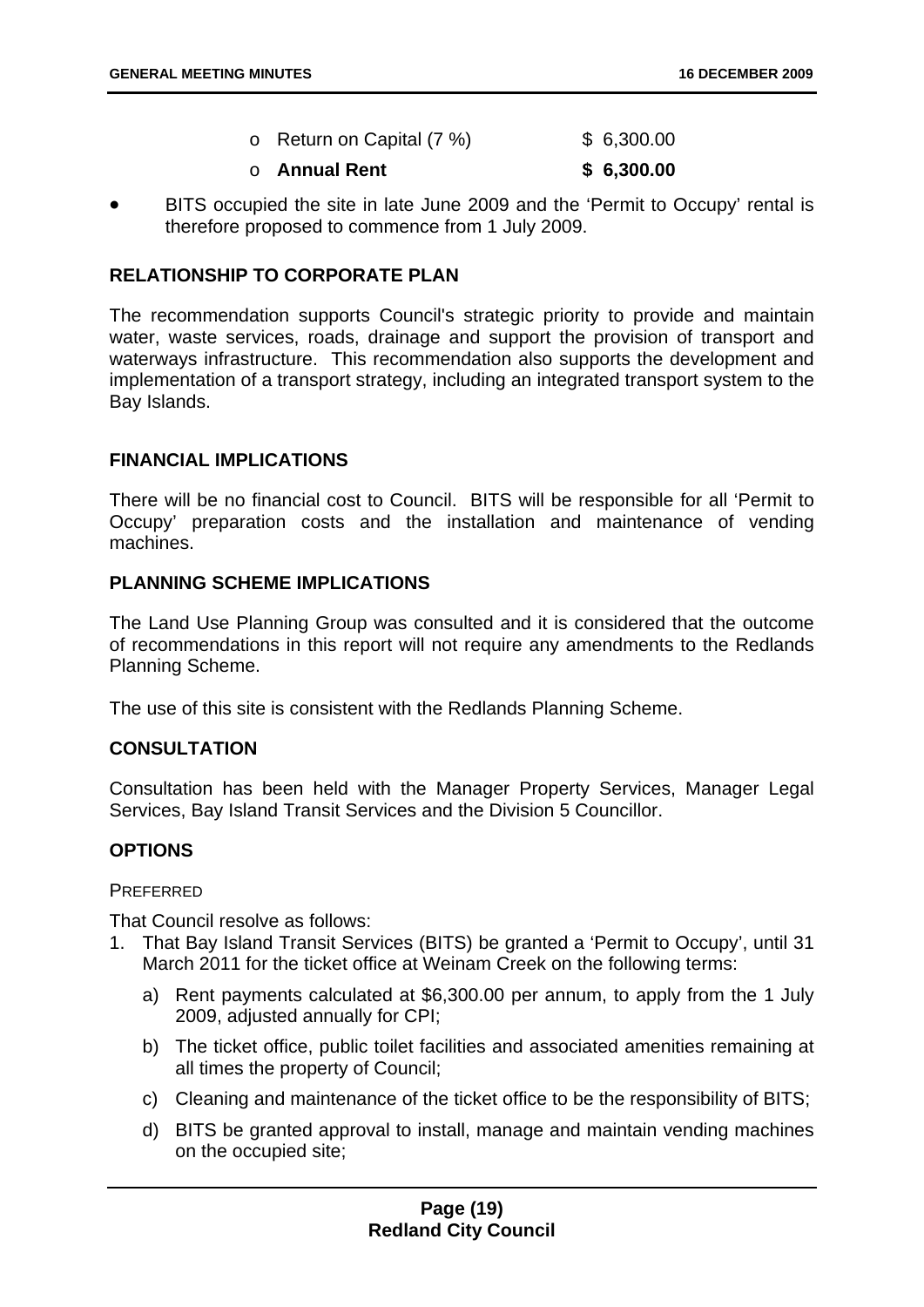- e) The cost of preparation of 'Permit to Occupy' documents be met by BITS; and
- f) The 'Permit to Occupy' be terminated with BITS in the event that its contract with the State Government is withdrawn for any reason.
- 2. To delegate authority to the Chief Executive Officer to sign all relevant documentation.

#### **ALTERNATIVE**

There are currently no alternative arrangements that can be implemented to accommodate the BITS ticketing office. Council can exercise discretion to vary the methodology for costing the rental or consideration on the vending machines.

#### **OFFICER'S/COMMITTEE RECOMMENDATION/ COUNCIL RESOLUTION**

| Moved by:    | Cr Murray         |
|--------------|-------------------|
| Seconded by: | <b>Cr Elliott</b> |

**That Council resolve as follows:** 

**1. That Bay Island Transit Services (BITS) be granted a 'Permit to Occupy', until** 

**31 March 2011 for the ticket office at Weinam Creek on the following terms:** 

- **a) Rent payments calculated at \$6,300.00 per annum, to apply from the 1 July 2009, adjusted annually for CPI;**
- **b) The ticket office, public toilet facilities and associated amenities remaining at all times the property of Council;**
- **c) Cleaning and maintenance of the ticket office to be the responsibility of BITS;**
- **d) BITS be granted approval to install, manage and maintain vending machines on the occupied site;**
- **e) The cost of preparation of 'Permit to Occupy' documents be met by BITS; and**
- **f) The 'Permit to Occupy' be terminated with BITS in the event that its contract with the State Government is withdrawn for any reason.**
- **2. To delegate authority to the Chief Executive Officer to sign all relevant documentation.**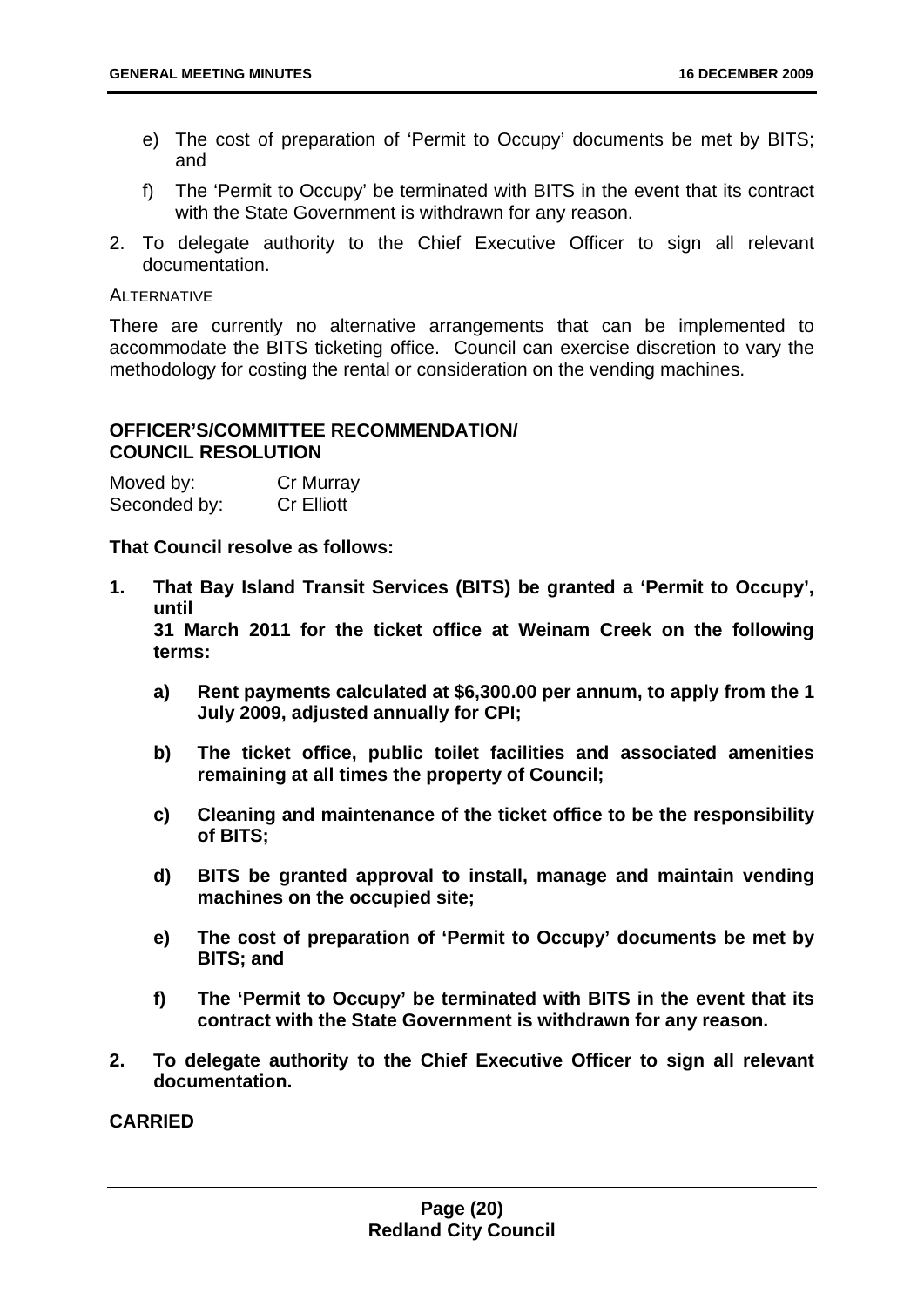#### <span id="page-21-0"></span>**10.1.5 REDLANDS SOCIAL INFRASTRUCTURE STRATEGY**

| <b>Dataworks Filename:</b>       | <b>CS Social Infrastructure Strategy</b>                                                                                                                                                                               |
|----------------------------------|------------------------------------------------------------------------------------------------------------------------------------------------------------------------------------------------------------------------|
| <b>Attachments:</b>              | <b>Attach 1 - Submission Review Table</b><br><b>Attach 2 - Redlands Social Infrastructure Strategy</b><br>Attach 3 - POL-3088 - Social Infrastructure Policy<br><b>Attach 4 - POL-3087 - Strong Communities Policy</b> |
| <b>Responsible Officer Name:</b> | <b>Roberta Bonnin</b><br><b>Manager Community and Social Planning</b>                                                                                                                                                  |
| <b>Author Name:</b>              | <b>Lacey Brown</b><br><b>Strategic Adviser Social Planning</b>                                                                                                                                                         |

#### **EXECUTIVE SUMMARY**

Building Strong Communities: Draft Redlands Social Infrastructure Strategy 2009 (the Strategy) clearly articulates Council's social infrastructure policy position for the next twenty years and provides a structured evidence base to demonstrate priorities and initiate partnerships.

After incorporation of suggested changes from submissions received in the formal consultation period, Redlands 2030 consultation and SMBI Community Advisory Committee, it is recommended that Council adopt the Strategy and supporting policies.

#### **PURPOSE**

To present the Submission Review Report (Attachment 1) for noting and to resolve to adopt the following documents:

- Building Strong Communities: Redlands Social Infrastructure Strategy 2009 (Attachment 2);
- POL-3088 Social Infrastructure Policy (Attachment 3); and
- POL-3087 Strong Communities Policy (Attachment 4).

#### **BACKGROUND**

Council resolved in 2007 to undertake a social infrastructure plan. This project was intended to include a thorough analysis of the needs arising in the community now and in the future to ensure a well planned and coordinated range of facilities, services and support to enable people to participate and contribute to the City's broader economic and social development.

Without a strategy and comprehensive plans developed in negotiation with relevant social infrastructure providers and funders, community members, business stakeholders and developers, Council will come under increasing pressure to address facility, service and network gaps on an adhoc basis.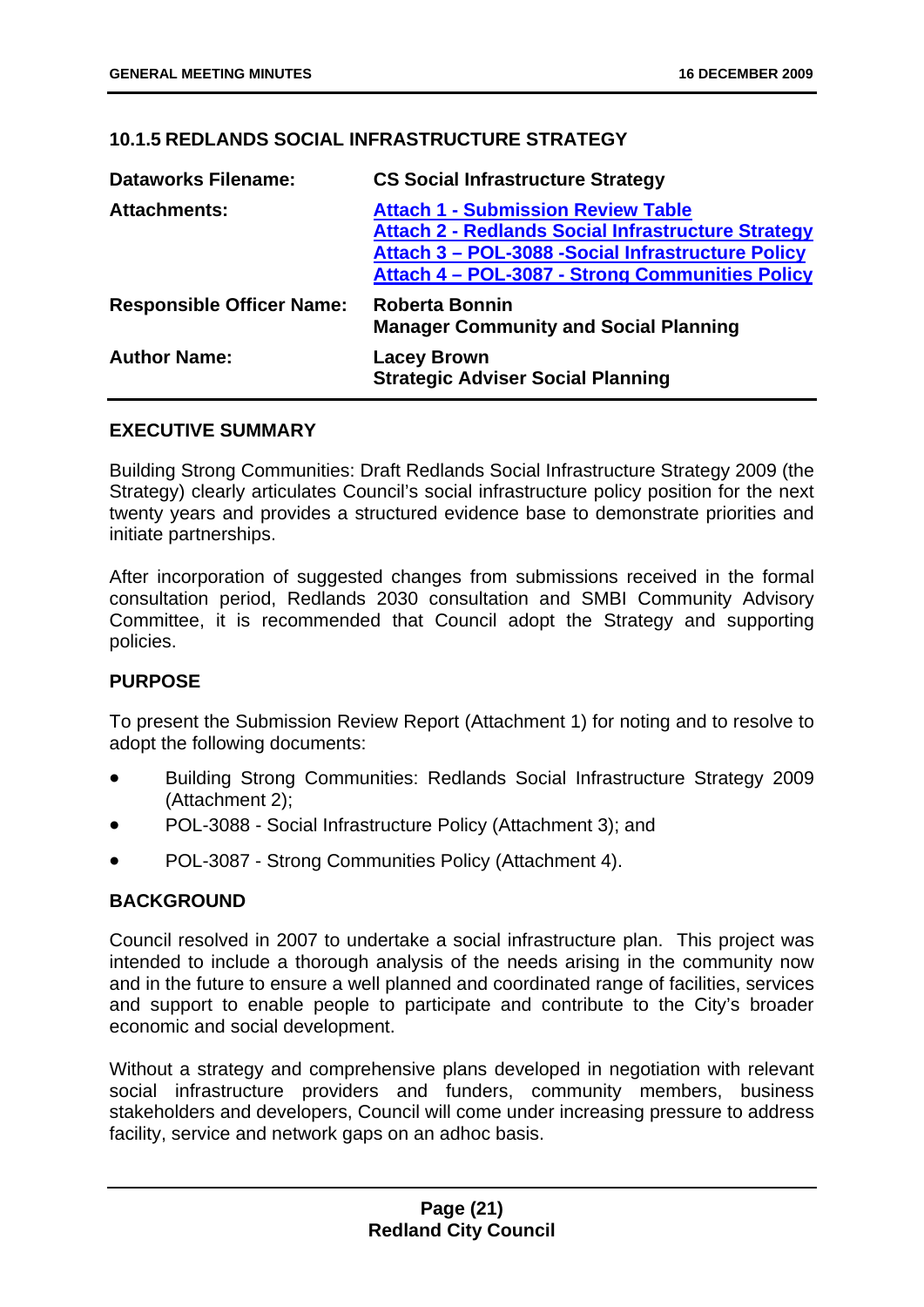The draft Strategy was presented to Council for resolution at the General Meeting on 29 July 2009 to go to public consultation.

#### **ISSUES**

In the drafting of the plan, it was identified that a strategy, policies and an implementation plan were the most effective responses to the Redlands social infrastructure planning requirements.

The final Building Strong Communities: Redlands Social Infrastructure Strategy 2009:

- provides a coordinated, staged and whole-of-City approach to addressing social infrastructure provision over a 20 year timeframe; and
- identifies the role of Council and other key stakeholders in the planning and provision of social infrastructure and associated resource implications.

The draft strategy signals new ways to plan for social infrastructure and new ways to develop and deliver facilities, services and networks on the ground.

The strategy includes a range of projects:

- **Five catalyst projects** these are projects that will have a big impact well beyond a single catchment or district. They reflect the aspirations of the community and will position Redland City as a social and cultural leader in South East Queensland.
- **Ten city-wide projects** these are initiatives that will make a big difference in supporting strong communities across the Redlands.
- **Twenty-four local projects** these are projects that meet critical gaps for services, networks or facilities in individual catchments (the plan breaks the Redlands into six planning area catchments, grouping together suburbs based on settlement patterns and relationships between communities).

The delivery of the Strategy will be supported by new policies and statutory instruments:

- POL-3087 Strong Communities Policy;
- POL-3088 Social Infrastructure Policy;
- Framework for Infrastructure Contributions (Redlands Planning Scheme Policy);
- Proposed Priority Infrastructure Plan; and
- Community infrastructure and social planning provisions and actions in new master plans and structure plans.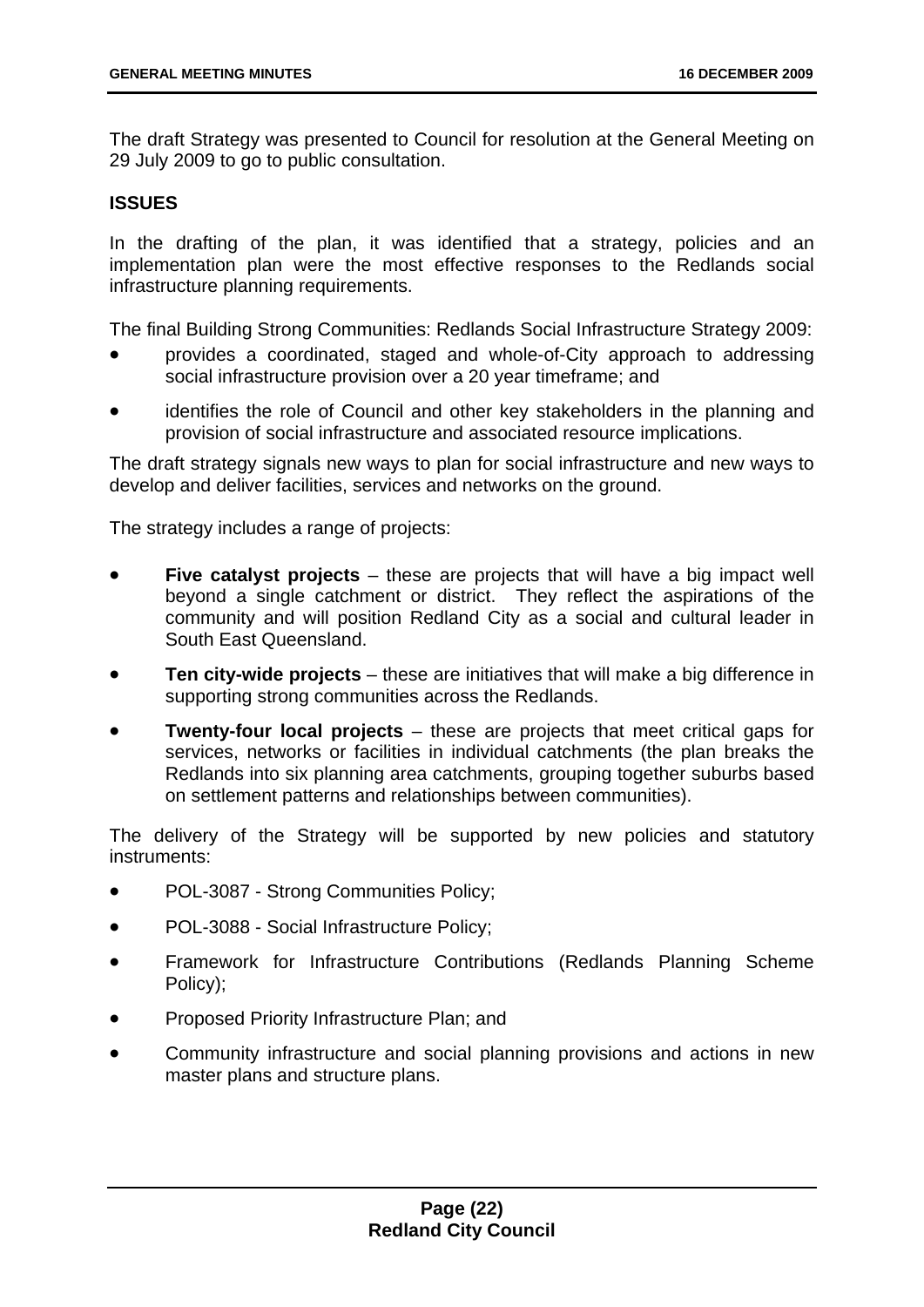#### Results of the public consultation

Fourteen (14) submissions were received in addition to comments raised from the Key Stakeholders Workshop. Presentations and discussions were also held with the SMBI Community Advisory Committee and Forum. The key issues raised include:

- focus on outreach and integrated service delivery for the islands;
- need for targeted consultation through proposed local social infrastructure strategies, particularly the Islands Strategy;
- highlighting the role and support of volunteers;
- incorporating a disability advocacy and action plan;
- identifying projects for children and young people;
- monitoring population growth on the islands for planning purposes;
- altering some of the proposed delivery timeframes for projects in the implementation plan;
- inclusion of objectives from State government strategy such as *Toward Q2: Tomorrow's Queensland;*
- ensuring ongoing consultation with stakeholders;
- general editorial comments.

The Submission Review Report (Attachment 1) provides a detailed summary of issues raised during the public consultation period with responses and proposed amendments to the Strategy.

#### Next Steps

The next steps in implementing the Strategy:

- 1. Council's Community Development Team is restructuring and refocusing priorities and budget to deliver elements of the strategy. An immediate action is to recruit and appoint a community development officer for Southern Redlands (Thornlands, Victoria Point, Redland Bay, Mount Cotton, SMBI). A temporary position has been assigned for 12 months but will need longer term allocation;
- 3. Council's Community Halls Futures Project has commenced and will incorporate new directions for community hubs, precincts and social enterprise opportunities;
- 4. Council's 10 Year Capital Works program will be reviewed to provide a schedule of community facility infrastructure projects that have also been identified in the draft priority infrastructure plan;
- 5. The development of an Implementation Plan identifying internal and external stakeholders and areas of responsibility;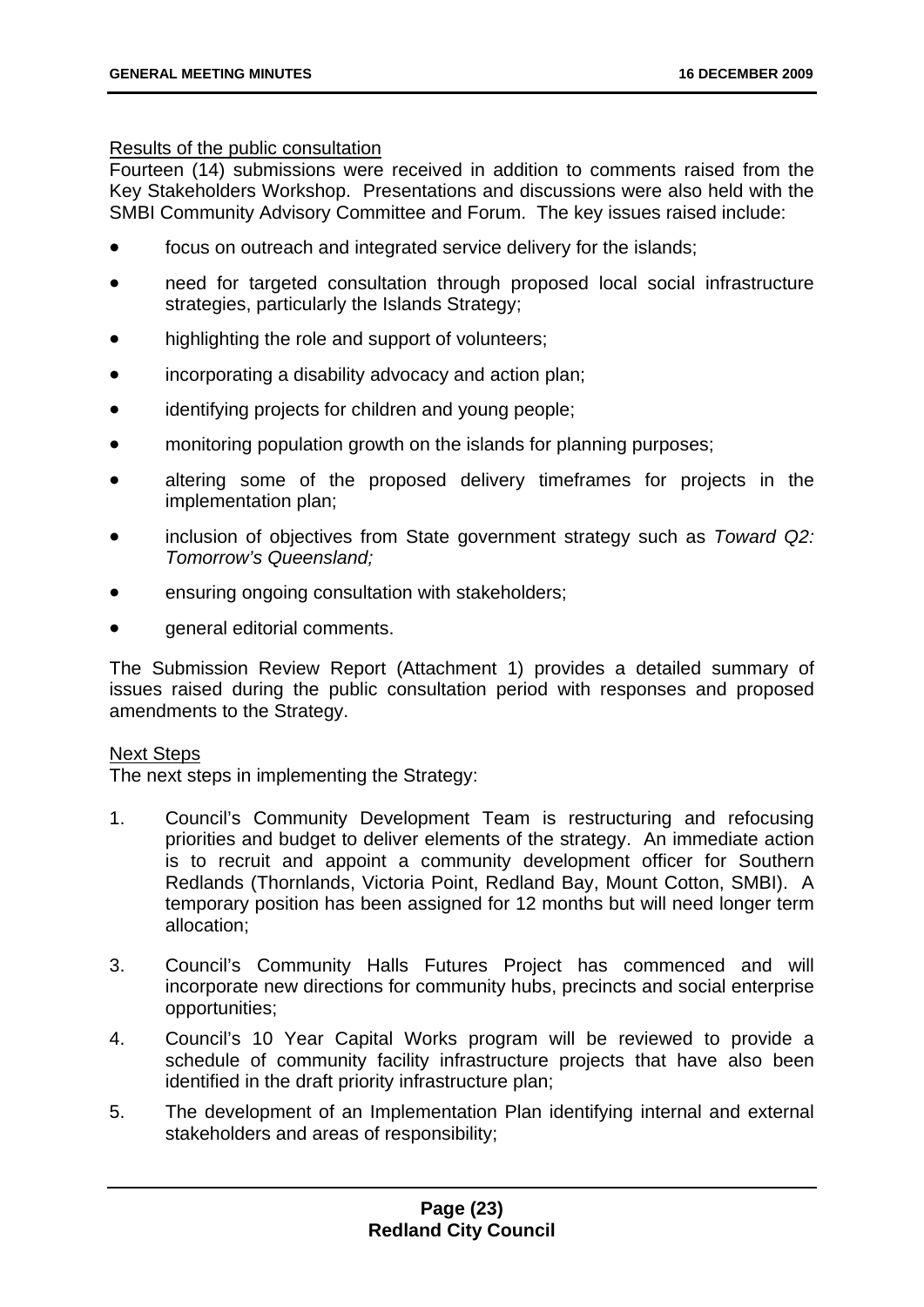- 6. Incorporation of the Strategy into Council's new Corporate Plan and Operational Plan;
- 7. Negotiating partnership agreements and resources to deliver on projects which have already been initiated e.g. Community Well-being Hub;
- 8. The strategy will be used to advocate to other levels of government and the private sector to set up partnerships and alliances to attract new investment in social infrastructure and better use of existing facilities and services.

#### **RELATIONSHIP TO CORPORATE PLAN**

The recommendation primarily supports Council's strategic priority to build safe, strong and self reliant communities with access to community services, infrastructure and opportunities for participation in community life.

#### **FINANCIAL IMPLICATIONS**

In developing the Strategy, careful consideration has been given to Council's short term financial outlook, medium term priorities and long term financial strategies. The plan seeks to optimise Council's existing facilities/services and staffing resources. Where new initiatives are proposed, it is in a way to attract external support, partnerships and funding.

A number of projects are already underway and have attracted Federal and State government funding. Over the next 12 months, a detailed Implementation Plan will be developed for capital and operational budgets and to secure partnerships.

Budget for the Community Development Officer to focus on the Southern part of the Redlands and SMBI will be required – approximately \$64,000 per annum plus oncosts.

#### **PLANNING SCHEME IMPLICATIONS**

The Land Use Planning Group was consulted and it is considered that the outcomes in the Strategy will result in possible amendments to the Redlands Planning Scheme, such as the provision of community purpose zoned land that is negotiated during planning processes for structure plans and master plans.

#### **CONSULTATION**

The public consultation period involved a range of notification options including:

- notice in the local newspaper and Council's website calling for submissions over a four week period;
- distribution of Strategy to key community organisations and State government agencies;
- key stakeholder workshop;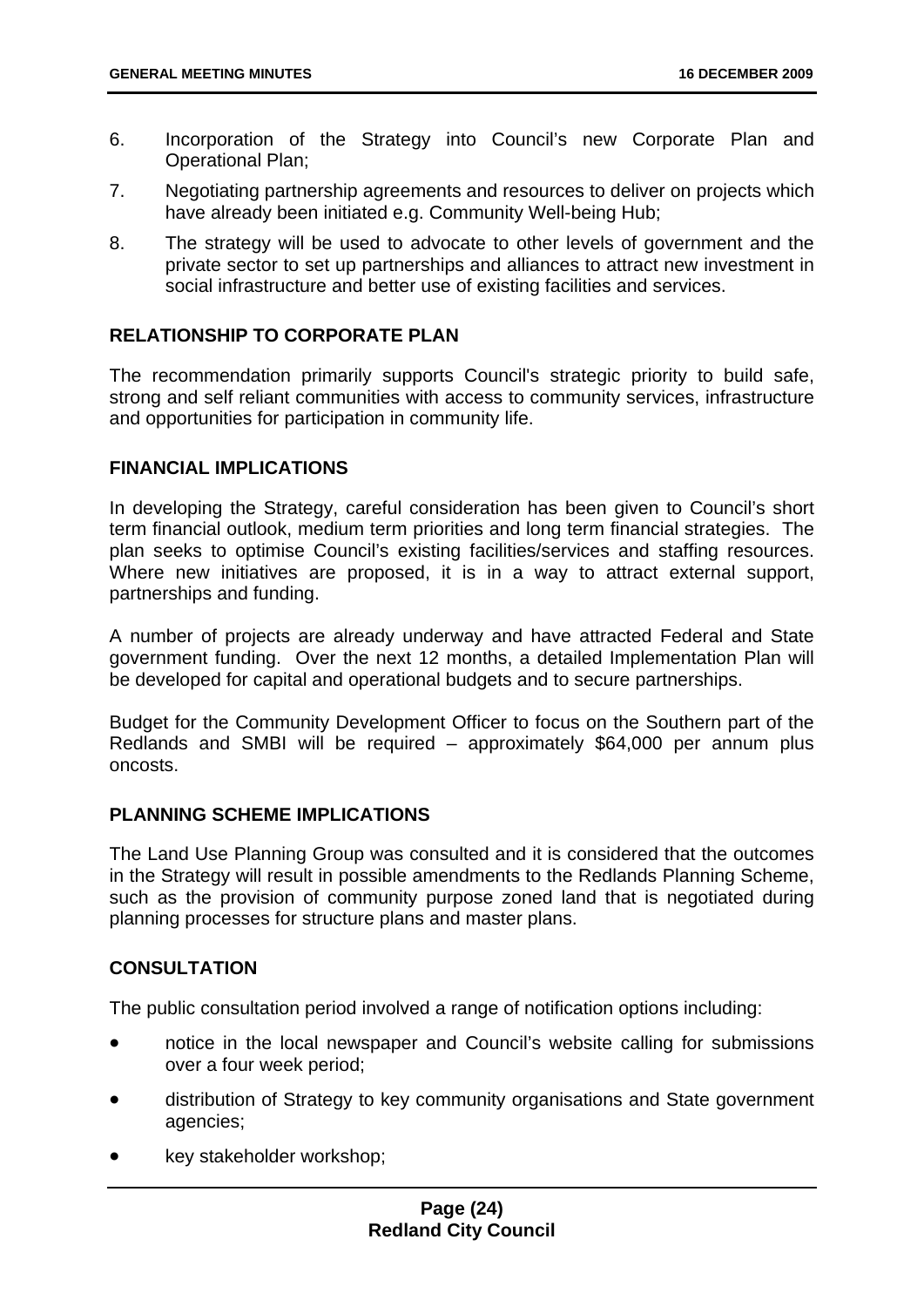- further validation as part of the Redlands 2030 community plan consultation process;
- a presentation to peers at the SEQ Community/Social planners network; and
- a presentation to the SMBI Community Advisory Committee and SMBI Forum.

#### **OPTIONS**

#### **PREFERRED**

That Council resolve as follows:

- 1. To note the Submission Review Report (Attachment 1);
- 2. To adopt the following documents:
	- a) Building Strong Communities: Redlands Social Infrastructure Strategy 2009 (Attachment 2);
	- b) POL-3088 Social Infrastructure Policy (Attachment 3);
	- c) POL-3087 Strong Communities Policy (Attachment 4);
- 3. To support budget review for the establishment of a permanent full-time Community Development Officer to focus on the southern part of the Redlands and the Southern Moreton Bay Islands.

#### **ALTERNATIVE**

To request that officers provide further information on issues raised and report back to Council.

#### **OFFICER'S/COMMITTEE RECOMMENDATION/ COUNCIL RESOLUTION**

| Moved by:    | Cr Murray         |
|--------------|-------------------|
| Seconded by: | <b>Cr Elliott</b> |

#### **That Council resolve as follows:**

- **1. To note the Submission Review Report (Attachment 1);**
- **2. To adopt the following documents:** 
	- **a) Building Strong Communities: Redlands Social Infrastructure Strategy 2009 (Attachment 2);**
	- **b) POL-3088 Social Infrastructure Policy (Attachment 3);**
	- **c) POL-3087 Strong Communities Policy (Attachment 4);**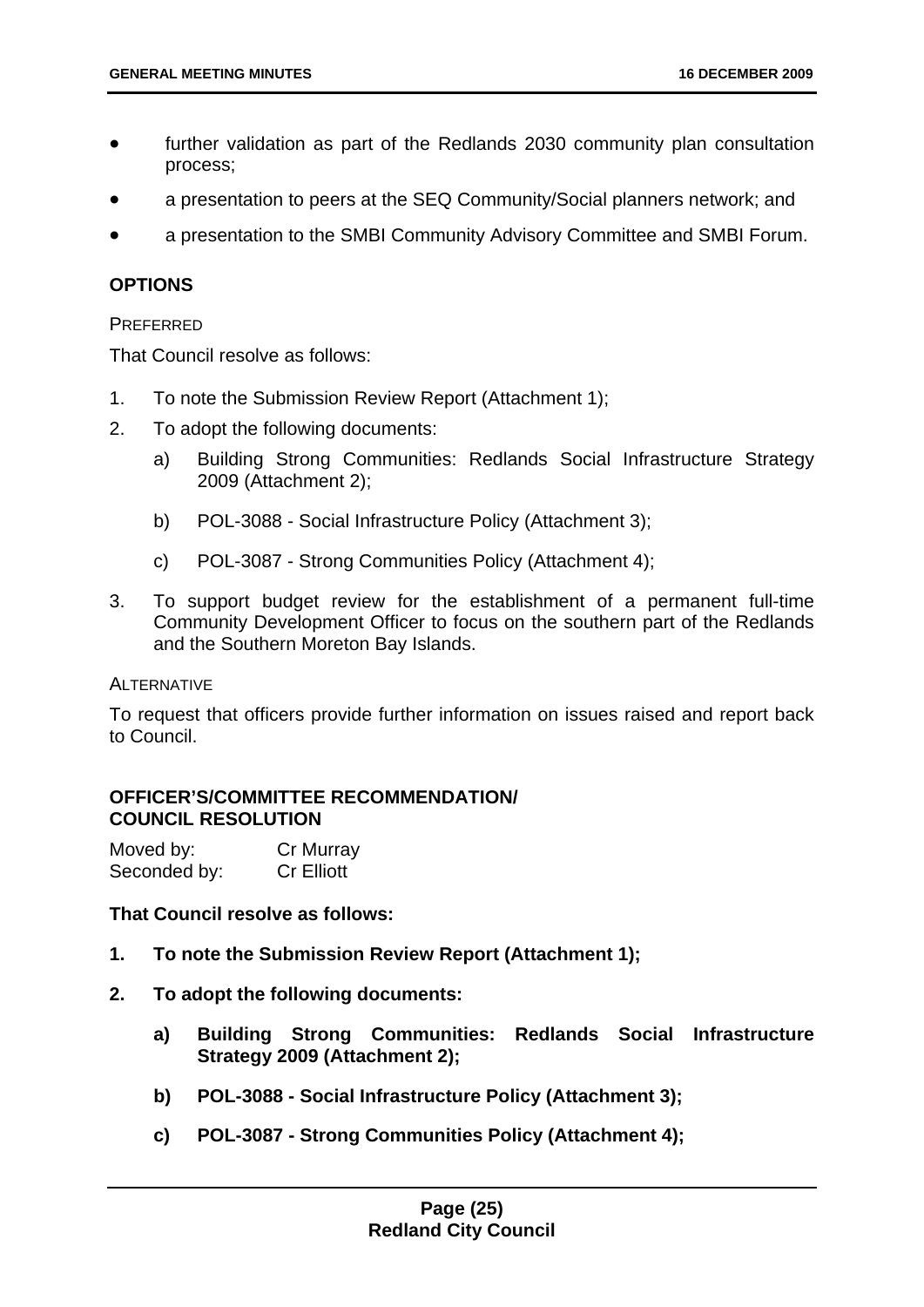**3. To support budget review for the establishment of a permanent full-time Community Development Officer to focus on the southern part of the Redlands and the Southern Moreton Bay Islands.**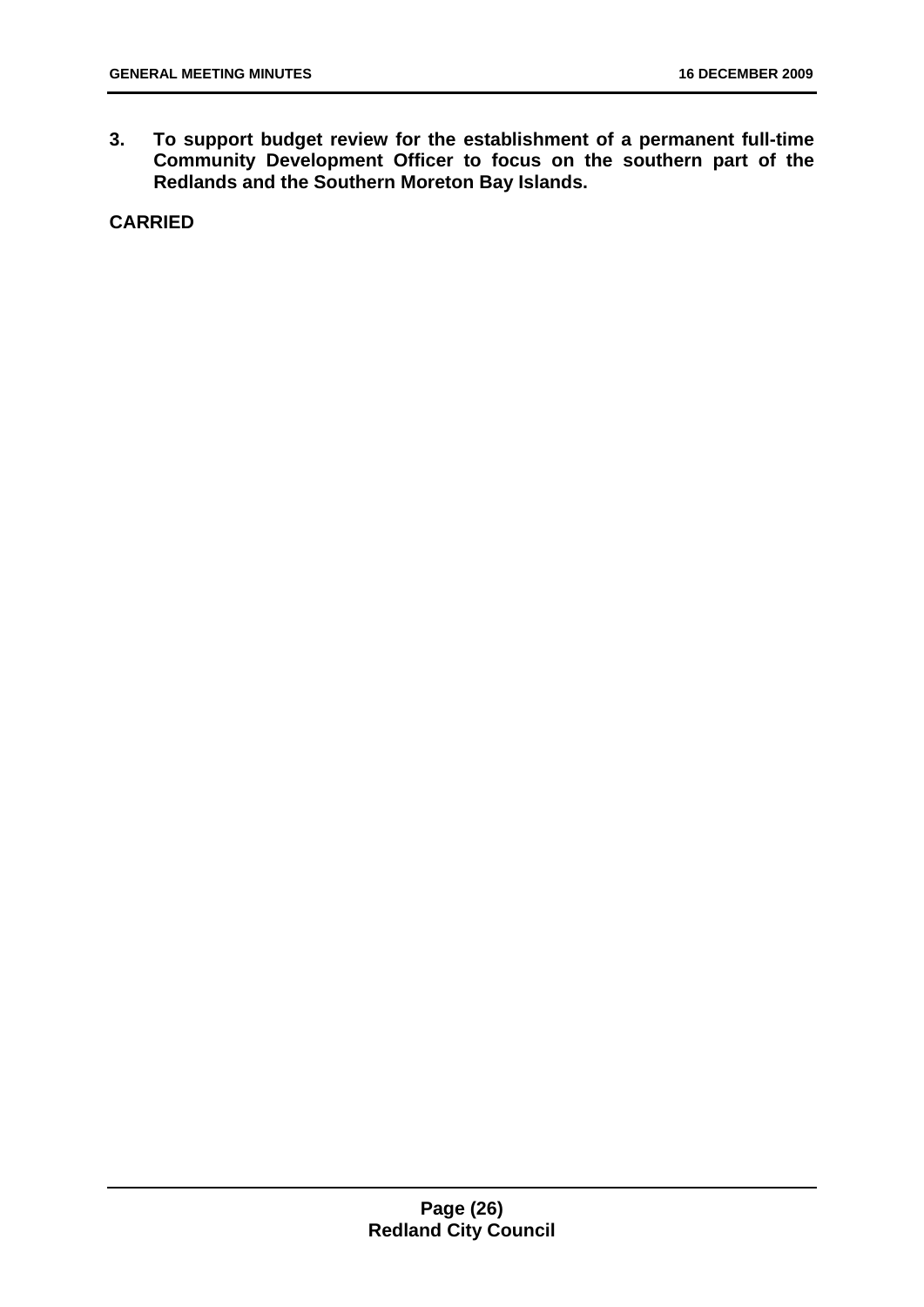#### <span id="page-27-0"></span>**10.2 COMMITTEE GENERAL BUSINESS**

Permission was granted for Cr Henry to raise the following item of general business.

#### <span id="page-27-1"></span>**10.2.1 GREEN ROOF DESIGNS**

#### **COMMITTEE RECOMMENDATION/ COUNCIL RESOLUTION**

| Moved by:    | Cr Murray         |
|--------------|-------------------|
| Seconded by: | <b>Cr Elliott</b> |

**That Council resolve that officers bring back a report on the opportunities for including green roof designs in Council's policy and planning instruments which would address the following:** 

- **1. The potential for Redland City Council (RCC) to host a forum with industry, government, tertiary institutions and Green Roofs Australia with a view to supporting the development of standards and guidelines applicable to Australian/regional conditions ;**
- **2. Opportunities for RCC to develop pilot/demonstration projects to raise awareness; and**
- **3. The benefits that membership of Green Roofs Australia would provide to RCC.**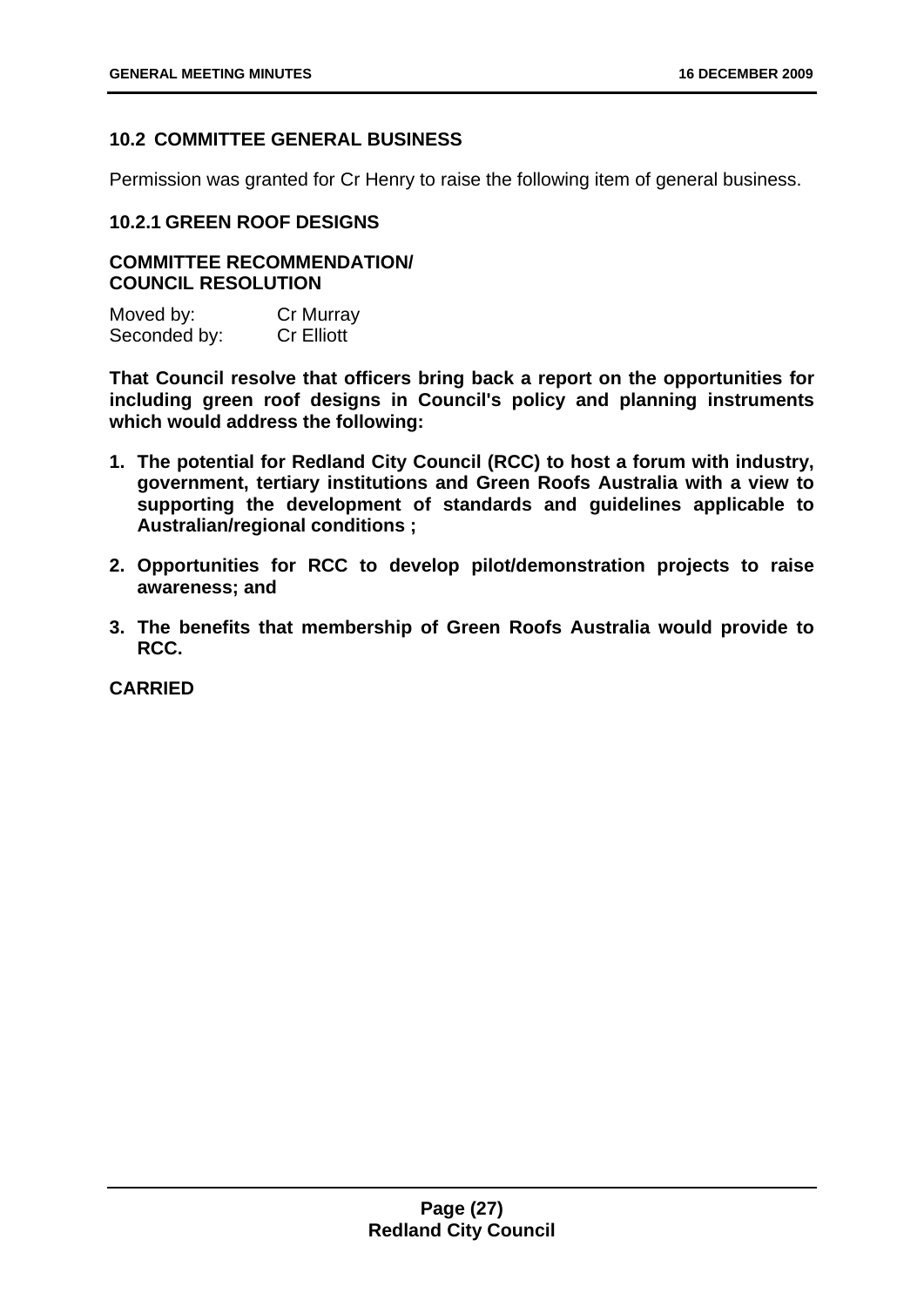#### <span id="page-28-0"></span>**11 REDLAND WATER COMMITTEE 9/12/09 - RECEIPT AND ADOPTION OF REPORT**

| Moved by:    | Cr Henry   |
|--------------|------------|
| Seconded by: | Cr Boglary |

That the Redland Water Committee Report of 9 Decenber 2009 be received.

CARRIED

#### <span id="page-28-1"></span>**11.1 REDLAND WATER**

#### <span id="page-28-2"></span>**11.1.1 REDLAND WATER BUSINESS UNIT REPORT – NOVEMBER 2009**

| <b>Dataworks Filename:</b>       | <b>WW Redland Water Committee</b><br><b>WS Redland Water Committee</b>                                                           |
|----------------------------------|----------------------------------------------------------------------------------------------------------------------------------|
| <b>Attachments:</b>              | <b>Business Unit Report - November 2009</b><br>Appendix A - Wastewater treatment plants<br>supplementary performance information |
| <b>Responsible Officer Name:</b> | <b>Bradley Taylor</b><br><b>Acting General Manager, Redland Water</b>                                                            |
| <b>Author Name:</b>              | <b>Gary Soutar</b><br><b>General Manager, Redland Water</b>                                                                      |

#### **EXECUTIVE SUMMARY**

The Redland Water (RW) business unit report is presented to Council for noting. The report provides the business unit's performance for the month of November 2009 and covers financial and non-financial indicators for water and wastewater.

It is expected that, most of the time the report findings will be "business as usual". Where exceptions occur, these will be highlighted.

The report provides a regular opportunity for Council to consider the RW's performance and to respond to any exceptional reporting.

Council is provided with the option to accept the report or, accept it and request additional information or a review of performance.

#### **PURPOSE**

To report on the ongoing performance of the business unit against key performance indicators (KPIs).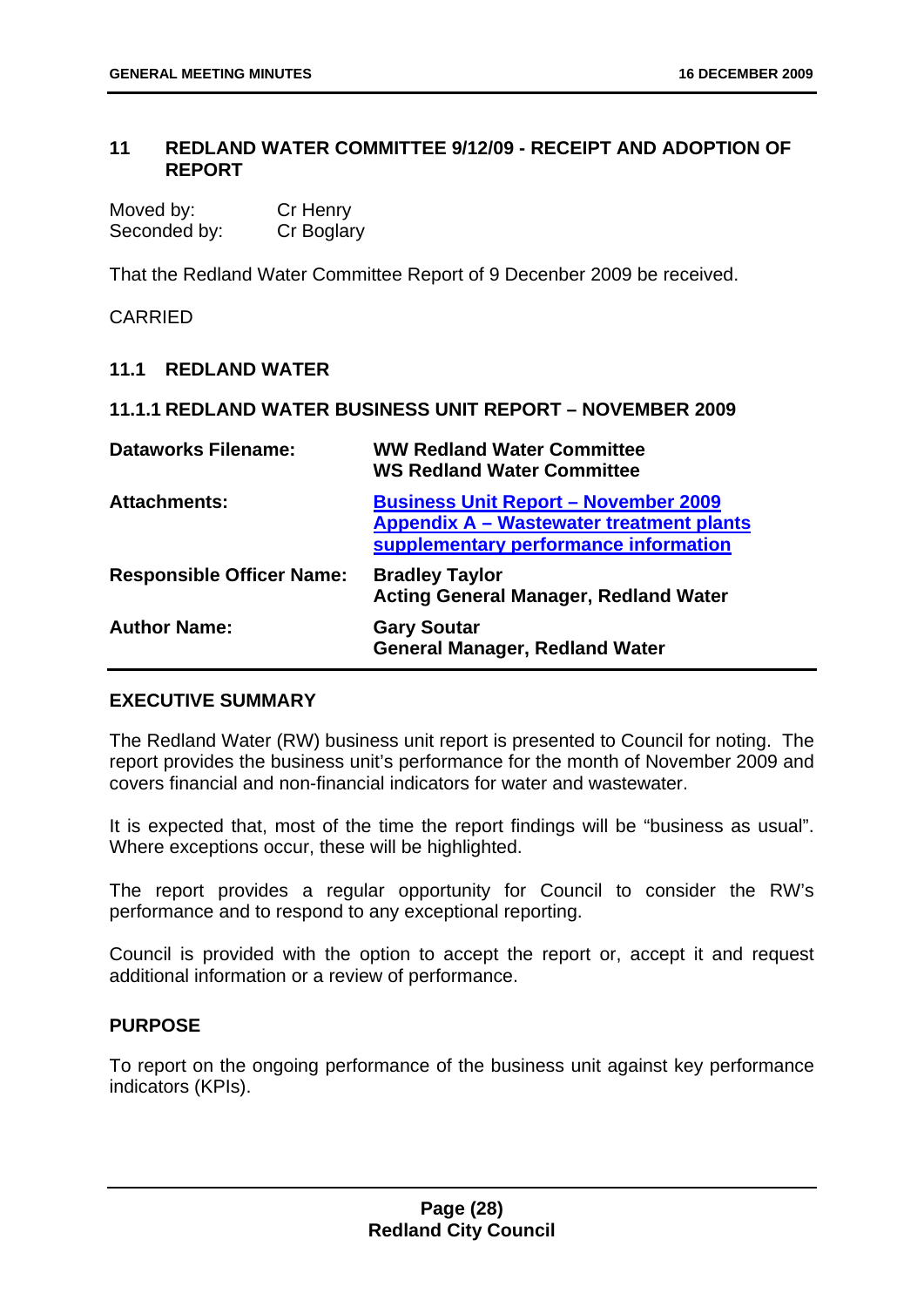#### **BACKGROUND**

RW's performance plan identifies KPIs for which performance targets have been agreed with Council. Reporting is done each month through the RW committee.

#### **ISSUES**

The report is provided to Council as a means of monitoring the performance of RW for the activities of water and wastewater.

The first part of the report comprises a "snapshot" of the business unit's achievement in meeting KPIs (year-to-date) and financial report card.

The report then provides specific financial report and commentary, capital expenditure (graphically) and a detailed customer overview.

The main body of the report focuses on actual levels of achievement against the KPIs for the month. Where exceptions have occurred and targets not met, an explanation is given as well as action taken to improve performance.

The report closes with a summary of the major issues for each group during the month.

#### **RELATIONSHIP TO CORPORATE PLAN**

The recommendation primarily supports Council's strategic priority to provide and maintain water and wastewater services to sustain our community.

Providing this report also supports Council's Governance strategic priority to provide a clear organisational direction supported by effective leadership and a framework of policies, plans and strategies that are responsive to the community's needs and which promote accountable and ethical standards of practice.

#### **FINANCIAL IMPLICATIONS**

There are no direct financial implications resulting from this report. Financial implications may result where Council requests a performance review or requests an increase in performance standards.

#### **CONSULTATION**

Consultation has occurred with:

- Manager Treatment Operations, RW;
- Manager Customer Service & Business Performance, RW; and
- Senior Advisor, Financial Management, RW.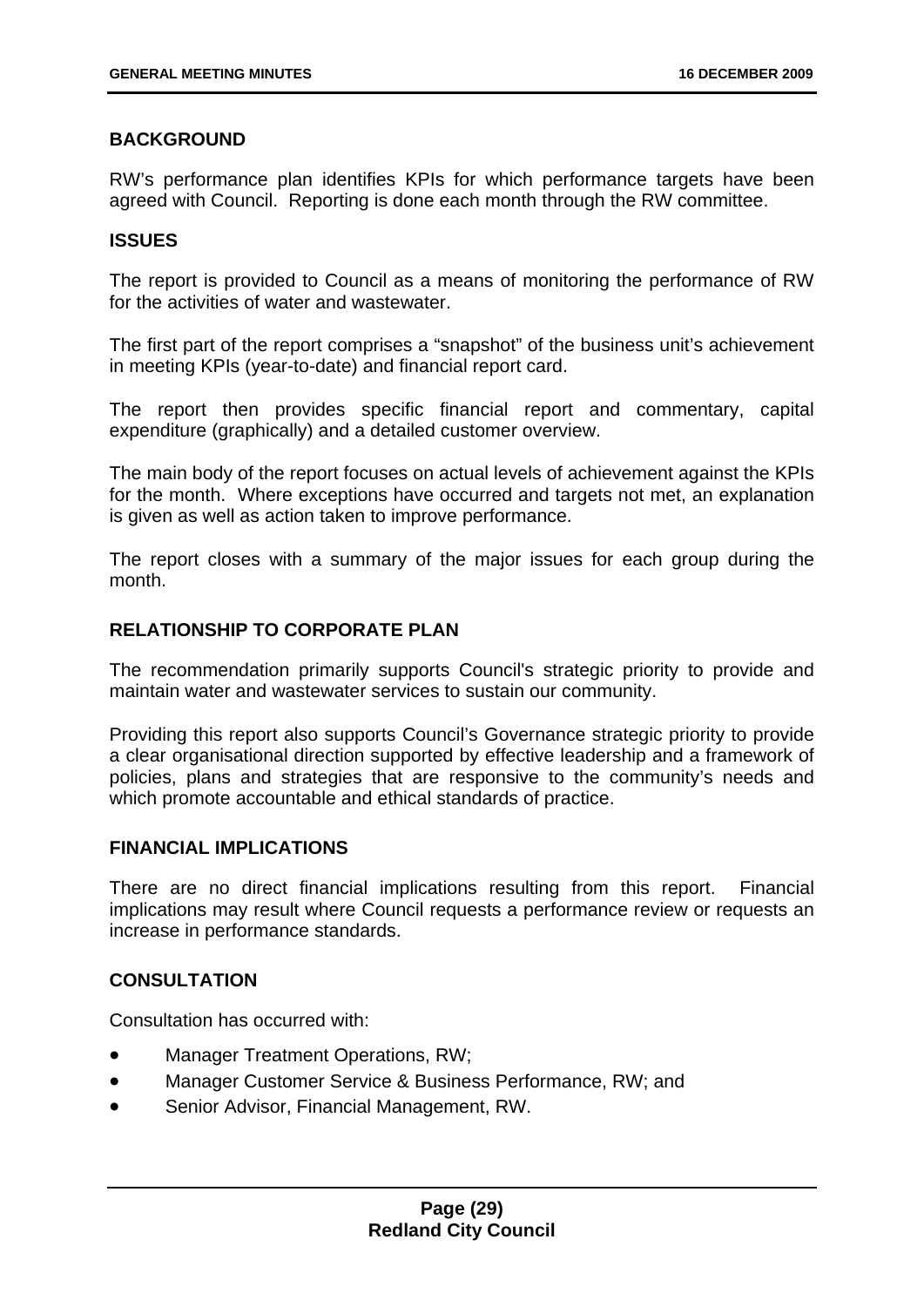#### **OPTIONS**

#### PREFERRED

That Council resolve to accept the Redland Water business unit report for November 2009, as presented in the attachment.

#### ALTERNATIVE

That Council accepts the report and requests additional information or a review of performance.

#### **OFFICER'S/COMMITTEE RECOMMENDATION/ COUNCIL RESOLUTION**

Moved by: Cr Henry Seconded by: Cr Boglary

**That Council resolve to accept the Redland Water business unit report for November 2009, as presented in the attachment.**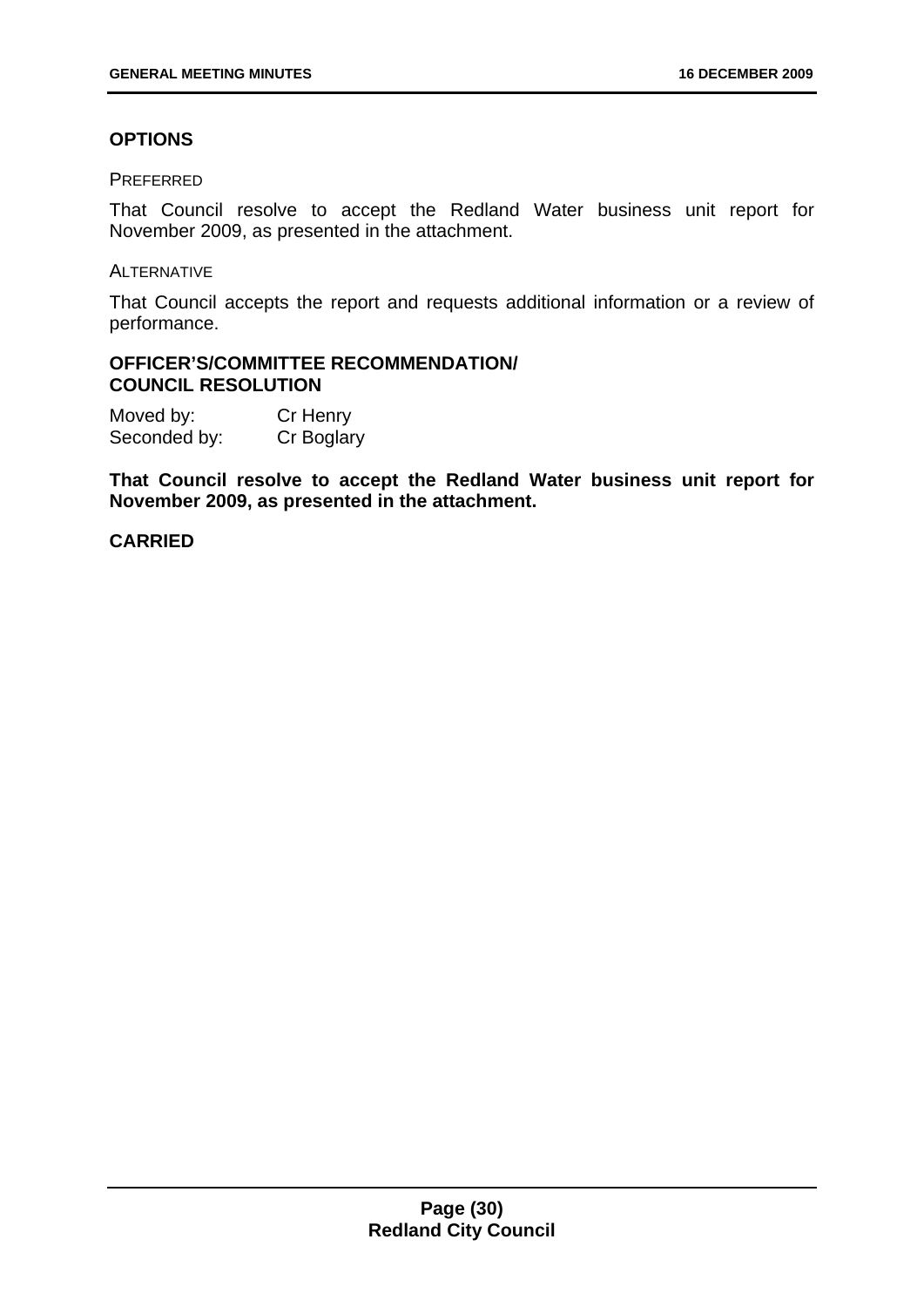#### <span id="page-31-0"></span>**11.1.2 LOCAL LAW NO 31 (WATER SUPPLY) APPOINTMENT OF AUTHORISED PERSONS**

| <b>Dataworks Filename:</b>       | L&E Local Law No 31 - Water Supply                                                           |
|----------------------------------|----------------------------------------------------------------------------------------------|
| <b>Attachments:</b>              | <b>Local Law 31 Authorised Persons Powers</b>                                                |
| <b>Responsible Officer Name:</b> | <b>Kevin McGuire</b><br><b>Manager Customer Service &amp; Business</b><br><b>Performance</b> |
| <b>Author Name:</b>              | <b>Thorbjorg Dunn</b><br><b>A/Senior Project Officer</b>                                     |

#### **EXECUTIVE SUMMARY**

A review of delegations and appointments was recently conducted in accordance with an approved internal audit plan for 2009. The objective of the review was to identify acts, regulations, local laws and policies under which Council officers perform their duties and whether adequate delegations and authorisations are in place.

The review determined that some officers within Redland Water and Regulatory Services require appointment under Council's Local Law No 31 (Water Supply) to exercise powers and responsibilities of an authorised officer under this local law. Such appointments under Local Law No 31 may be made from time to time by Council resolution.

It is recommended that Council appoint selected officers of Redland Water and Regulatory Services as identified in the officer's recommendation as authorised officers for the purposes of Local Law No 31.

#### **PURPOSE**

The purpose of this report is to recommend that Council appoint suitably trained and qualified officers of Redland Water and Regulatory Services as authorised officers to exercise powers and responsibilities in accordance with Local Law No 31.

#### **BACKGROUND**

- *Local Law No 31 (Water Supply)* requires any appointment of authorised officers to be by Council resolution;
- changes in organisational structures and officers' roles have created the need to appoint additional officers to undertake, and in some cases, enforce the requirements of the local law, resulting in recommended revocation of identified appointments in the officer's recommendation.

#### **ISSUES**

Redland Water is required to continue to perform all the functions of a service provider for water and wastewater until the new water business officially becomes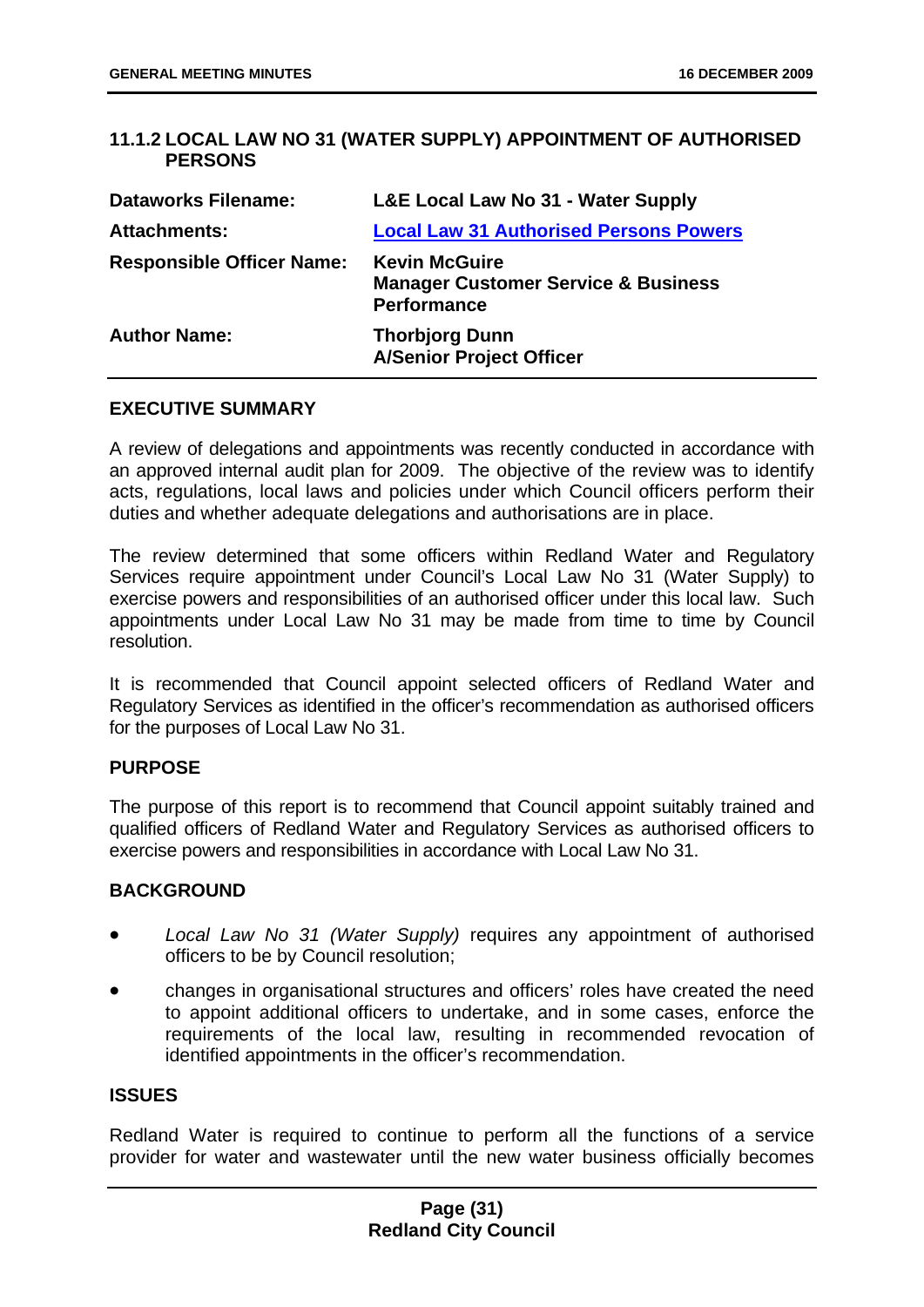operational in July 2010. Therefore, all relevant officers will need appropriate powers and delegations until such time as arrangements are finalised with the transfer to the new water business.

#### **RELATIONSHIP TO CORPORATE PLAN**

The recommendation primarily supports Council's strategic priority to provide and maintain water and wastewater services and support the provision of infrastructure.

#### **FINANCIAL IMPLICATIONS**

It is considered that there are no financial implications as a result of appointing officers to implement the provisions of *Local Law No 31*.

#### **PLANNING SCHEME IMPLICATIONS**

It is considered that the outcome of recommendations in this report will not require any amendments to the Redlands Planning Scheme.

#### **CONSULTATION**

Officers in Redland Water and Regulatory Services were consulted regarding appropriate officers to be appointed. The Chief Executive Officer was consulted regarding the appropriateness of the recommendation.

#### **OPTIONS**

#### **PREFERRED**

If the following preferred option is adopted, instruments of appointment will be prepared for each authorised officer, relevant to roles, responsibilities, qualifications and training.

That Council resolve as follows:

- 1. To appoint the following officers within Redland Water and Regulatory Services, respectively, as authorised officers for the purposes of *Local Law No 31 (Water Supply)*:
	- a. Redland Water:
		- i. Gary Soutar
		- ii. Kevin McGuire
		- iii. Bradley Taylor
		- iv. Peter Milner
		- v. Simon Bernis
		- vi. Darren Smith
		- vii. Simon Anderson
		- viii. Mark Broad
		- ix. James Beutel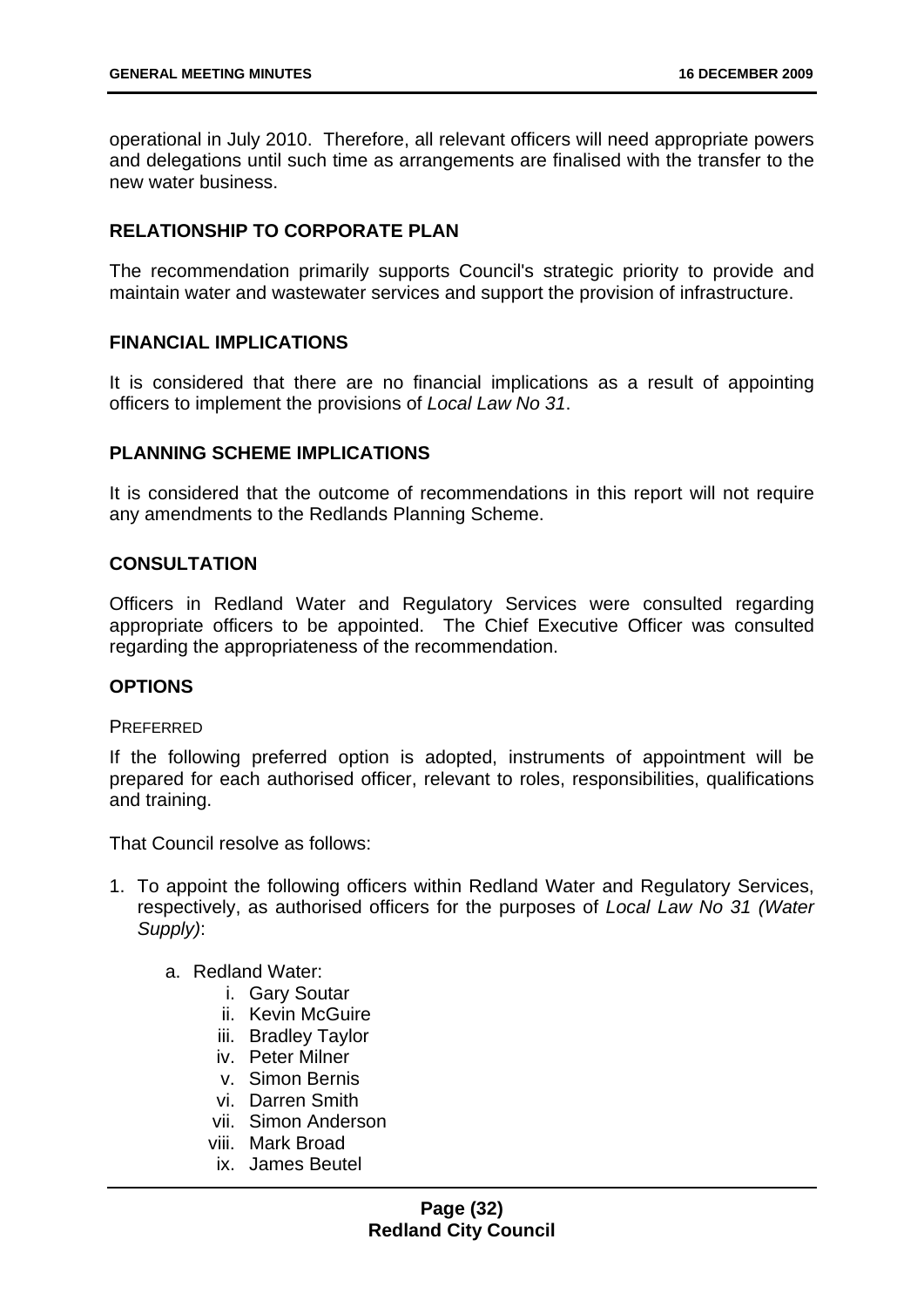- x. Margaret Haynes
- b. Regulatory Services:
	- i. Gary Kirby
	- ii. John Stevens
	- iii. Lance Howard
	- iv. Blandina Huber
- 2. That these appointments be in accordance with the roles and responsibilities and relevant qualifications and training of the officers identified in No 1 above;
- 3. That all previous appointments of authorised officers under *Local Law No 31 (Water Supply)* be revoked; and
- 4. That the Chief Executive Officer be authorised to execute instruments of appointment.

#### **ALTERNATIVE**

There is no alternative option recommended as this is considered best practice for efficiency in ongoing implementation of Council's *Local Law No 31 (Water Supply)* until the finalisation of arrangements with the new water business.

#### **OFFICER'S/COMMITTEE RECOMMENDATION/ COUNCIL RESOLUTION**

Moved by: Cr Henry Seconded by: Cr Boglary

#### **That Council resolve as follows:**

- **1. To appoint the following officers within Redland Water and Regulatory Services, respectively, as authorised officers for the purposes of** *Local Law No 31 (Water Supply)***:** 
	- **a. Redland Water:** 
		- **i. Gary Soutar**
		- **ii. Kevin McGuire**
		- **iii. Bradley Taylor**
		- **iv. Peter Milner**
		- **v. Simon Bernis**
		- **vi. Darren Smith**
		- **vii. Simon Anderson**
		- **viii. Mark Broad** 
			- **ix. James Beutel**
			- **x. Margaret Haynes**

#### **b. Regulatory Services:**

- **i. Gary Kirby**
- **ii. John Stevens**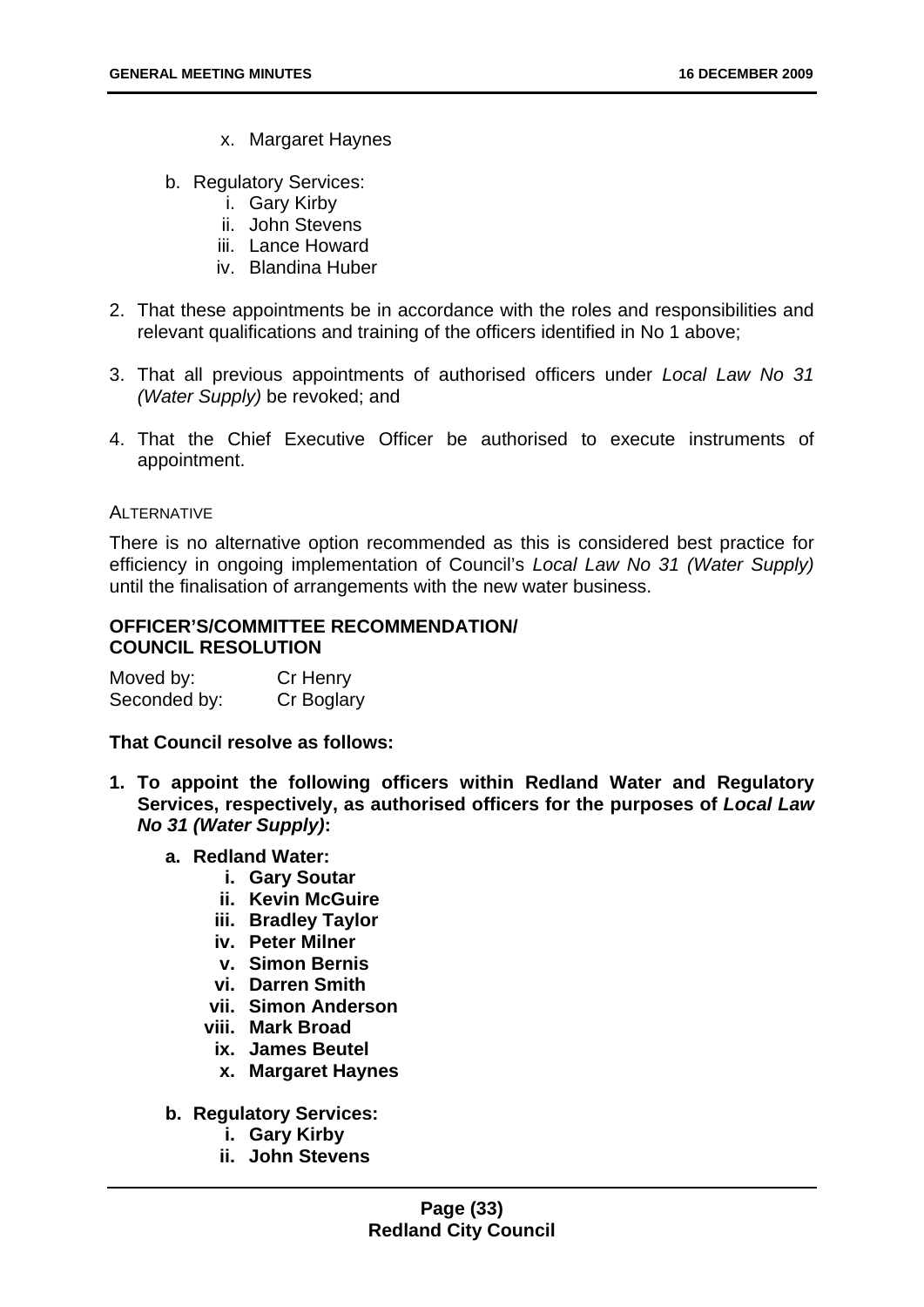- **iii. Lance Howard**
- **iv. Blandina Huber**
- **2. That these appointments be in accordance with the roles and responsibilities and relevant qualifications and training of the officers identified in No 1 above;**
- **3. That all previous appointments of authorised officers under Local Law No 31 (Water Supply) be revoked; and**
- **4. That the Chief Executive Officer be authorised to execute instruments of appointment.**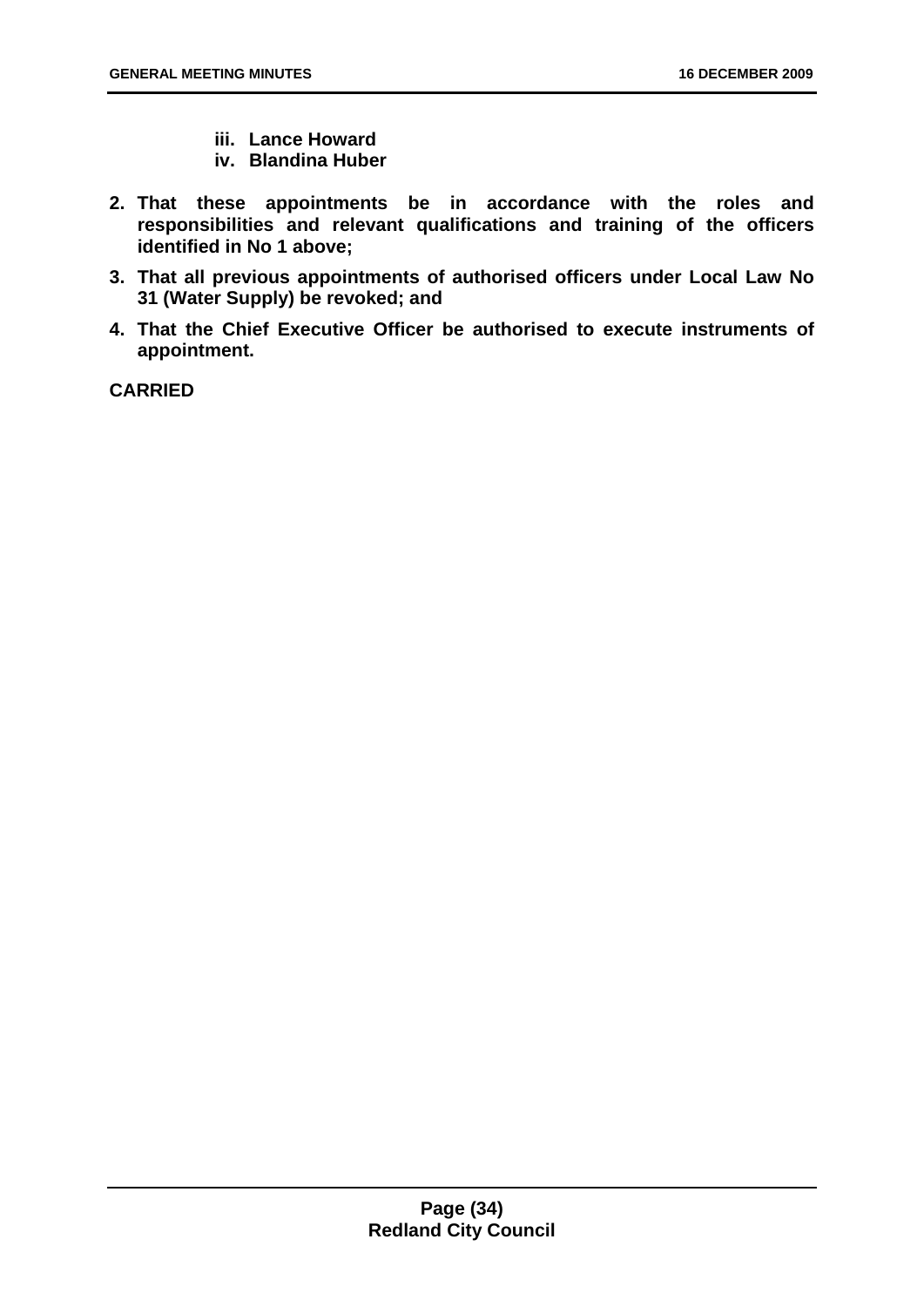#### <span id="page-35-0"></span>**11.1.3 AMENDMENT TO REDLAND WATER PERFORMANCE PLAN 2009/2010**

| <b>Dataworks Filename:</b>       | <b>Gov Service Level Agreement</b>                                   |
|----------------------------------|----------------------------------------------------------------------|
| <b>Responsible Officer Name:</b> | <b>Bradley Taylor</b><br><b>Acting General Manager Redland Water</b> |
| <b>Author Name:</b>              | <b>Michelle Vanyai</b><br><b>Senior Project Officer</b>              |

#### **EXECUTIVE SUMMARY**

In July 2009 Council adopted the Redland Water Performance Plan for Water and Wastewater Services for 2009/10. Section 14.12 of the performance plan sets the yearly dividend to Council at "50% on after tax operating surplus – calculated for each individual product, i.e. water and wastewater".

Setting the return at 50% allows Redland Water (RW) to use the remaining 50% for specific capital projects.

From 1 July 2010, Redlands' water and wastewater assets and operations transfer to the new water business created by Redland, Logan and Gold Coast city councils as part of south-east Queensland (SEQ) water reforms. Therefore RW has no capacity to use its 50% share of the dividend in the future.

It is recommended the dividend to Council be increased from 50% to 100% for the financial year 2009/10 and the Redland Water Performance Plan amended to reflect the change.

#### **PURPOSE**

To seek Council approval to increase the 2009/10 dividend from Redland Water to Council from 50% to 100% and amend the Redland Water Performance Plan for 2009/10 to reflect the change.

#### **BACKGROUND**

In July 2009 Council adopted the Redland Water Performance Plan for Water and Wastewater Services for 2009/10. Section 14.12 of the Performance Plan sets the yearly dividend to Council at "50% on after tax operating surplus – calculated for each individual product, i.e. water and wastewater".

This allows RW to use the remaining 50% for specific capital projects.

From 1 July 2010, Redlands' water and wastewater assets and operations transfer to the new water business created by Redland, Logan and Gold Coast city councils as part of SEQ water reforms. Because of this change, RW ceases operating as a commercialised business unit of Council and no longer has the capacity to use its dividend share of 50%.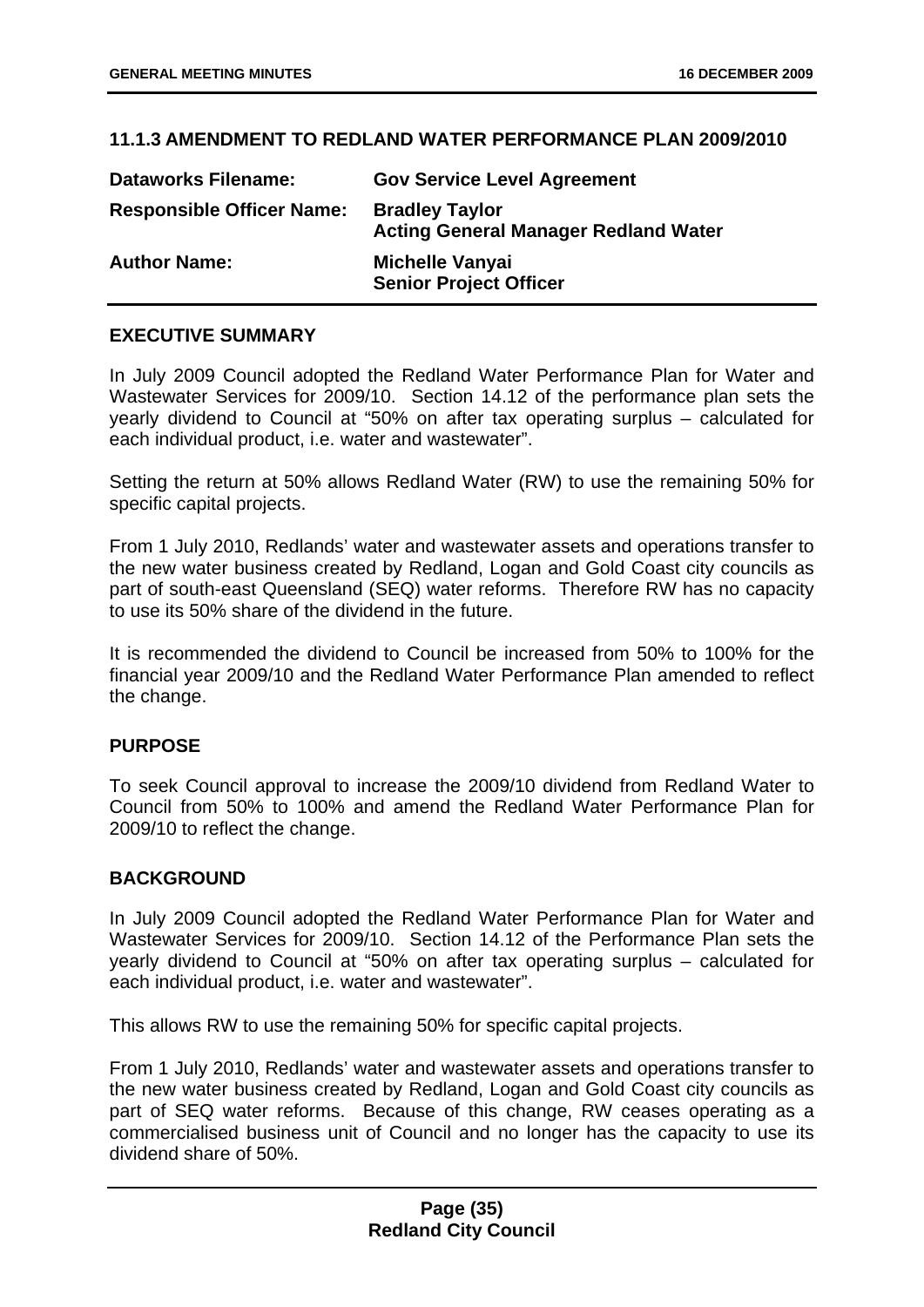## **ISSUES**

With RW losing capacity to use its 50% share because of the transfer of assets and operations to the new water business, use of this portion should be returned to Redland City where it can best support Council's initiatives.

So this can happen, a change to reflect Council's increase in dividend from 50% to 100% needs to be made in Redland Water's Performance Plan for 2009/10.

## **RELATIONSHIP TO CORPORATE PLAN**

The recommendation primarily supports Council's strategic priority to provide and maintain water and wastewater services and support the provision of infrastructure.

### **FINANCIAL IMPLICATIONS**

If the change is approved, Council's dividend from RW for 2009/10 increases from 50% (estimated at \$3,371,159) to 100% (estimated at \$6,742,318). A Q2 budget review is needed to amend the budget.

## **CONSULTATION**

Consultation occurred with:

- General Manager Redland Water; and
- Senior Advisor Financial Management Redland Water.

### **OPTIONS**

#### **PREFERRED**

That Council resolve to amend section 14.12 of the Redland Water Performance Plan for Water and Wastewater Services for 2009/10 to increase council's dividend from 50% to 100% for the financial year 2009/10.

#### **ALTERNATIVE**

The dividend from Redland Water to Council for 2009/10 remains unchanged.

### **OFFICER'S/COMMITTEE RECOMMENDATION/ COUNCIL RESOLUTION**

| Moved by:    | Cr Henry   |
|--------------|------------|
| Seconded by: | Cr Boglary |

**That Council resolve to amend section 14.12 of the Redland Water Performance Plan for Water and Wastewater Services for 2009/10 to increase Council's dividend from 50% to 100% for the financial year 2009/10.**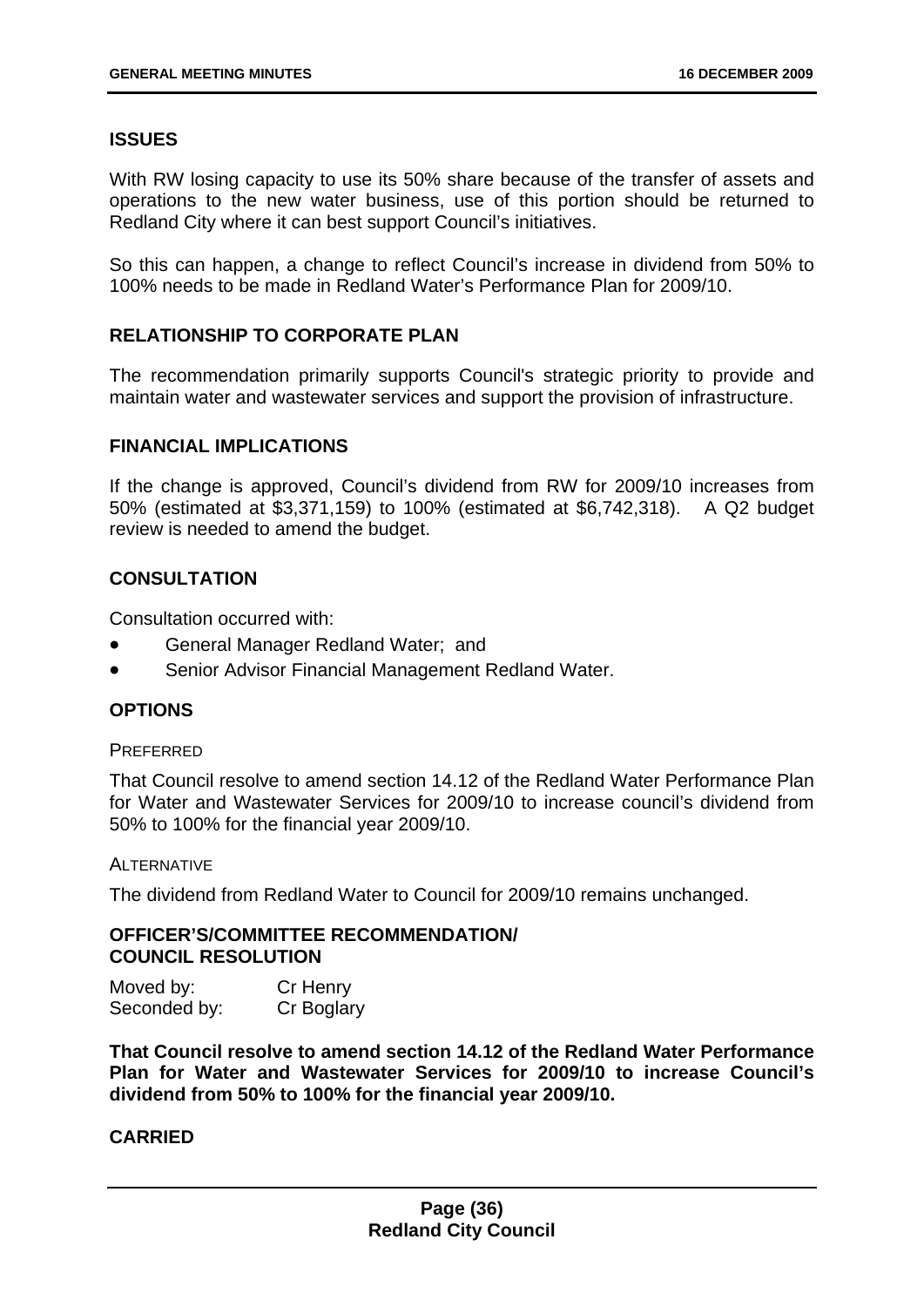## **11.2 COMMITTEE CLOSED SESSION**

The committee meeting was closed to the public under Section 463(1)(h) of the *Local Government Act 1993* to discuss *Water Reform Update.* 

Following deliberation on this matter, the meeting was again opened to the public.

## **11.2.1 WATER REFORM UPDATE**

| <b>Dataworks Filename:</b>       | <b>GOV WRAD WB3 Administration/Resources</b>       |
|----------------------------------|----------------------------------------------------|
| <b>Responsible Officer Name:</b> | <b>Eleanor Bray</b><br><b>Manager Water Reform</b> |
| <b>Author Name:</b>              | <b>Eleanor Bray</b><br><b>Manager Water Reform</b> |

### **EXECUTIVE SUMMARY**

A confidential report from Manager Water Reform dated 2 December 2009 was discussed in closed session.

# **COMMITTEE RECOMMENDATION/ COUNCIL RESOLUTION**

Moved by: Cr Henry Seconded by: Cr Boglary

- **1. That Council resolve to note the update on the regional water reform within south-east Queensland;**
- **2. That this report remain confidential until the new water entity is established and all issues associated with it have been resolved.**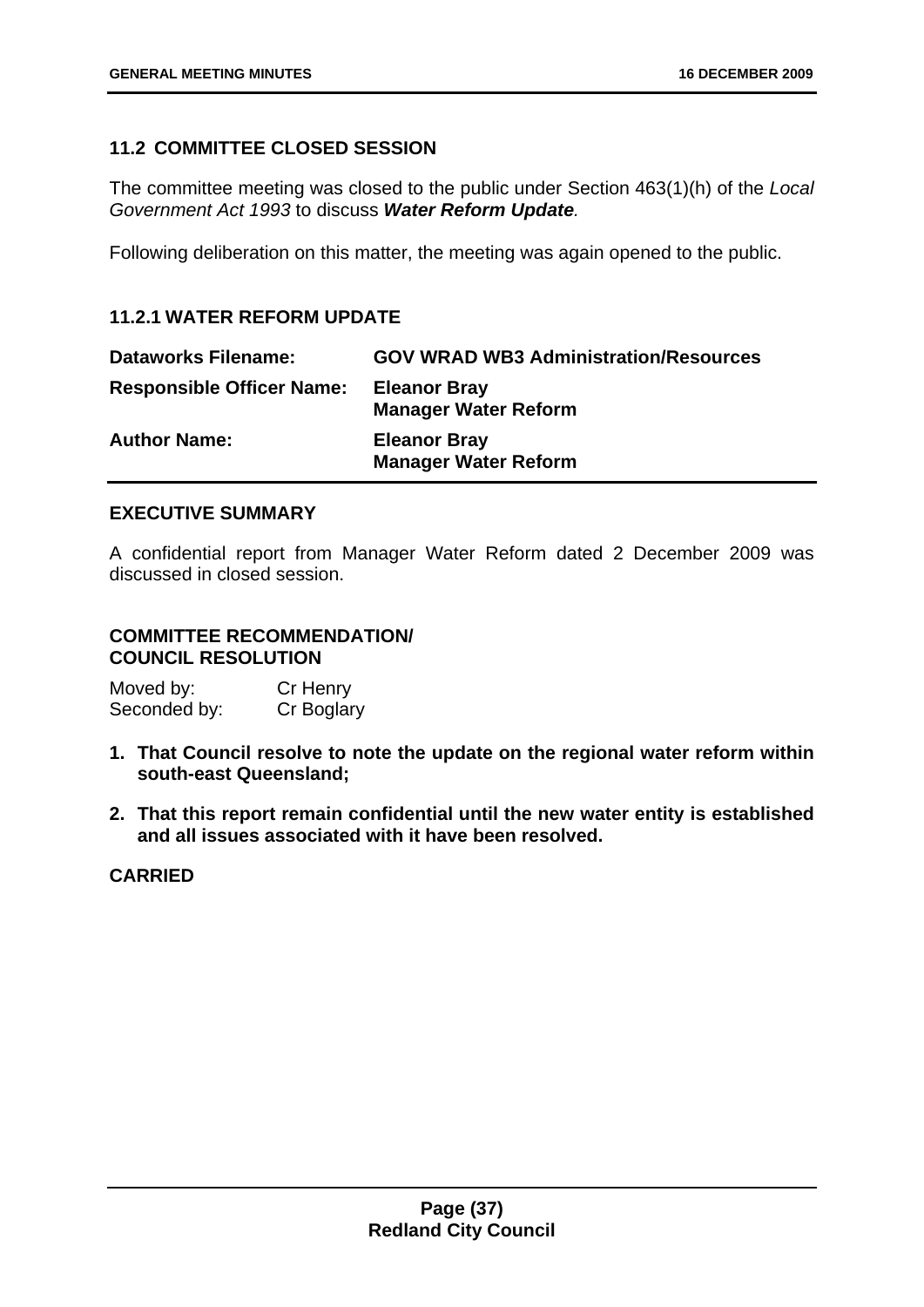## **11.3 COMMITTEE GENERAL BUSINESS**

### **11.3.1 UPDATE ON WATER RESTRICTIONS**

Manager Customer Service & Business Performance gave an update on the permanent water conservation measures which commence on 1 December 2009 for residents of Redland City.

Permission was granted for Cr Burns to bring forward the following item of General Business.

## **11.3.2 COOCHIE ISLAND GOLF CLUB – SEWER CONNECTION**

Cr Burns requested information on options for the Coochie Island Golf Club to be connected to the sewer.

Acting General Manager Redland Water took this question on notice and will respond to Cr Burns. The Acting General Manager Redland Water also stated that a report would be presented to Council on the outstanding sewer connections on Coochie.

## **COMMITTEE RECOMMENDATION/ COUNCIL RESOLUTION**

| Moved by:    | Cr Henry   |
|--------------|------------|
| Seconded by: | Cr Boglary |

**That the general business items be noted.**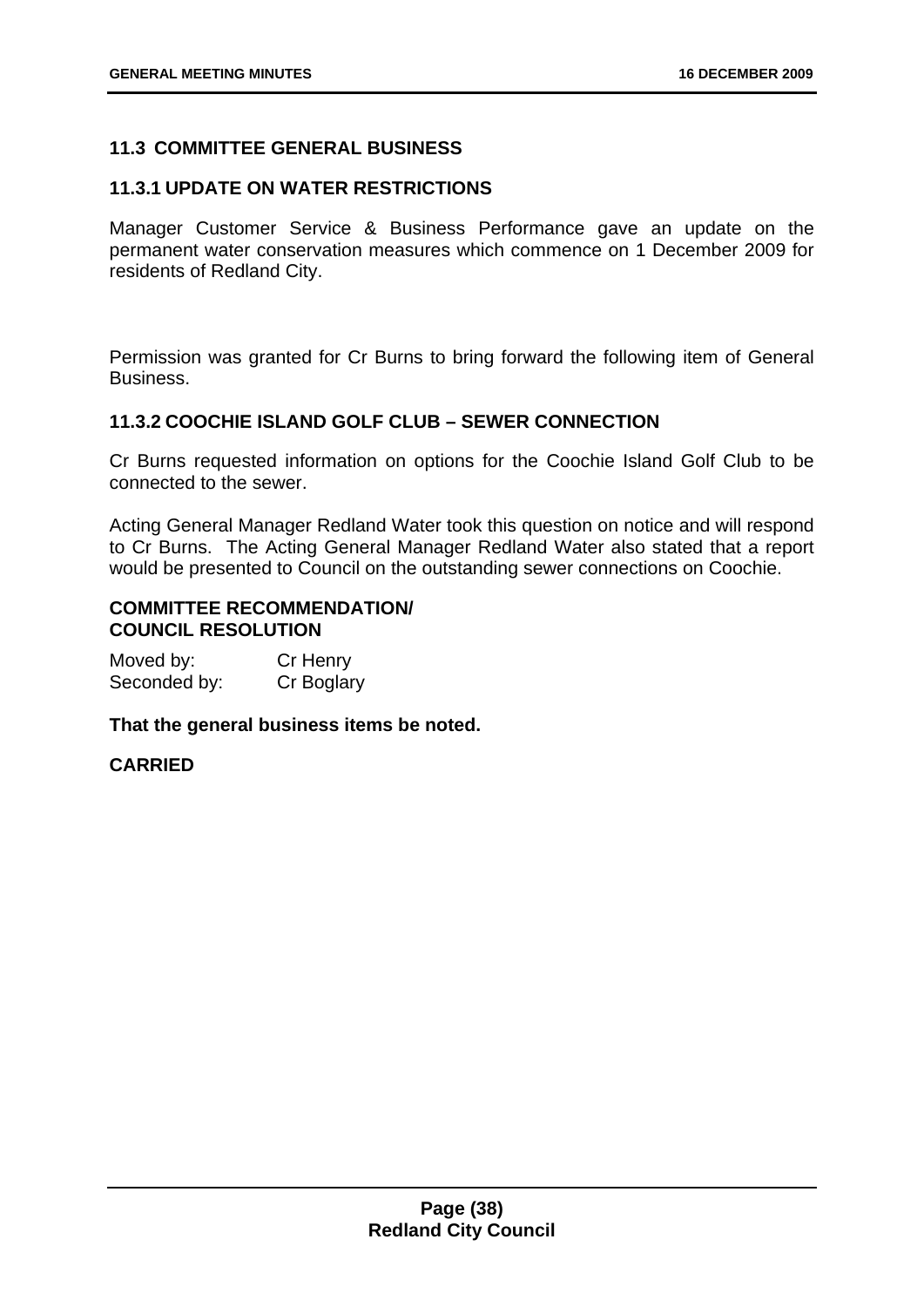## **12 FINANCE AND CORPORATE MANAGEMENT COMMITTEE 9/12/09 - RECEIPT AND ADOPTION OF REPORT**

| Moved by:    | <b>Cr Townsend</b> |
|--------------|--------------------|
| Seconded by: | Cr Henry           |

That the Finance & Corporate Management Committee Report of 9 December 2009 be received.

CARRIED

### **12.1 CORPORATE SERVICES**

#### **12.1.1 NOVEMBER 2009 - MONTHLY FINANCIAL REPORTS**

| <b>Dataworks Filename:</b>       | <b>FM Monthly Financial Reports to Committee</b>           |
|----------------------------------|------------------------------------------------------------|
| Attachment:                      | <b>November EOM Financial Report</b>                       |
| <b>Responsible Officer Name:</b> | <b>Kerry Phillips</b><br><b>Manager Financial Services</b> |
| <b>Author Name:</b>              | Deborah Hall<br><b>Finance Officer</b>                     |

### **EXECUTIVE SUMMARY**

Section 528(1) of the *Local Government Act 1993* requires that Council's statement of accounts be presented at an ordinary monthly meeting.

The attachments to this report present the November 2009 financial statement of accounts to Council and provide detailed analytical commentary.

The financials demonstrate that all of the seven Key Financial Performance Indicators once again exceeded targets set at the beginning of the financial year. These are:

- level of dependence on general rate revenue;
- ability to pay our bills current ratio:
- ability to repay our debt debt servicing ratio;
- cash balance;
- cash balances cash capacity in months;
- longer term financial stability debt to assets ratio; and
- operating performance.

Council's end of month operating financial result (Earnings Before Interest, Tax and Depreciation – EBITD) is ahead of budget by \$5.7 million, with operating revenue favourable by \$2.7 million and operating expenditure favourable by \$3.1 million.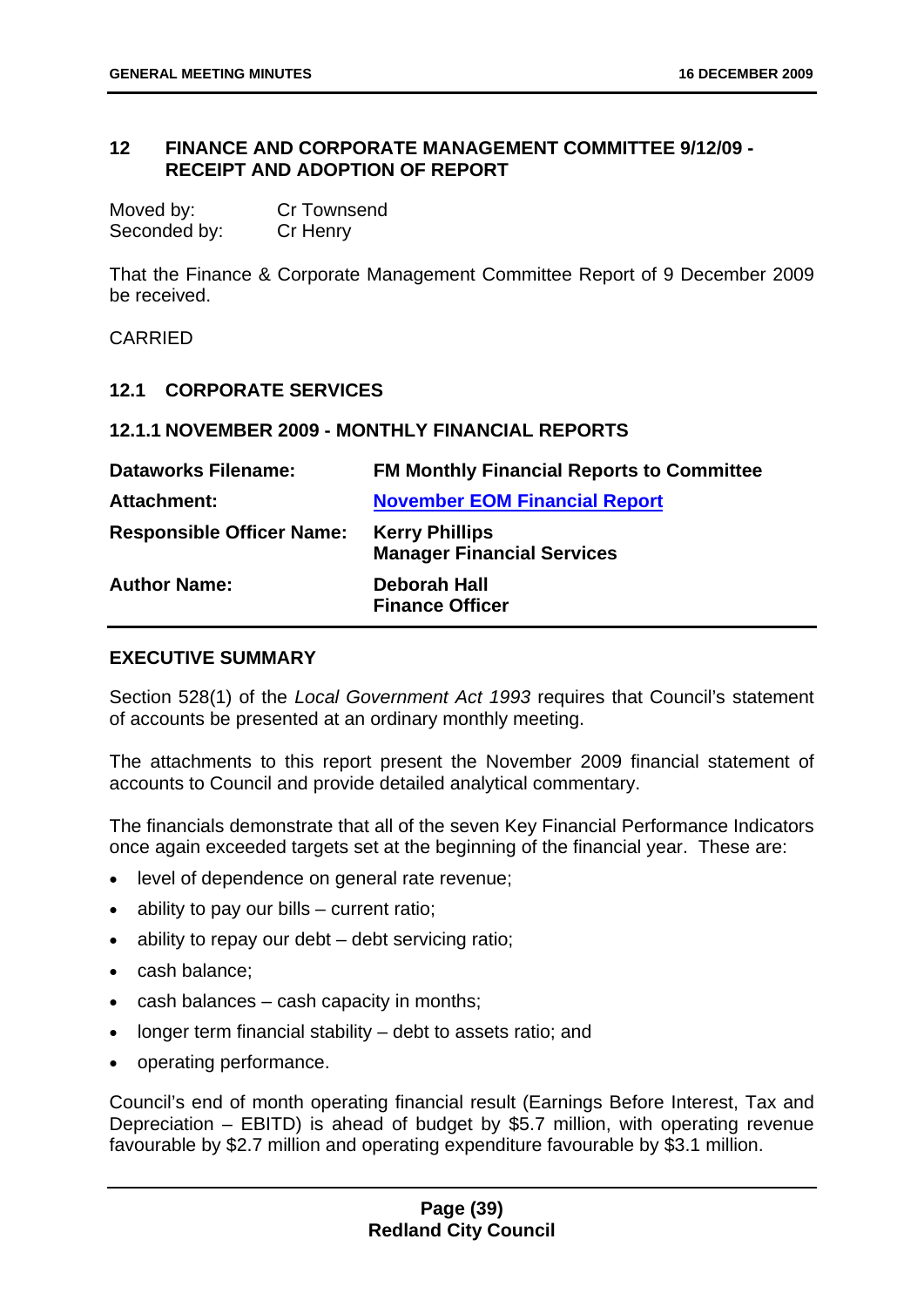The cash flow position for the year is ahead of revised budget levels by \$19.2 million. The cash held is ahead of targeted levels at \$99.9 million, equal to 9.2 months cash capacity against an original target of three to four months. As the water business is continuing to move through the reform process, Redland City Council remains committed to retaining additional cash until the outcome of the process is clear.

## **PURPOSE**

The purpose is to present the November 2009 report to Council and explain the content and analysis of the report. Section 528 of the *Local Government Act 1993* requires the Chief Executive Officer of a local government to present statements of its accounts to the local government.

## **BACKGROUND**

The Corporate Plan contains a strategic priority to ensure the long term financial viability of Redland City and provide public accountability in financial management. For organisational effectiveness, it is important that Council receive and understand the monthly financial statements.

## **ISSUES**

The following elements, shown in the attachments, comprise the End of Month Financial Reports for November 2009:

### **Dashboard and Key Performance Indicators (A)**

- Operating Revenue compared with Budget;
- Operating Expenditure compared with Budget;
- Employee Costs compared with Budget;
- Capital Expenditure compared with Budget;
- Key Performance Indicators actuals compared with Budget and Targets.

### **Operational Statement with headline commentary (B)**

Shows the percentage variance of year to date actual results compared with year to date budget by colour indicators. Tolerance levels for the variances differ between operational and capital amounts.

Additionally, an **Operational Statement by Strategic Priority (C); Balance Sheet and commentary (D); Cash Flow Statement and commentary (E);** and an **Investment Summary and Graphs (F)** have been included to provide the complete picture of Council's finances. Finally, an **Operational Statement with detailed commentary (G)** shows year to date actual results compared with annual and year to date budgets. This report has a brief commentary on all year to date variances greater than \$20,000 and variances are classified as timing or permanent. Timing

### **Page (40) Redland City Council**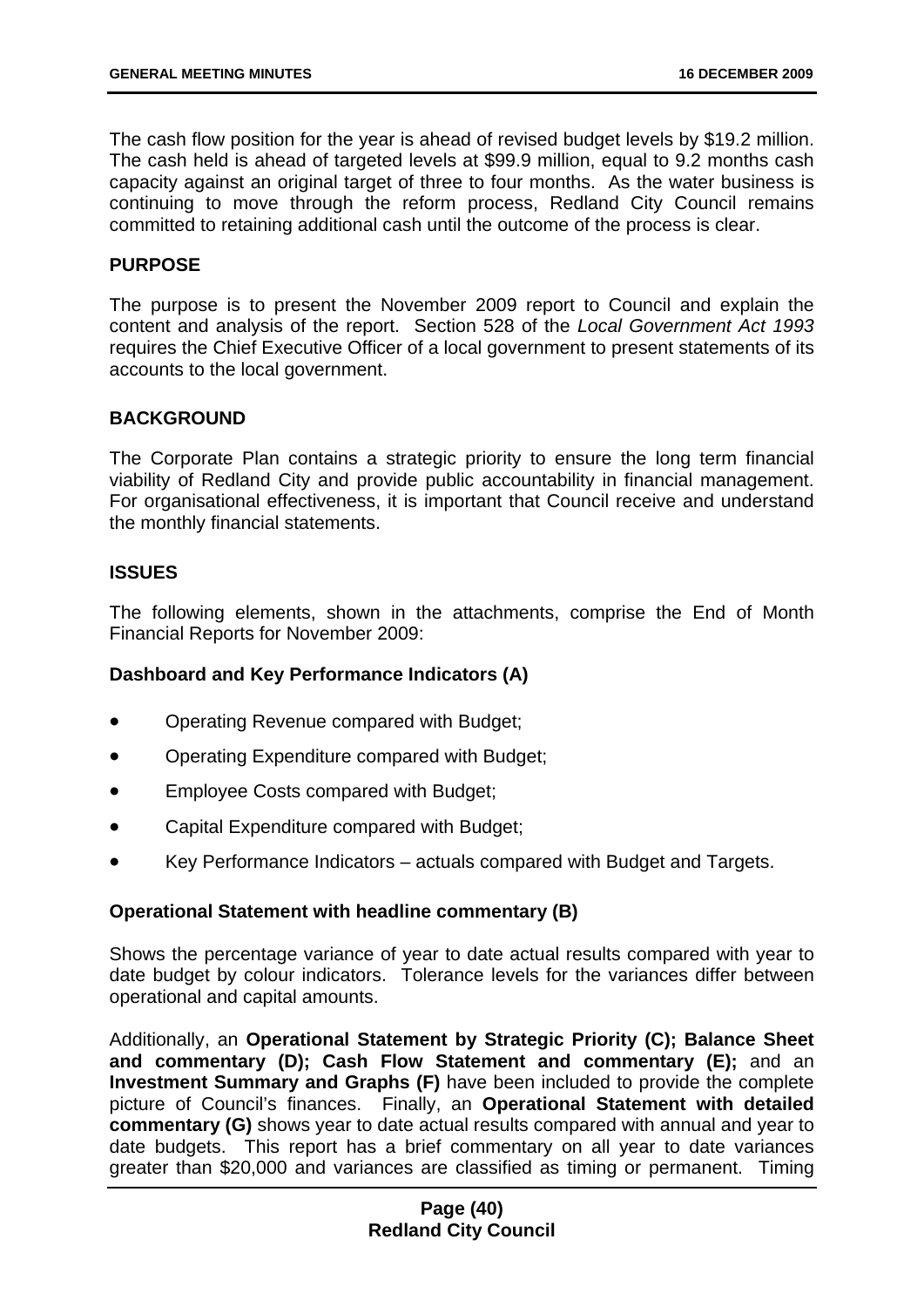variances are anticipated to disappear once 30 June 2010 figures are produced. Permanent variances imply the variance will remain into the next financial year.

# **RELATIONSHIP TO CORPORATE PLAN**

The recommendation in this report primarily supports Council's strategic priority to support the organisation's capacity to deliver services to the community by building a skilled, motivated and continually learning workforce, ensuring assets and finances are well managed, corporate knowledge is captured and used to best advantage, and that services are marketed and communicated effectively.

# **FINANCIAL IMPLICATIONS**

The overall financial position as at the end of November 2009 remains strong with EBITD of \$22.7 million (\$5.7 million ahead of budget). This result is due to total operating revenue of \$80.1 million (\$2.7 million ahead of budget) and total operating costs of \$57.4 million (favourable variance of \$3.1 million).

## *Operating Revenue*

Rates Charges is under budget by \$78,000 due to credits held under budget \$174,000 and general rate revenue over budget \$96,000. Utility Charges has a favourable variance of \$834,000 as a result of favourable water consumption \$805,000. Pensioner Remissions is favourable against budget by a timing variance of \$24,000. Fees and Charges is under budget by \$701,000 in the main due to EPA licence fees \$171,000, commercial hydraulic design fees \$150,000 and Waste Operations commercial fees \$133,000. Operating Grants and Subsidies is over budget by \$2.4 million due to changes in the accounting treatments to be addressed in December. There is also a favourable timing variation of \$848,000 which is as a result of a grant being received two months early.

### *Operating Expenditure*

Employee Costs is under budget by \$205,000 predominantly due to a timing variance of \$332,000 under mainly in the Leisure and Recreation unit. Operational Goods and Services are under year to date budget by \$3.2 million and the majority of variances are expected to be timing at this stage. Of particular note, \$228,000 underspends on contractors for caravan parks, \$270,000 Councillor Community Benefit Fund, \$224,000 on roads; \$451,000 in contractors and consultants for Redland Water, \$113,000 training programs. Some permanent variances are \$45,000 chemical supplies and \$138,000 contractor and consultant underspends in Regulatory **Services** 

### *Capital Revenue*

Contributions and Donations are \$173,000 over budget due to budget phasing for developer contributions. Grants and Subsidies are over budget by \$59,000 due to a \$55,000 subsidy received ahead of budget. A permanent variance is \$19,000 unbudgeted SIP funding for Donald Simpson Centre Lights.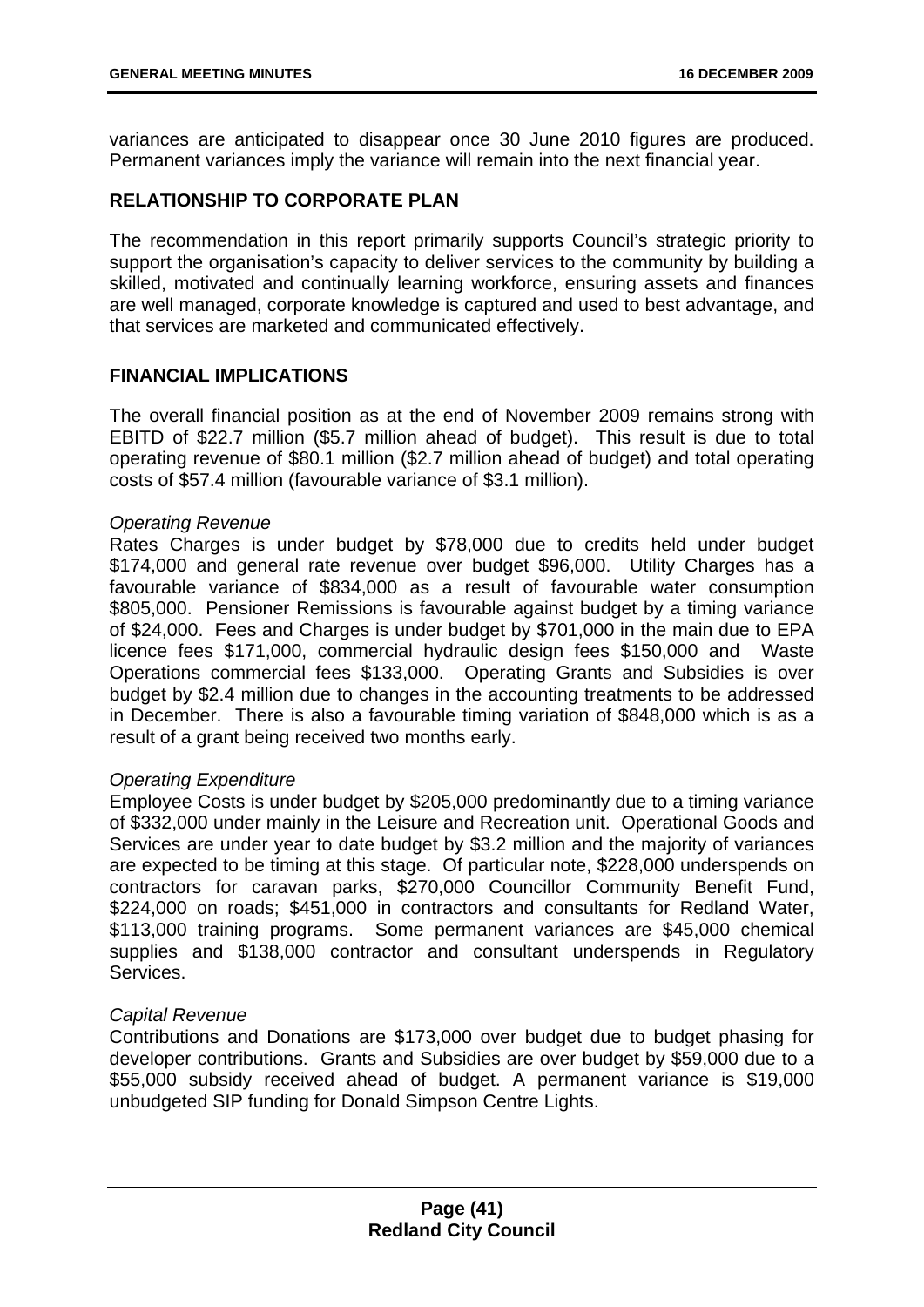#### *Capital Expenditure*

The Capital Expenditure program is 15% behind schedule as at the end of November 2009.

Capitalised Goods and Services is \$2.6 million under year to date budget as a result of significant underspends in Redland Water \$521,000, Planning and Policy \$964,000, Corporate Services \$1.9 million and overspends in Customer Services \$817,000. The main underspends in Redland Water are Wastewater Reticulation \$337,000, and Wastewater ICS \$56,000. Roadworks are behind schedule as mentioned above and the capital underspends include 'Queen St and Government Rd' \$125,000 and 'German Church Rd' \$365,000. The capital underspends are expected to be timing variances at this stage.

Capitalised Employee Costs is \$81,000 below cumulative budget with the main underspend in Customer Services Department (RDQ Road Construction) and expected to be timing at this stage.

#### *Cash and Investments*

The information on the investment of surplus funds for the month was not published in time for this report. This is due to the fact that period five was closed prior to the end of the calendar month to accommodate the requirements of the December Finance and Corporate Management Committee Meeting. There is no expectation that council will have lost its favourable position against the UBS Australian Bank Bill Index. Once the investment information is received it will be cascaded to all recipients. It is also relevant to note that the RBA policy interest rate has increased by 0.25% to 3.50% on 4 November 2009 and a further 0.25% on 1 December 2009.

The cash balance is \$99.9 million at the end of November 2009 which is equivalent to 9.2 months cash capacity. Council is intentionally maintaining a higher balance than target whilst it monitors the impact of the structural reforms to the water business.

## **PLANNING SCHEME IMPLICATIONS**

It is considered that the outcome of recommendations in this report will not require any amendments to the Redlands Planning Scheme.

# **CONSULTATION**

Consultation has taken place amongst the Executive Leadership Group.

### **OPTIONS**

#### **PREFERRED**

That Council resolve to note the End of Month Financial Reports for November 2009 and explanations as presented in the following attachments:

- 1. Dashboard and Key Performance Indicators (A);
- 2. Operational Statement with headline commentary (B);

## **Page (42) Redland City Council**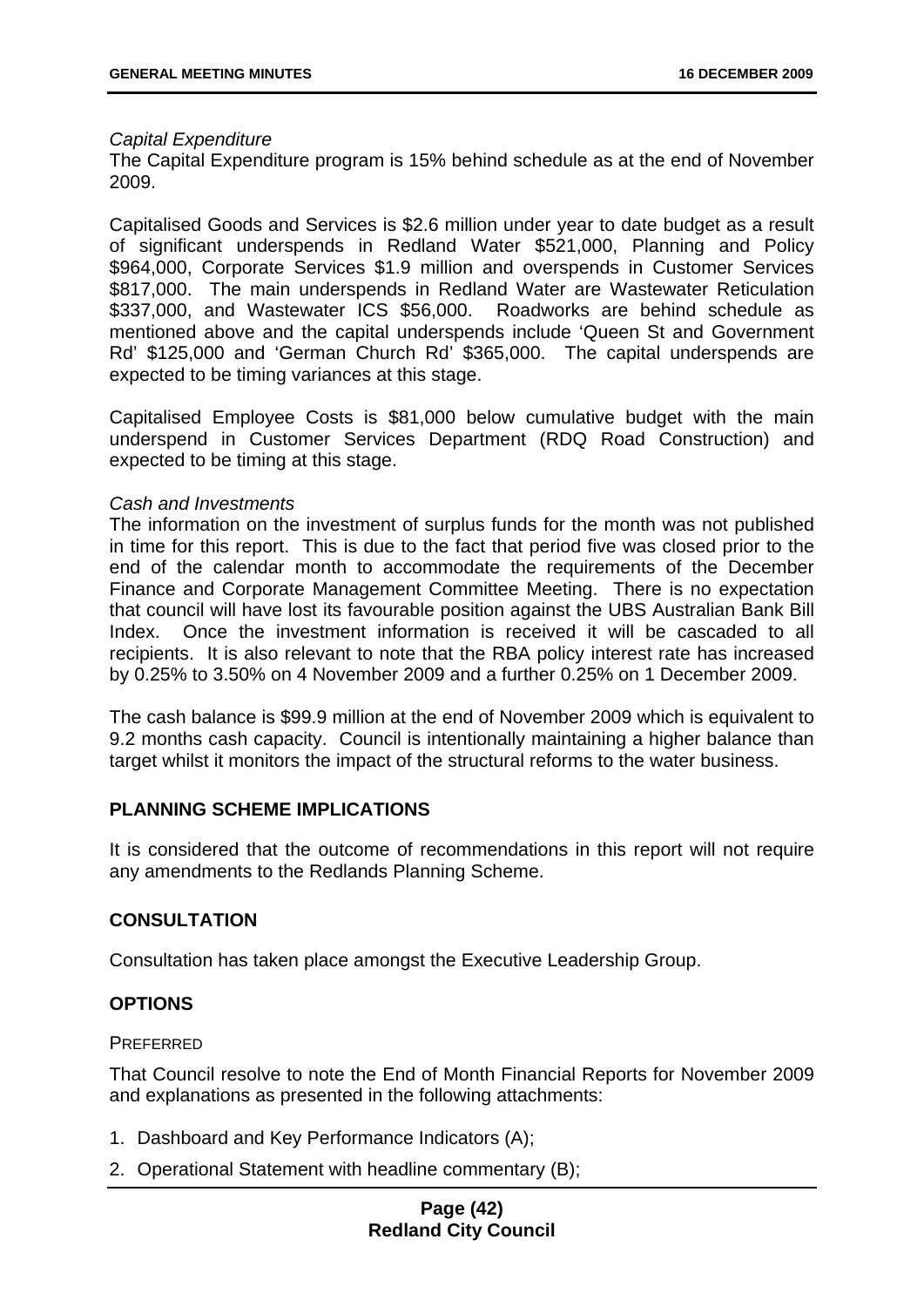- 3. Operational Statement by Strategic Priority (C);
- 4. Balance Sheet and commentary (D);
- 5. Cash Flow Statement and commentary (E);
- 6. Investment Summary and Graphs (F); and a
- 7. Operational Statement with detailed commentary (G).

### **ALTERNATIVE**

That Council requests additional information.

# **OFFICER'S/COMMITTEE RECOMMENDATION/ COUNCIL RESOLUTION**

| Moved by:    | Cr Townsend      |
|--------------|------------------|
| Seconded by: | <b>Cr Bowler</b> |

**That Council resolve to note the End of Month Financial Reports for November 2009 and explanations as presented in the following attachments:** 

- **1. Dashboard and Key Performance Indicators (A);**
- **2. Operational Statement with headline commentary (B);**
- **3. Operational Statement by Strategic Priority (C);**
- **4. Balance Sheet and commentary (D);**
- **5. Cash Flow Statement and commentary (E);**
- **6. Investment Summary and Graphs (F); and a**
- **7. Operational Statement with detailed commentary (G).**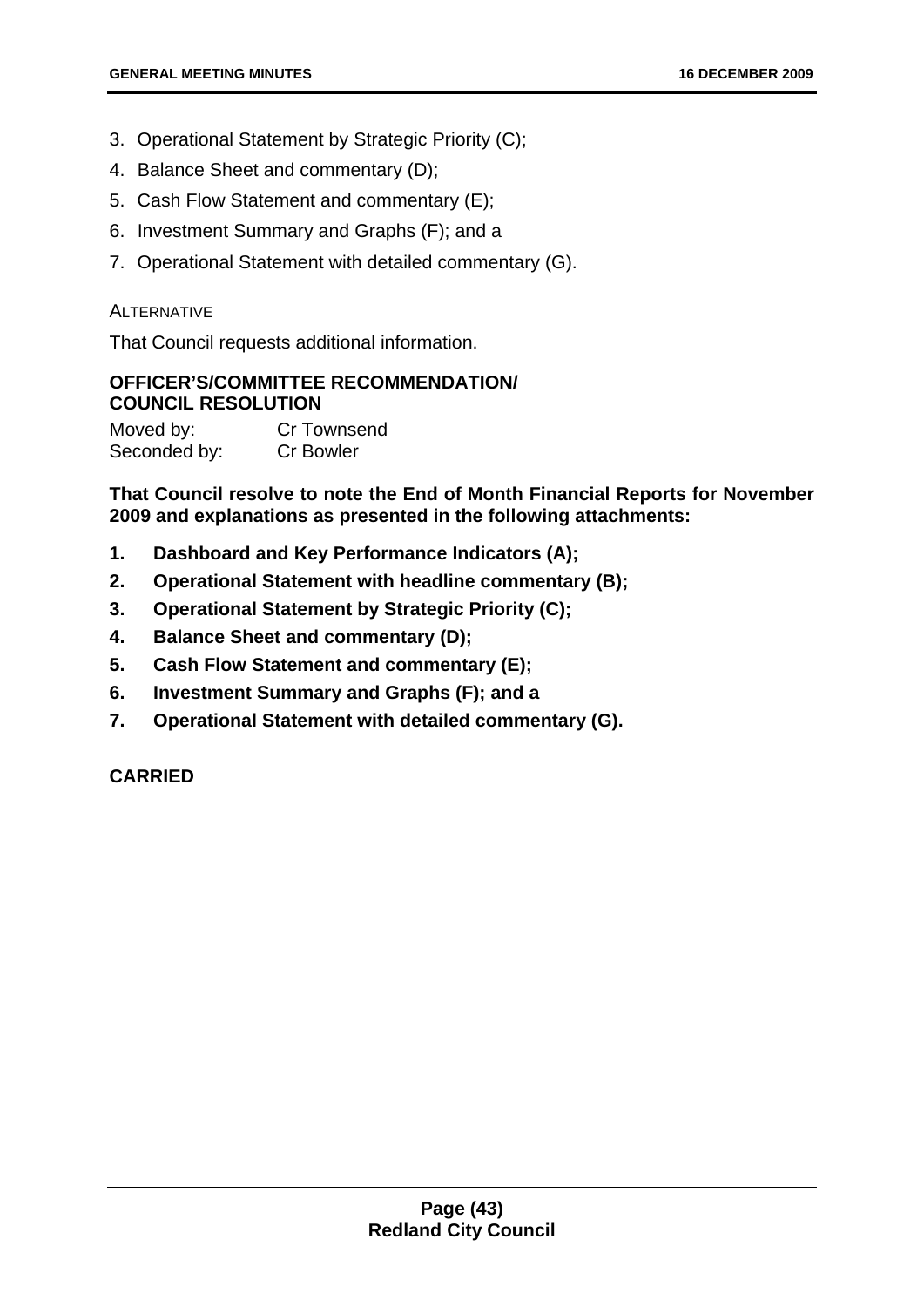## **12.2 GOVERNANCE**

#### **12.2.1 CORPORATE BALANCED SCORECARD REPORT – NOVEMBER 2009**

| <b>Dataworks Filename:</b>       | <b>GOV Corporate BSC Monthly Reporting to</b><br><b>Committee</b>                                  |
|----------------------------------|----------------------------------------------------------------------------------------------------|
| <b>Attachment:</b>               | <b>Balanced Scorecard Report - November 2009</b>                                                   |
| <b>Responsible Officer Name:</b> | <b>Luke Wallace</b><br><b>Manager Corporate Planning Performance &amp; Risk</b>                    |
| <b>Author Name:</b>              | <b>Benjamin Steel</b><br><b>Project Coordinator Corporate Planning &amp;</b><br><b>Performance</b> |

### **EXECUTIVE SUMMARY**

The monthly Corporate Balanced Scorecard report, as attached, provides a high level overview of Council's performance in key areas of our business using the four Balanced Scorecard Perspectives – Financial, Customer, Internal/Business Processes and People & Learning.

This report is an important component of the performance management framework. The other main report provided to Council and the community is the quarterly Operational Plan Report that focuses on performance against each of the programs in the Corporate Plan.

The overall rating for November 2009 is Satisfactory, with a weighted score of 2.39.

### **PURPOSE**

To provide Council with the Corporate Balanced Scorecard Report for November 2009.

### **BACKGROUND**

The report shows results against each KPI for the current month and the previous 12 months. Longer term trends and comparisons incorporating the same month last year are included to provide a better understanding of current performance levels.

A summary of this month's results is provided on page two of the report and shows the overall score for Redland City Council, including the rating (the small coloured indicator at the right hand side). An outstanding result is shown as green, above standard and satisfactory shown as yellow and an unsatisfactory result is shown as red. The overall rating for Council and for each perspective is determined by the relative weightings of the performance measures.

The subsequent pages of the report provide details of the performance measures in each perspective. The actual performance results each month are displayed as a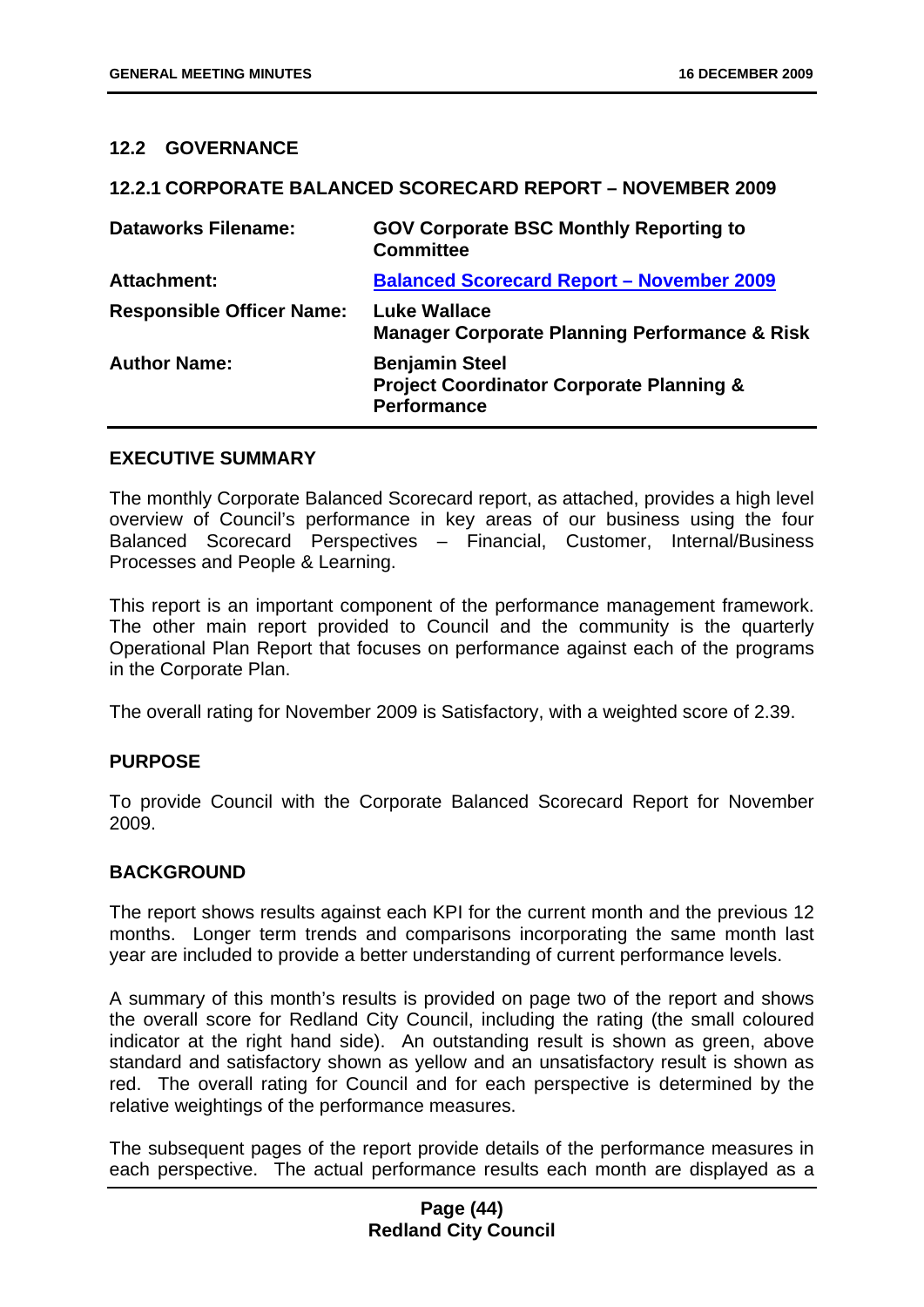graph, with the red and green lines showing the normal expected range for the measure. The red line represents the minimum satisfactory level and the green line represents the outstanding level. The rating for each measure is also shown as a green tick (outstanding), a yellow line (satisfactory and above standard) or a red cross (unsatisfactory).

Explanation of results is provided by the responsible manager in the commentary each month. Where a significant issue arises from the data that requires further explanation it will be provided in this covering report.

### **ISSUES**

Most measures are performing well within the target range. Comments for each measure are provided by managers and are outlined in the attached report. Those measures performing outside the target range are:

### Customer Perspective (page 2)

Progress against the Development Assessment performance index is below target this month. Applications have been delayed for various reasons. Further commentary surrounding this measure has been provided by the relevant manager in the attached report.

#### People and Learning Perspective (page 5)

Progress against completing items identified in the Workplace Health and Safety Management Plan are well underway. Due to the current workload of the Workplace Health and Safety Unit, some planned items that did not reach completion this month are in the process of being addressed and it is envisaged that completion against the plan will steer back on track within the coming months.

A higher number of workers' compensation hours lost this month is indicative of a larger than normal number of incidences within the organisation. All injured employees are actively assisted by Redland Workcover rehabilitation staff to return to work.

A higher number of workplace injuries over the last 12-18 months continues to be of concern. All injuries are investigated as a matter of course and in the vast majority of cases the injuries have tended to be unavoidable.

Detailed commentary surrounding these measures has been provided by the relevant managers in the attached report.

### **RELATIONSHIP TO CORPORATE PLAN**

The recommendation in this report primarily supports Council's strategic priority to provide a clear organisational direction supported by effective leadership and a framework of policies, plans and strategies that are responsive to the community's needs and which promote accountable and ethical standards of practice.

### **Page (45) Redland City Council**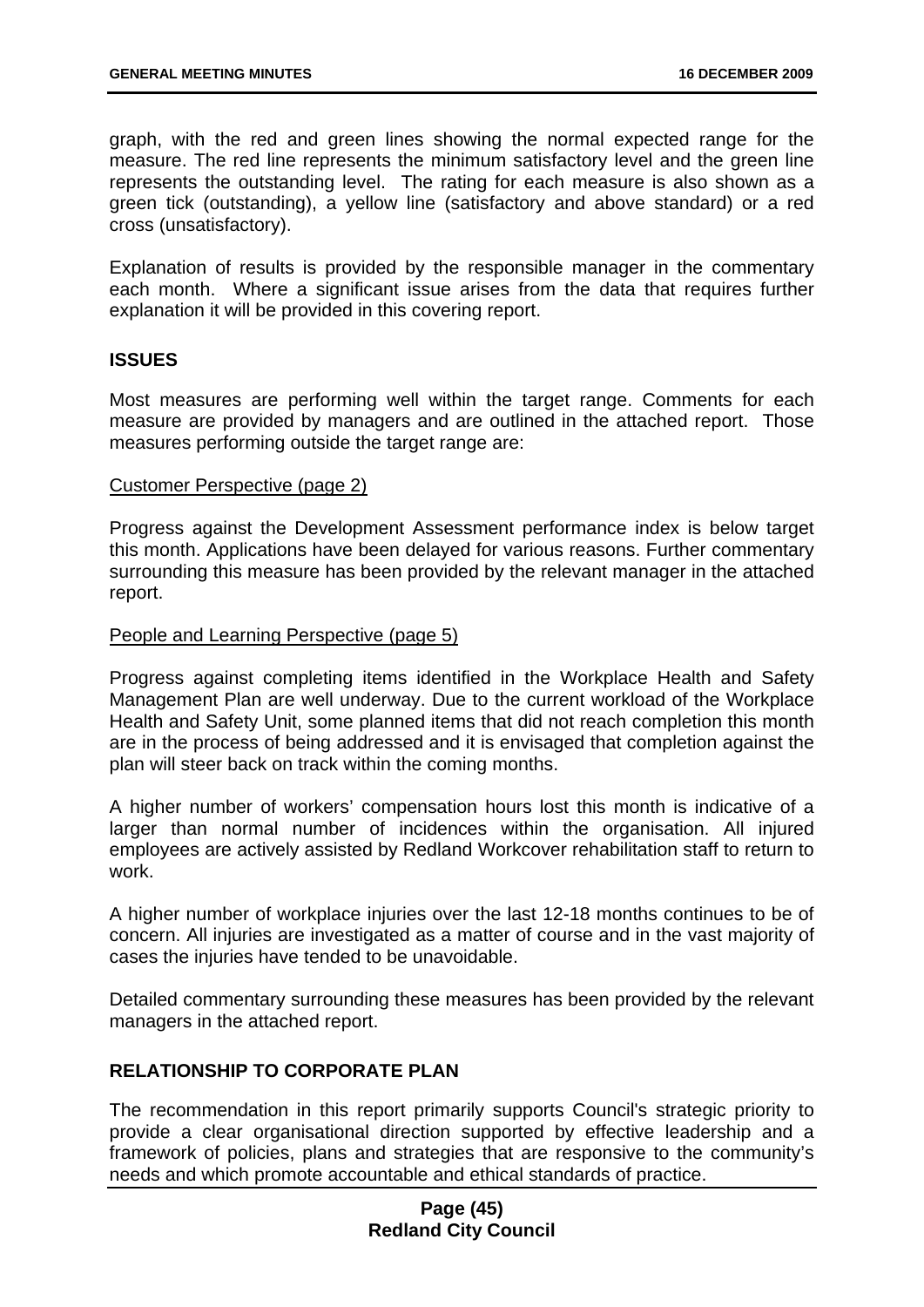### **FINANCIAL IMPLICATIONS**

No direct financial implications arise from this report. The report does contain several indicators that either reflects financial performance to date, or which will have had a direct or indirect impact on financial performance.

## **PLANNING SCHEME IMPLICATIONS**

There are no implications for the Planning Scheme arising from this report.

## **CONSULTATION**

The data and components in this report were provided by relevant managers and has been compiled by the Corporate Planning, Performance and Risk Group.

## **OPTIONS**

#### PREFERRED

That Council resolve to note the Corporate Balanced Scorecard for November, 2009 as attached.

#### ALTERNATIVE

That Council resolve to note the Corporate Balanced Scorecard for November 2009 and request additional information.

## **OFFICER'S/COMMITTEE RECOMMENDATION/ COUNCIL RESOLUTION**

| Moved by:    | <b>Cr Townsend</b> |
|--------------|--------------------|
| Seconded by: | <b>Cr Bowler</b>   |

**That Council resolve to note the Corporate Balanced Scorecard for the month of November 2009, as attached.**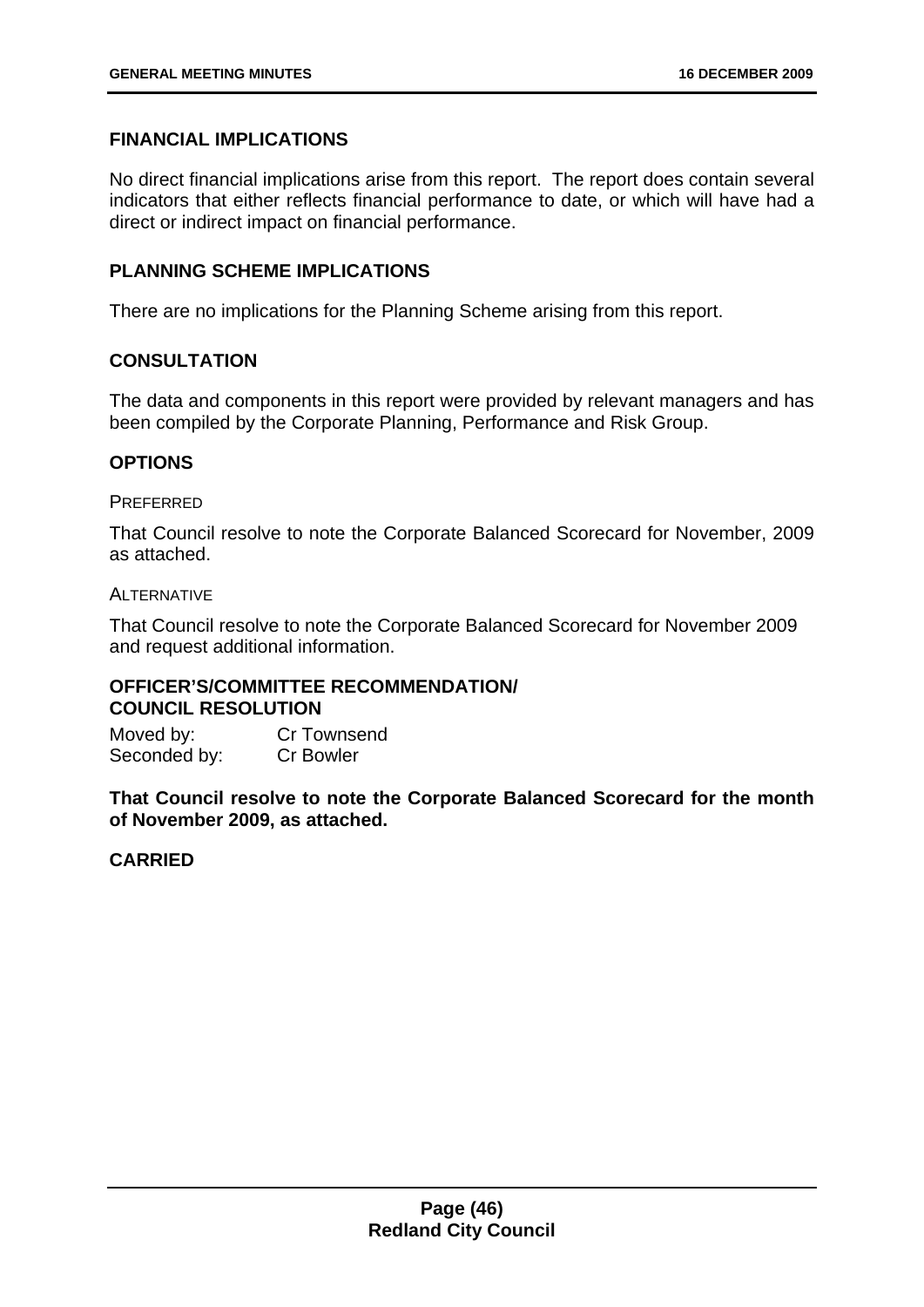### **12.2.2 COUNCIL MEETING DATES - JANUARY TO MARCH 2010 AND DEVELOPMENT ASSESSMENT DELEGATED AUTHORITY – DECEMBER 2009 TO JANUARY 2010**

| <b>Dataworks Filename:</b>       | <b>GOV Council Meetings Dates &amp; Information</b>     |
|----------------------------------|---------------------------------------------------------|
| <b>Attachments:</b>              | <b>Schedule of Meeting Dates</b>                        |
| <b>Responsible Officer Name:</b> | <b>Nick Clarke</b><br><b>General Manager Governance</b> |
| <b>Author Name:</b>              | <b>Nick Clarke</b><br><b>General Manager Governance</b> |

#### **EXECUTIVE SUMMARY**

Council each year sets the dates and times of its Council and Committee meetings, with the last Council meeting for 2009 being scheduled for 16 December.

At the General Meeting on 25 November 2009, Council resolved as follows:

- *1. That the Schedule of Meeting Dates and Times, for the period February to March 2010, inclusive, be adopted;*
- *2. That for the period 17 December 2009 to 01 February 2010 (inclusive), the Mayor and Chief Executive Officer (conjointly) be delegated the existing powers of the Development Assessment Committee to:* 
	- (a) *decide development applications under the Integrated Planning Act 1997; and*
	- (b) *provide instructions to legal Counsel for appeal matters actioned under Chapter 4 of the Integrated Planning Act 1997;*
- *3. That the powers conferred in No 2 above be subject to the condition that this delegation can only be exercised where the Chair of the Development Assessment Committee and the relevant divisional Councillor have been:* 
	- (a) *personally provided with a copy of each development report subject to approval by the delegates, which would normally have been determined by the Committee; and*
	- (b) *where the Chair and divisional Councillor have been granted a period of three (3) business days from the receipt of the report in which to comment, prior to the application being determined by the delegates.*

Council's adoption of the Schedule of Meeting Dates and Times above resulted in there being no Council meetings scheduled for the month of January 2010.

Further investigation subsequently revealed that under Section 444 of the *Local Government Act 1993*, Local Government meetings are to be held "*at least once in each month"* for a city.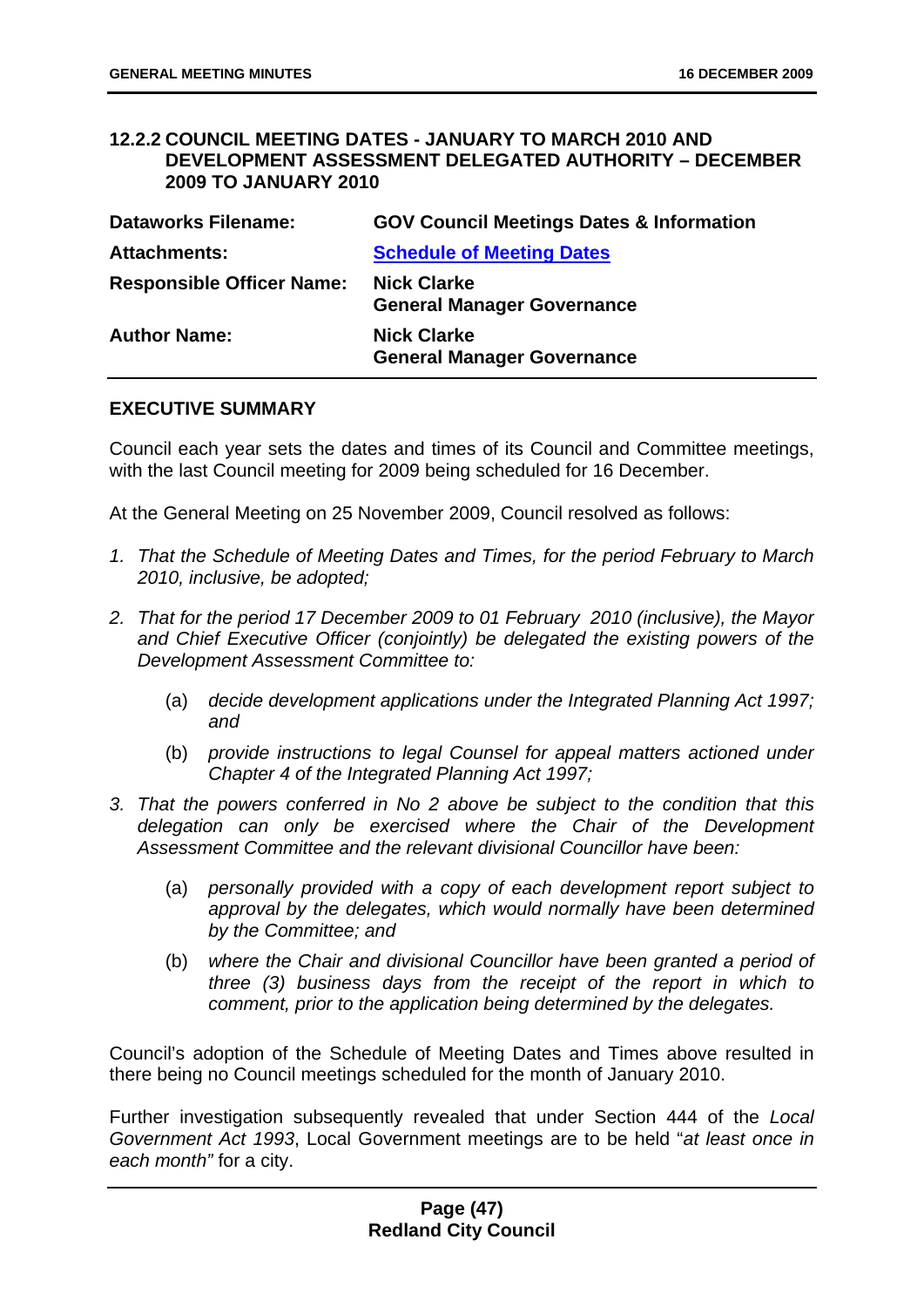With regard to the delegation to the Mayor and the Chief Executive Officer, a review of section 472 of the Act found that a delegation may be given to the Mayor or the Chief Executive Officer, not both conjointly.

In order to comply with the Act, there is now a requirement to amend the Schedule of Meeting Dates and Times to reflect an additional General Meeting of Council to be held on Wednesday 27 January 2010.

In addition, it is necessary to amend the delegation at paragraphs 2 and 3 above to:

- (a) Provide a delegation to the Mayor only;
- (b) Include the Chief Executive Officer as a person who must be consulted prior to the exercise of this delegation; and
- (c) Amend the date for the conclusion of the period of delegation.

### **PURPOSE**

The purpose of this report is to recommend that Council adopts the attached updated meeting schedule for January to March 2010 and appropriately delegates the existing powers of the Development Assessment Committee from 17 December 2009 to 26 January 2010, inclusive.

### **BACKGROUND**

- 1. Council is required under the *Local Government Act 1993* to set its committee and council meeting dates;
- 2. The last General Meeting of Council for 2009 is scheduled for 16 December;
- 3. A meeting schedule for January to March 2010 has been prepared and is presented, as attached, to Council for consideration;
- 4. The last meeting in 2009 of the Development Assessment Committee is scheduled for 15 December 2009 – to comply with IDAS timeframes and ensure continuity within this decision-making process, Council is requested to delegate the existing powers of the Development Assessment Committee to the Mayor from 17 December 2009 to 26 January 2010, inclusive.

### **ISSUES**

Each year, Council adopts a schedule of meeting dates for its subsequent year, specifying the dates and times the statutory committee and council meetings are to be held. The attached meeting schedule, for the months of January to March 2010 only, is in line with the existing committee structure and schedule.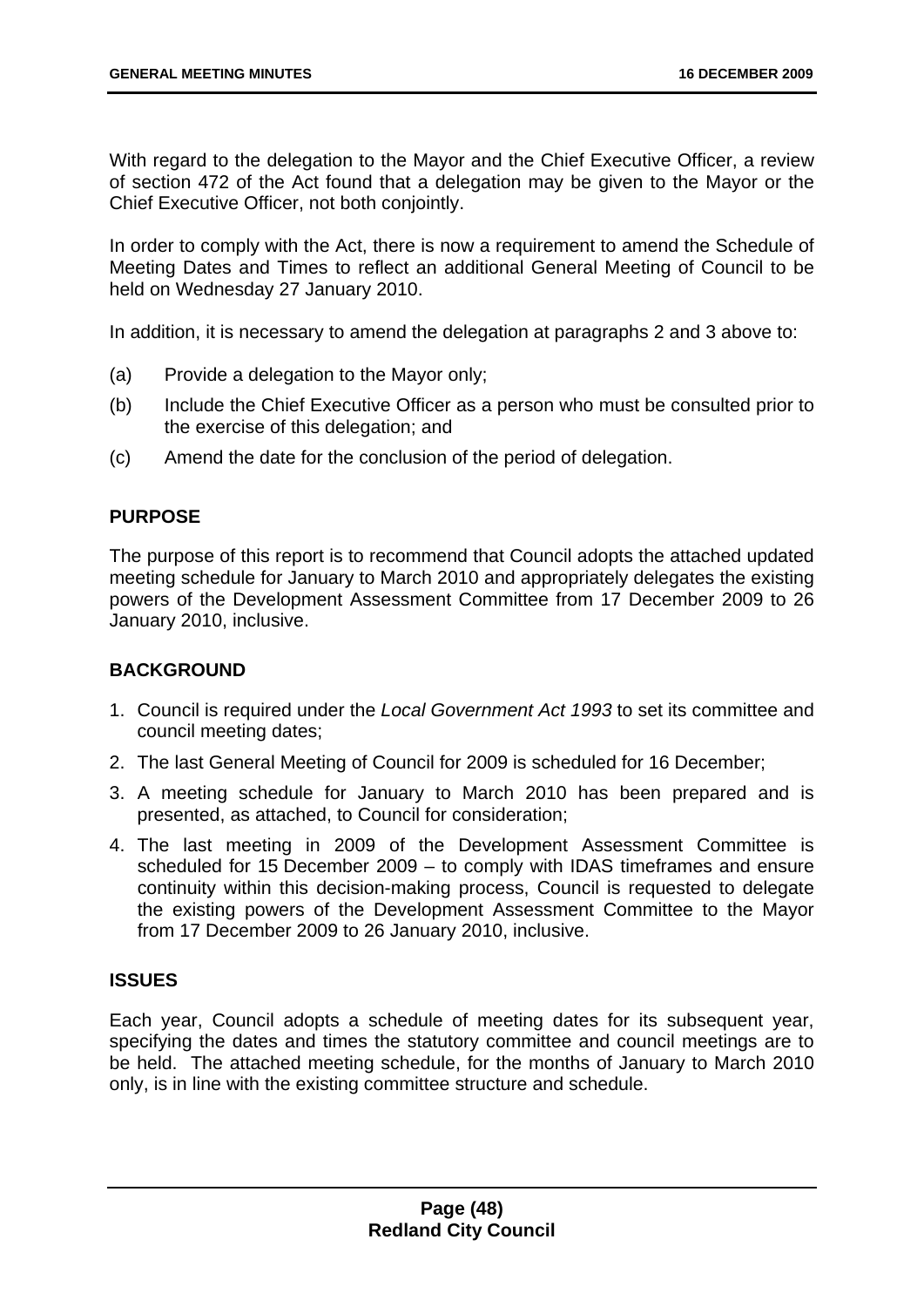# **RELATIONSHIP TO CORPORATE PLAN**

The recommendation in this report primarily supports Council's strategic priority to provide a clear organisational direction supported by effective leadership and a framework of policies, plans and strategies that are responsive to the community's needs and which promote accountable and ethical standards of practice.

# **FINANCIAL IMPLICATIONS**

There are no financial implications associated with the recommendation in this report.

# **PLANNING SCHEME IMPLICATIONS**

It is considered that the outcome of recommendations in this report will not require any amendments to the Redlands Planning Scheme.

# **CONSULTATION**

Consultation has occurred with the Executive Leadership Group and Manager Legal Services.

## **OFFICER'S/COMMITTEE RECOMMENDATION/ COUNCIL RESOLUTION**

Moved by: Cr Townsend Seconded by: Cr Bowler

**That Council resolve as follows:** 

- **1. That the Schedule of Meeting Dates and Times, for the period January to March 2010 inclusive, as attached, be adopted;**
- **2. To rescind its previous resolutions of 25 November 2009 (nos. 2 and 3 under agenda item 13.1.2) regarding delegations under the** *Integrated Planning Act 1997***, and replace those resolutions with 3 and 4 as detailed below;**
- **3. That for the period 17 December 2009 to 26 January 2010 (inclusive), the Mayor be delegated the existing powers of the Development Assessment Committee to:** 
	- **(a) decide development applications under the** *Integrated Planning Act 1997***; and**
	- **(b) provide instructions to legal Counsel for appeal matters actioned under Chapter 4 of the** *Integrated Planning Act 1997***;**
- **4. That the powers conferred in No 3 above be subject to the condition that this delegation can only be exercised where the Chair of the Development**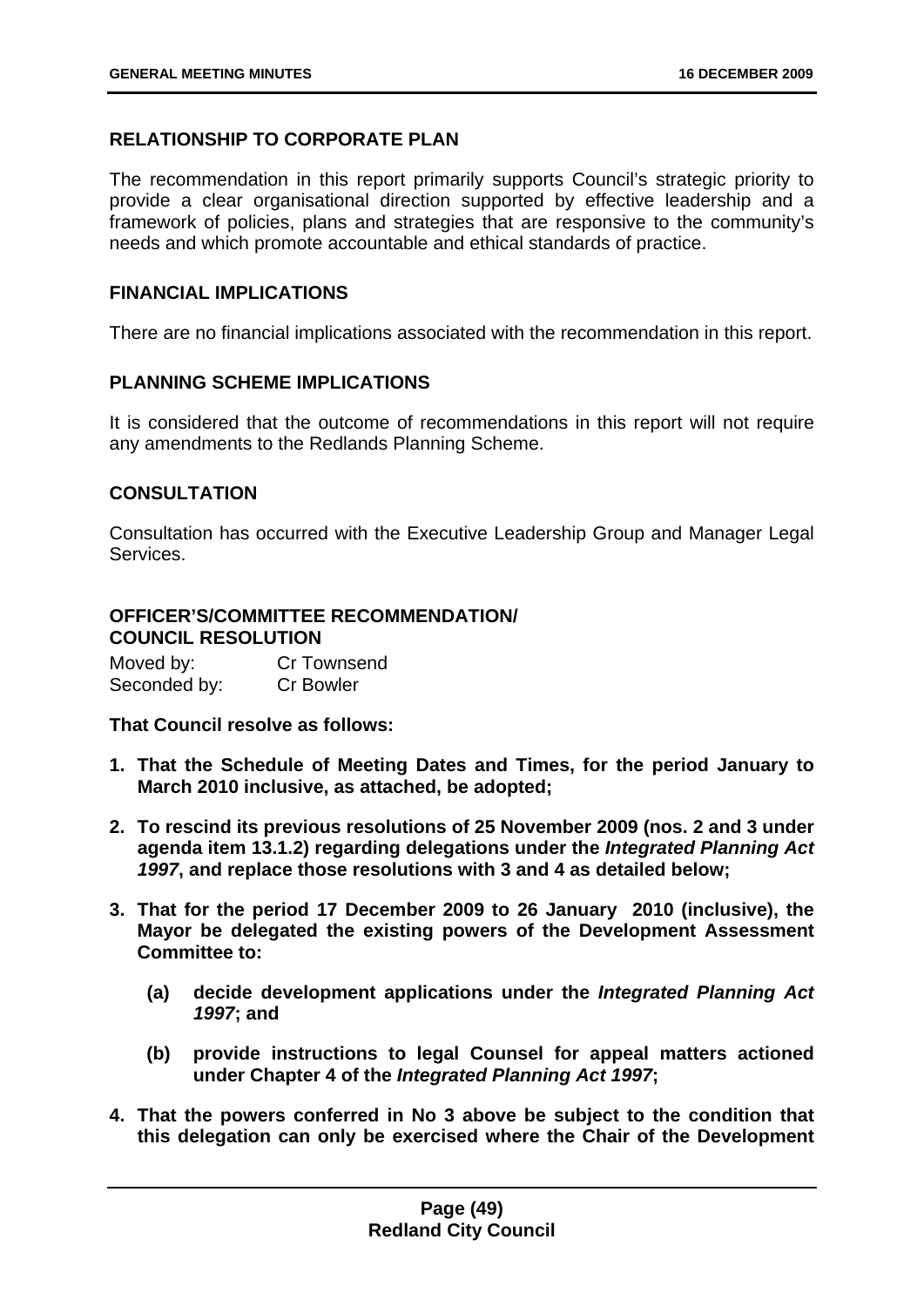**Assessment Committee, the relevant divisional Councillor and the Chief Executive Officer have been:** 

- **(a) personally provided with a copy of each development report subject to approval by the delegates, which would normally have been determined by the Committee; and**
- **(b) where the Chair, divisional Councillor and Chief Executive Officer have been granted a period of three (3) business days from the receipt of the report in which to comment, prior to the application being determined by the delegates.**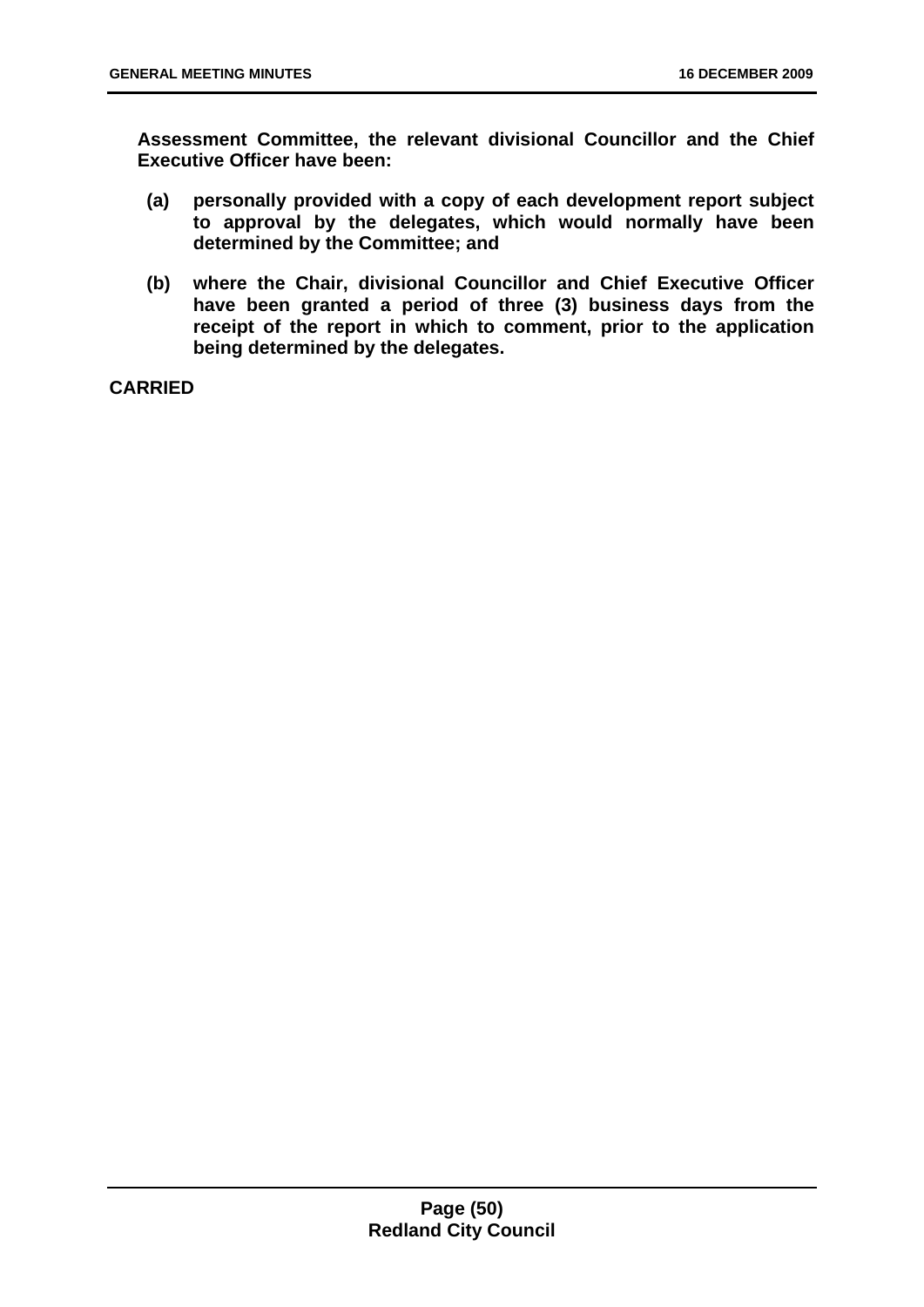# **12.2.3 LOCAL GOVERNMENT REGULATION 2009 - FINANCE, PLANS AND REPORTING**

| <b>Dataworks Filename:</b>       | <b>GOV</b> - Local Government Act 2009                                             |
|----------------------------------|------------------------------------------------------------------------------------|
| <b>Attachment:</b>               | <b>Local Government (Finance, Plans &amp; Reporting)</b><br><b>Regulation 2009</b> |
| <b>Responsible Officer Name:</b> | <b>Nick Clarke</b><br><b>General Manager, Governance</b>                           |
| <b>Author Name:</b>              | <b>Luke Wallace</b><br>Manager, Corporate Planning, Performance and<br><b>Risk</b> |

### **EXECUTIVE SUMMARY**

The second *Local Government Act 2009 Regulation (Finance, Plans and Reporting)* has been released and the State Government is inviting submissions on the Regulation up to 22 January 2010. This regulation contains many important financial, strategic planning and reporting chapters that are critical to the way Council plans and operates.

## **PURPOSE**

The purpose of this report is to briefly outline the contents of the *Local Government Act 2009 Regulation (Finance, Plans and Reporting)* and to seek Council's endorsement of a review process that will provide Council sufficient opportunity over the Christmas and New Year period to make a submission if it so desires.

# **BACKGROUND**

The *Local Government Bill 2008* was released late last year for consultation. On 12 June 2009, the Bill received royal assent and became the *Local Government Act of Queensland 2009.* The State Government recently advised that the Act is expected to become effective from 1 July 2010, as opposed to the originally anticipated date of 10 December 2009.

To support the overarching legislation, a set of Regulations has been developed and these are being released in three stages over 2009/10. The first Regulation (Beneficial Enterprises and Business Activities) was released in August this year and the second Regulation (Finance, Plans and Reporting) has now been released with an expiry date of 22 January 2010 for submissions. The third Regulation (Operations) will deal with all matters not covered in the first two Regulations and is expected to be released in the first part of 2010.

Council made a detailed submission to the State Government on the *Local Government Bill 2008* and may wish to make a submission on the second Regulation given the important financial, planning and reporting matters dealt with in the document. A process for formalising any such submission has been developed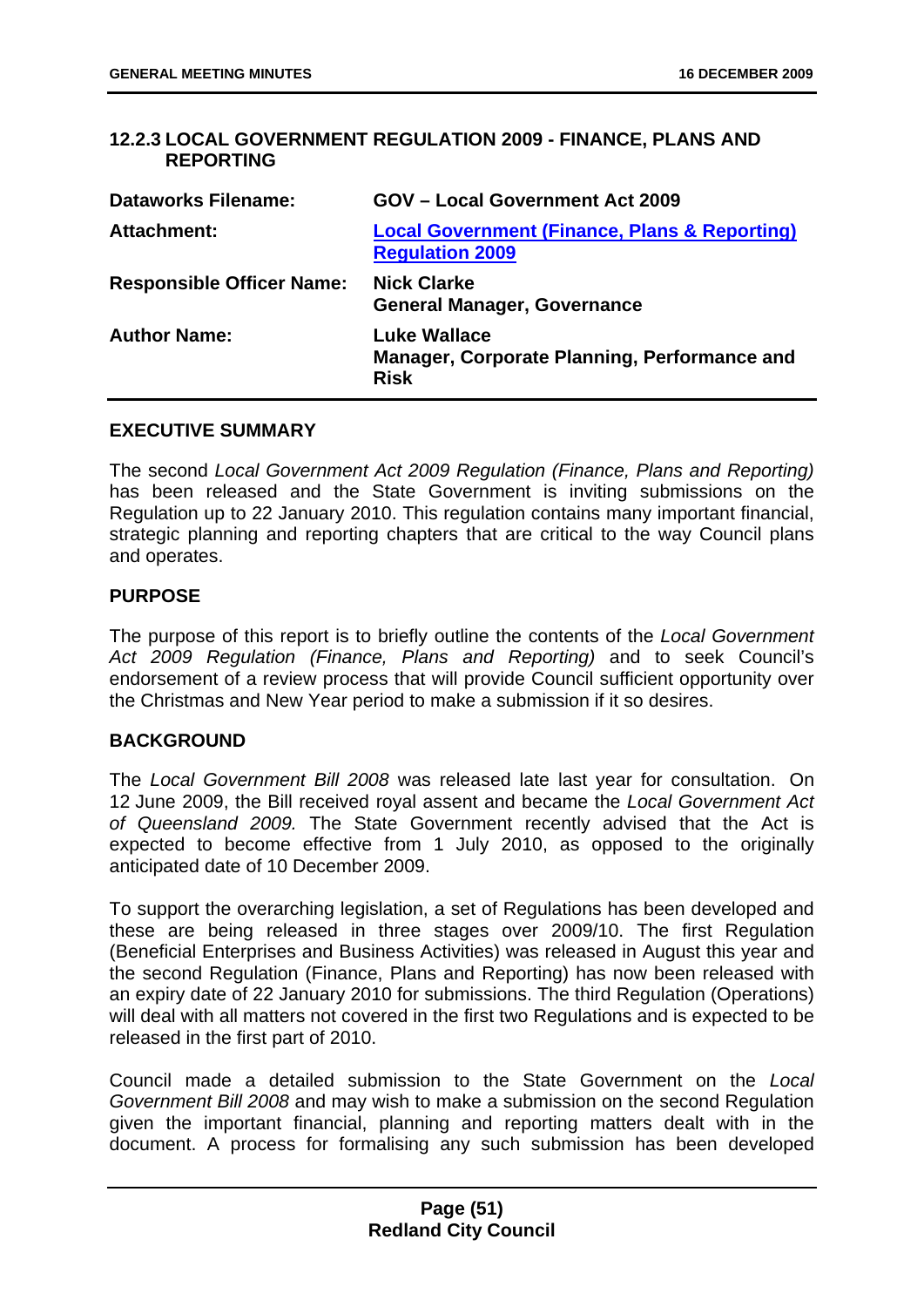ensuring appropriate time is provided for consideration of the Regulation and coordination of any submission over the Christmas and New Year period.

## **ISSUES**

The second *Local Government Act 2009 Regulation (Finance, Plans and Reporting)* contains many important chapters that are critical to Council's planning and operations. Those chapters include, but are not limited to;

- **Rates and Charges** (value of land used for rates, minimum general rates, special rates and charges, rates concessions, selling or acquiring land for overdue rates etc)
- **Financial Sustainability and Accountability** (annual budgets, financial reports, community plans, financial plans, corporate and operational plans, asset management plans, annual report, policies, auditing etc)
- **Contracting** (entering into contracts, large and medium sized contracts, strategic contracting etc)

Submissions on this Regulation have to be received by the State Government by 22 January 2010, and the first formal meeting of Council (including standing committees) is not scheduled until 27 January 2010. As such, to ensure Councillors have sufficient time to consider the Regulation and provide comments, it is recommended that the CEO be empowered to authorise Council's response by the due date, with ratification of the submission taking place at the General Meeting of 27 January 2010.

To support this process, Councillors will be provided with details on how they can lodge any comments and/or seek clarification of any particular Section of the Regulation. Once the CEO has authorised Council's response it will be circulated to all Councillors.

# **RELATIONSHIP TO CORPORATE PLAN**

The recommendation primarily supports Council's strategic priority to provide effective organisational leadership through strategic planning and accountable and ethical standards of practice.

### **FINANCIAL IMPLICATIONS**

There are no financial implications attaching to this submission process.

# **CONSULTATION**

Consultation on this matter has been undertaken with the Executive Leadership Group.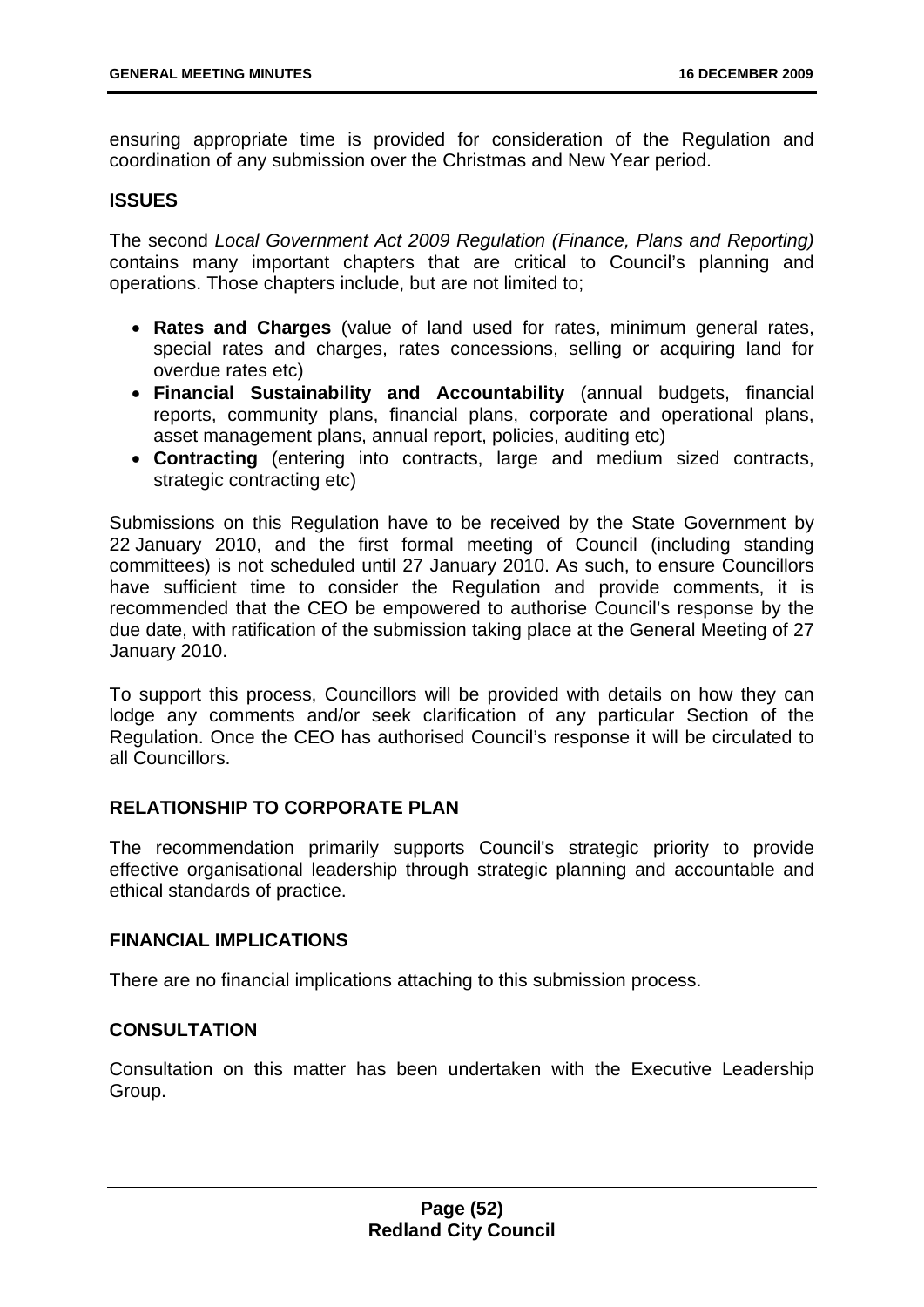# **OPTIONS**

PREFERRED

That Council resolve as follows:

- 1. To empower the Chief Executive Officer to authorise a submission on its behalf on *Local Government Act 2009 Regulation (Finance, Plans and Reporting)*; and
- 2. That the submission be referred to Council's General Meeting of 27 January 2010 for formal ratification.

**ALTERNATIVE** 

That Council does not authorise the Chief Executive Officer to make a submission on its behalf on *Local Government Act 2009 Regulation (Finance, Plans and Reporting)* and would discuss other options for coordinating a response to the State Government.

## **OFFICER'S/COMMITTEE RECOMMENDATION/ COUNCIL RESOLUTION**

Moved by: Cr Townsend Seconded by: Cr Bowler

**That Council resolve as follows:** 

- **1. To empower the Chief Executive Officer to authorise a submission on its behalf on** *Local Government Act 2009 Regulation (Finance, Plans and Reporting)***; and**
- **2. That the submission be referred to Council's General Meeting of 27 January 2010 for formal ratification.**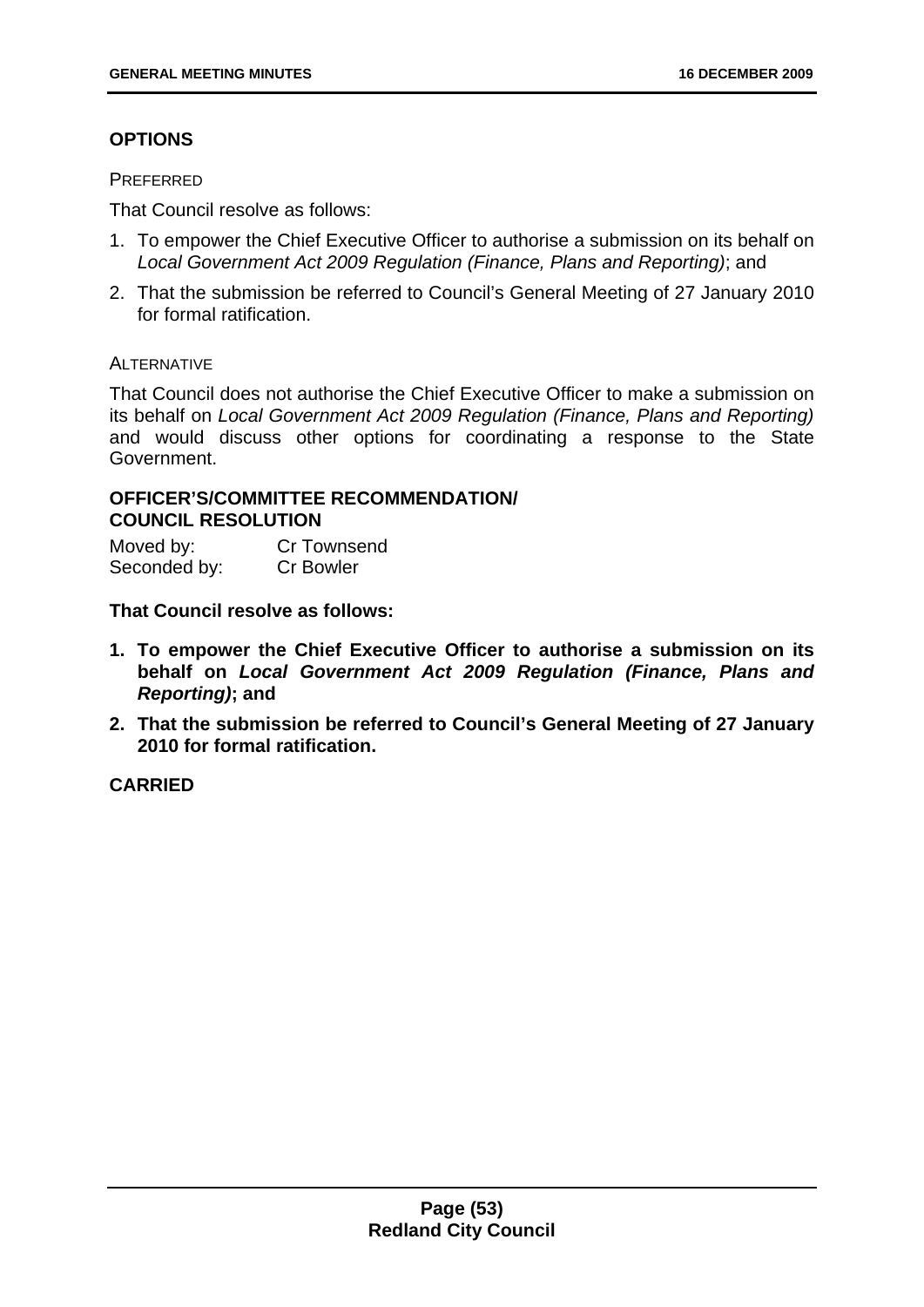## **12.2.4 MEETINGS REVIEW**

| <b>Dataworks Filename:</b>       | <b>L&amp;E Local Law No.5 Meetings</b>                                                                |
|----------------------------------|-------------------------------------------------------------------------------------------------------|
| <b>Attachments:</b>              | <b>Meeting Options Flowchart</b><br><b>Meeting Options Tables</b><br><b>Review of Meeting Options</b> |
| <b>Responsible Officer Name:</b> | <b>Nick Clarke</b><br><b>General Manager Governance</b>                                               |
| <b>Author Name:</b>              | <b>Trevor Green</b><br><b>Senior Advisor Environmental Health</b>                                     |

### **EXECUTIVE SUMMARY**

This report makes recommendations to change Council's standing committee structure; apply a change to the frequency with which committees and Council meet; and confirm current practice regarding the membership of standing committees as well as the duration of the appointment of committee chairs.

## **PURPOSE**

- 1. To obtain a resolution on Council's committee structure and Council and committee operation (from April 2010) regarding:
	- (a) The structure of standing committees;
	- (b) The frequency of standing committee meetings.
- 2. To confirm current practice regarding:
	- (a) Committee membership & length of appointment;
	- (b) Length of appointment of committee chairs.

# **BACKGROUND**

As part of the Organisational Development Plan's objective to provide clear direction for the development of Redland City Council over the next three years, the plan lists four key objectives and forty-seven initiatives designed to address issues arising from identified internal and external influences.

Under the key objective - Effective Organisation, Issue 23 (Council Committee Structure) and Issue 24 (Council and Committee Operation) provide for a review of the effectiveness of the existing Council Committee structure and associated standing orders, support systems and undocumented 'customs'. At the Post Election Meeting 1 April 2008 (Item 6), Council resolved to review the structure of the Planning and Policy Committee.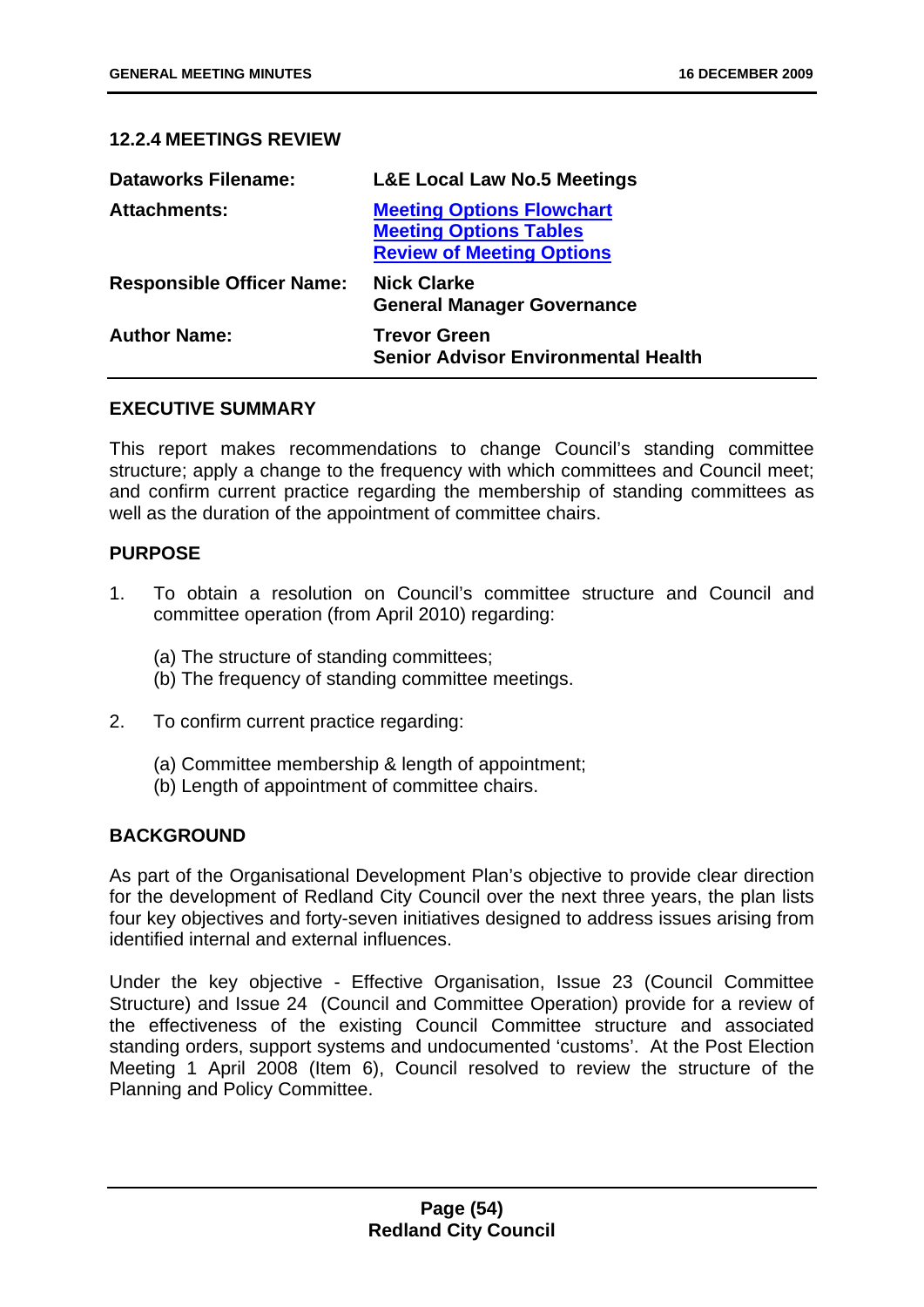The process to date:

- 1. Information was obtained from Councillors, the Executive Leadership Group and other officers through questionnaires and interviews.
- 2. The results of the questionnaires and recommended directions were documented and forwarded to Councillors and the Executive Leadership Group.
- 3. A Councillor Workshop was held on 26 November 2009 to discuss the structure of Council's committees and the operation of those committees. Support was obtained: for the structure of standing committees; committee membership and length of appointment to committees; and length of appointment of committee chairs. Discussion about the frequency of general and standing committee meetings did not conclude and as such, options are presented and discussed as part of this report. These matters require Council resolution.

Support was also provided for implementing several operational improvements, including:

- Earlier publication of agendas:
- Creation of a Councillor portal on Council's intranet;
- The format and content of reports to be reviewed;
- Authorised officers to be appointed under the meetings local law;
- Procedures for reporting committees' decisions and deliberations to the General Meeting;
- Training of the chairperson and members;
- Training of officers re meeting protocols;
- Use of I.T. equipment at meetings; and
- Continuation of the presentation section at General Meetings.

These matters do not require Council resolution and will be progressed by officers, with staged implementation as part of this review.

# **ISSUES**

### **(a) The structure of standing committees**

A local government's committee structure should support the efficient and effective running of the Council's business and decision making process; and is often designed around the structural organisation of the individual Council. While this Council's committee structure has supported Council well for a number of years, some change to the established committee structure would be beneficial in light of the recent organisational changes and feedback received during this review. The Redland Water Committee will close in June 2010. After this time, Allconnex Water will report through to a committee that deals with finance.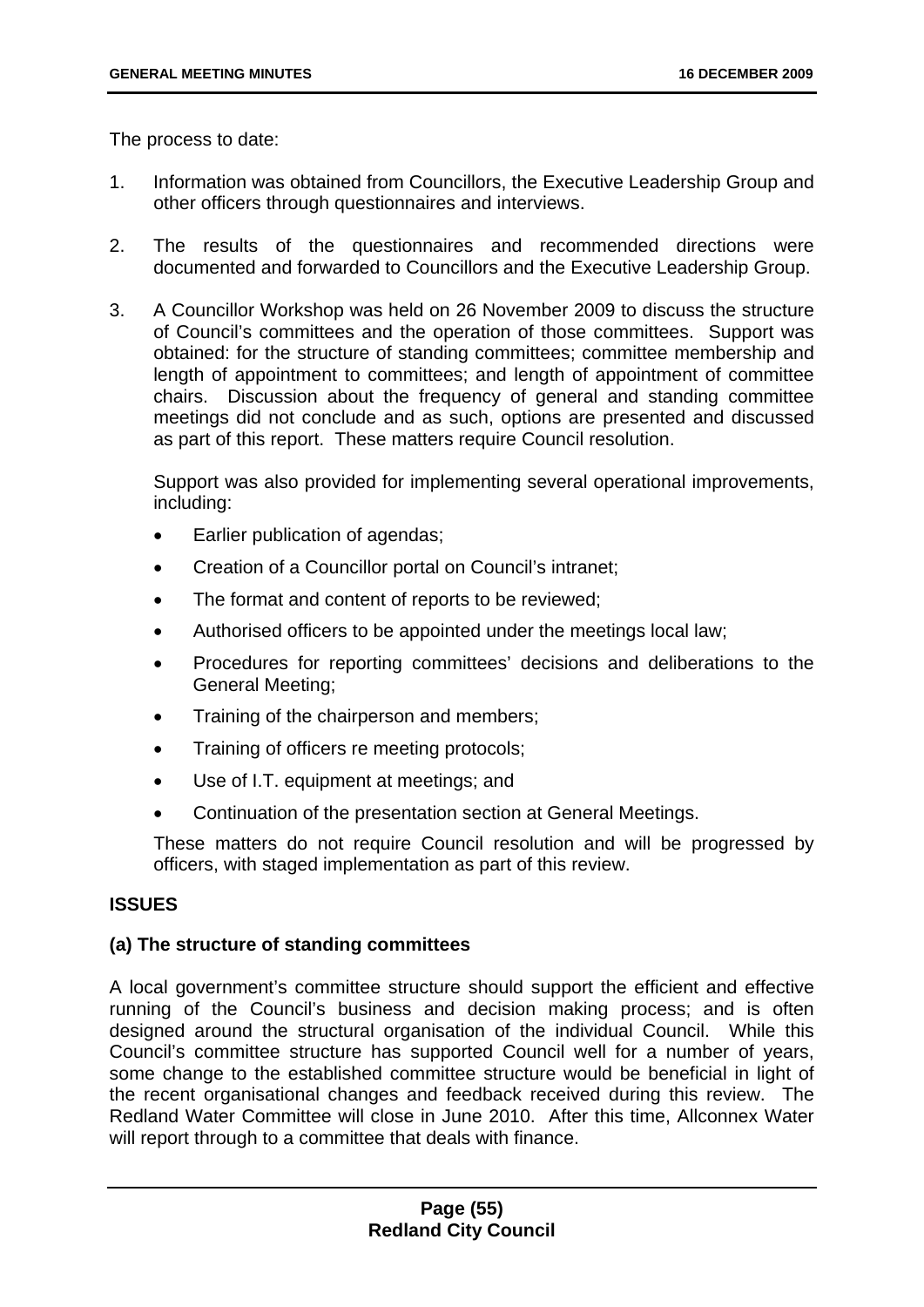From the feedback obtained, the following structure for standing committees is proposed. This aligns with Council's new organisational structure. A number of proposed operational improvements will follow, to enhance the effectiveness and efficiency of meetings. The proposed standing committees are:

- **Corporate Services & Governance;**
- **Regulatory Services** (this includes Development Assessment);
- **Planning and Policy; and**
- **Customer Services.**

The terms of reference for the committees will be developed post-resolution.

## **(b) Committee membership & length of appointment**

From the feedback obtained, there is a very strong preference for all Councillors to remain on all committees. Keeping full Councillor membership on all committees, allows greater awareness of all issues and expression of views by all Councillors at committee. This results in generally easier passage of items through the General Meeting. It also supports the potential for further delegation of items to standing committees, as these matters are decided by all Councillors.

It is proposed to maintain:

## **Full Councillor membership on all committees**

### **(c) The frequency of general and standing committee meetings**

The Local Government Act 1993 (the Act) requires that Councils have at least one general meeting per month. In light of the recent organisational changes, the results of this review and the recommended changes to the structure of committees, there is opportunity to change the frequency of meetings.

It is important to note that the meeting frequency is not proposed to sit alone as the only potential change to Council's meetings. When comparing the current meeting frequency to the options listed, meeting frequency is part of a suite of proposed changes to improve the efficiency and effectiveness of Council's General Meeting, standing committees and decision making processes (including committee structure, improved delegation to committees and officers, operation of meetings, earlier receipt of agendas, etc.).

### Three Week Meeting Cycle

Some local governments arrange their meeting schedule based on having more than one general meeting per month. For larger Councils, this can be as often as weekly general meetings, or for mid-size councils a general meeting every two or three weeks. A three-week meeting schedule does not necessarily mean Councillors will spend more time at meetings. Improvements in delegations and operation of meetings will result in less items requiring resolution by Council and better organisation and management of meetings. Increased frequency of meetings should

### **Page (56) Redland City Council**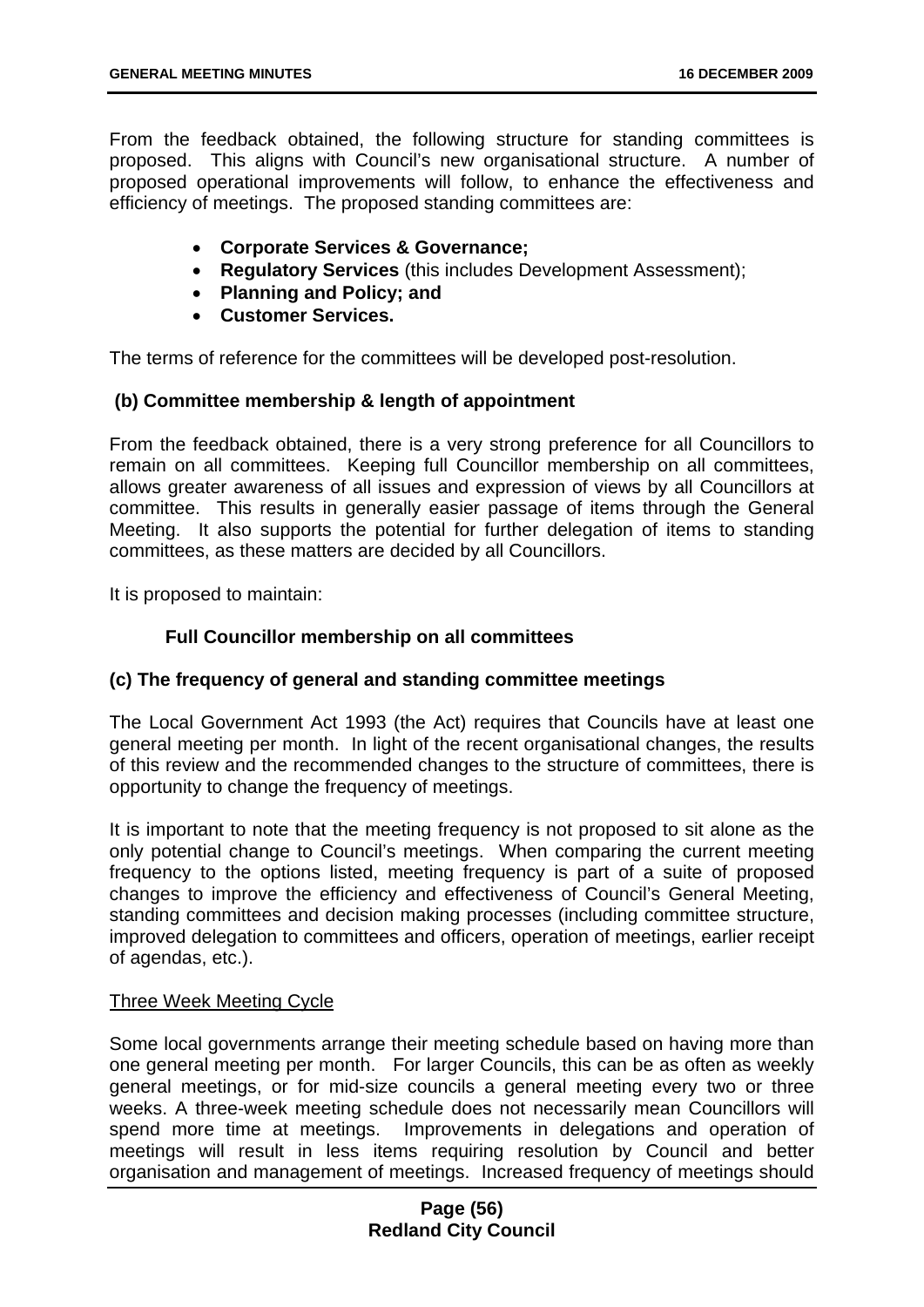result in shorter agendas. A shorter meeting cycle can also improve the timeliness of decision making.

### Four Week Meeting Cycle

Council currently has a monthly week meeting cycle, with usually one week free of meetings. Occasionally the monthly cycle creates a fifth week which is also free of meetings. A four week meeting cycle, meets the minimum requirements of the Act.

#### Allocation of Days for Meetings

Currently Council conducts the statutory meetings on Tuesdays and Wednesdays. Based on Councillor's feedback, this would be expected to continue. The four options presented are based on meetings being held on these days, with Option 1 including the temporary allocation of the Redland Water Committee on a Thursday. It is preferred to have the Regulatory Services (Development Assessment) and Planning and Policy committees meeting on different days, due to current workloads. There is however potential to reduce the workload of the former and the items taken to the later will reduce as a direct result of the proposed committee structure.

This report's attachments list four options for consideration for meeting frequency. It is proposed:

## **That the frequency of Council's General Meeting and Standing Committees be adopted in line with Option 1 in attachment 2 to this report.**

To assist with planning, particularly for workshops and budget meetings, a corporate meetings calendar has been implemented, which will be accessible to councillors and staff, from 7 December 2009.

### **(d) Length of appointment of committee chairs**

From the feedback obtained, there was unanimous agreement for the current arrangements of 2-year appointments to remain. It is proposed to maintain:

# **The length of appointment of the committee chairpersons remain at 2 years.**

### **RELATIONSHIP TO CORPORATE PLAN**

The recommendation primarily supports Council's strategic priority to provide effective organisational leadership through strategic planning and accountable and ethical standards of practice.

# **FINANCIAL IMPLICATIONS**

There are no financial implications associated with this report.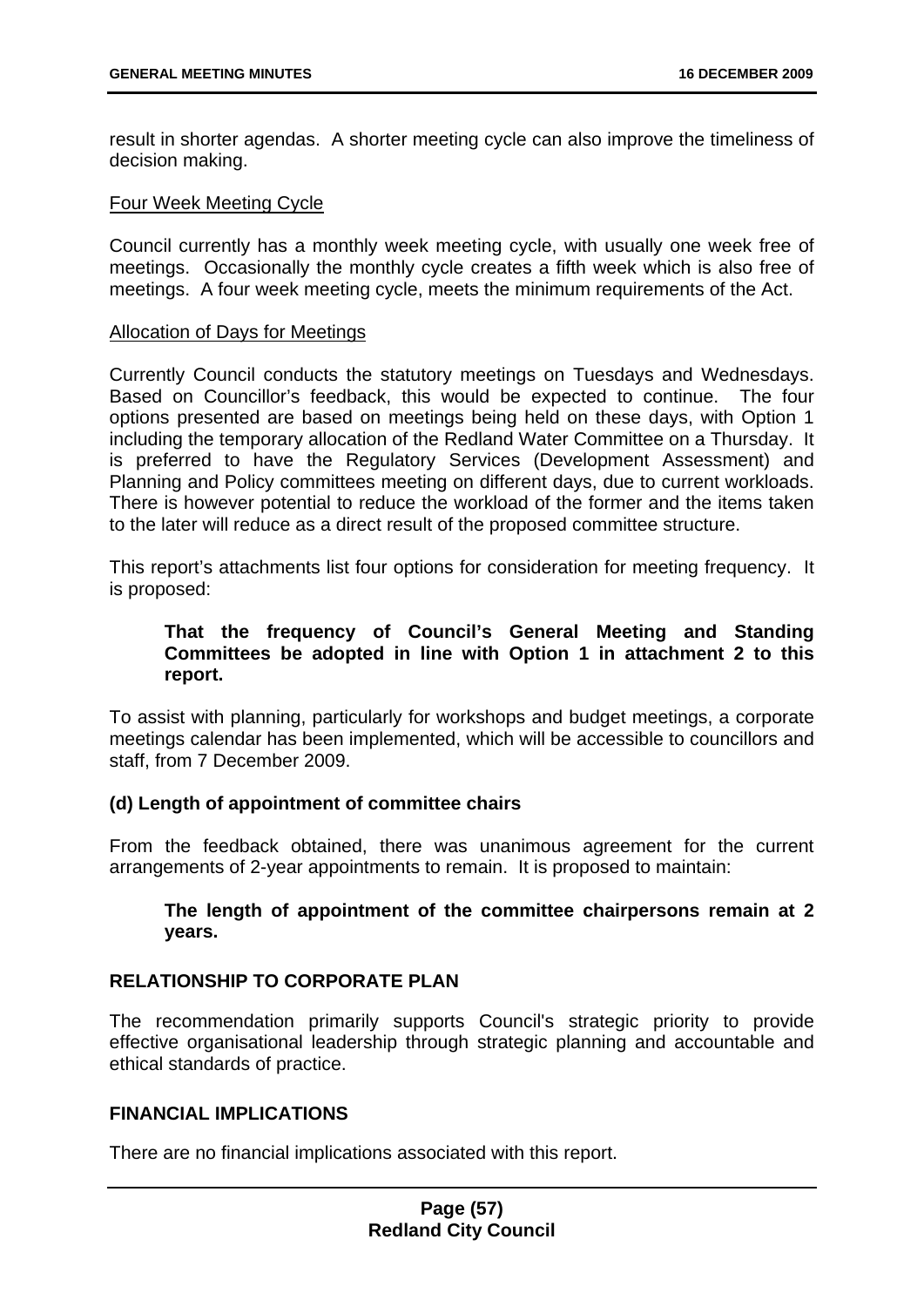# **PLANNING SCHEME IMPLICATIONS**

There are no planning scheme implications associated with this report.

# **CONSULTATION**

Consultation has occurred with all councillors, the Executive Leadership Group and several staff.

# **OPTIONS**

**PREFERRED** 

- 1. That from April 2010, to appoint the following Standing Committee structure:
	- a) Corporate Services & Governance Committee;
	- b) Regulatory Services Committee;
	- c) Planning and Policy Committee;
	- d) Customer Services Committee; and
	- e) Redland Water Committee (April to June 2010 only).
- 2. That the frequency of Council's General Meeting and Standing Committees be adopted in line with Option 1 in attachment 2 to this report.
- 3. That a further report be presented to Council in February 2010;
	- a) To appoint Councillors as Chairpersons, from 1 April 2010 until the local government elections in 2012.
	- b) To appoint all Councillors as members on each of the standing committees, from 1 April 2010 until the local government elections in 2012.
	- c) To adopt the schedule of meeting dates and times for General Meetings and Standing Committees, from April 2010 to December 2010.
	- d) To provide delegation to the Regulatory Services Committee (as per the current delegation to the Development Assessment Committee).

### **ALTERNATIVE**

- 1. To retain the existing committee structure.
- 2. That the frequency of Council's General Meeting and Standing Committees be adopted in line with Option 2, 3 or 4 in attachment 2 to this report.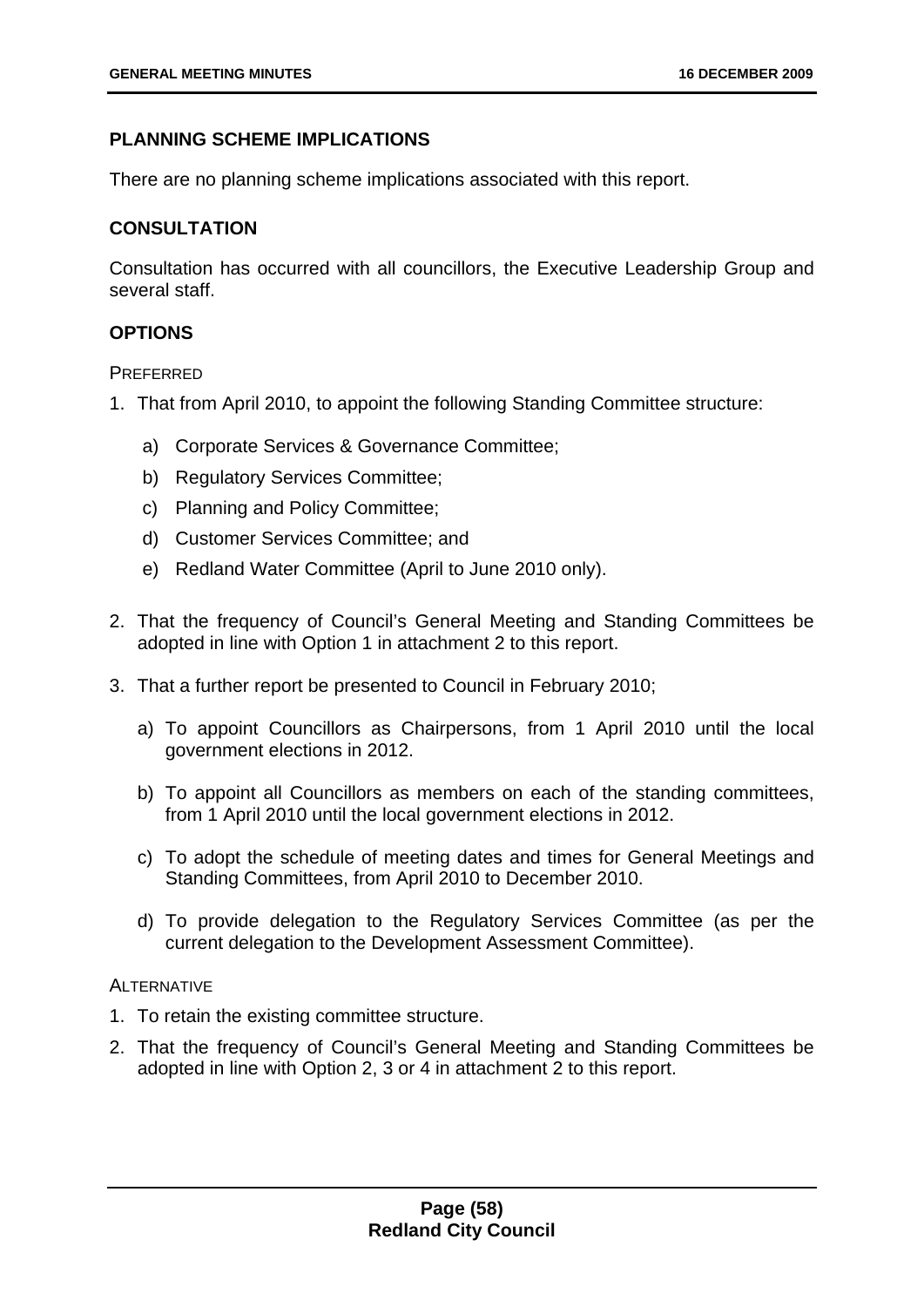## **OFFICER'S RECOMMENDATION**

- 1. That from April 2010, to appoint the following Standing Committee structure:
	- a) Corporate Services & Governance Committee;
	- b) Regulatory Services Committee;
	- c) Planning and Policy Committee;
	- d) Customer Services Committee; and
	- e) Redland Water Committee (April to June 2010 only).
- 2. That the frequency of Council's General Meeting and Standing Committees be adopted in line with Option 1 in attachment 2 to this report.
- 3. That a further report be presented to Council in February 2010;
	- a) To appoint Councillors as Chairpersons, from 1 April 2010 until the local government elections in 2012.
	- b) To appoint all Councillors as members on each of the standing committees, from 1 April 2010 until the local government elections in 2012.
	- c) To adopt the schedule of meeting dates and times for General Meetings and Standing Committees, from April 2010 to December 2010.
	- d) To provide delegation to the Regulatory Services Committee (as per the current delegation to the Development Assessment Committee).

### **COMMITTEE RECOMMENDATION**

That the Officer's Recommendation be adopted with an amendment to recommendation 2 as follows:

*"2. That the frequency of Council's General Meeting and Standing Committees be adopted in line with Option 3 in attachment 2 to this report."* 

### **COUNCIL RESOLUTION**

Moved by: Cr Ogilvie Seconded by: Cr Boglary

**That the Committee Recommendation be adopted with the following amendments:** 

**1. That recommendation 1 b) be amended by changing the name of the 'Regulatory Services Committee' to the 'Development & Community Standards Committee'. Recommendation 1 b) now reads as follows:**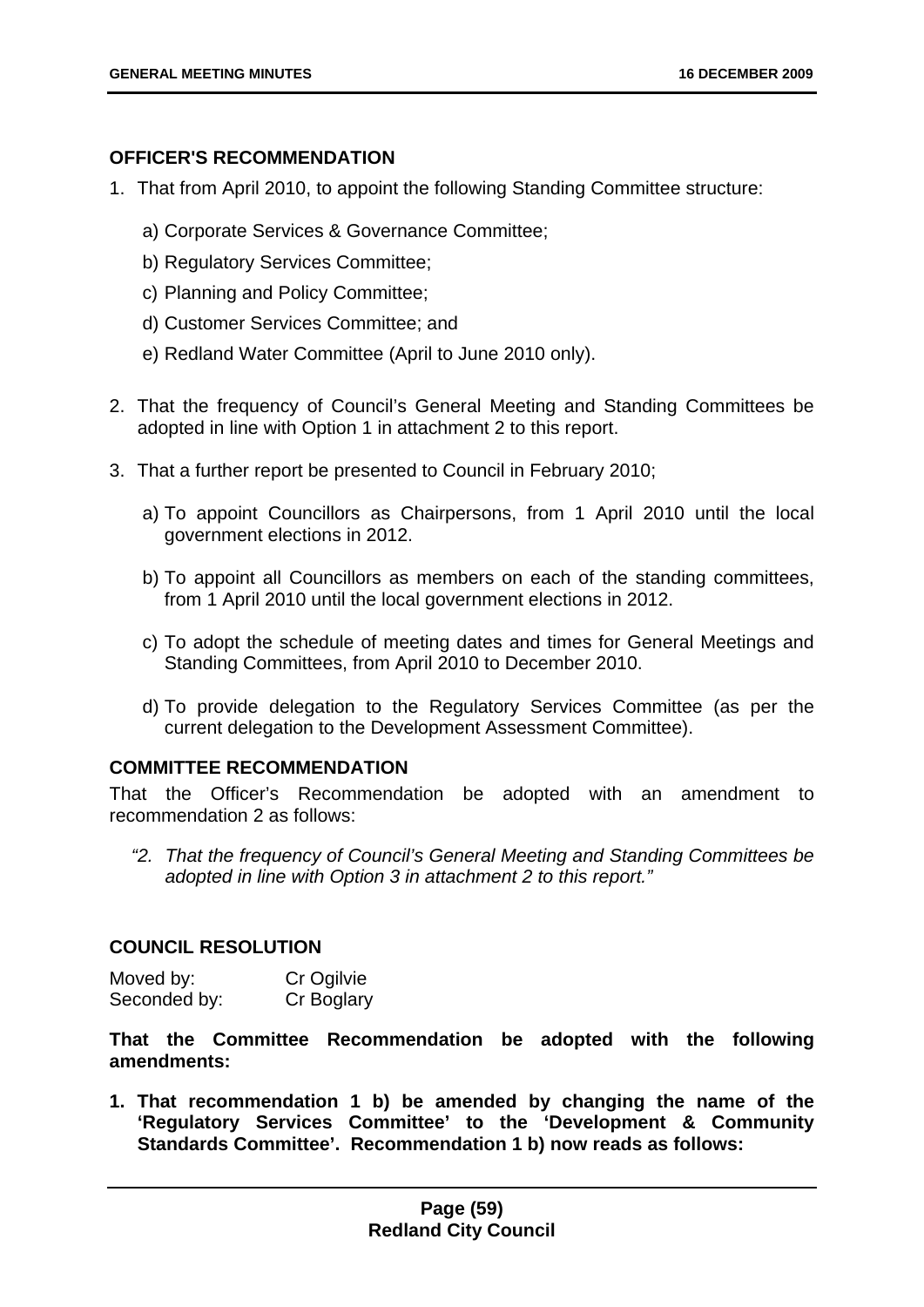- **1 b) Development & Community Standards Committee;**
- **2. That recommendation 3 d) be amended by changing the name of the 'Regulatory Services Committee' to the 'Development & Community Standards Committee'. Recommendation 3 d) now reads as follows:** 
	- **3 d) To provide delegation to the Development & Community Standards Committee (as per the current delegation to the Development Assessment Committee).**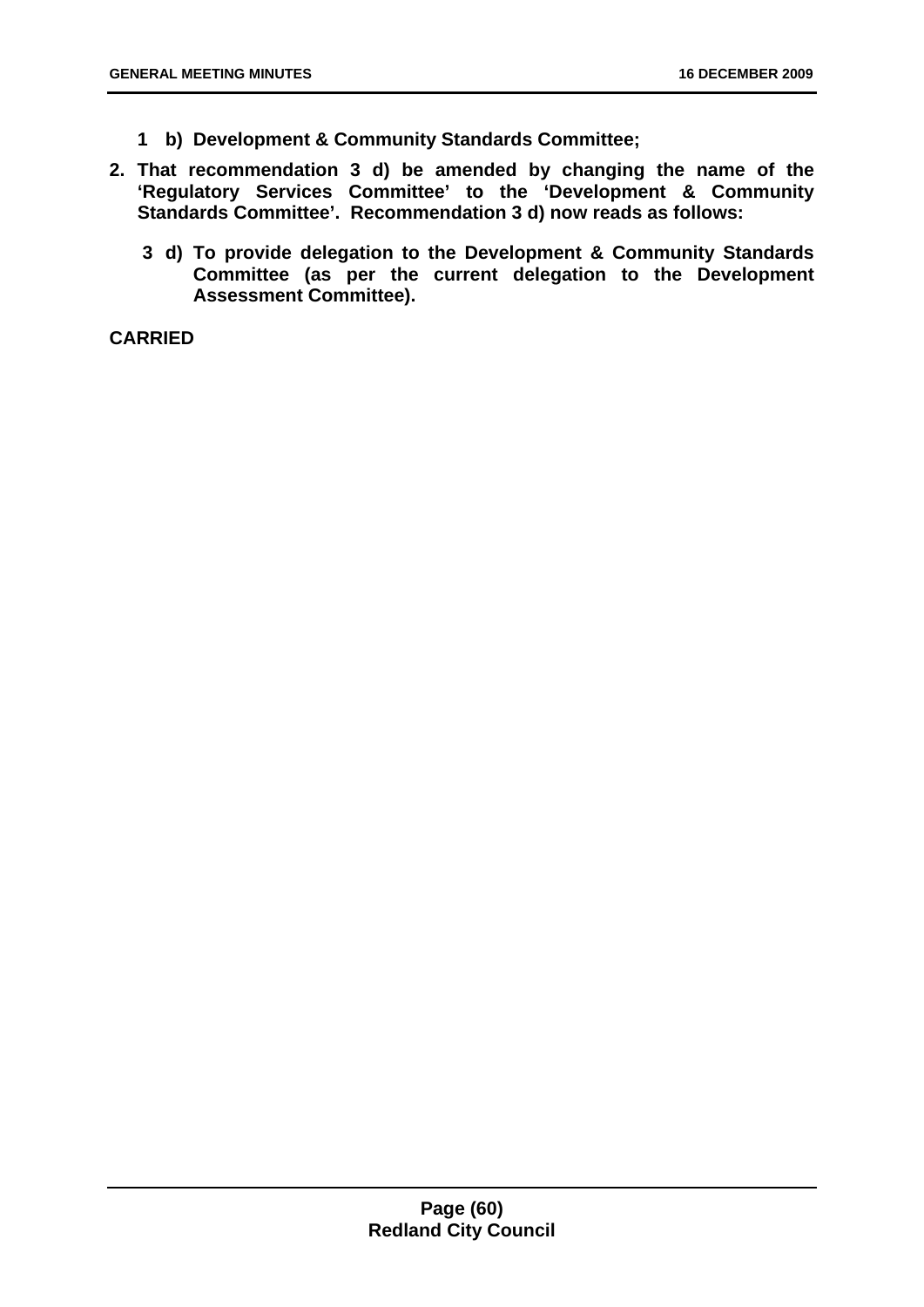# **12.3 COMMITTEE GENERAL BUSINESS**

Permission was granted for Cr Boglary to present a short DVD on Cocoa Slavery to committee and raise the following item of general business.

## **12.3.1 FAIR TRADE COUNCIL**

### **COMMITTEE RECOMMENDATION/ COUNCIL RESOLUTION**

Moved by: Cr Townsend Seconded by: Cr Bowler

**That Council officers investigate the financial implications of Redland City Council becoming a Fair Trade council.**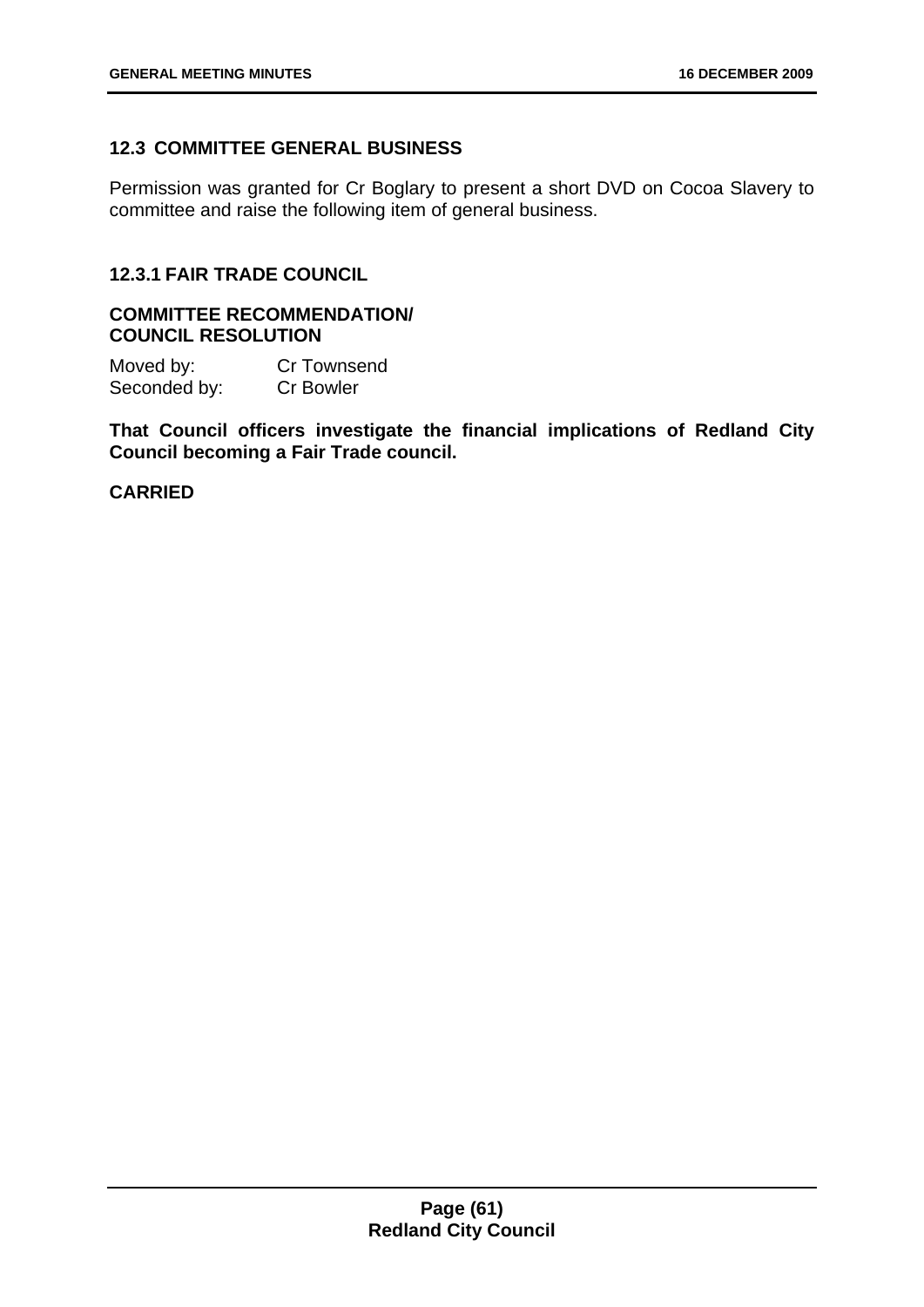## **13 DIRECT TO COUNCIL REPORTS**

- **13.1 PLANNING AND POLICY**
- **13.1.1 REQUEST FOR EASEMENT ELECTRICITY SUPPLY FROM BIRKDALE LANDFILL**

| <b>Dataworks Filename:</b>       | WM Contract - RWW-0029 Birkdale Landfill Gas<br><b>Plant</b>   |
|----------------------------------|----------------------------------------------------------------|
| <b>Attachments:</b>              | <b>Layout of Easement</b>                                      |
| <b>Responsible Officer Name:</b> | <b>David Elliott</b><br><b>Manager Infrastructure Planning</b> |
| <b>Author Name:</b>              | Paula Kemplay<br><b>Senior Advisor Waste Planning</b>          |

## **EXECUTIVE SUMMARY**

Council has entered into a contract with Landfill Management Services Pty Ltd (LMS) to build, operate and maintain a landfill gas power plant at Birkdale landfill. The Development Approval has been lodged and is planned for consideration by Council in December 2009. As part of the implementation of the works, an easement needs to be granted to Energex to construct an underground and overhead electricity supply to LMS for both the supply of electricity to LMS and the transmission of electricity back into the grid from the power plant. There is no delegated authority for this function and this request for an easement is referred to Council for a resolution. Council will then have to lodge the easement application with the Department of Environment and Resource Management for their approval as it is Trustee land.

### **PURPOSE**

To obtain Council approval to delegate to the Chief Executive Officer the ability to enter into an easement agreement with Energex under section 472 of the *Local Government Act 1993*.

## **BACKGROUND**

At the General Meeting dated 30 May 2007, Council resolved to enter into a contract with Landfill Management Services Pty Ltd for the construction, operation and maintenance of a landfill gas energy plant at Birkdale.

Legal advice states that "*The earlier resolution of 30 May 2007 allowing Council to accept the tender and enter into a contract with Landfill Management Services does not cover the creation of an easement in favour of Energex."*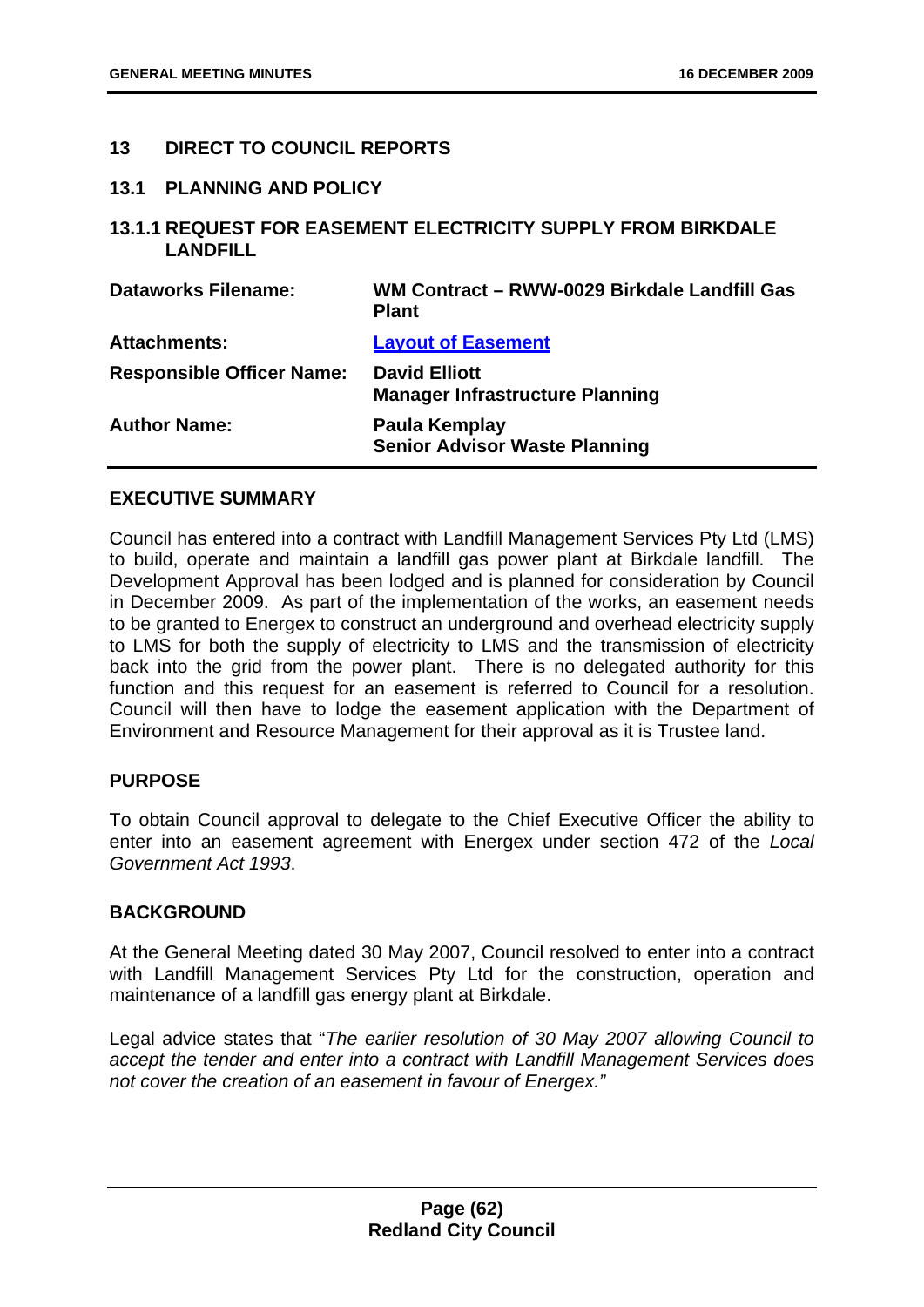## **ISSUES**

The proposed layout of the electricity line is attached. The purpose of the easement is to allow electricity to be imported for LMS use and then electricity created from the landfill gas power plant to be exported into the grid.

The land upon which an easement is proposed is Lot 140 on SP123388 and is classified as a reserve. Council has undertaken preliminary consultation with the Department of Environment and Resource Management (DERM), but no response was available at the time the report was written. The process that would occur, assuming Council supported the granting of an easement, is to request in-principle approval from DERM and then lodge the relevant paperwork.

The proposed design solution incorporates the need for safety, reliability of supply and the requirement of minimising tree felling on site. A total of 2 poles are proposed to be installed near the road. These will host an outdoor recloser and communications equipment so that in the event of a fault ENERGEX will be notified electronically in order to attend immediately if so required. A recloser is a device that is used to isolate the line when a fault occurs. Rather than the whole area of Birkdale losing supply for whatever reason, the recloser acts to isolate the section of line where the fault has occurred - in this instance the LMS source.

The underground cable will commence at the poles near the road and be trenched to the LMS site. As with all underground electricity cabling, an easement is required so that the location is noted on the title.

Legal advice is that "*the creation of the easement will not have to be subject to tender or auction, as the exemption in s492 of the Local Government Act 1993 applies to Energex (because Energex is a government owned corporation)."*

# **RELATIONSHIP TO CORPORATE PLAN**

The recommendation primarily supports Council's strategic priority to provide and maintain water, waste services, roads, drainage and support the provision of transport and waterways infrastructure.

### **FINANCIAL IMPLICATIONS**

Council is due to receive a royalty payment (revenue) of approximately \$5,000 per month and granting the approval of the easement will minimise any delays to the commissioning of the project.

### **PLANNING SCHEME IMPLICATIONS**

The Land Use Planning Group was not consulted and it is considered that the outcome of recommendations in this report will not require any amendments to the Redlands Planning Scheme.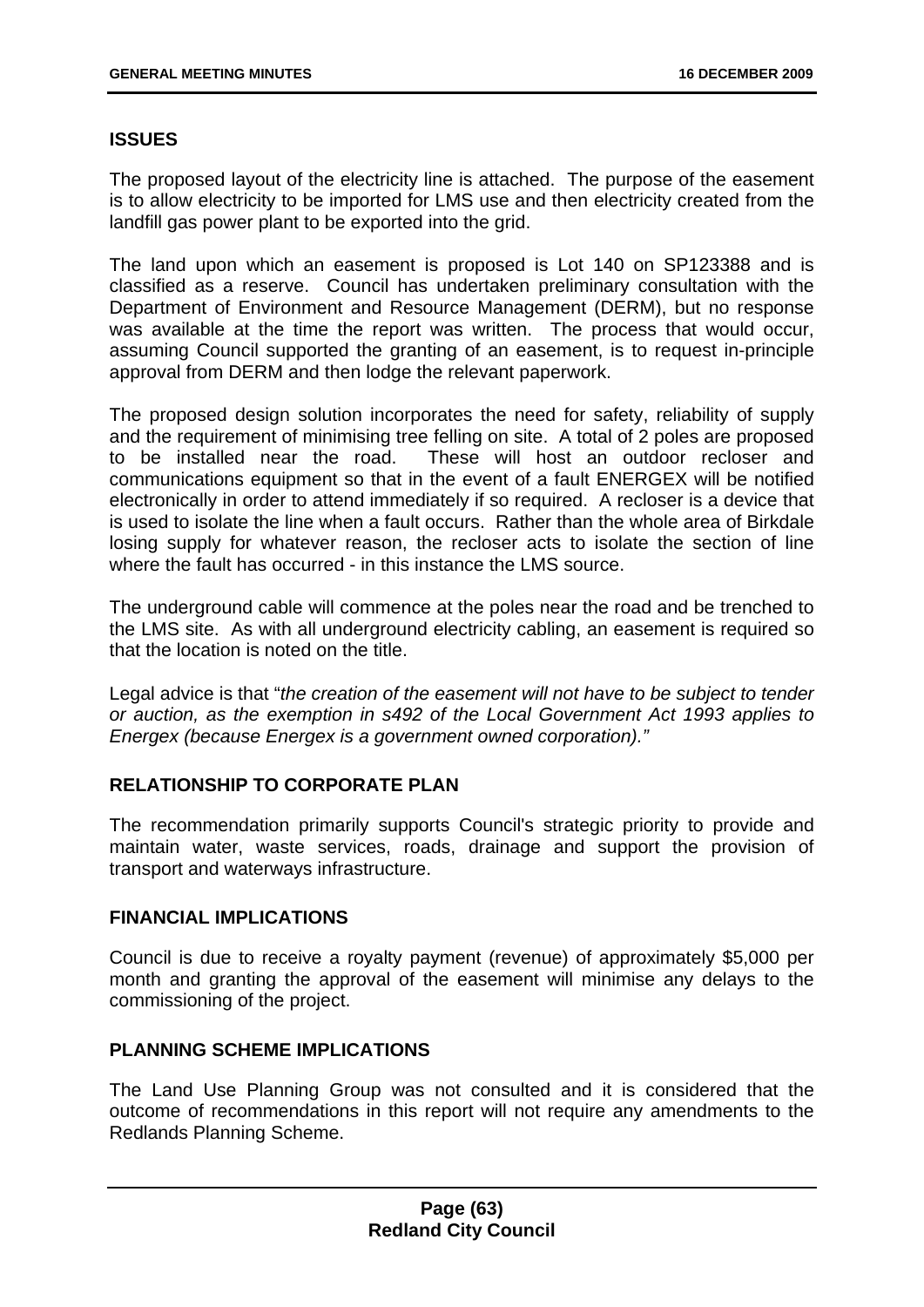## **CONSULTATION**

Legal advice was sought regarding whether there were any existing delegations in place for this activity and legal advice has been referenced in the body of this report.

The Property Services Unit was consulted about the process of applying for easements.

### **OPTIONS**

PREFERRED

That Council resolve as follows:

- 1. To grant approval for an easement to Energex over Trustee land Lot 140 on SP123388 as per the attached diagram subject to DERM approval; and
- 2. To delegate authority to the Chief Executive Officer to sign all documentation to make, vary and discharge the easement.

#### **ALTERNATIVE**

That Council resolve to request further information regarding this easement application.

## **OFFICER'S RECOMMENDATION/ COUNCIL RESOLUTION**

Moved by: Cr Henry Seconded by: Cr Boglary

**That Council resolve as follows:** 

- **1. To grant approval for an easement to Energex over Trustee land Lot 140 on SP123388 as per the attached diagram subject to DERM approval; and**
- **2. To delegate authority to the Chief Executive Officer to sign all documentation to make, vary and discharge the easement.**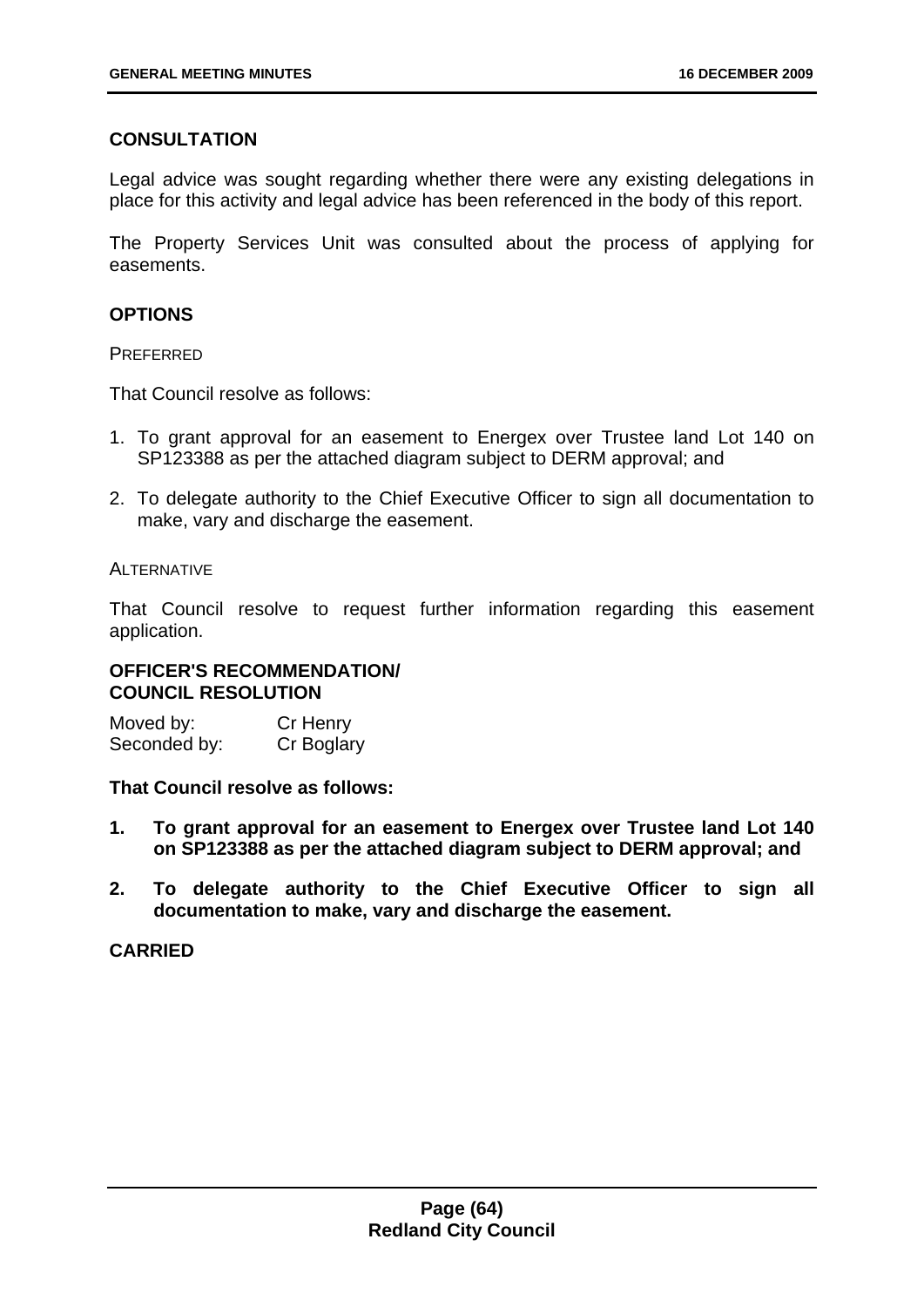## **13.2 REGULATORY SERVICES**

### **13.2.1 AMENDMENT TO THE SCHEDULE OF FEES AND CHARGES FOR 2009/10**

| <b>Dataworks Filename:</b>       | <b>GOV Fees and Charges Documentation</b>                         |
|----------------------------------|-------------------------------------------------------------------|
| <b>Responsible Officer Name:</b> | <b>Toni Averay</b><br><b>General Manager, Regulatory Services</b> |
| <b>Author Name:</b>              | <b>Toni Averay</b><br><b>General Manager, Regulatory Services</b> |

### **EXECUTIVE SUMMARY**

At the General Meeting of 25 November 2009, Council resolved to amend the 2009/10 Fees and Charges Schedules for Regulatory Services fees relating to discounts and rebates. (Refer to Item no. 13.6.1)

Subsequently, an inconsistency between the report and the recommendation has been identified.

## **PURPOSE**

The purpose of this report is to seek Council approval to rectify the inconsistency in the resolution of 25 November.

# **BACKGROUND**

The report supporting the recommendation to change the Schedule of Fees and Charges recommended a number of discounts and rebates including the following:

- Well made application rebate of 25% (up to a maximum of \$5000);
- Accelerated DA applications rebate of 25% (up to a maximum of \$5000);
- SmarteDA discount of 10% (up to a maximum of \$5000).

It was identified that applicants would be able to claim a discount for a Well Made Application OR an Accelerated DA Application, but not both for the same application. However, the recommendations failed to apply this exclusion, and incorrectly excluded Accelerated DA applications from the SmarteDA discount. It was intended that the SmarteDA discount could be combined with any other rebate. Accordingly, this report proposes amendments to the resolution to reflect this intention.

### **CONCLUSION**

It is intended that the SmarteDA discount may be combined with any other rebate, therefore it is recommended that Council approve the following amendments.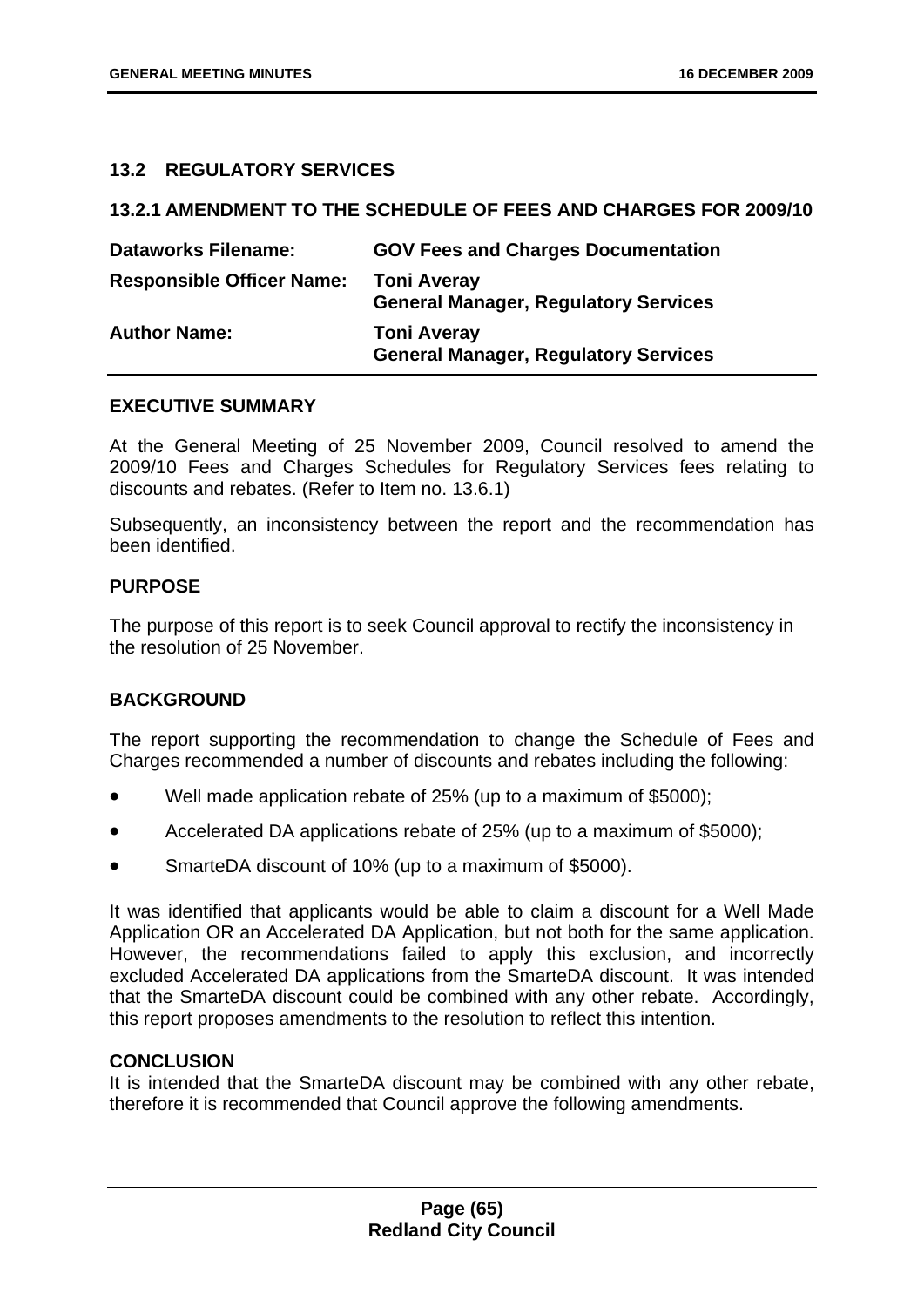### **OFFICER'S RECOMMENDATION/ COUNCIL RESOLUTION**

| Moved by:    | <b>Cr Bowler</b>  |
|--------------|-------------------|
| Seconded by: | <b>Cr Elliott</b> |

**That Council resolve to delete recommendations 3, 5 and 6 from General Meeting of 25 November 2009, item no. 13.6.1 and replace with the following:** 

**1.** *Delete Recommendation 3 - That a discount of 25% be introduced for 'well made applications' in accordance with the criteria detailed in the Well Made Application Fact Sheet;* 

**Replace with - That a discount of 25% be introduced for 'Well Made Applications' in accordance with the criteria detailed in the Well Made Application Fact Sheet EXCLUDING Accelerated DA applications;** 

**2.** *Delete Recommendation 5 -That a rebate of 25% be applied for Accelerated DA applications for SMBI dwelling house applications complying with the criteria detailed in the Accelerated DA fact sheet;* 

**Replace with - That a rebate of 25% be applied for Accelerated DA Applications complying with the criteria detailed in Accelerated DA fact sheets. These applications will not be eligible for the well made rebate;** 

**3.** *Delete Recommendation 6 - That a discount of 10% be for applications lodged using Council's Smart eDA system, EXCLUDING Accelerated DA applications;* 

**Replace with - That a discount of 10% be applied for applications lodged using Council's Smart eDA system.**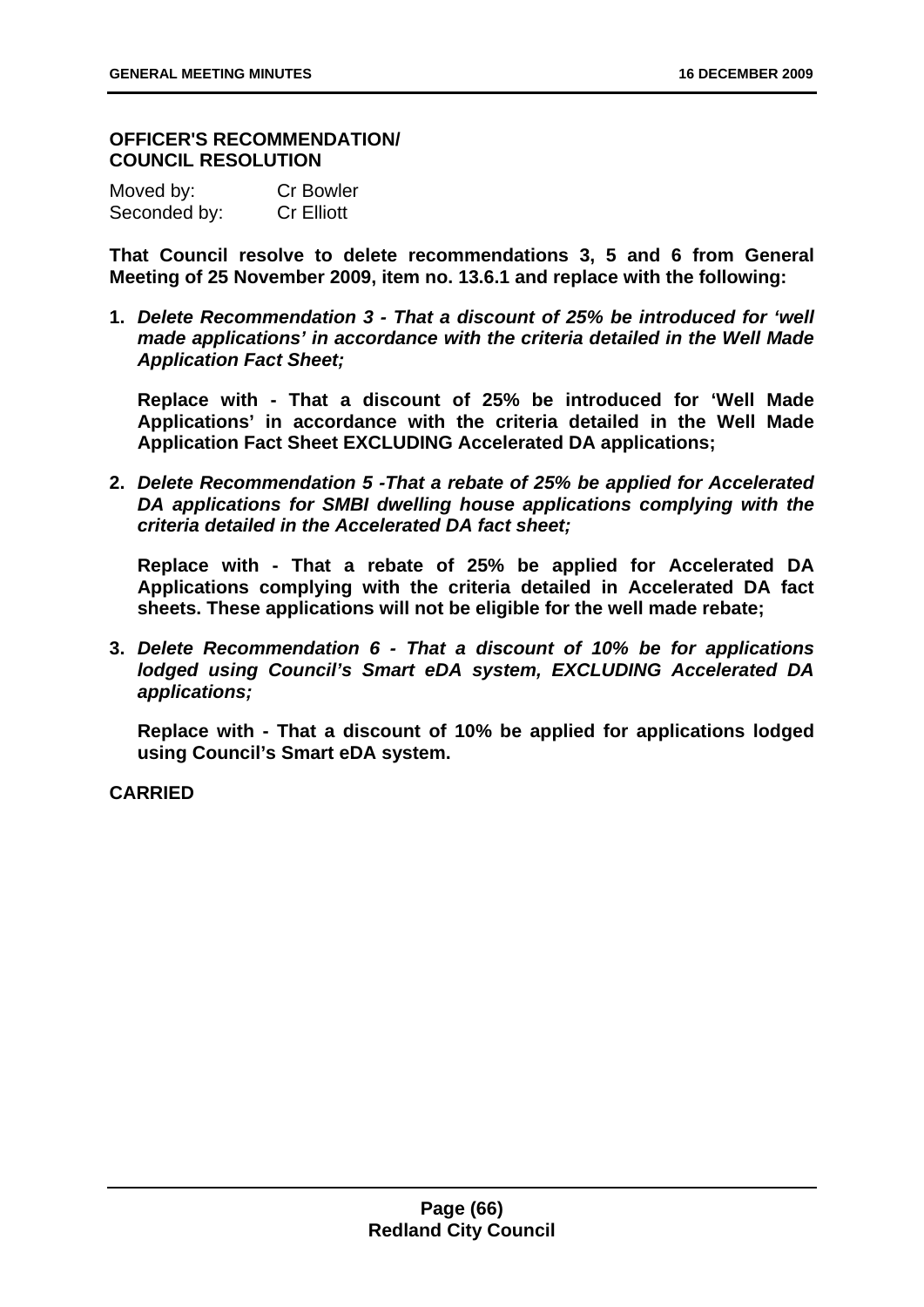## **14 ITEMS REFERRED FROM DEVELOPMENT ASSESSMENT COMMITTEE**

## **14.1 REGULATORY SERVICES**

## **14.1.1 MATERIAL CHANGE OF USE - 17 PORTSMOUTH PLACE , CLEVELAND –**

| <b>Dataworks Filename:</b>       | MC011754                                                         |
|----------------------------------|------------------------------------------------------------------|
| <b>Attachment:</b>               | <b>Locality Map</b>                                              |
| <b>Responsible Officer Name:</b> | <b>Toni Averay</b><br><b>General Manager Regulatory Services</b> |
| <b>Author Name:</b>              | <b>Toni Averay</b><br><b>General Manager Regulatory Services</b> |

### **EXECUTIVE SUMMARY**

| <b>Application Type</b>                | <b>Impact Assessment</b>                 |
|----------------------------------------|------------------------------------------|
| <b>Proposed Use</b>                    | <b>Dwelling House</b>                    |
| <b>Property Description</b>            | Lot 467 SL 12651 Vol 17347055            |
| Location                               | 17 Portsmouth Place Cleveland<br>QLD     |
|                                        | 4163                                     |
| <b>Land Area</b>                       | 872m <sup>2</sup>                        |
| <b>Redlands Planning Scheme Zoning</b> | <b>UR - Urban Residential</b>            |
| <b>Designated</b><br><b>Community</b>  | <b>None</b>                              |
| <b>Infrastructure</b>                  |                                          |
| <b>Overlays</b>                        | <b>Acid Sulfate Soils Overlay</b>        |
| SEQ Regional Plan 2005-2026 and        | Urban Footprint                          |
| Draft SEQ Regional Plan 2009-2031 -    |                                          |
| <b>Land Use Category</b>               |                                          |
| <b>No. of Public Submissions</b>       | 1 Proforma submission with 3 signatures. |
| <b>Applicant</b>                       | Mr T Dang                                |
| <b>Land Owner</b>                      | Mr K Young, Mrs K C Young                |
| <b>Properly Made Date</b>              | 30/06/2009                               |
| <b>Start Decision Stage</b>            | 08/09/2009                               |
| <b>Statutory Decision Date</b>         | 15/12/2009                               |
| <b>Recommendation</b>                  | <b>Development Permit</b>                |
| <b>Application Coordinator</b>         | <b>Brett Dibden</b>                      |
| <b>Manager</b>                         | <b>Janice Worland</b>                    |

Council has received an impact assessable application seeking a Development Permit for a Dwelling House on an allotment zoned Urban Residential, on land at 17 Portsmouth Place, Cleveland. The proposal is for a three storey dwelling on a 872m² allotment with a maximum height of 10.6m. The application has been assessed against the relevant sections of the Redlands Planning Scheme, including the overlays triggered by the application, and is considered to be in compliance with the Scheme.

Issues pertaining to this development application are summarised below: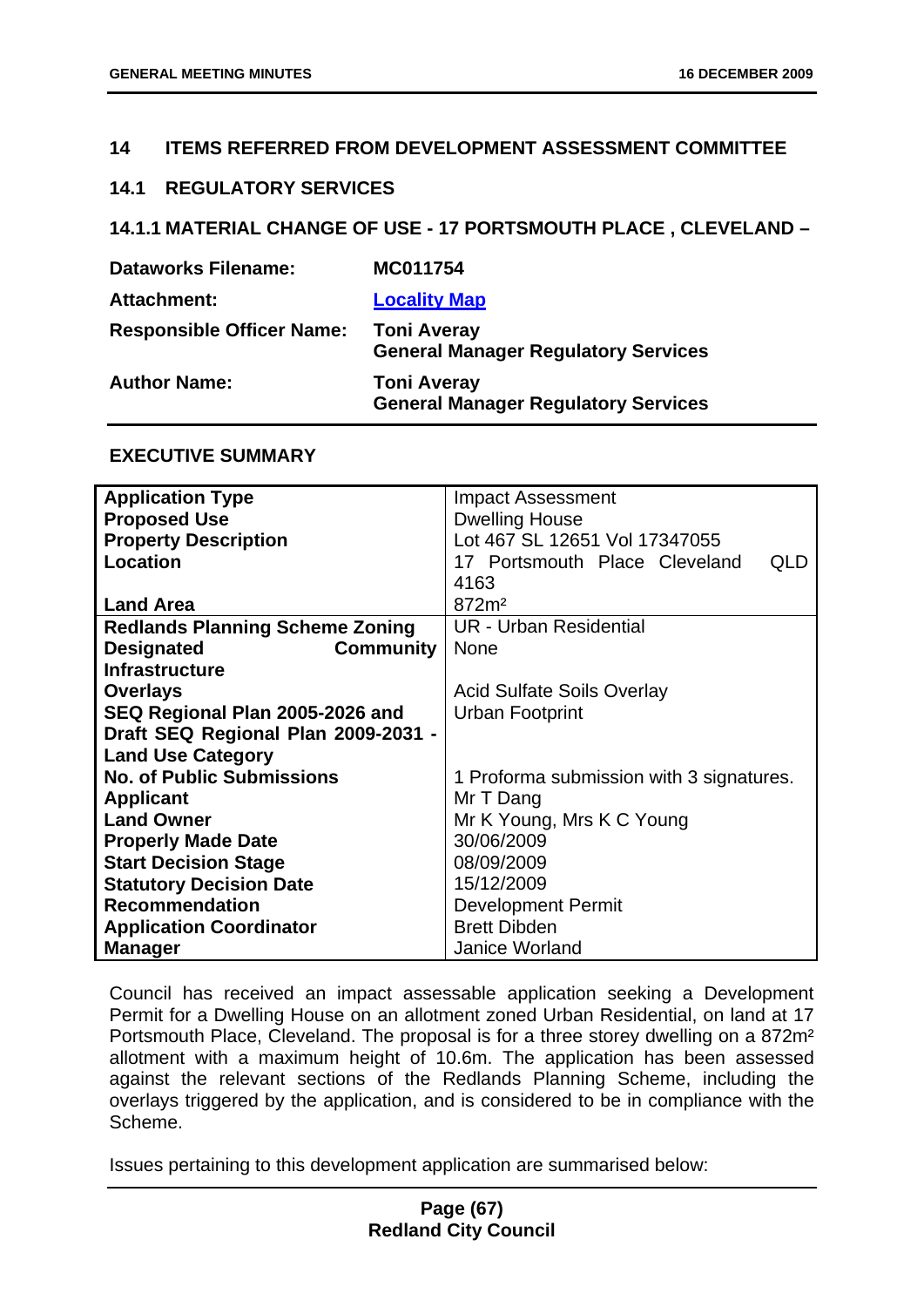- Building height
- East side setback

These issues have been addressed through the application process.

The application was made in accordance with the Integrated Planning Act 1997 and required referral to the Department of Environment and Natural Resources as the subject site is within 100 metres of a conservation estate. The application was publicly notified with one proforma submission received during the notification period. The proposal complies with the intent of the SEQ Regional Plan 2005-2026 and the proposed development is considered to be of a similar nature to that expected of the surrounding area. It is therefore recommended that the application be granted a **Development Permit**, subject to conditions. The applicant will be required to obtain a number of additional permits prior to construction of the proposed dwelling house.

## **PURPOSE**

This Category 4 application is referred to the Development Assessment Committee for determination.

## **BACKGROUND**

A previous application for an impact assessable dwelling was lodged with Council in 2003 (MC007480). An information request for shadow diagrams and demonstration that the dwelling did not exceed 50% site cover was sent to the applicant (Bartley Burns Building Surveyors) 30/05/2009 with no response received within a 12 month period. The design was for a three storey dwelling with a height of 9.5 metres.

Building approval for a pontoon and deck (BD130496) was given in 2004. The currency period has been subsequently extended (twice) with construction to be completed by 20/12/2009. There was also a change of ownership to the current owners in 2009.

A meeting was held at Council on 28/10/2009 with the applicant, the owners, architect, application coordinator and Council's Architect/Urban Designer to discuss the design. The applicant was advised to submit colour 3D and street scale perspectives to support their application, in addition to amended floor plans to reflect subsequent design changes. The applicant was advised that Council would not likely support the proposal without perspectives and rendered plans.

The current application was presented to Council Development Assessment Workshop on 17/11/2009 with consensus amongst Councillors that the current design would unlikely to be supported and that the application should proceed to be determined at Development Assessment Committee.

The subject site and adjacent lots were zoned Urban Residential under the superseded version of the Redland Planning Scheme; Residential A under the 1988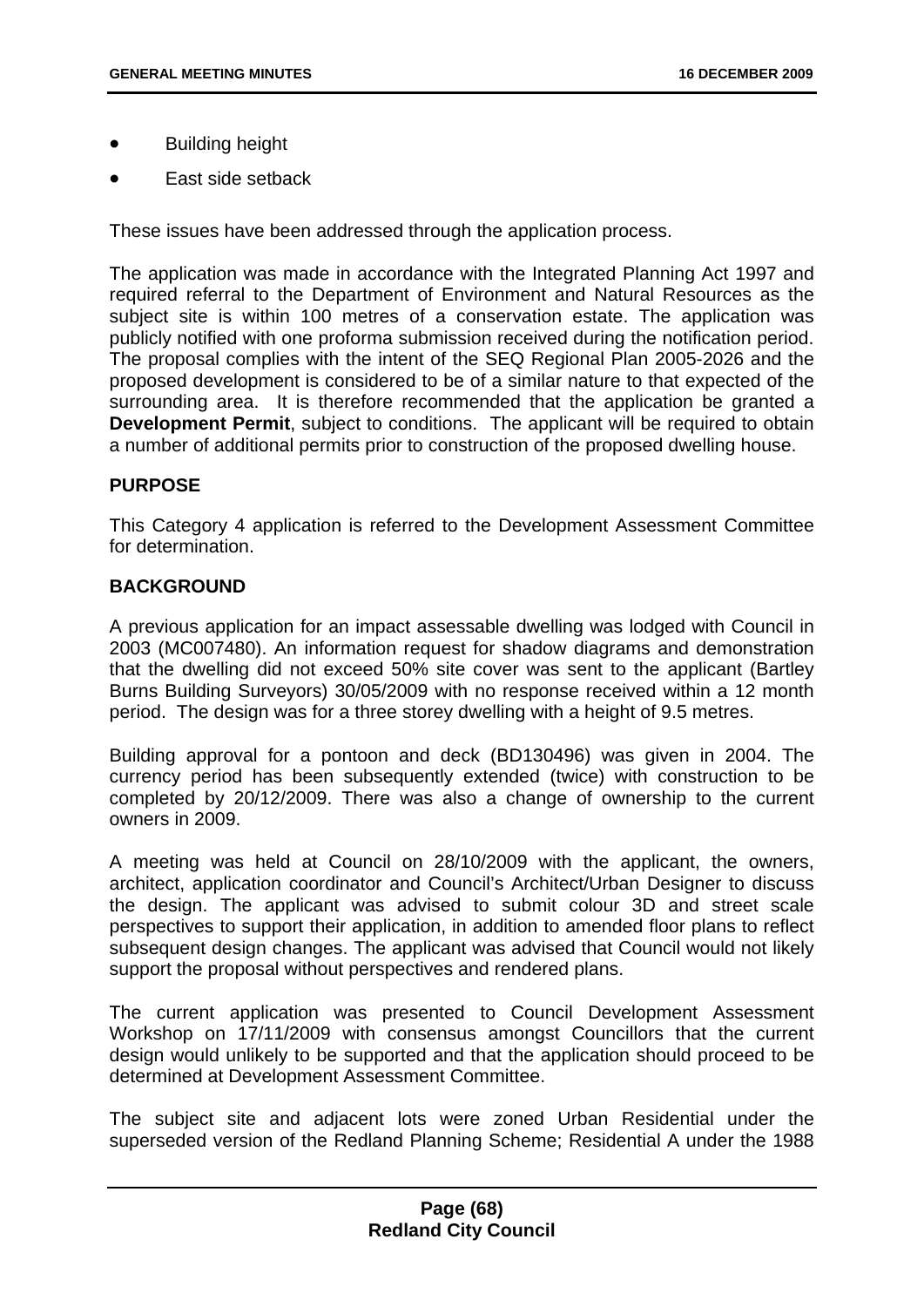Planning Scheme; and, Marine Orientated Activity under Development Control Plan 3.

# **CONSULTATION**

The Development Assessment Team has consulted with other assessment teams where appropriate. A copy of the original proposal was provided to Councillor Craig Ogilvie of Division 2 on 06/07/2009. Cr Ogilvie elevated the delegation to Category 4 on 03/09/2009.

The application was publicly notified in accordance with the provisions of the Integrated Planning Act 1997. One (1) proforma submission with three (3) signatures has been received.

# **1.0 DEVELOPMENT PROPOSAL AND SITE DESCRIPTION**

## **1.1 Proposal**

The proposal is for the construction of a three (3) storey dwelling house on a 872m² allotment. The proposed dwelling house will have a maximum height of approximately 10.6 metres above existing ground level. Internally, the dwelling house will have a triple garage; three (3) bedrooms each with an ensuite bathroom; two (2) offices; a lobby; entry lounge; laundry; powder room; cellar; and, a lift and stairs to the upper levels. The line of roof will provide covered outdoor areas at the front and rear, and a drying terrace will be located adjacent to the laundry on the north-west side. The garage is located on the east side along with driveway access. The first floor will contain a fourth (master) bedroom with ensuite, walk-in robe and powder room; two (2) lounges; kitchen/bar; and, dining room. A 14 metre lap pool, plunge pool, spa and pool shower will be located partly undercover in an outdoor area on the north-west side of this level. The outdoor area extends to decks front and rear from the pool area, with alternate access to the ground level rear lawn. The second floor will contain approximately 40m² of enclosed roof terrace covering the lift and stairs, and provide access to an open roof terrace of approximately 90m². The parapet of the open roof terrace will be below 8.5m AHD and will also provide maintenance access to air-conditioning equipment.

External building materials for the proposal include masonry block walls, with the roof to be covered in a light coloured sheet metal.

The development will result in site coverage of approximately 367m² (42%). The proposed dwelling house is sited approximately 6.485 metres from the front boundary; 2 metres from the east side boundary; 2.113 metres from the west side boundary; and, 6.6 metres from the rear boundary.

Roof water is intended to be directed to 2x10,000 litre underground rainwater tanks to be located under the driveway adjacent to the garage. A condition is recommended to direct overflow to the street channel to avoid direct flow to the canal at the rear.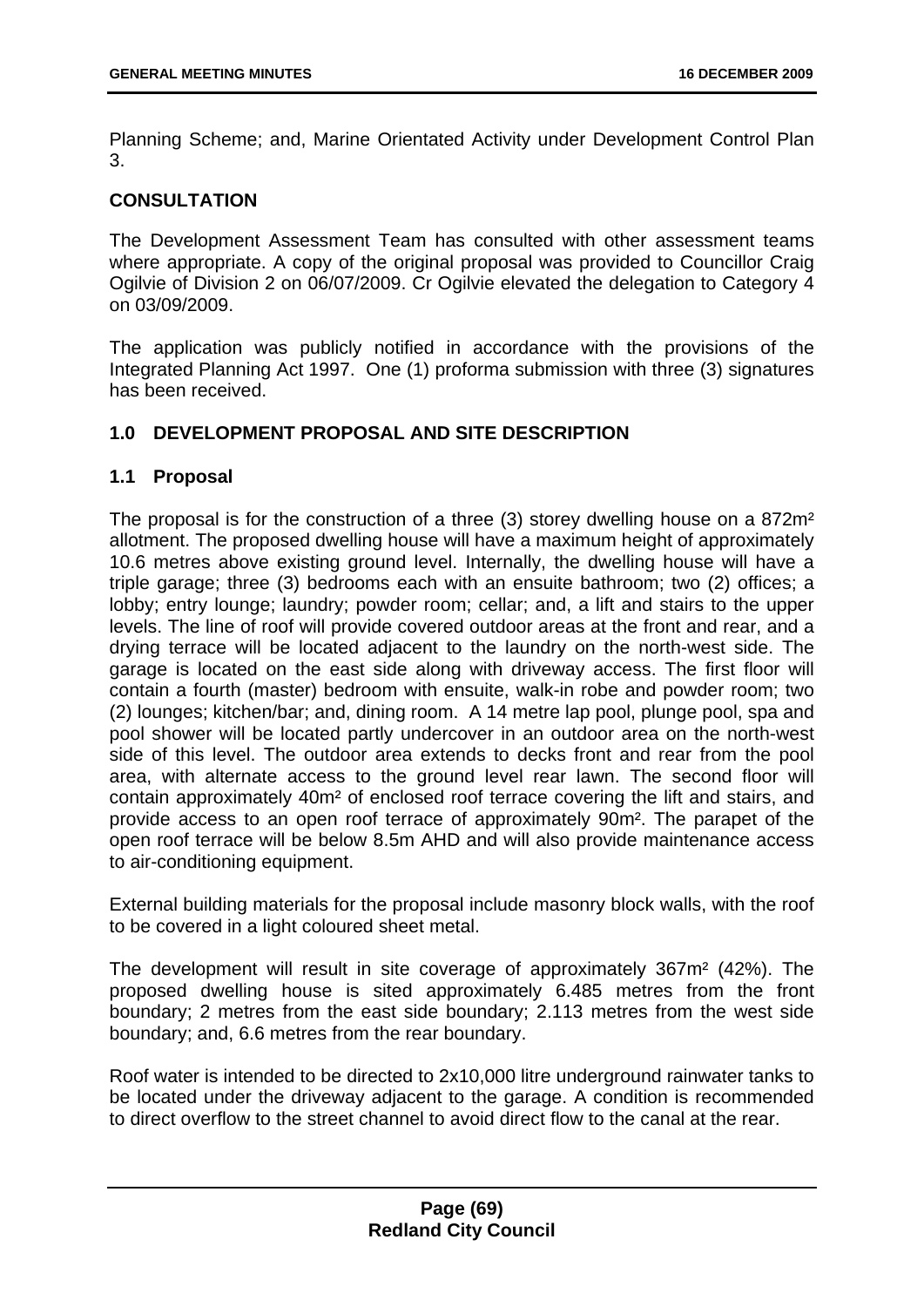# **1.2 Site**

The site is located on the south side of Portsmouth Place, Cleveland in the Raby bay estate and has an area of 872m2. The site is trapezoid in shape with frontages addressing public open space and Moreton Bay on the north side and Drake Canal on the south side. The site is currently vacant and cleared of all vegetation. The topography of the site is relatively flat however the rear falls to the canal and is retained by a revetment wall.

# **1.3 Surrounding Area**

Development in the surrounding area consists of mostly low-rise detached dwelling houses and is included within the Urban Residential Zone. The area is close to Bayside parks, boat ramps and Cleveland Point.

# **1.4 Amenity and Character**

The surrounding area is dominated by large one and two storey detached dwelling houses on lot sizes generally over 800m². The proposed dwelling house is considered to reflect the existing residential character of the area by maintaining the appearance of low rise development when viewed from the street. The amenity and privacy of the occupants and those of adjoining uses is considered not to be impacted on due to setbacks and use of louvers over habitable room windows.

# **2.0 APPLICATION ASSESSMENT**

# **2.1** *Integrated Planning Act 1997* **(IPA)**

This application has been made in accordance with Chapter 3 (Integrated Development Assessment System, IDAS) of the Integrated Planning Act 1997 and constitutes an application for Impact Assessment for a material change of use under the Redlands Planning Scheme.

# **2.2 SEQ Regional Plan 2005-2026 and Draft SEQ Regional Plan 2009-2031**

The subject land is located within the Urban Footprint land use category in the SEQ Regional Plan 2005-2026. The Urban Footprint identifies land to provide for the region's urban development needs to 2026. The Urban Footprint includes existing urban areas and greenfield areas potentially suitable for future urban development. The area includes sufficient land to accommodate the full range of acceptable urban uses, such as housing, industry, business, infrastructure, community facilities and urban open spaces projected to be required over the next 20 years.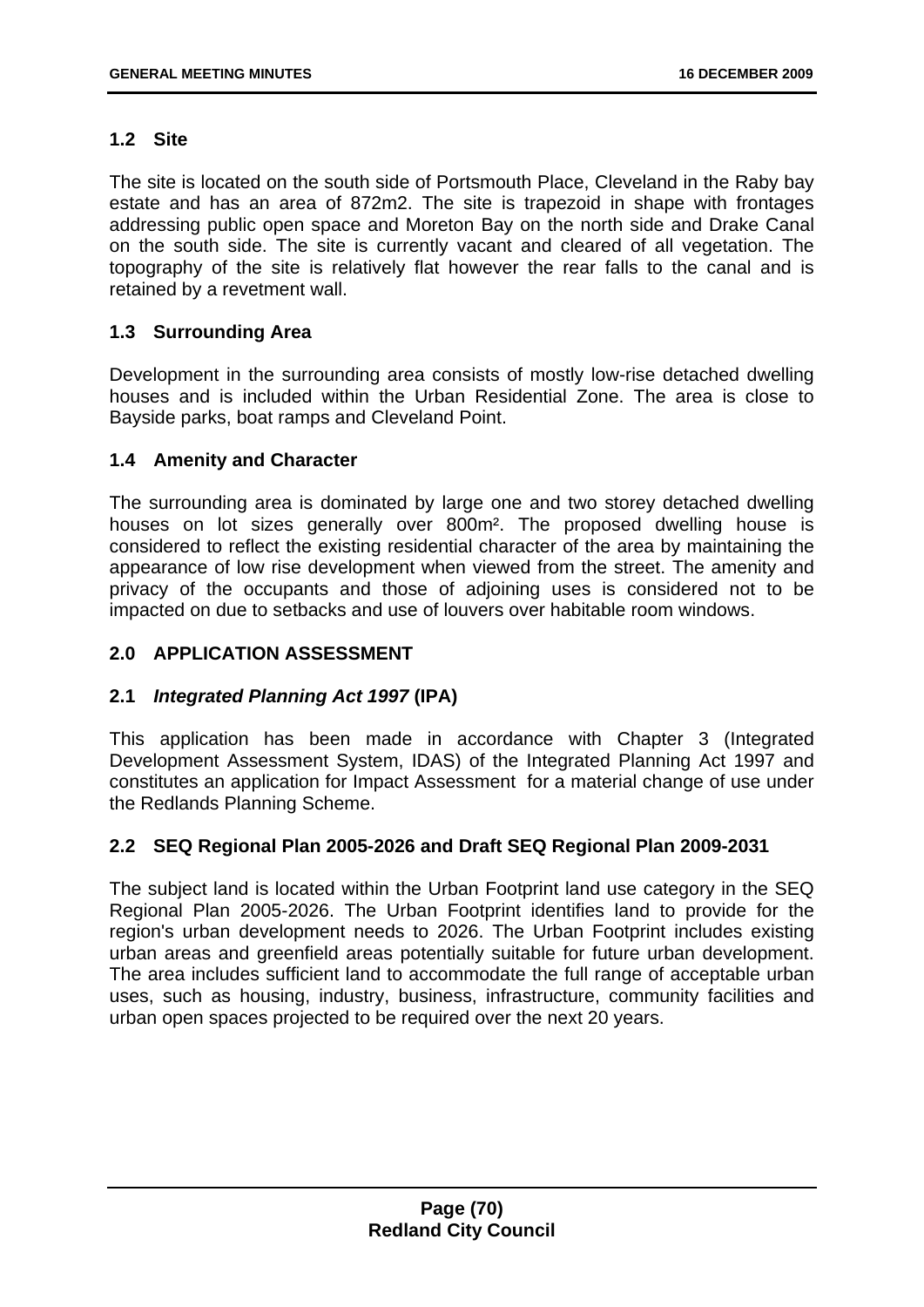## **2.3 State Planning Policies**

There is one applicable State Planning policy for this application:

| <b>State Planning Policy</b>      | <b>Applicability to current Application</b> |
|-----------------------------------|---------------------------------------------|
| <b>SPP 2/02</b>                   | The requirements of the SPP have been       |
| <b>Planning and Managing</b>      | addressed through the assessment of the     |
| <b>Development Involving Acid</b> | Acid Sulfate Soils Overlay (refer below).   |
| <b>Sulfate Soils</b>              |                                             |

## **2.4 Redlands Planning Scheme**

## **2.4.1 Zone Code (see Appendix B)**

The subject lot is zoned Urban Residential. Dwelling Houses are a consistent form of development in this zone as identified in Table 4.24.4 of the zone code, requiring a Material Change of Use – Impact Assessment application as the proposed dwelling house exceeds 2 storeys and 8.5 metres maximum height.

### **Overall Outcomes**

The proposed Dwelling House **is considered to comply** with the following Overall Outcomes of the Urban Residential Zone Code:

Uses and Other Development

2(a)(i)(a) 'Provide for a range of residential uses that are predominantly low-rise detached houses on individual lots of various sizes'.

### Officer's Comments

Half the available lots have been developed in Portsmouth Place to date. 1 dwelling is not considered low-rise as it exceeds 8.5 metres in height, ("low rise" is defined as 1 to 2 storey and has no reference to actual height) and 4 other dwellings are considered low-rise at a maximum of 8.5 metres in height and 2 storeys. Therefore, the scale of development in the street to date is predominantly low-rise including or excluding the proposed development. The assessment of future applications for the remaining undeveloped lots will be assessed on merit.

### Built Form and Density

2(b)(i)(a) 'The scale of uses and other development contribute to a predominantly detached residential form by limiting building height to maintain a low-rise appearance'.

### Officer's Comments

'Low-rise' is defined in the Redland Planning Scheme as 'a building that is 1 to 2 storeys in height.' The applicant has amended plans through the assessment process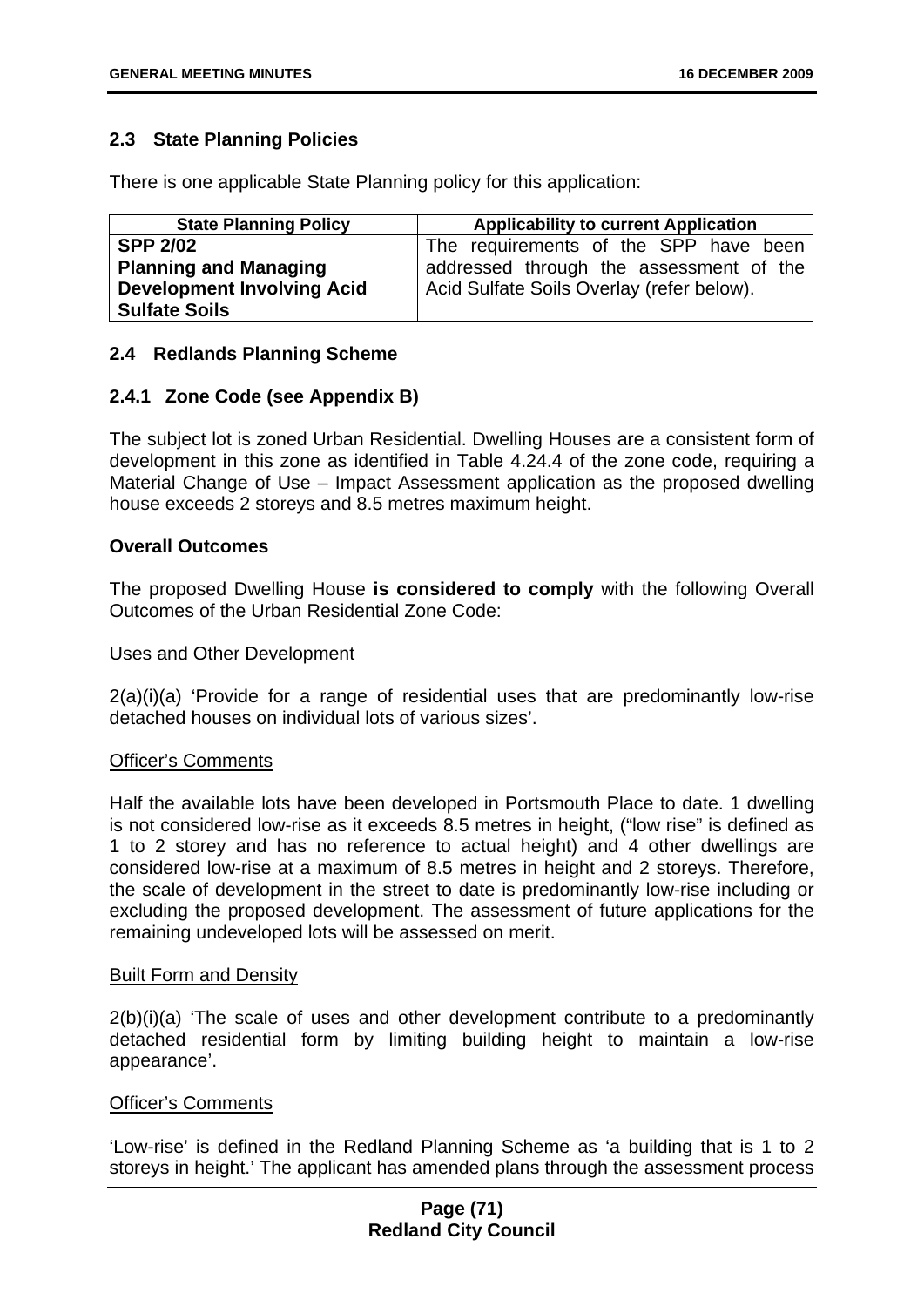so that the design gives the appearance of a low-rise height when perceived from the street. The roof design and the 3rd storey setbacks (particularly the front setback of 12.5m from the roof edge & 18m from the front boundary) combine to reduce the visual impact of the 3rd storey so that it can only be seen from approximately 40 metres away as demonstrated by the applicant through the provision of street and canal perspective plans. These plans indicate that the 3rd storey can be seen from across Drake Canal to the south, however the difference is marginal due again to roof design and 3rd storey setback (8m from roof edge & 13.5m from rear boundary), and a person standing at ground level will perceive less than 1 degree of difference (line-of-sight) in building height for an 8.5m dwelling to the proposed 10.6m dwelling.

# **Specific Outcomes**

The following areas of non-compliance with the Specific Outcomes of the Zone code include:

| <b>Specific Outcomes</b>                    | <b>Probable Solutions</b> | ✔            | <b>Officer's Comment</b>                         |
|---------------------------------------------|---------------------------|--------------|--------------------------------------------------|
|                                             |                           | x            |                                                  |
| <b>Built Form and Density</b>               |                           |              |                                                  |
| S <sub>2.1</sub>                            | P <sub>2.1</sub>          | $\mathbf{x}$ | (1) Building height -                            |
| (1) The height of                           | (1) Overall building      |              | Maximum height approx                            |
| buildings and                               | height is less            |              | 10.6m above ground level;                        |
| structures maintain a                       | than 8.5 metres,          |              | 3 Storey Dwelling -                              |
| low-rise built form by -                    | above ground              |              | building is not considered                       |
| (a) being compatible                        | level;                    |              | low rise however, the                            |
| with the existing                           | (2) No probable           |              | applicant argues that the                        |
| streetscape;                                | solution                  |              | $3^{r\sigma}$ storey is less than 8.5%           |
| (b) adopting the                            | identified.               |              | of the total roof area and                       |
| predominant height                          |                           |              | therefore not considered to                      |
| of surrounding                              |                           |              | affect the amenity of                            |
| buildings;                                  | Note -                    |              | adjoining uses due to                            |
|                                             | Refer to the relevant     |              | significant setbacks from                        |
| (2) Where a use                             | use code for specific     |              | the roof below. The                              |
| proposes a building                         | building height           |              | applicant also argues that                       |
| height greater than an                      | assessment criteria.      |              | the 'height intrusion is not                     |
| adjoining building, site                    |                           |              | considered incongruent to                        |
| layout and building<br>design minimises any |                           |              | the streetscape due to the                       |
| potential impacts of                        |                           |              | fact that many of the<br>surrounding residential |
| overshadowing and loss                      |                           |              | dwellings appear to be of                        |
| of privacy.                                 |                           |              | an increased height' with                        |
|                                             |                           |              | respect to building bulk                         |
|                                             |                           |              | and ceiling heights. The                         |
|                                             |                           |              | roof terrace is proposed to                      |
|                                             |                           |              | add amenity to the                               |
|                                             |                           |              | occupants by providing                           |
|                                             |                           |              | views without impacting on                       |
|                                             |                           |              | the views of adjoining                           |
|                                             |                           |              | uses.                                            |
|                                             |                           |              |                                                  |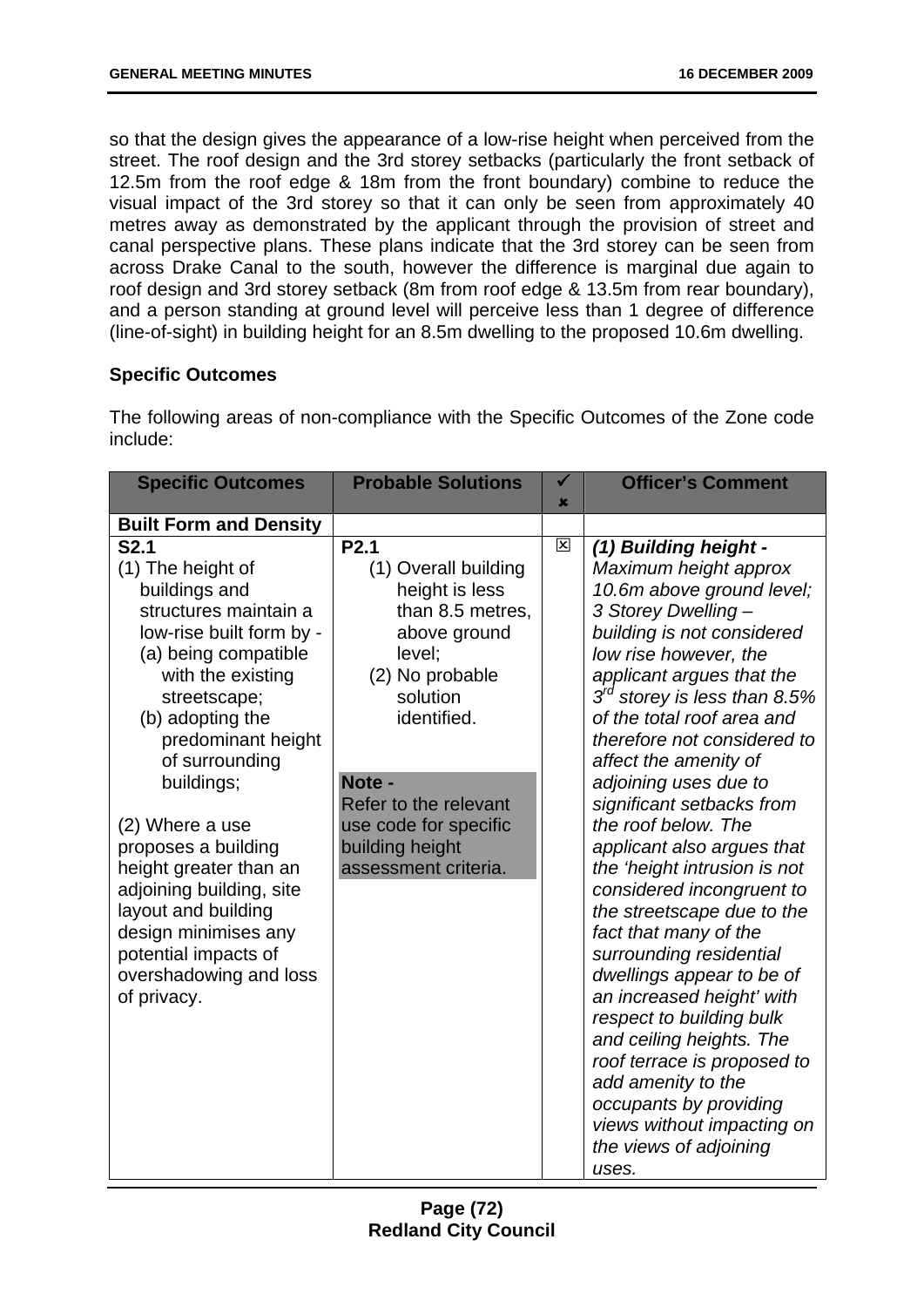| <b>Specific Outcomes</b> | <b>Probable Solutions</b> | × | <b>Officer's Comment</b>                                                                                                                                                                                                                                                                                                                                                                                                                                                                                                                                                                                                                                                                                                                                                                                                                                                                                                                                                                                                                                                                                                                                                                           |
|--------------------------|---------------------------|---|----------------------------------------------------------------------------------------------------------------------------------------------------------------------------------------------------------------------------------------------------------------------------------------------------------------------------------------------------------------------------------------------------------------------------------------------------------------------------------------------------------------------------------------------------------------------------------------------------------------------------------------------------------------------------------------------------------------------------------------------------------------------------------------------------------------------------------------------------------------------------------------------------------------------------------------------------------------------------------------------------------------------------------------------------------------------------------------------------------------------------------------------------------------------------------------------------|
|                          |                           |   | <b>Officer's Comments</b><br>There is one 2 storey<br>dwelling at 9/10<br><b>Portsmouth Place that</b><br>exceeds 8.5m (10.8m).<br>While there are only 5<br>constructed dwellings in<br>Portsmouth Place, the<br>predominant building<br>height is approx 8.5m, 2<br>storey. The applicant has<br>amended the original plans<br>to further reduce the height<br>intrusion. The section<br>above 8.5m is an<br>approximate 40m <sup>2</sup> area<br>covering the lift and stairs<br>which provide access to an<br>open roof terrace (approx<br>90m <sup>2</sup> area) which has a<br>parapet less than 8.5m.<br>The applicant has provided<br>both street and canal<br>perspectives<br>demonstrating the $3^{rd}$<br>storey cannot be perceived<br>from the street & can only<br>be marginally seen from<br>greater than 40m away.<br>Additionally, as this section<br>is in the middle of the<br>building is not considered<br>to overshadow or affect<br>privacy. Therefore, the<br>building height is<br>considered compatible with<br>the surrounding<br>streetscape and on merit,<br>is considered to adopt the<br>building height of the<br>surrounding buildings.<br>(2) Setbacks generally |
|                          |                           |   | comply with use code                                                                                                                                                                                                                                                                                                                                                                                                                                                                                                                                                                                                                                                                                                                                                                                                                                                                                                                                                                                                                                                                                                                                                                               |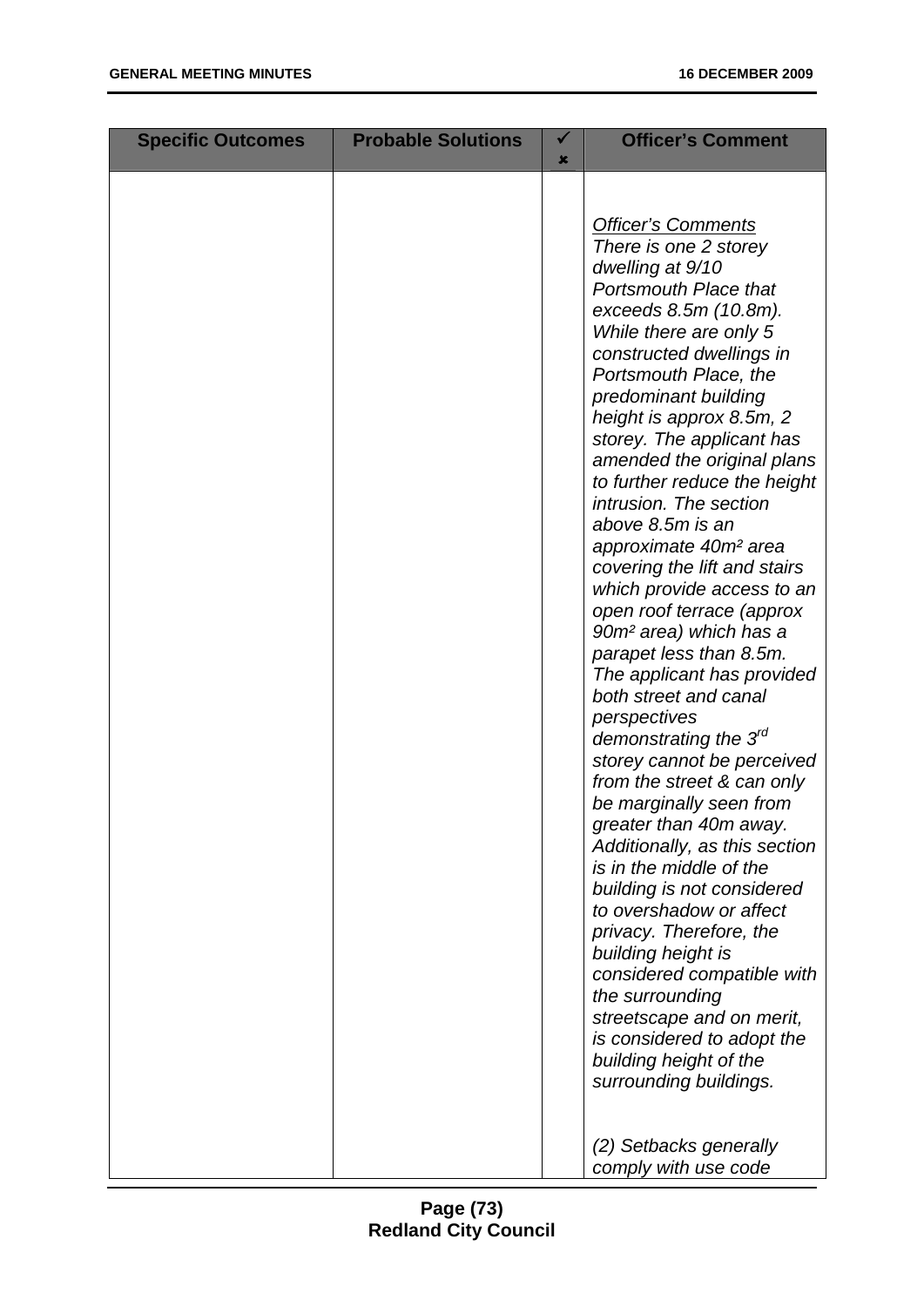| <b>Specific Outcomes</b> | <b>Probable Solutions</b> | $\mathbf x$ | <b>Officer's Comment</b>                                                                                                                                                                                                                                                                                                                                                                                                                                                                                                                            |
|--------------------------|---------------------------|-------------|-----------------------------------------------------------------------------------------------------------------------------------------------------------------------------------------------------------------------------------------------------------------------------------------------------------------------------------------------------------------------------------------------------------------------------------------------------------------------------------------------------------------------------------------------------|
|                          |                           |             | however one section on<br>the eastern side (louvered<br>skylight) is setback 2.3m<br>where a 2.5m setback is<br>specified for buildings over<br>7.5m in height. Applicant<br>provided a shadow<br>diagram $(10am - 2pm)$<br>indicating an acceptable<br>level of solar access<br>Therefore, it is considered.<br>that the additional height of<br>the building is not likely to<br>impact on solar access.<br>Privacy will not be affected<br>as habitable room windows<br>are louvered and the roof<br>terrace is 9.5m from edge<br>of roof below. |

### **Use Code**

An assessment of the development proposal against the prescriptive measures of the Dwelling House Code is set out in Appendix C. The application generally complies with the acceptable solutions outlined in the Code. The following areas of noncompliance with the prescriptive measures of the Code exist:

#### **Overall Outcomes**

The proposed Dwelling House is considered to comply with the Overall Outcomes of the Dwelling House Code:

2(a) 'to ensure the use:

- (ii) is designed and sited to provide for a high quality living environment;
- (ii) maintains a high standard of residential amenity:
- (iii) compliments the character of the surrounding area.'

#### Officer's Comments

The established character of the area is that of large dwelling houses predominantly low rise in height. The proposed design complies with the prescriptive measures relating to site cover and private open space and generally complies with the prescriptive measures for setbacks, without impacting on the amenity of the occupants of adjoining uses. The 3rd storey is set well back from the roof edge and provides access to a mostly uncovered roof terrace. While the proposal is not consistent with the height of surrounding buildings, it is considered to maintain the appearance of development of surrounding properties, while being consistent with

### **Page (74) Redland City Council**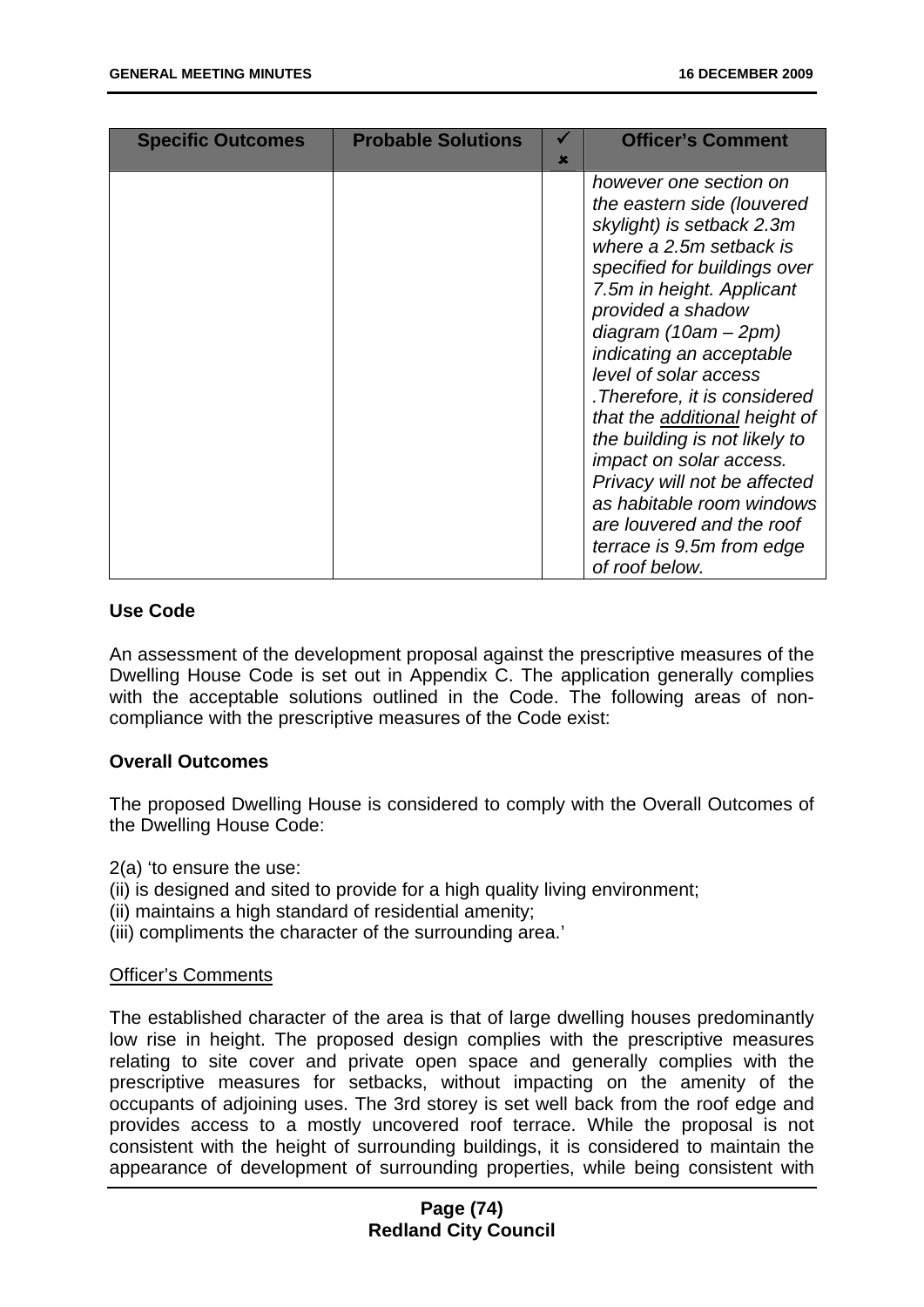the scale of surrounding buildings. Therefore, the proposal is considered to compliment the character of the surrounding area.

# **Specific Outcomes**

| <b>Specific Outcomes</b>                               | <b>Probable</b><br><b>Solutions</b> | <b>Officer's Comment</b>                                        |
|--------------------------------------------------------|-------------------------------------|-----------------------------------------------------------------|
| S1.                                                    | P1.                                 |                                                                 |
| (1) Design and layout of                               | $(1)$ The use                       | <b>East Side Setback - Setbacks</b>                             |
| the use enhances built                                 | complies with                       | comply except for a section on the                              |
| form of the surrounding                                | the                                 | eastern side (louvered skylight)                                |
| streetscape by -                                       | following                           | which is setback 2.3m where a                                   |
|                                                        | requirements -                      | 2.5m setback is specified for                                   |
| (a) contributing to the                                |                                     | buildings over 7.5m in height. The                              |
| establishment of an                                    | (a) boundary                        | applicant provided a shadow                                     |
| attractive streetscape in                              | setbacks are in                     | diagram $(10am - 2pm)$ indicating                               |
| new areas;                                             | accordance with                     | an acceptable level of solar access;                            |
| (b) ensuring the use is                                | Table $1 -$                         | Privacy will not be affected as                                 |
| compatible with                                        | <b>Building Siting</b>              | habitable room windows are                                      |
| surrounding development;                               | and Design                          | louvered; The use is considered to                              |
| (c) ensuring the building                              | Requirements.                       | be compatible with the existing                                 |
| size and bulk of the use                               |                                     | streetscape in terms of building bulk                           |
| does not create                                        | (Building Act,                      | & style of design; addresses the                                |
| overbearing development                                | 1975 Alternative                    | street frontage; uses varied                                    |
| for neighbouring dwellings                             | Provision to                        | articulation to break up the building                           |
| and their open space;                                  | QDC MP1.2, A1                       | form including a curved roof with                               |
| (d) ensuring the use                                   | and A2)                             | significant overhang, balustrades,                              |
| addresses the street                                   |                                     | decks, louvered screens on                                      |
| frontage;                                              |                                     | windows & stepped design; The                                   |
| (e) reducing building bulk<br>through a combination of |                                     | building is considered to be setback                            |
| verandahs recesses and                                 |                                     | sufficiently to prevent nuisance or<br>threat of public safety. |
| variations in building form                            |                                     |                                                                 |
| and materials:                                         |                                     |                                                                 |
| (f) ensuring the use is                                |                                     |                                                                 |
| sited to prevent nuisance                              |                                     |                                                                 |
| or threat to public safety.                            |                                     |                                                                 |
|                                                        |                                     |                                                                 |
| (Building Act, 1975                                    |                                     |                                                                 |
| Alternative Provision to                               |                                     |                                                                 |
| QDC MP1.2, P1 and P2)                                  |                                     |                                                                 |
| S4.                                                    | P4.                                 | <b>Building height - Building height -</b>                      |
| (1) The height of a building                           | $(1)$ The                           | A max building height of approx                                 |
|                                                        | maximum                             | 10.6m is proposed. The applicant                                |
|                                                        | building height                     | argues that the majority of the roof                            |
| (a) is consistent with the                             | does not exceed                     | is under 8.5m with approx 8.5% of                               |
| predominant building                                   | 8.5 metres                          | the total roof area (roof terrace and                           |
| height and scale of                                    | above ground                        | lift) over 8.5m. The applicant also                             |
| surrounding properties;                                | level.                              | argues that there are some                                      |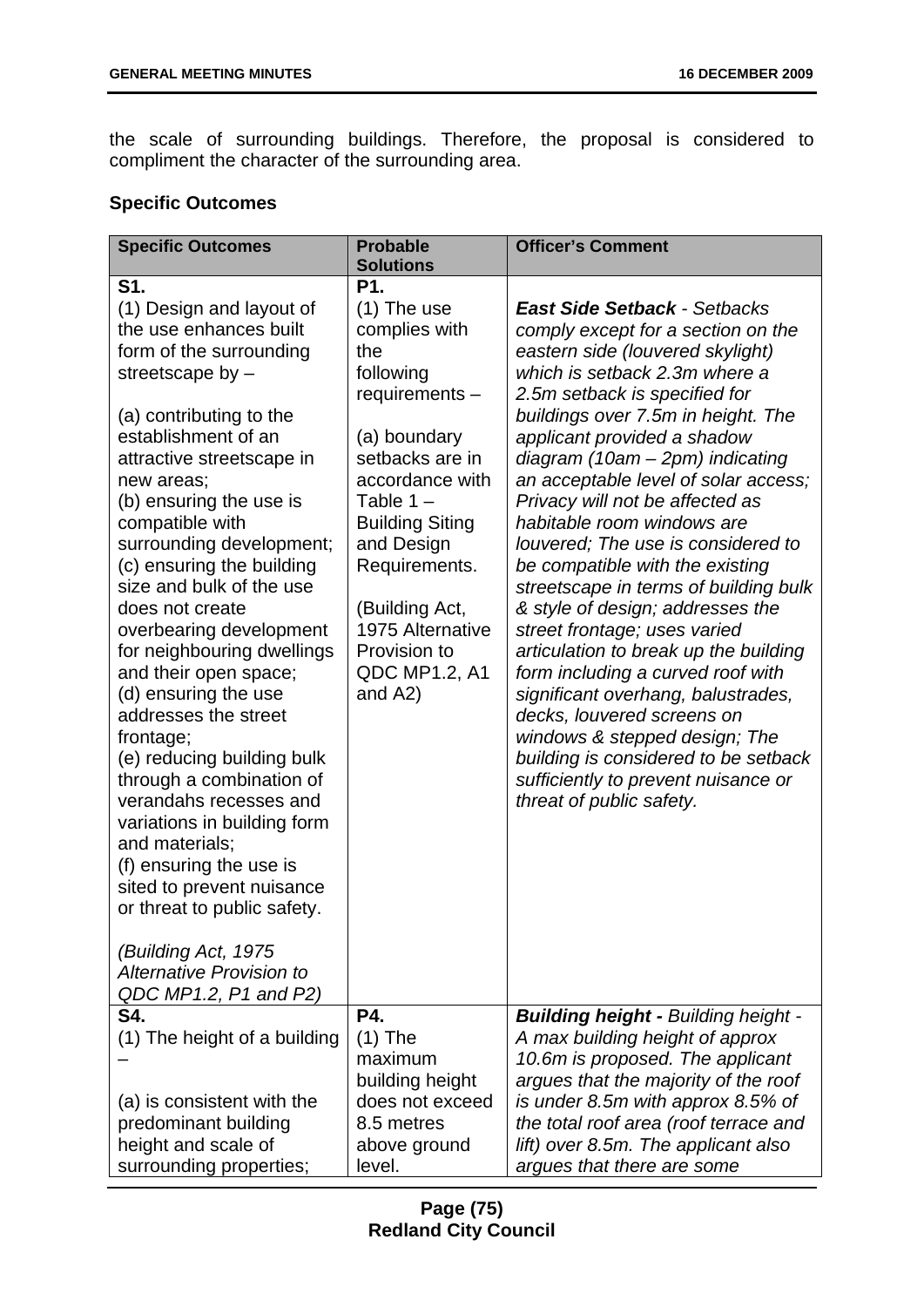| <b>Specific Outcomes</b>                                                   | <b>Probable</b><br><b>Solutions</b> | <b>Officer's Comment</b>                                                                                                                                                                                                                                                                                                                                                                                                                                                                                                          |
|----------------------------------------------------------------------------|-------------------------------------|-----------------------------------------------------------------------------------------------------------------------------------------------------------------------------------------------------------------------------------------------------------------------------------------------------------------------------------------------------------------------------------------------------------------------------------------------------------------------------------------------------------------------------------|
| (b) does not obstruct the<br>outlook or views from<br>adjoining dwellings. |                                     | dwellings in the surrounding area<br>that appear to exceed 8.5m in<br>height & amenity of the adjoining<br>uses will not be affected as the roof<br>terrace is sufficiently setback.                                                                                                                                                                                                                                                                                                                                              |
|                                                                            |                                     | <b>Officer's Comments</b><br>The outlook & views of adjoining<br>uses will not be impacted due to the<br>orientation of the lots with respect<br>to views; the location of the subject<br>lot with respect to a bend in the<br>canal; and, the perspectives<br>provided by the applicant in<br>combination with the curved roof<br>design & setbacks to the covered<br>roof terrace present the building to<br>the street as a low-rise design<br>consistent with the predominant<br>height & scale of surrounding<br>properties. |

# **2.4.2 Overlay Codes**

• Acid Sulfate Soils Overlay

The applicant has completed and submitted the self-assessment checklist for the overlay. The lot is relatively flat except for the rear which slopes to the canal. Minor excavation is required for the slab which is considered to comply with the selfassessable requirements of the overlay.

# **2.4.3 Other Development Codes**

The application has been assessed against the following other development codes:

- Domestic Driveway Crossover Code; and,
- Excavation and Fill Code.

The requirements of the above codes are recommended to be conditioned.

# **2.4.4 General Code(s)**

The application has been assessed against the following general codes:

- Development Near Underground Infrastructure Code;
- Erosion Prevention and Sediment Control Code;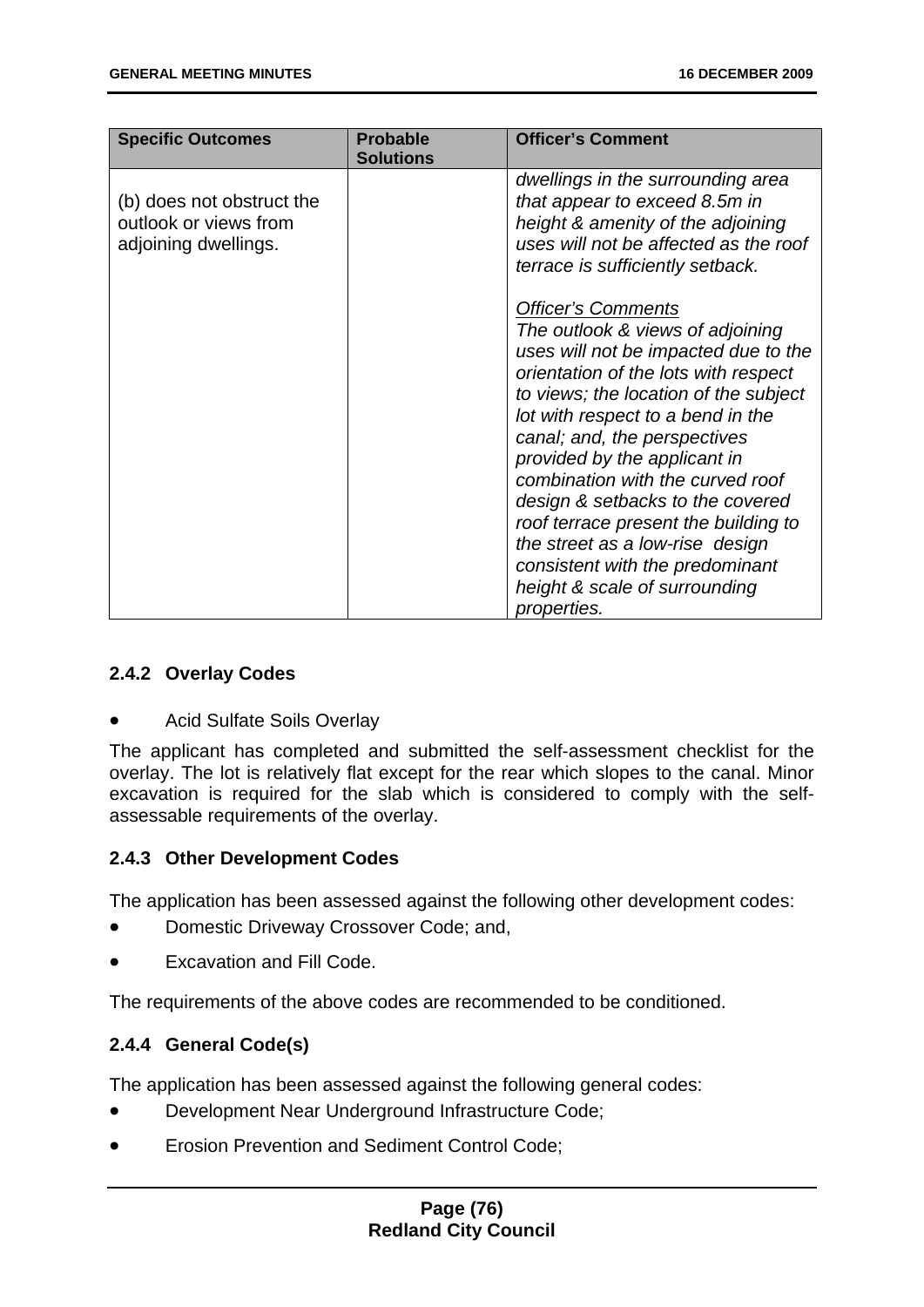- Infrastructure Works Code; and
- Stormwater Management Code.

The proposal was deemed to be self-assessable against the Development Near Underground Infrastructure Code while the requirements of the other above codes are recommended to be conditioned.

### **2.4.5 Planning Scheme Policies**

The proposal triggers Corporate Policy POL-3063 – Waterfront Structures due to the proposed development being within 9 metres of a revetment wall. Engineering certification was provided demonstrating compliance with the above policy and Guideline Document GL-3063-001 – Waterfront Structures. Council's Development Assessment Engineer assessed this information and has recommended relevant conditions.

#### **2.5 Architectural**

Council's Architect/Urban Designer has assessed the application and considers the proposal to be of a high standard design, compatible with existing development in the street and that amenity, overshadowing and privacy requirements do not impact on adjoining owners or on the streetscape.

#### **2.6 Engineering**

Council's Senior Development Assessment Engineer has assessed the application and has determined that the engineering information supplied by the applicant's engineering consultant (East Coast Geotechnical Pty Ltd) in response to Council's information request dated 20/07/2009. Conditions were recommended regarding flood free finished floor levels and a minimum 1.5 metre side setback to enable revetment wall maintenance access.

#### **2.7 Health and Environment**

Council's health and Environment Team have assessed the application and recommended conditions for noise and light nuisance.

#### **2.8 Infrastructure Planning Group**

Council's Infrastructure Planning Group have assessed the application and have not recommended any conditions of approval.

# **2.9 Land Use Planning**

Council's Land Use Planning Group have advised that there are potential conflicts with specific solutions of relevant codes due to the predominant building height in the street being 2 storeys in height. An argument would have to be provided on planning grounds to consider the proposal against the overall outcomes to support the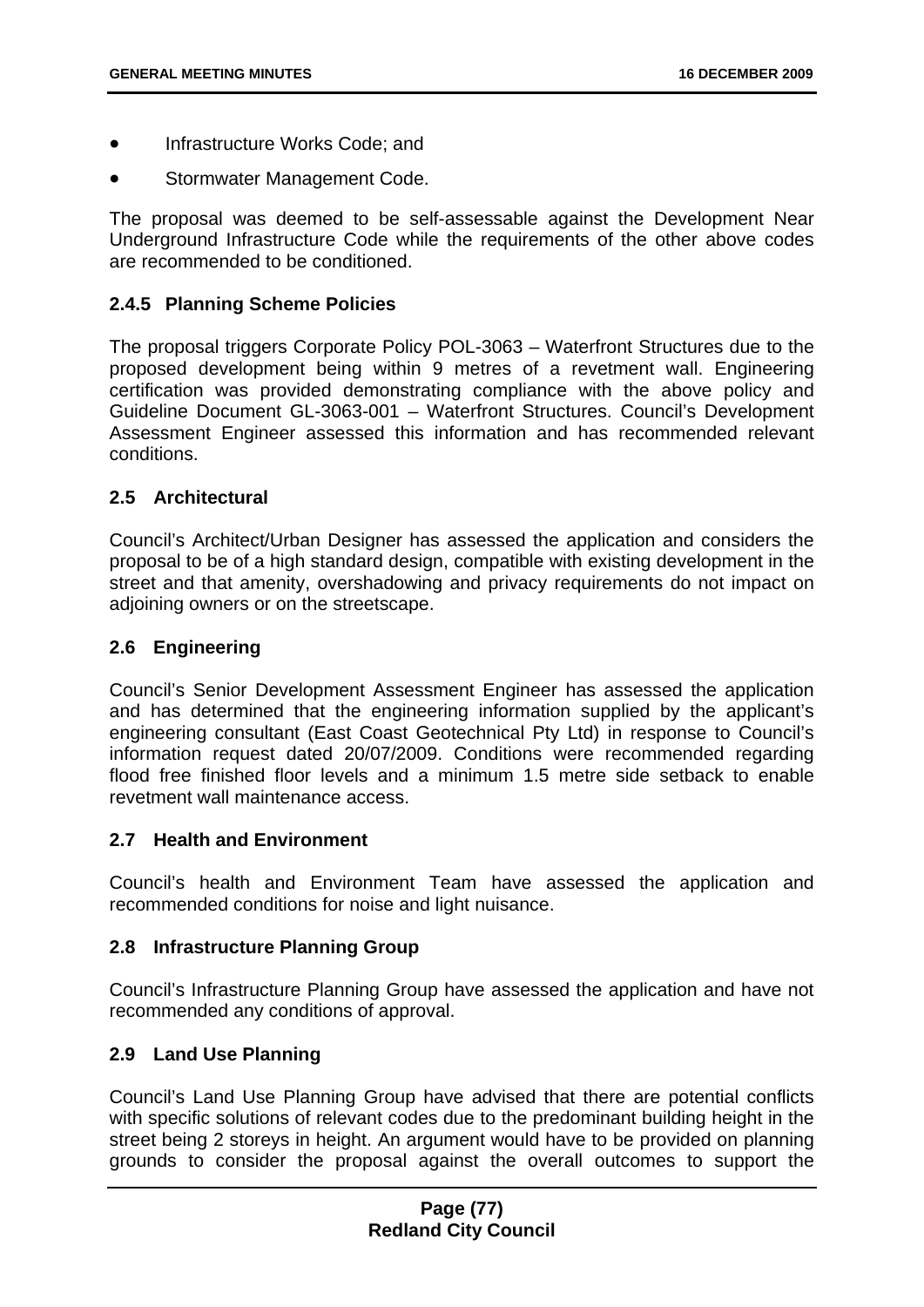development despite the conflict. Land Use Planning also had concerns that as there are six undeveloped lots in the street, it may be difficult to control the height of subsequent applications that propose a building form greater than 8.5m.

### **3.0 REFERRAL AGENCIES**

The application was referred to the Department of Environment and Resource Management DERM on 213/07/2009 as an advice agency as the land is within 100m of a conservation estate (Moreton Bay Marine Park). A DERM response was received by Council on 05/08/2009 with the following recommendations:

- 1. Include rainwater tanks to maintain runoff from the site at pre-development levels;
- 2. Erosion prevention measures to be included during construction; and,
- 3. All water leaving the site during construction and operation comply with the water quality objectives of *Environmental Protection (Water) Policy 1997* for Moreton Bay.

#### Officers Comments

- 1. 2 x 10,000 litre underground rainwater tanks are proposed to be located under the driveway adjacent to the garage. A condition could be applied to direct overflow to the street channel to avoid direct flow to the canal at the rear.
- 2. Erosion prevention is assessed under Council's Erosion Prevention and Sediment Control Code, with relevant conditions of approval recommended;
- 3. This has been recommended to be included as advice.

# **4.0 GROUNDS OF SUBMISSIONS**

The application was publicly notified from 11/08/2009 to 7/09/2009. During this time, one proforma submission with three signatures was received in relation to the application.

| <b>Issues Raised</b>                      | <b>Applicant's Response</b> | <b>Officer's Response</b>          |
|-------------------------------------------|-----------------------------|------------------------------------|
| The height of the building   No response. |                             | <b>Refer to Officer's comments</b> |
| will not maintain a low-                  |                             | in the Specific Outcomes           |
| rise built form as the                    |                             | tables for S2.1 of the Urban       |
| height is not compatible                  |                             | Residential Zone Code and          |
| with the existing                         |                             | S4 of the Dwelling House           |
| streetscape (third floor                  |                             | Code above. The applicant          |
| higher than any existing                  |                             | has amended plans in               |
| structure in the area) and                |                             | response to Council's              |
| will not<br>adopt<br>the                  |                             | information request dated          |
| predominant height of                     |                             | 20/08/2009 to reduce the           |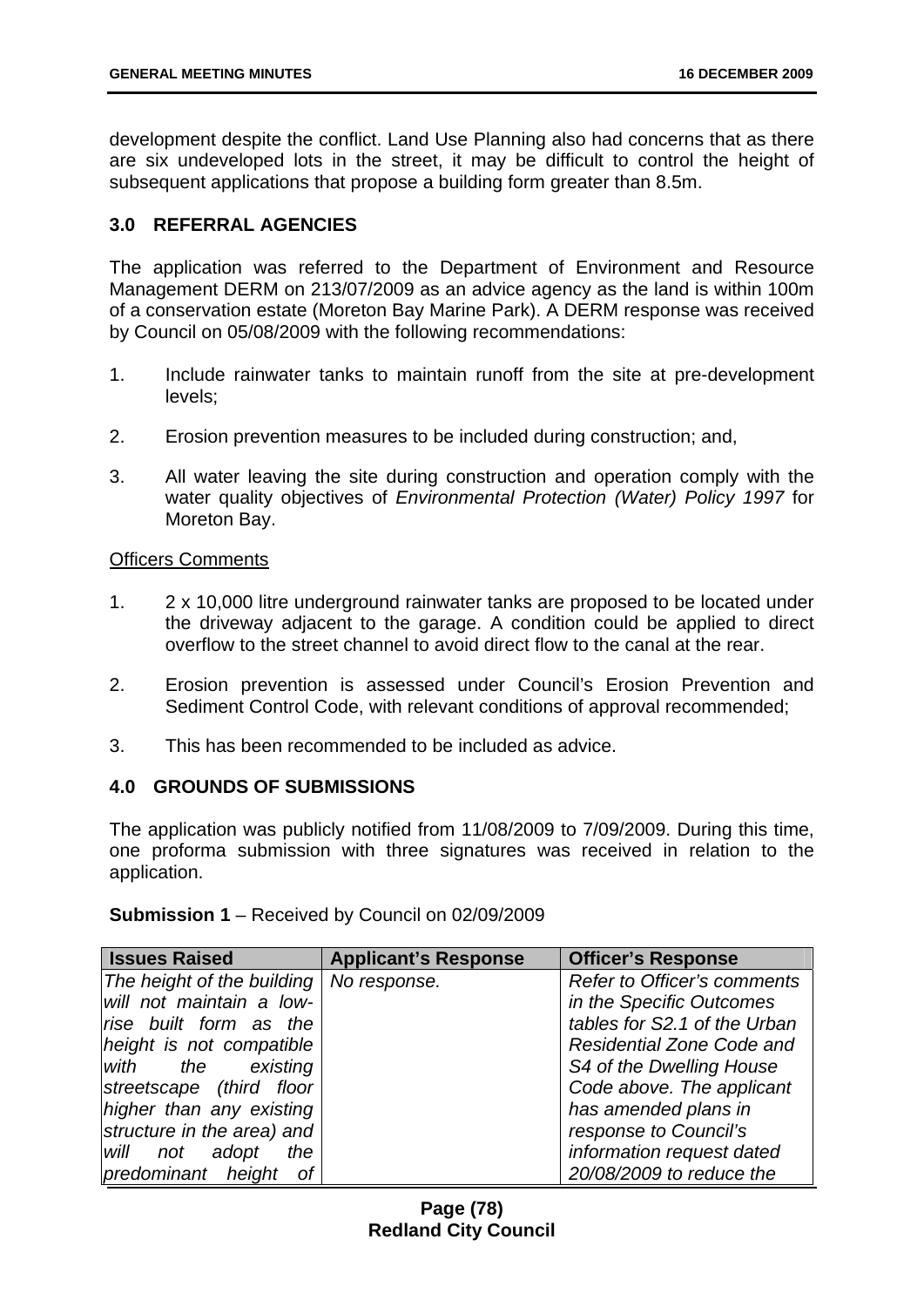| <b>Issues Raised</b>                                                                                                                                                             | <b>Applicant's Response</b> | <b>Officer's Response</b>                                                                                                                                                                                                                                                                                                                                                                                                                                                                                                                                                                                                                                                                                                                                                                                                                               |
|----------------------------------------------------------------------------------------------------------------------------------------------------------------------------------|-----------------------------|---------------------------------------------------------------------------------------------------------------------------------------------------------------------------------------------------------------------------------------------------------------------------------------------------------------------------------------------------------------------------------------------------------------------------------------------------------------------------------------------------------------------------------------------------------------------------------------------------------------------------------------------------------------------------------------------------------------------------------------------------------------------------------------------------------------------------------------------------------|
| surrounding<br>buildings<br>(may lead to setting a<br>height precedent).                                                                                                         |                             | height & covered floor area<br>of the section above 8.5m in<br>height. An argument that<br>approval may set a<br>precedent is not considered<br>to be accurate as each<br>application must be decided<br>on merit by being<br>considered to be in overall<br>compliance with the relevant<br>provisions of the Redland<br>Planning Scheme. The size<br>and location of the third<br>storey with respect to street<br>and canal perspectives is<br>not considered to result in<br>any additional significant<br>impact on amenity.                                                                                                                                                                                                                                                                                                                       |
| The side setbacks do not<br>with<br>the<br>comply<br>(Dwelling House) code,<br>which<br>may<br>create<br>a<br>precedent<br>the<br>for<br>remaining vacant blocks<br>in the area. | No response.                | Compliance with a code is<br>not established through<br>compliance with probable<br>solutions but against<br>specific outcomes. The<br>dwelling setbacks are<br>considered to comply with<br>Specific Outcome S1(1) of<br>the Dwelling House Code:<br>The applicant provided a<br>shadow diagram (10am –<br>2pm) indicating an<br>acceptable level of solar<br>access; Privacy will not be<br>affected as habitable room<br>windows are louvered; The<br>use is compatible with the<br>existing streetscape in<br>terms of building bulk &<br>style of design; addresses<br>the street frontage; uses<br>varied articulation to break<br>up the building form<br>including a curved roof with<br>significant overhang,<br>balustrades, decks,<br>louvered screens on<br>windows & stepped design;<br>The building is setback<br>sufficiently to prevent |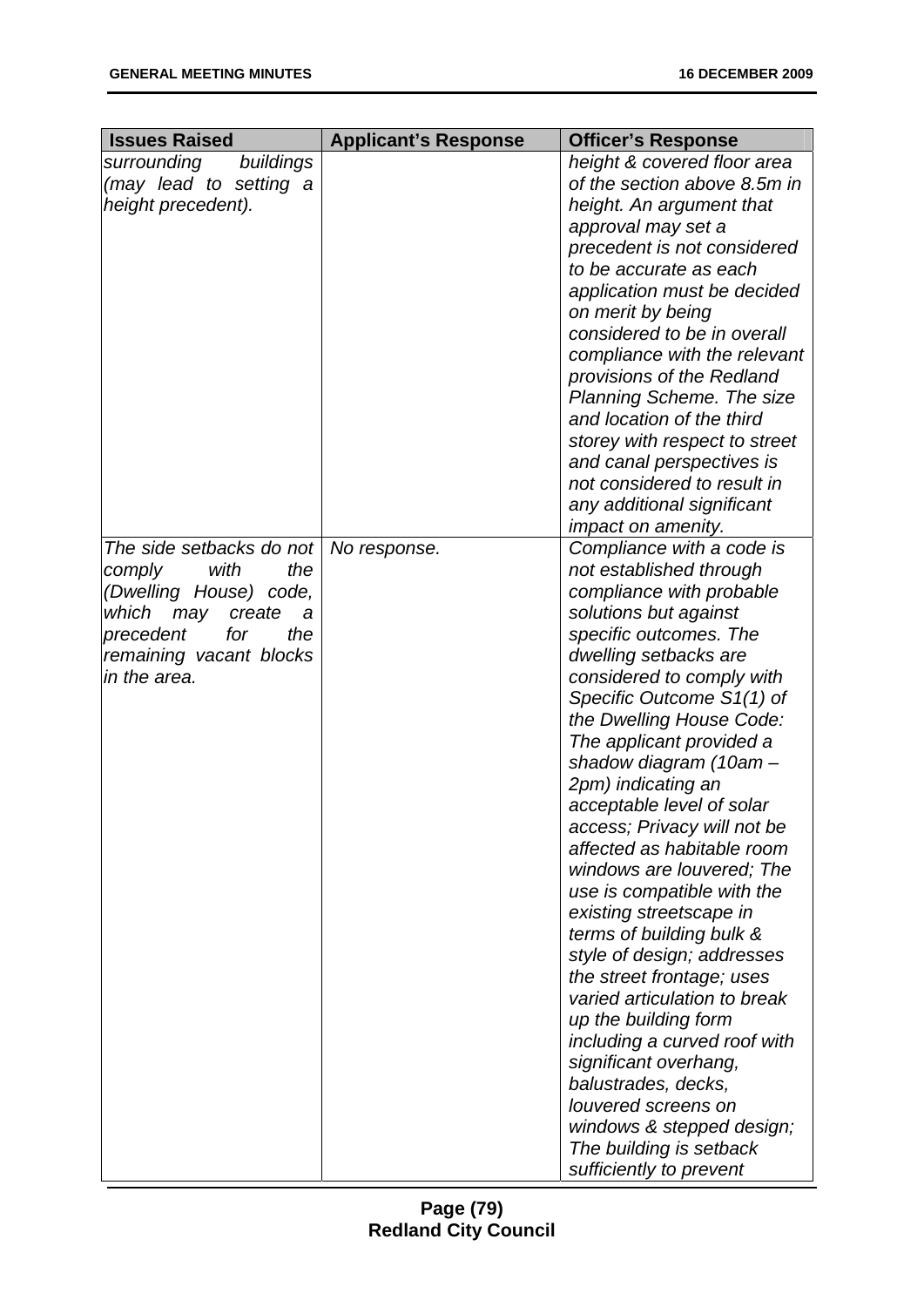| <b>Issues Raised</b>                | <b>Applicant's Response</b> | <b>Officer's Response</b>      |
|-------------------------------------|-----------------------------|--------------------------------|
|                                     |                             | nuisance or threat of public   |
|                                     |                             | safety. The issue of           |
|                                     |                             | approval setting a precedent   |
|                                     |                             | is outlined in the Officer's   |
|                                     |                             | comment for the previous       |
|                                     |                             | submission issue above.        |
| Buildings to the south of           | No response.                | The dwellings to the south     |
| the<br>proposed                     |                             | are approximately 80m          |
| development will have               |                             | away and located at the        |
| their views obstructed by           |                             | same height above ground       |
| a 3 <sup>rd</sup> floor. Additional |                             | level (approximately 3m        |
| of<br>similar<br>dwellings          |                             | AHD). Consequently, a          |
| height or higher<br>will            |                             | code complying dwelling        |
| exacerbate this issue.              |                             | would obstruct views to the    |
|                                     |                             | ocean to a similar degree to   |
|                                     |                             | the proposed 3 storey          |
|                                     |                             | dwelling. Additionally, the    |
|                                     |                             | <b>Redland Planning Scheme</b> |
|                                     |                             | considers the impacts of a     |
|                                     |                             | proposal on the views from     |
|                                     |                             | adjoining dwellings only, for  |
|                                     |                             | which the proposal complies    |
|                                     |                             | due to the orientation of the  |
|                                     |                             | $lot - refer S4(1)(b)$ of the  |
|                                     |                             | <b>Dwelling House Code.</b>    |

# **5.0 CONCLUSION**

The proposal is considered to be generally in accordance with the Redlands Planning Scheme, and applicable codes and planning scheme policies. Accordingly, it is recommended that the application be approved and a development permit be granted, subject to conditions.

# **OFFICER'S RECOMMENDATION**

**A** That the application for a Development Permit for a Material Change of Use for a Dwelling House on the land known as 17 Portsmouth Place, Cleveland and described as Lot 467 on SL12651 Vol17347055 be approved and a development permit be granted subject to the following conditions.

# **B CONDITIONS FOR DEVELOPMENT PERMIT**

# **1.0 Approved Plans and Documents**

1.1 The approved plans and/or documents for this development approval are listed in the following table: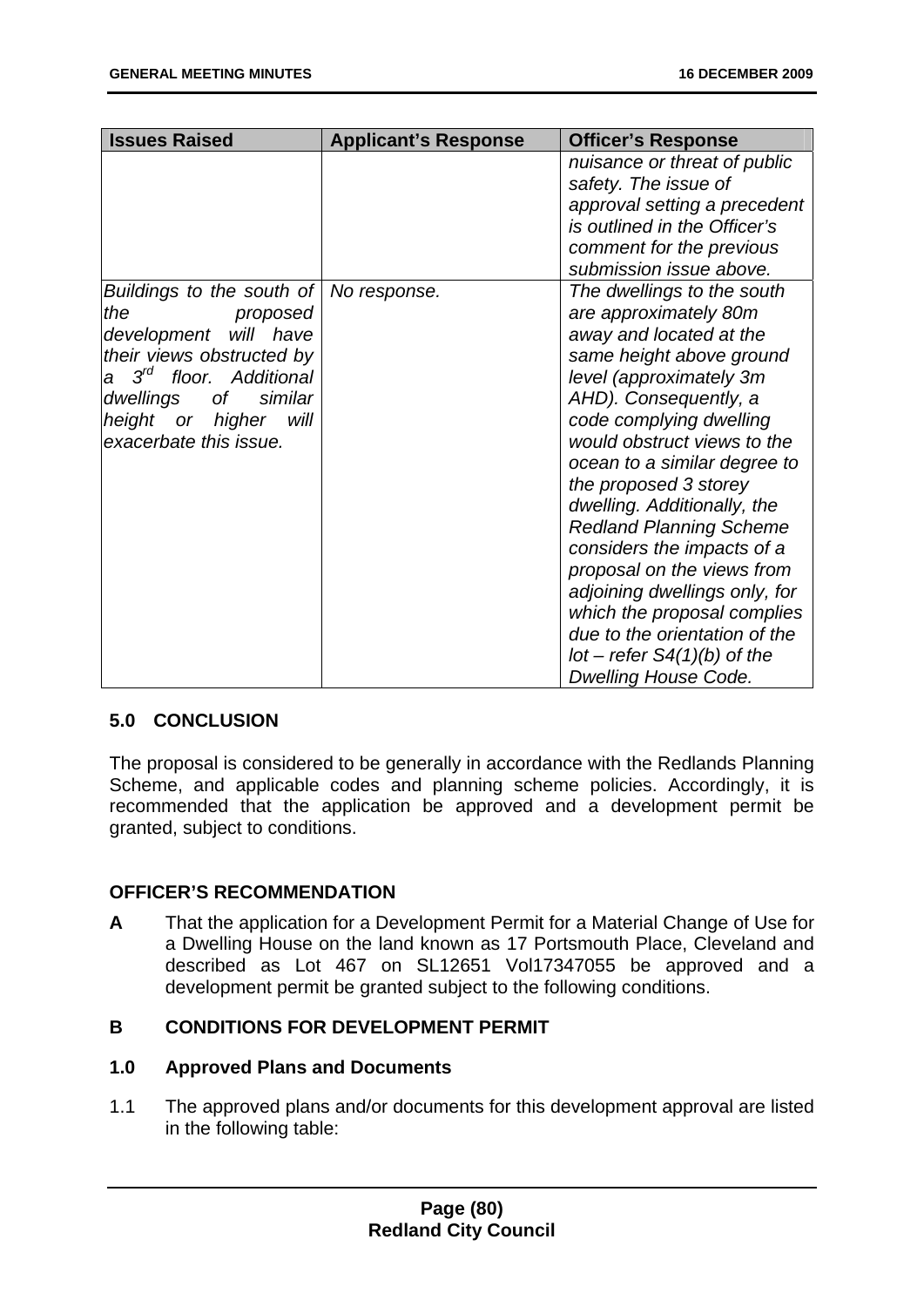| <b>Plan/Document</b><br><b>Number</b> | <b>Plan/Document</b><br><b>Title</b> | <b>Prepared by</b> | Date received by<br>the Council |
|---------------------------------------|--------------------------------------|--------------------|---------------------------------|
| WD01F                                 | Site Plan                            | Williamson         | 17/11/2009                      |
|                                       |                                      | Architects         |                                 |
| WD02La                                | <b>Ground Floor</b>                  | Williamson         | 16/11/2009                      |
|                                       | Plan                                 | Architects         |                                 |
| WD03Ha                                | <b>First Floor Plan</b>              | Williamson         | 16/11/2009                      |
|                                       |                                      | Architects         |                                 |
| WD04Ga                                | Roof Plan                            | Williamson         | 16/11/2009                      |
|                                       |                                      | Architects         |                                 |
| WD05Ga                                | North & South                        | Williamson         | 16/11/2009                      |
|                                       | elevations                           | Architects         |                                 |
| 329-DD05-A                            | South & west                         | Williamson         | 16/11/2009                      |
|                                       | <b>Elevations</b>                    | Architects         |                                 |
| WD06Ga                                | East & West                          | Williamson         | 16/11/2009                      |
|                                       | <b>Elevations</b>                    | Architects         |                                 |

#### **2.0 Design**

- 2.1 The development must be carried out generally in accordance with the details set out in the application and the approved drawing(s) and/or document(s) listed under Condition 1.1 unless otherwise required by a condition of this approval.
- 2.2 The approved design does not include the pontoon and associated deck as endorsed on the Site Plan WD01F received by Council 17/11/2009.

#### **3.0 General**

- 3.1 All relevant Council Local Laws, Planning Scheme Provisions and Policies together with all conditions of approval shall be complied with and to the full and complete satisfaction of the Council.
- 3.2 All reasonable precautions shall be taken to ensure that the proposed used does not interfere with the amenity of the neighbourhood by reason of noise, vibration, smell, dust and wastewater.
- 3.3 The Council and/or other appropriate authority(ies) must be paid the cost of necessary alterations to existing public utility mains, services or installations due to building and works in relation to the proposed development and/or material change of use, or any works required by condition(s) of this approval. Such costs will be determined by the Council and/or the relevant authority(ies) and must be paid prior to commencement of the use unless otherwise specified.

#### **4.0 Domestic Driveway Crossover**

- 4.1 The domestic driveway crossover
	- (a) is limited to one crossover per street frontage;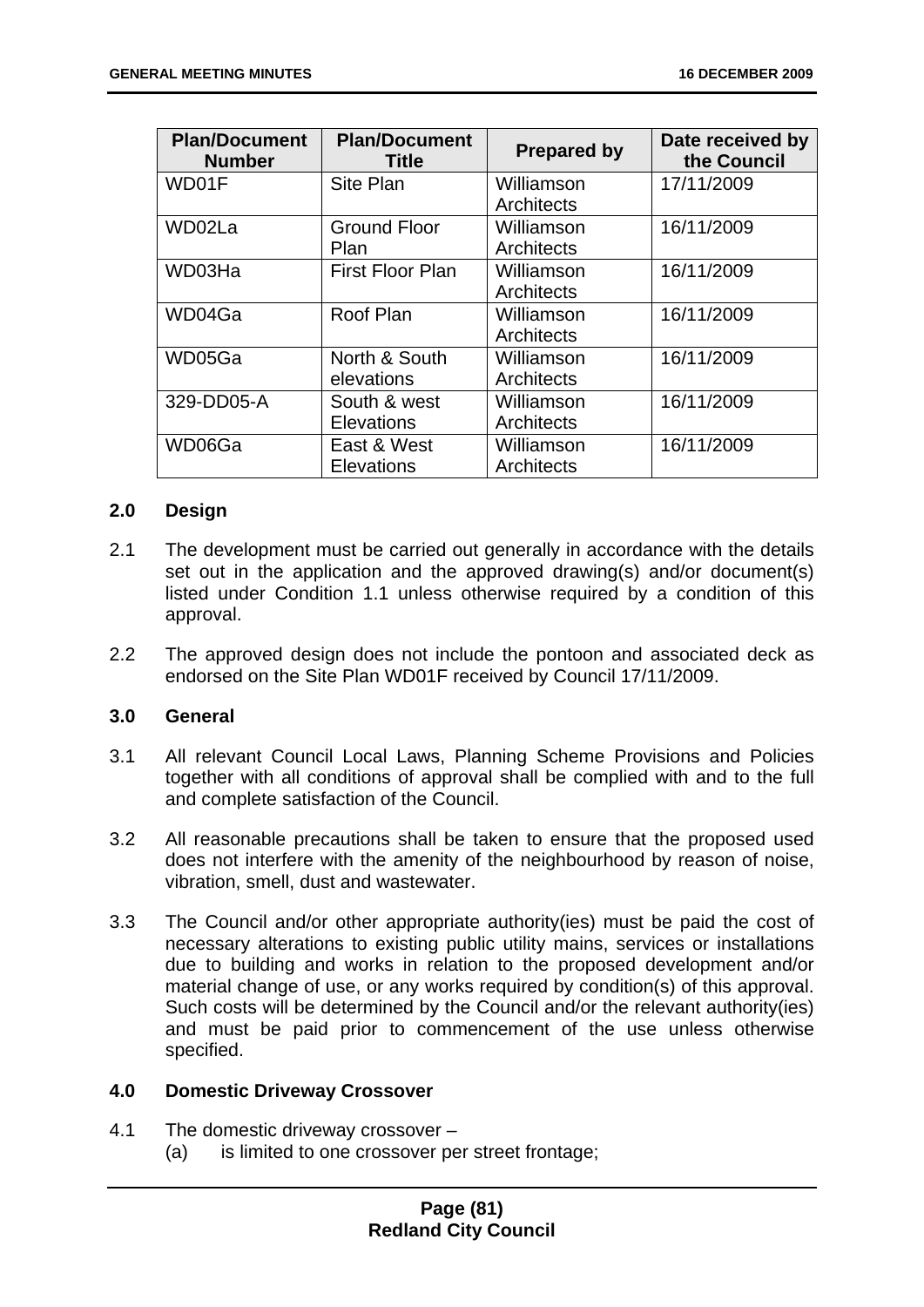- (b) splays and tapers do not protrude over adjoining property boundaries at (c) any point within the verge;
- (d) does not result in the removal or damage to existing street trees;
- (e) is not located where it will conflict with proposed street trees;
- is of a slope that results in a continuous even surface along the verge or constructed footpath;
- (f) is finished in a non-slip surface that is of a colour and design that compliments the streetscape;
- (g) has no impact on above or below ground utility infrastructure, including electrical service pillars;
- (h) where the lot or premises is fronted by a road with
	- (i) kerb and channel, the crossover is designed, sited and constructed in accordance with Standard Drawing R-RSC-2 - Domestic Driveway Crossover for Kerb and Channel; or
	- (ii) a drainage pipe, the crossover is designed, sited and constructed in accordance with Standard Drawing R-RSC-16 - Domestic Driveway Crossover for Pipe Crossing; or
	- (iii) a drainage swale, the crossover is designed, sited and constructed in accordance with Standard Drawing R-RSC-17 - Domestic Driveway Crossover for Drainage Swale.

# **5.0 Engineering**

- 5.1 The minimum floor level of any building shall not be less than 300mm above the 100 year ARI flood level (2.7 metres AHD), and the ground below not less than 2.4 metres AHD.
- 5.2 Access shall be available for future remedial, repair or maintenance works on the canal and revetment walls. The minimum distance to the side boundary is 1.5m. (This will enable a passage for the delivery of materials to the rear of the property).

# **6.0 Fences and Walls**

- 6.1 Fencing
	- (a) forward of the building frontage are not more than
		- a. 1.2 metres in height above ground level where of solid construction; or
		- b. 1.8 metres in height above ground level where the fence is at least 30 percent transparent;
	- (b) on side and rear boundaries that adjoin open space / parkland are a maximum of 1.2 metres in height;
	- (c) do not block or interrupt overland flow paths.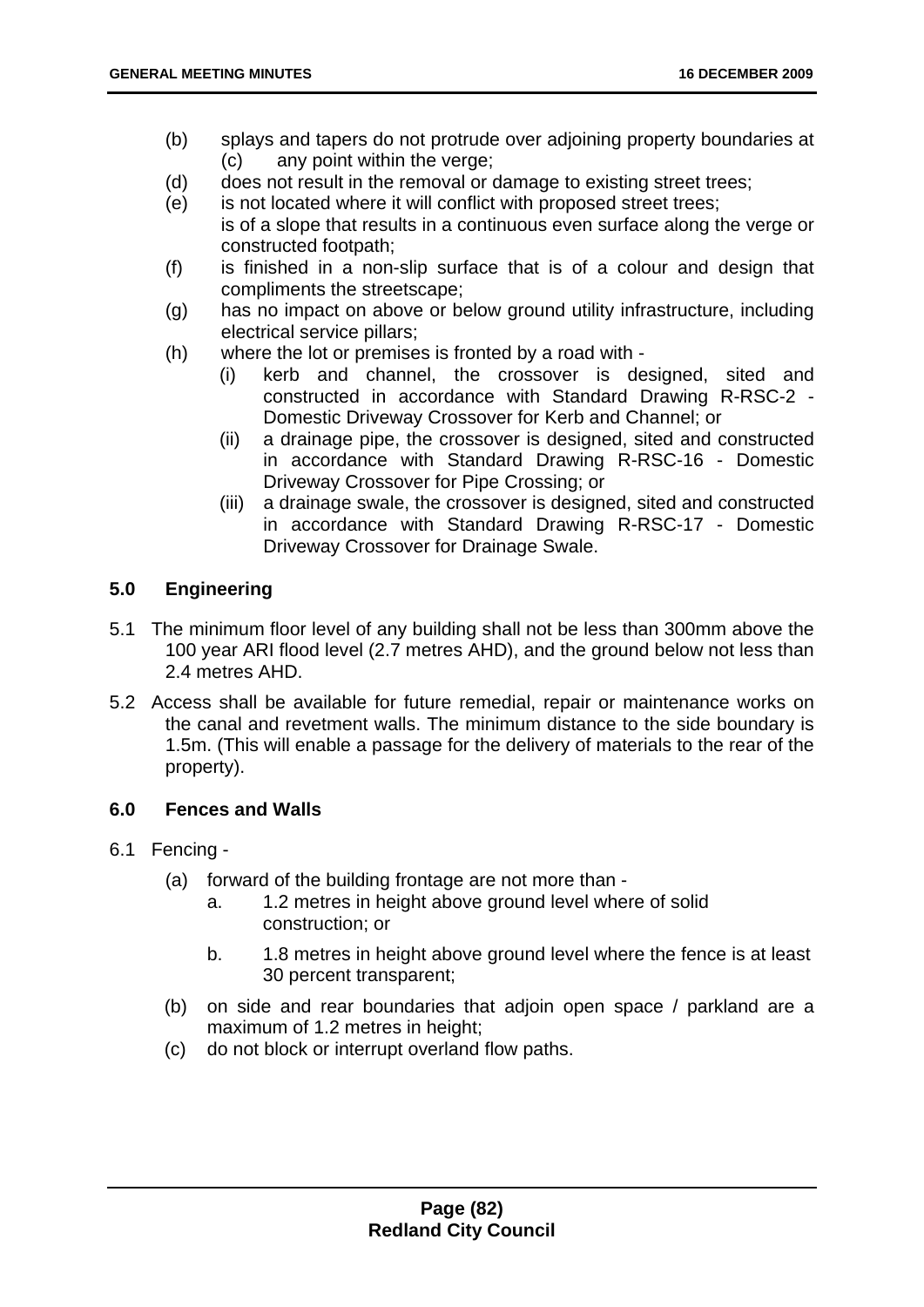#### **7.0 Development Near Underground Infrastructure**

- 7.1 Development is
	- (a) not to be within 1.5 metres horizontal distance of underground utility infrastructure that is less than 300mm in diameter, including connection points; and,
	- (b) clear of any maintenance holes, pits or connection point by
		- (i) a minimum distance of 2.4 metres vertically;
		- (ii) a minimum horizontal distance of 1 metre from the outer edge of any maintenance holes or pits;
		- (iii) maintaining a 2 metre x 2 metre clear area.

#### **8.0 Excavation and Fill**

- 8.1 If the development of the subject property requires soil to be imported or exported, the applicant shall identify the allotments that would be used for borrowing or filling and shall advise Council of such works. Any significant borrowing or filling may require the approval of Council. If clarification is required on the significance of the works to be undertaken, contact should be made with Council to determine relevant approvals required.
- 8.2 The minimum floor level of any building shall not be less than 300mm above the 100 year ARI flood level (2.7 metres AHD), and the ground below not less than 2.4 metres AHD.
- 8.3 Access shall be available for future remedial, repair or maintenance works on the canal and revetment walls. The minimum distance to the side boundary is 1.5m. (This will enable a passage for the delivery of materials to the rear of the property).
- 8.4 Excavation and fill works minimise environmental nuisance by
	- (a) limiting hours of construction are Monday to Friday from 7.00am to 6.00pm and Saturday from 7.00am to 1.00pm;
	- (b) ensuring areas of disturbance on site, including accessways, are watered to limit dust associated with construction and vehicle movements;
	- (c) ensuring public roads are kept free of dust and any spoil from trucks.

#### **9.0 Lighting**

9.1 Where outdoor lighting is required the applicant must locate, design and install lighting which minimises the potential for light spillage to cause nuisance to neighbours.

#### **10.0 Mechanical Plant**

10.1 Refrigeration equipment, pumps, compressors and mechanical ventilation systems must be located, designed and installed to achieve a maximum noise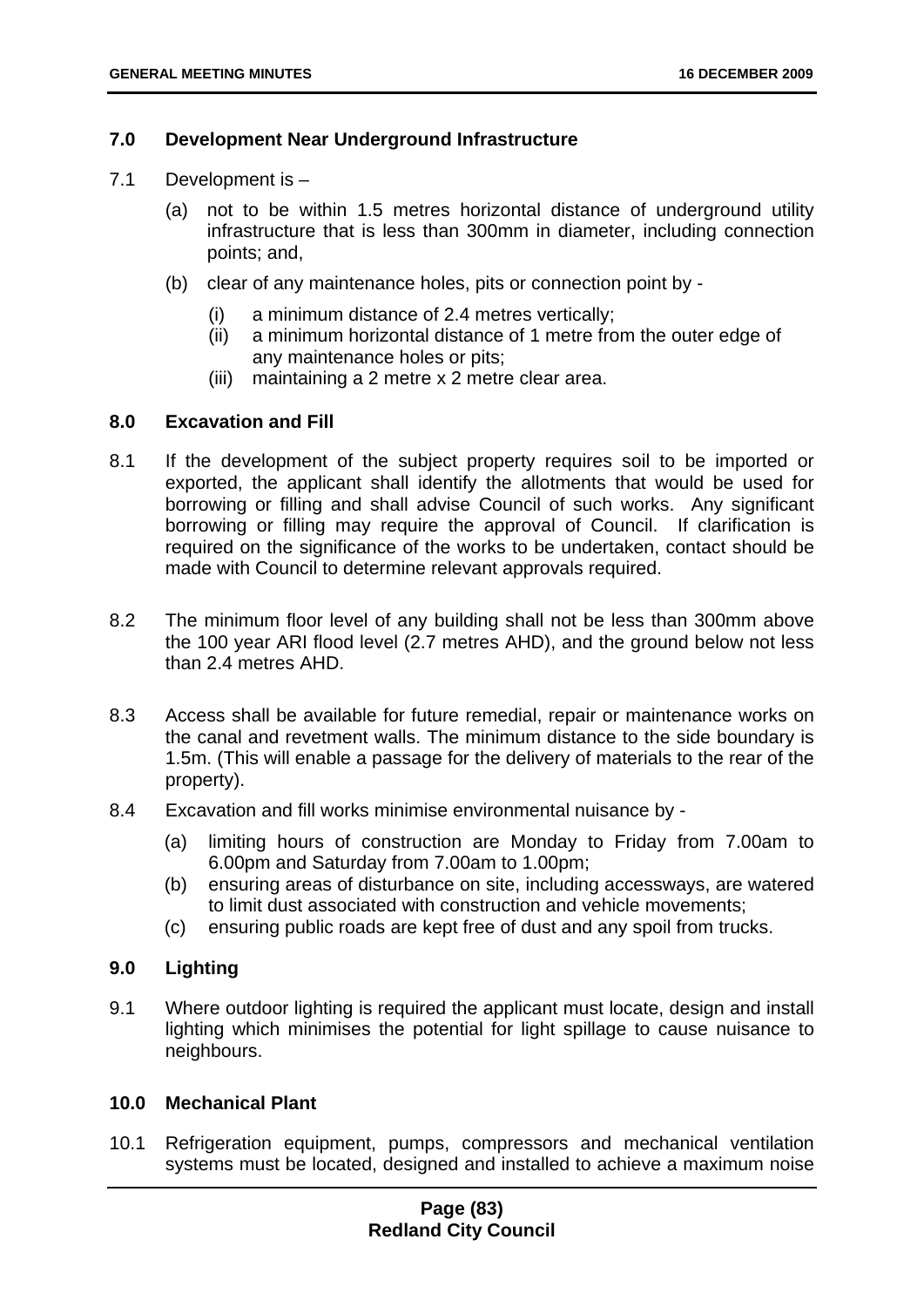level of 3dB(A) above background levels as measured from noise sensitive locations and a maximum noise level of 8 dB(A) above background levels as measured from commercial locations.

#### **11.0 Reticulated Water Supply Connection**

11.1 The applicant shall connect the proposed development to the existing reticulated water supply system.

Where the existing reticulated water supply does not currently service the site or is not an adequate capacity, the applicant shall pay Council its estimated cost to construct the required connection/s to the site.

Requests for connections and estimates shall be made to Council in writing, with details of work required specified. The payment for such works shall be made prior to a development permit for building works being issued for the site.

#### **12.0 Sediment and Erosion Management**

- 12.1 Prior to and during the construction and maintenance phases of this development, the applicant shall be responsible for the installation and maintenance of erosion and sediment management facilities.
- 12.2 Erosion Prevention and Sediment Control for the proposed development must comply with the Self Assessable Criteria specified in section 8.6.4 of Part 8, Division 6 (Erosion Prevention and Sediment Control) of the Redlands Planning Scheme.

#### **13.0 Sewerage Connection**

13.1 The applicant shall connect the proposed development to the existing sewerage system.

Where sewerage connections are not available to the site, or where existing connections are not satisfactory for the proposed development, the developer shall pay Council its estimated cost to construct the required connections.

Requests for connections and estimates shall be made to Council in writing, with details of work required specified. The payment for such works shall be made prior to a development permit for building works being issued for the site.

#### **14.0 Stormwater from Roofed and Paved Areas**

14.1 Stormwater drainage from roofed and paved areas shall be discharged to an approved drainage system within adjoining road reserve(s) or as otherwise required or agreed in writing by the Manager Assessment Services.

Construction of drainage shall be to Council standards.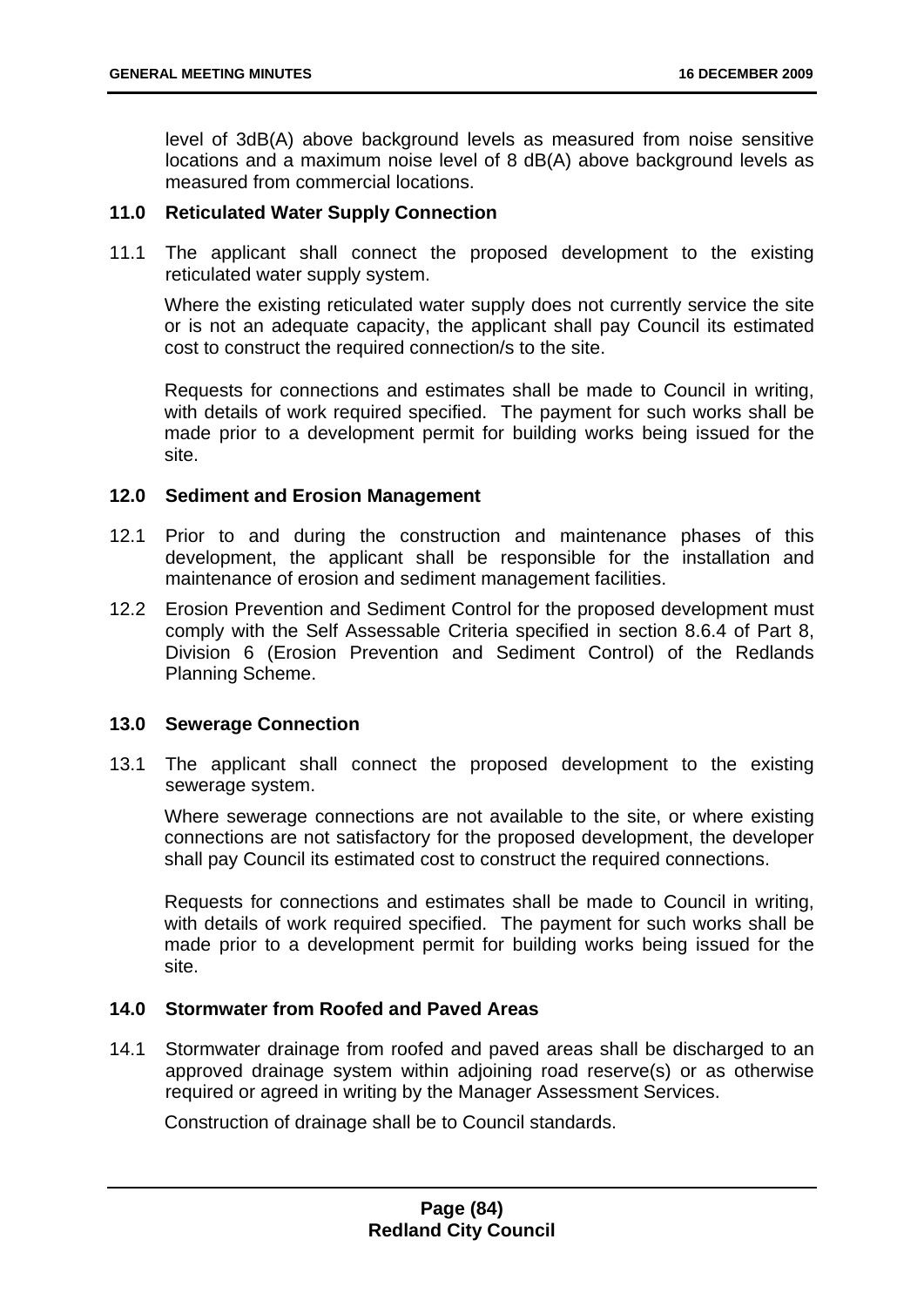Temporary drainage shall be provided during the building construction phase such that discharge from all constructed roofs and paved areas is disposed of to an approved street drainage system and not onto the construction site. This temporary system shall be maintained for the duration of building works.

14.2 The pad for the dwelling shall be formed such that there is minimum site cut and adequate fall to allow stormwater drainage and overland flow to Portsmouth Place.

#### **15.0 Stormwater Nuisance and Legal Right of Stormwater Discharge**

15.1 Overland flow paths and underground drainage shall be designed so as not to directly or indirectly cause nuisance to a downstream or adjoining property. Stormwater from external catchments shall be accepted at ground level and discharged through the subject site to a legal point of discharge.

### **16.0 Urban Residential Zone Code**

- 16.1 Glare and reflection from the sun are minimised through material and glazing choice.
- 16.2 Air quality impacts are eliminated or mitigated to a level that is compatible with a residential environment by not emitting vibration, odour, fumes, smoke, vapour, steam, soot, ash, dust, grit, oil, radio or electrical interference beyond the premises.
- 16.3 Species used for landscaping are selected from the native plant species listed in –
	- (a) Schedule 9 Street Trees where within the road reserve of the Redlands Planning Scheme;
	- (b) Schedule 10 Vegetation Species List of the Redlands Planning Scheme.
- 16.4 Waste and recycling is managed to minimise impacts on the environment and nearby premises by -
	- (a) ensuring secure storage of containers;
	- (b) locating containers on impermeable surfaces;
	- (c) screening waste storage area(s) from view;
	- (d) providing unobstructed and safe access for collection vehicles;
	- (e) ensuring that traffic flow is not obstructed when collection vehicles service containers;
	- (f) minimising odour impacts from containers.

# **C ADDITIONAL PERMITS / APPROVALS REQUIRED**

1 This approval does not allow development to be carried out. Further development permits are required for building works and plumbing and drainage works.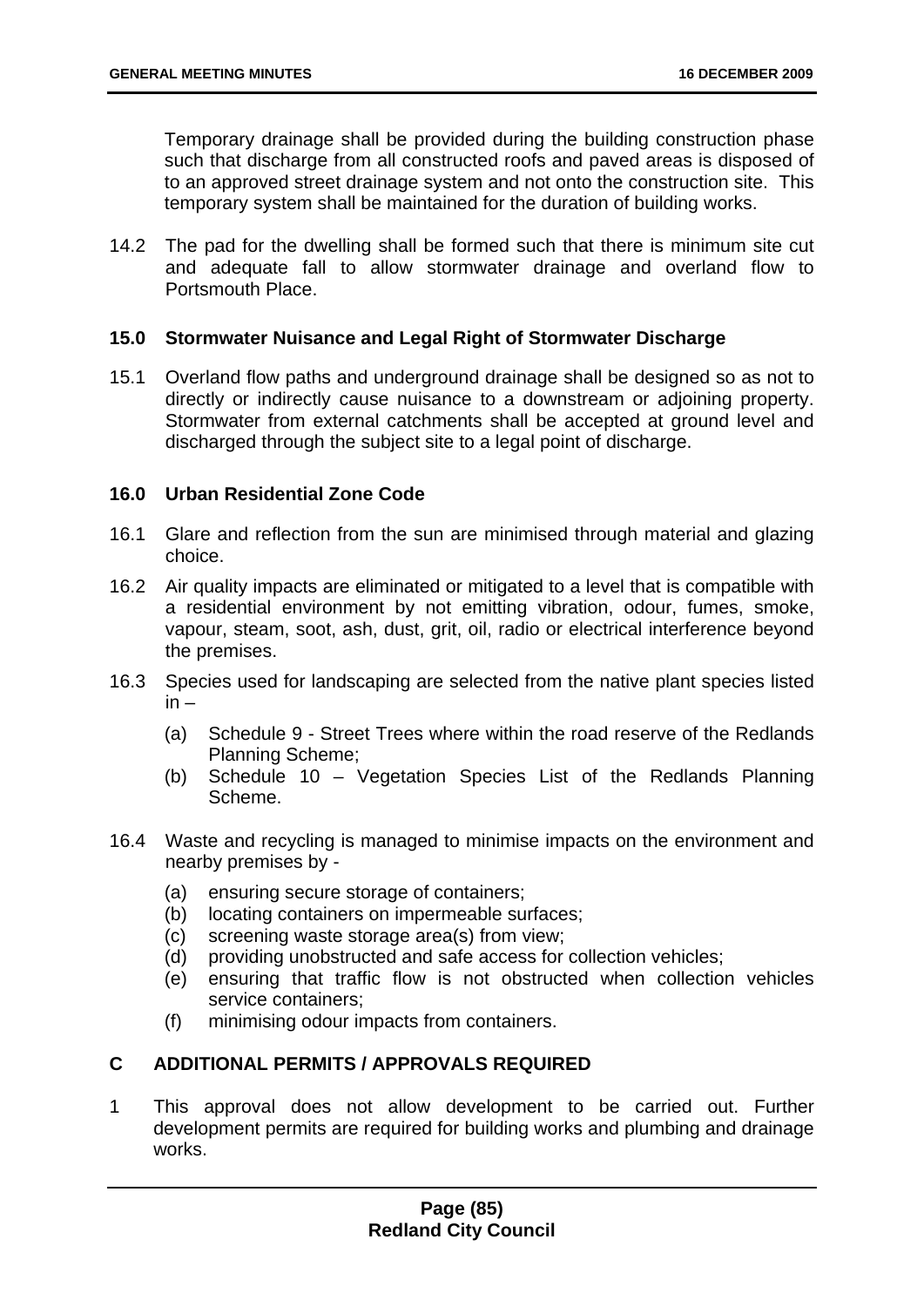# **D ADVICE**

### **1 Relevant Period**

This development permit for a material change of use will remain current for a period of four (4) years starting the day the approval takes effect, as per sections 3.5.21(1) and 3.5.19 of the *Integrated Planning Act 1997*.

### **2 Fire Ants**

Certain areas within Redland Shire have been identified as having an infestation of the Red Imported Fire Ant (RIFA). The movement of extracted or waste soil, retaining soil, turf, pot plants, plant material, baled hay/straw or mulch/green waste/fuel into, within and out of the Shire from a property inside a restricted area is subject to approval of the Department of Primary Industries(DPI) - RIFA Movement Controls. Further information can be obtained from the DPI Call Centre 13 25 23 or on their web site www.dpi.qld.gov.au/fireants.

### **3 Connection to the Council Services**

Should the existing allotment be further reconfigured, the applicant must ensure that each individual allotment is directly connected to the Council's services (such as water supply, sewer mains, etc.). This may require the extension of the Council's existing infrastructure to service the individual allotments.

#### **4 Rainwater Harvesting Systems**

In accordance with MP4.2 of the Queensland Development Code (QDC) all new Class 1 buildings must include a rainwater tank or alternative water substitution measures.

# **5 Water Quality**

All water leaving the site during construction and operation must comply with the water quality objectives of *Environmental Protection (Water) Policy 1997* for Moreton Bay.

#### **PROPOSED MOTION**

| Moved by:    | <b>Cr Elliott</b>  |
|--------------|--------------------|
| Seconded by: | <b>Cr Williams</b> |

That the Officer's Recommendation be adopted.

On being put to the vote the motion was LOST.

A division was called for.

Crs Burns, Elliott, Williams and Townsend voted in the affirmative.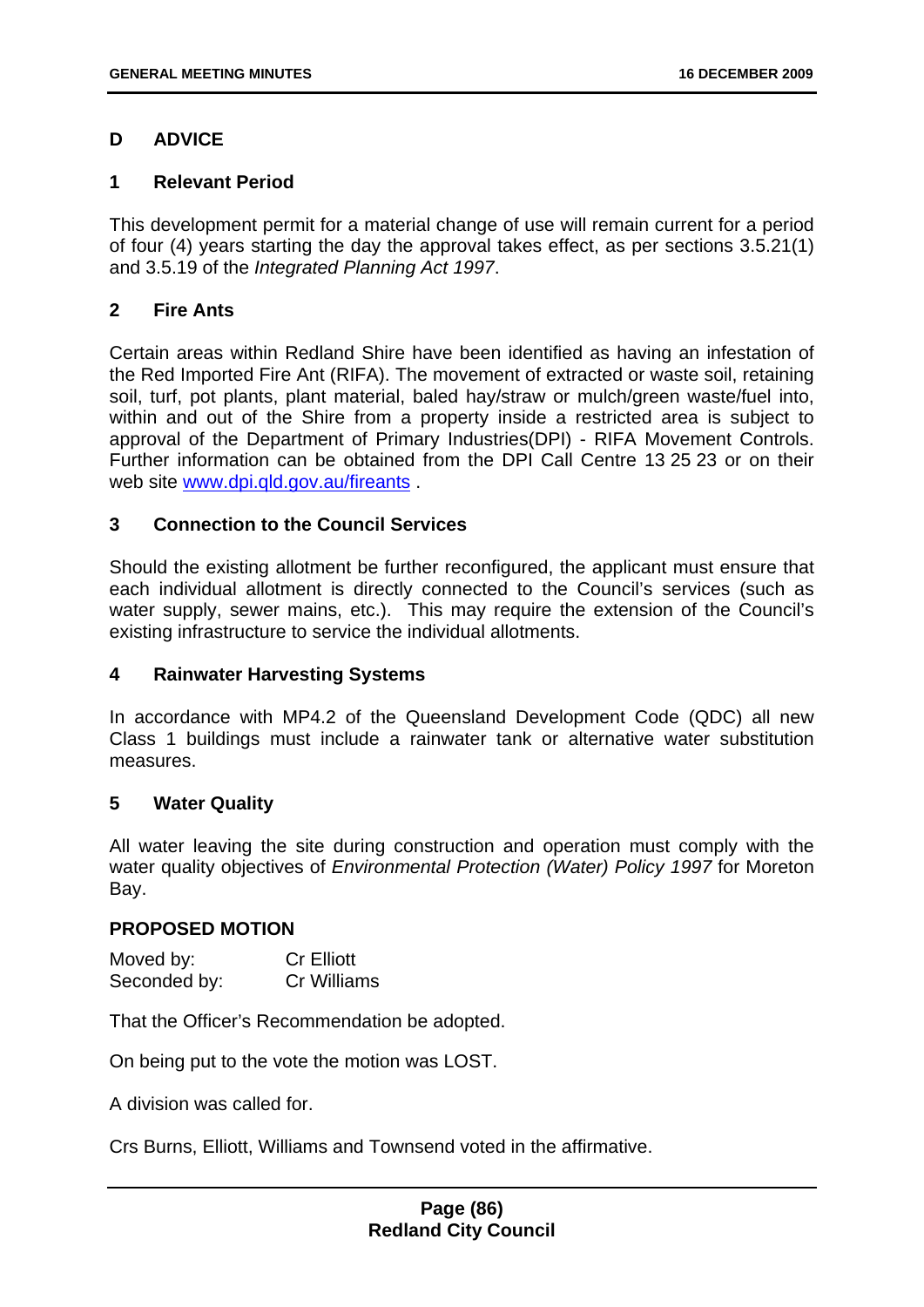Crs Reimers, Murray, Bowler, Henry, Ogivlie, Boglary and Hobson voted in the negative.

The motion was declared by the Mayor as LOST.

### **COUNCIL DISCUSSION**

Cr Ogilvie stated the application failed to demonstrate improved community outcomes despite the areas of non compliance with the planning scheme.

### **COUNCIL RESOLUTION**

| Moved by:    | Cr Ogilvie |
|--------------|------------|
| Seconded by: | Cr Boglary |

**That Council not accept the Officer's Recommendation and refuse the application on the following grounds:** 

- **1. The application does not comply with :** 
	- **a. 3.1.3 Desired Environmental Outcome No. 2 Character and Identity** 
		- **(b) (iv) incorporating a building height, scale and range of residential uses that reflect the local context and locational characteristics;**
		- **(e) ensuring the prevailing character of the City comprising of its bayside location, low to medium density development and the scenic coastal landscapes are enhanced and protected;**
	- **b. 4.24.7 Overall Outcomes for Urban Residential Zone Code** 
		- **(2) (a) (i) a. are predominantly low rise detached houses on individual lots of various sizes**
		- **(2) (b) (i) a. limiting building height to maintain a low-rise appearance**
		- **(2) (c) (i) e. eliminating or mitigating impacts associated with light, noise, air and traffic.**
- **2. The application does not comply with Specific Outcomes S2.1, and Probable Solutions P.2.1.**

# **CARRIED**

A division was called for.

Crs Reimers, Murray, Bowler, Henry, Ogilvie, Boglary and Hobson voted in the affirmative.

Crs Burns, Elliott, Williams and Townsend voted in the negative.

The motion was declared by the Mayor as **CARRIED.**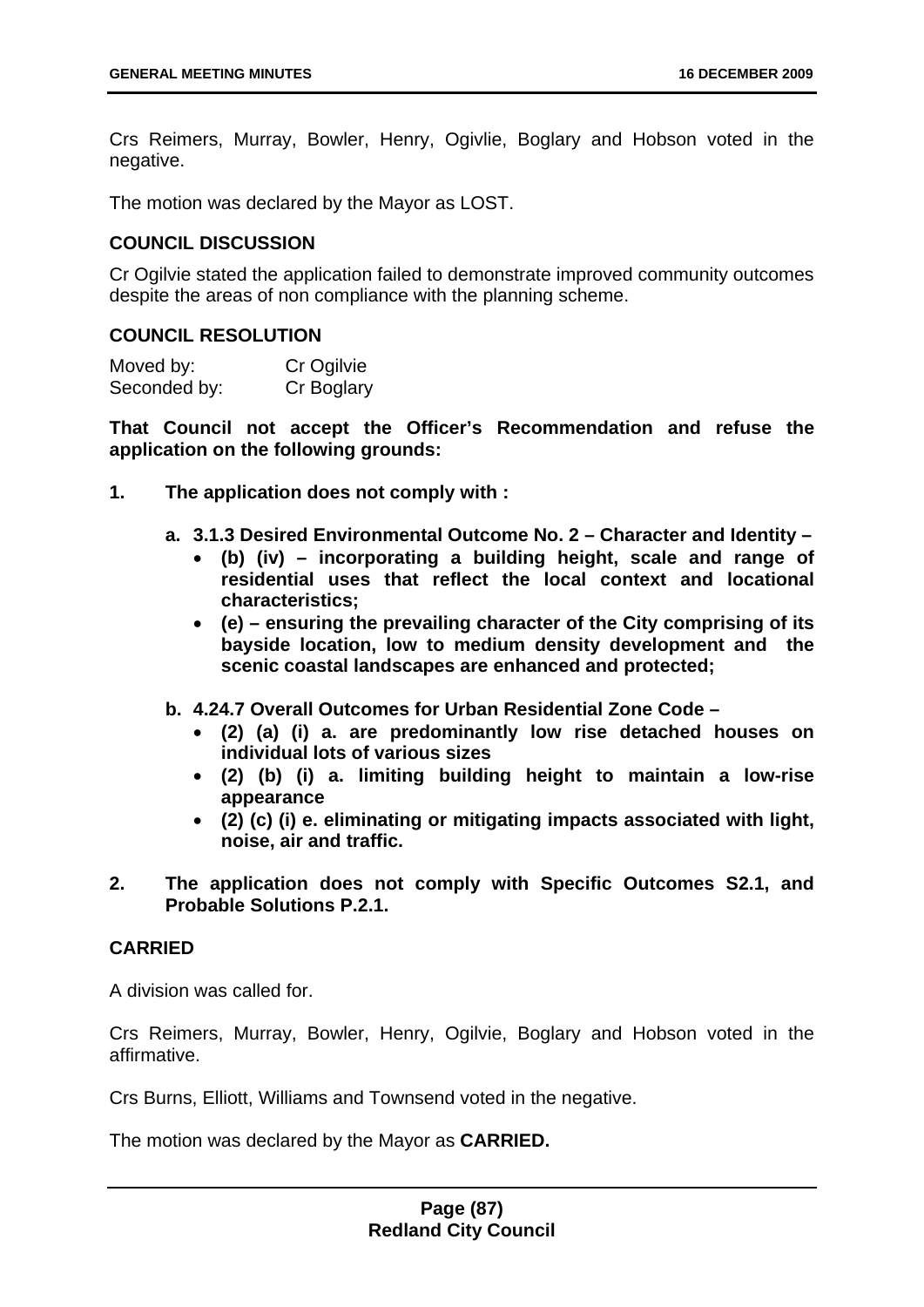# **14.1.2 DUAL OCCUPANCY AT 163 SHORE STREET NORTH, CLEVELAND**

| <b>Dataworks Filename:</b>       | MC011706                                                                  |
|----------------------------------|---------------------------------------------------------------------------|
| <b>Attachments:</b>              | <b>Locality Map</b><br><b>Advice Agency Response</b>                      |
| <b>Responsible Officer Name:</b> | <b>Janice Worland</b><br><b>Acting Team Leader, Integrated Commercial</b> |
| <b>Author Name:</b>              | <b>Nicholas Feros</b><br><b>Planning Officer, Integrated Commercial</b>   |

#### **EXECUTIVE SUMMARY**

| <b>Application Type</b>                | <b>Impact Assessment</b>                       |  |  |
|----------------------------------------|------------------------------------------------|--|--|
| <b>Proposed Use</b>                    | <b>Dual Occupancy</b>                          |  |  |
| <b>Property Description</b>            | Lot 507 C 14568                                |  |  |
| <b>Location</b>                        | 163 Shore Street North Cleveland<br><b>QLD</b> |  |  |
|                                        | 4163                                           |  |  |
| <b>Land Area</b>                       | 822 square metres                              |  |  |
| <b>Redlands Planning Scheme Zoning</b> | UR - Urban Residential - SubArea UR1           |  |  |
| <b>Designated</b><br><b>Community</b>  | Not Applicable                                 |  |  |
| <b>Infrastructure</b>                  |                                                |  |  |
| <b>Overlays</b>                        | <b>Acid Sulfate Soils Overlay</b>              |  |  |
|                                        | Flood Prone, Storm and Drainage                |  |  |
|                                        | <b>Constrained Land Overlay</b>                |  |  |
| SEQ Regional Plan 2005-2026 and        | <b>Urban Footprint</b>                         |  |  |
| Draft SEQ Regional Plan 2009-2031 -    |                                                |  |  |
| <b>Land Use Category</b>               |                                                |  |  |
| <b>No. of Public Submissions</b>       | $12 \overline{ }$                              |  |  |
| <b>Applicant</b>                       | The Certifier Pty Ltd                          |  |  |
| <b>Land Owner</b>                      | Mr P D Cooper                                  |  |  |
| <b>Properly Made Date</b>              | 02/06/2009                                     |  |  |
| <b>Start Decision Stage</b>            | 04/09/2009                                     |  |  |
| <b>Statutory Decision Date</b>         | 29/10/2009                                     |  |  |
| <b>Recommendation</b>                  | <b>Development Permit</b>                      |  |  |
| <b>Application Coordinator</b>         | <b>Nicholas Feros</b>                          |  |  |
| <b>Manager</b>                         | Janice Worland                                 |  |  |

Council has received an application seeking a Development Permit for a Material Change of Use (Impact Assessment) for a Dual Occupancy on land at 163 Shore Street, Cleveland, described as Lot 507 C14568. The proposed use is triggered to Impact Assessment by the Urban Residential Zone Code Table of Assessment as the proposed Dual Occupancy includes built to boundary walls greater than seven (7) metres in length*.* The proposal is for the construction of two (2) dwelling units both of a two (2) storey design, on an allotment with an area of  $822m^2$ . Input from internal assessment teams was required to assess the application. The application was made in accordance with the *Integrated Planning Act 1997* and required referral to the Department of Environment and Resource Management as an Advice Agency. The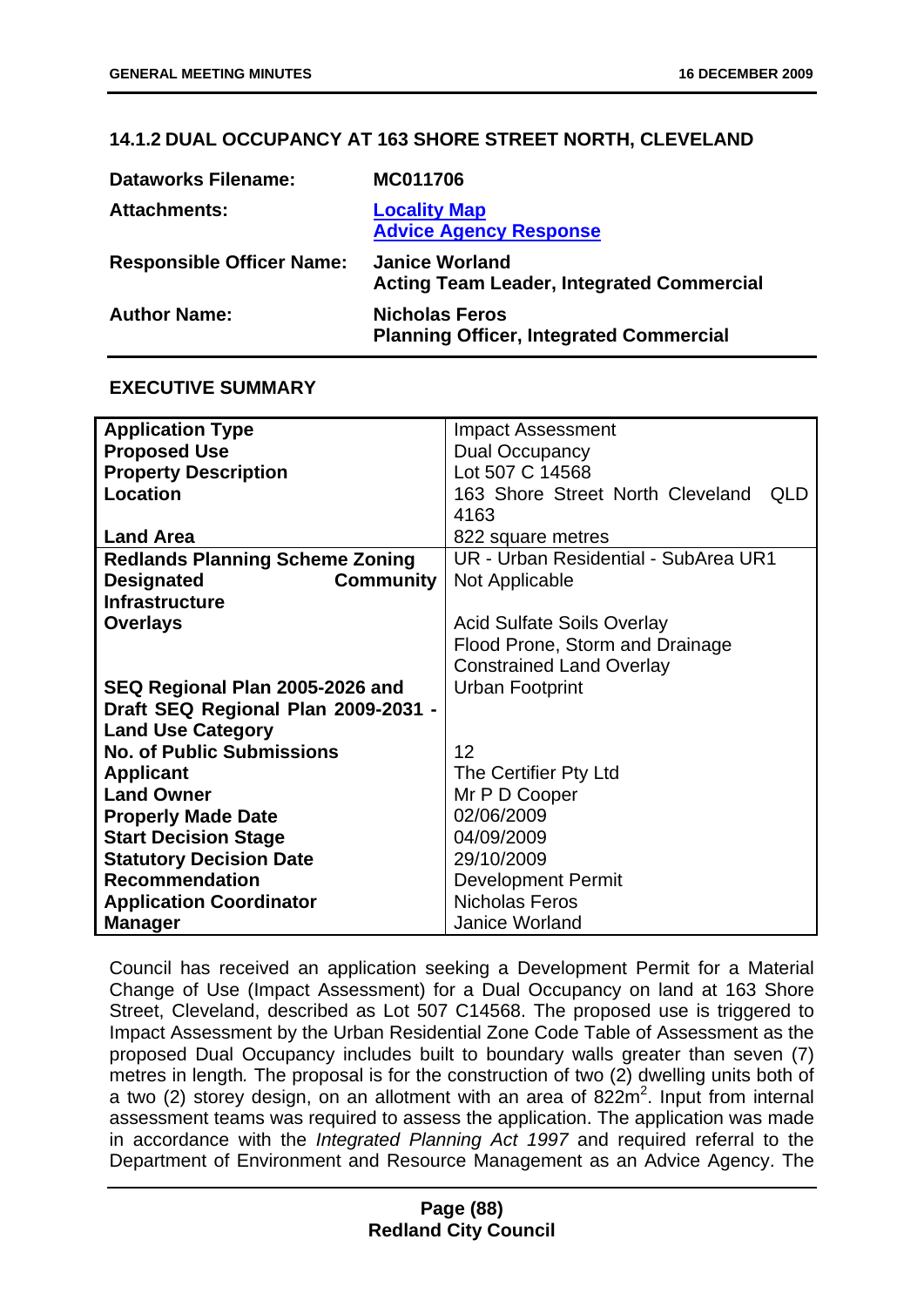application required public consultation and 12 submissions were received. This application has been assessed against the *Redlands Planning Scheme – Version 2* and is considered to be in compliance. It is therefore recommended that the application be granted a **Development Permit**, subject to conditions.

### **CONSULTATION**

The Application was referred to the following Council Teams for comments:

- Environmental Assessment Team
- Health and Environment
- Development Assessment Engineering
- Landscaping Technical Officer

The Development Assessment Team forwarded a copy of the original development application on 9 June 2009 to Division 2 (Cleveland/ [North Stradbroke Island\)](http://www.redland.qld.gov.au/Council/mayorAndCouncillors/Division2) Councillor Craig Ogilvie. The Application was raised to a Category4 by Cr Ogilvie on 3 September 2009.

The Application was Impact Assessable and required Public Consultation. Refer to Section 4.0 Grounds of Submissions of this Report for details.

### **PURPOSE**

This Category4 application is referred to the Development Assessment Committee for determination.

# **BACKGROUND**

# **1.0 DEVELOPMENT PROPOSAL AND SITE DESCRIPTION**

#### **1.1 Proposal**

The proposal is for a Dual Occupancy (Dwelling One and Dwelling Two) on land at 163 Shore Street, Cleveland, described as Lot 507 C14568. The Lot has a frontage of 20.117 metres and a lot area of 822m², which exceeds the minimum 20m lot frontage and 800m minimum lot area required for a Dual Occupancy under the *Redlands Planning Scheme – Version 2*. Dwelling One and Two have a site coverage of 176.1m² and 182.84m² respectfully and a combined site coverage of 358.94m² being 43.6% of the 822m² Lot. Car accommodation is provided through the provision of two double garages. Car access is provided via Shore Street through the use of a single driveway that accommodates access to the garages of both dwellings.

#### **Dwelling One**

Dwelling One is located towards the northern side of the lot and is two (2) storeys and has a maximum height of 8.5 metres. Internally the ground level of Dwelling One will have two (2) of the four (4) bedrooms, an entrance, laundry, bathroom and combined rumpus and wet bar area. Internally the first floor of Dwelling One will have two (2) of the four (4) bedrooms (one of which with an internal ensuite and walk in wardrobe), a shower and combined kitchen, living and dining areas.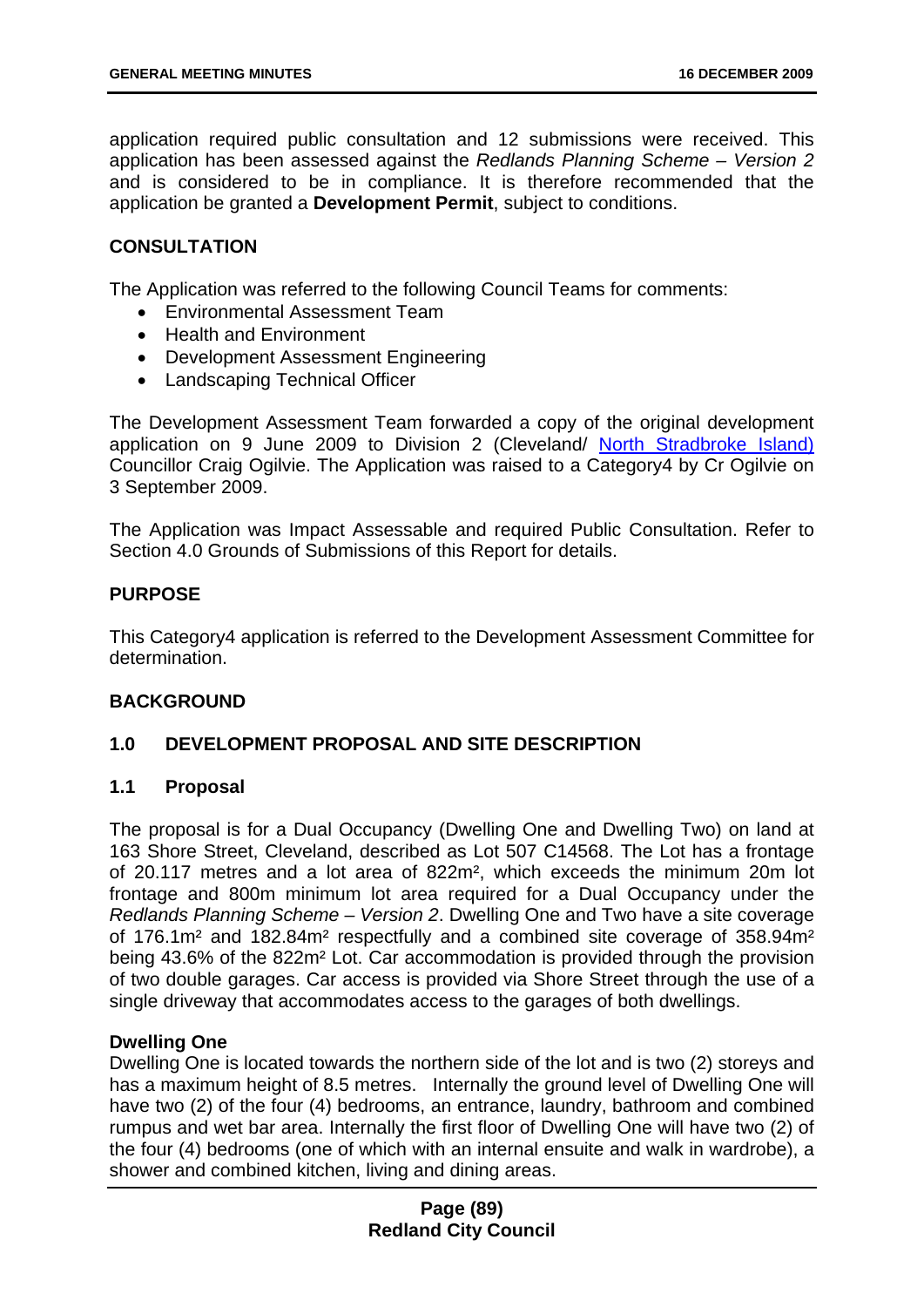#### **Setbacks**

# **The minimum outermost projections of Dwelling One to the Lot boundaries are:**

- **Eastern Frontage 6 metres from outermost projection** 
	- Southern Side built to Dwelling Two
	- Western Rear 6.2 metres from outer most projection
	- Northern Side Built to boundary wall for 9 metres with a 2 metre setback to remainder of the dwelling unit.

# Built to Boundary Walls

Dwelling One has a built to boundary wall on its northern side with the following specifications:

- has a maximum length of 9 metres
- has no windows or doors
- average height is 2.74 metres
- has maximum height of 2.74 metres
- is a garage

# **Dwelling Two**

Dwelling Two is located towards the southern side of the lot and is two (2) storeys and has a maximum height of 8.5 metres.

Internally the ground level of Dwelling Two will have two (2) bedrooms, an entrance, laundry, shower and unseparated rumpus and wet bar areas. Internally the first floor of Dwelling Two will have two (2) bedrooms (both with internal walk-in wardrobes and one of which with an internal ensuite), a shower and unseparated kitchen, living and dining areas.

# **Setbacks**

The minimum outermost projections of the proposed dwelling to the Lot boundaries are:

- Eastern Frontage 12.5 metres from out most projection
- Northern Side built to Dwelling 1
- Southern Side built to boundary for 9m with the remainder of the dwelling unit setback 2 metres from out most projection (height is 6.4 metres)
- Western Rear 2.8 metres from out most projection

# Built to Boundary Walls

Dwelling Two has a built to boundary wall on its southern side with the following specifications:

- has a maximum length of 9 metres
- has no windows or doors
- average height is 2.74 metres
- has maximum height of 2.74 metres
- is a garage
- is setback 200mm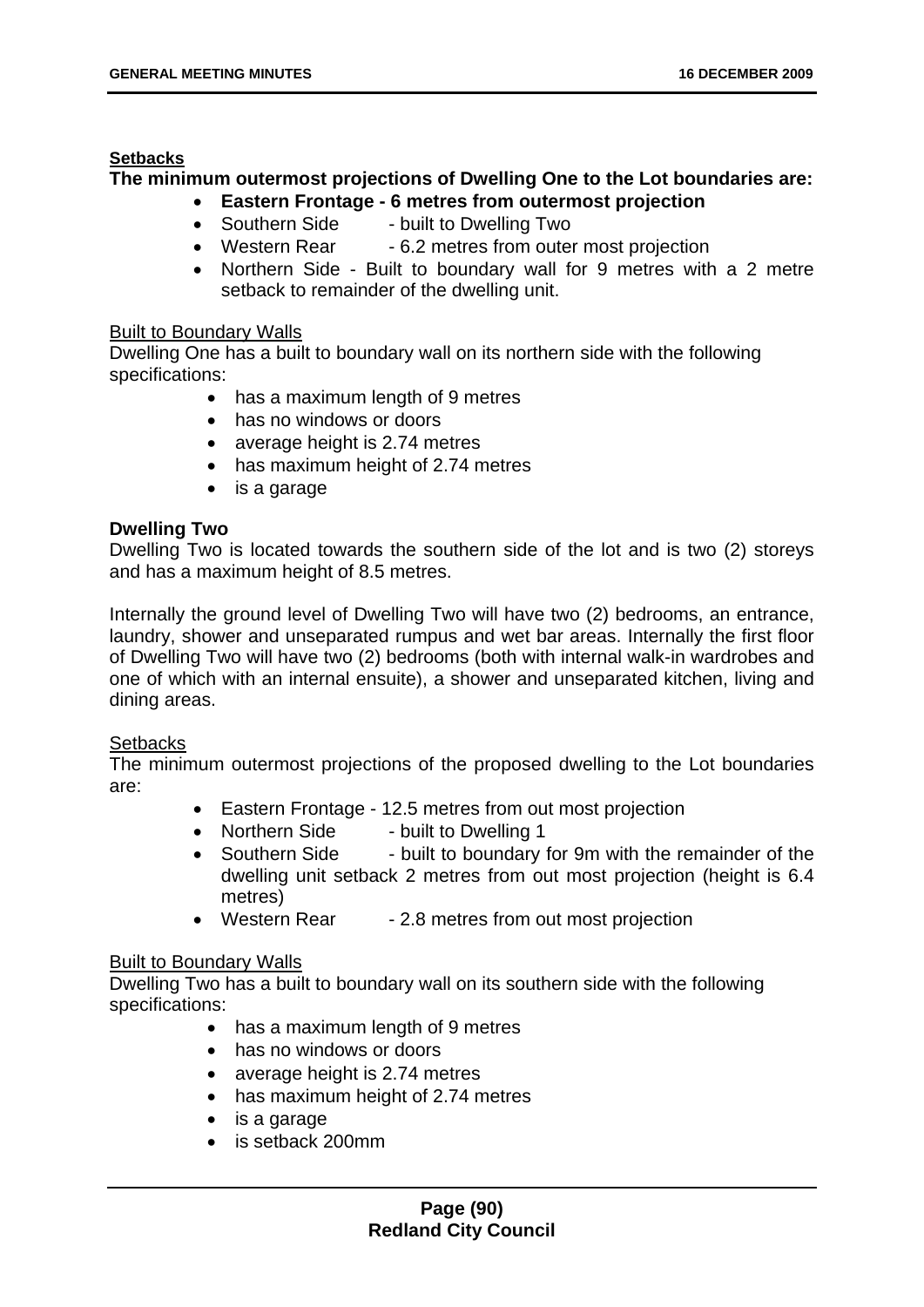# **1.2 Site**

The Lot is located on the eastern side of Shore Street North, Cleveland. A dwelling house is existing on the Lot which will be demolished when the construction of the proposed dwellings commence. The Lot has a slope that falls from 2.5 metres along the western frontage, to 1 metre along the eastern rear. There is some existing vegetation on the eastern rear, southern side and northern front of the lot.

# **1.3 Surrounding Area**

The surrounding Zoning of the *Redlands Planning Scheme* for the Lot is as follows:

North – Urban Residential Zone with a small section of Open Space Zone East – Moreton Bay – No Zone South – Urban Residential Zone West – Urban Residential Zone, Medium Density Residential Zone and areas of Open Space Zone

The surrounding land uses of the Lot are as follows:

North – dwelling house small area of open space West – dwelling house East – Moreton Bay South – dwelling house area of open space

# **1.4 Amenity and Character**

The proposed dwelling is considered to be of a generally similar scale and design to that of the existing residences in the surrounding blocks.

# **2.0 APPLICATION ASSESSMENT**

# *2.1 Integrated Planning Act 1997* **(IPA)**

This application has been made in accordance with Chapter 3 (Integrated Development Assessment System, IDAS) of the *Integrated Planning Act 1997* and constitutes an application for Impact Assessment for a Material Change of Use under the *Redlands Planning Scheme.* 

# **2.2 SEQ Regional Plan 2009-2031**

The land at 163 Shore Street North, Cleveland, described as Lot 507 C14568 is mapped as being in the Land Use category: Urban Footprint in the SEQ Regional Plan 2009-2031. The Urban Footprint identifies land to provide for the region's urban development needs to 2031. The Urban Footprint includes existing urban areas and greenfield areas potentially suitable for future urban development. The proposed dual occupancy is an acceptable urban use in the Urban Footprint.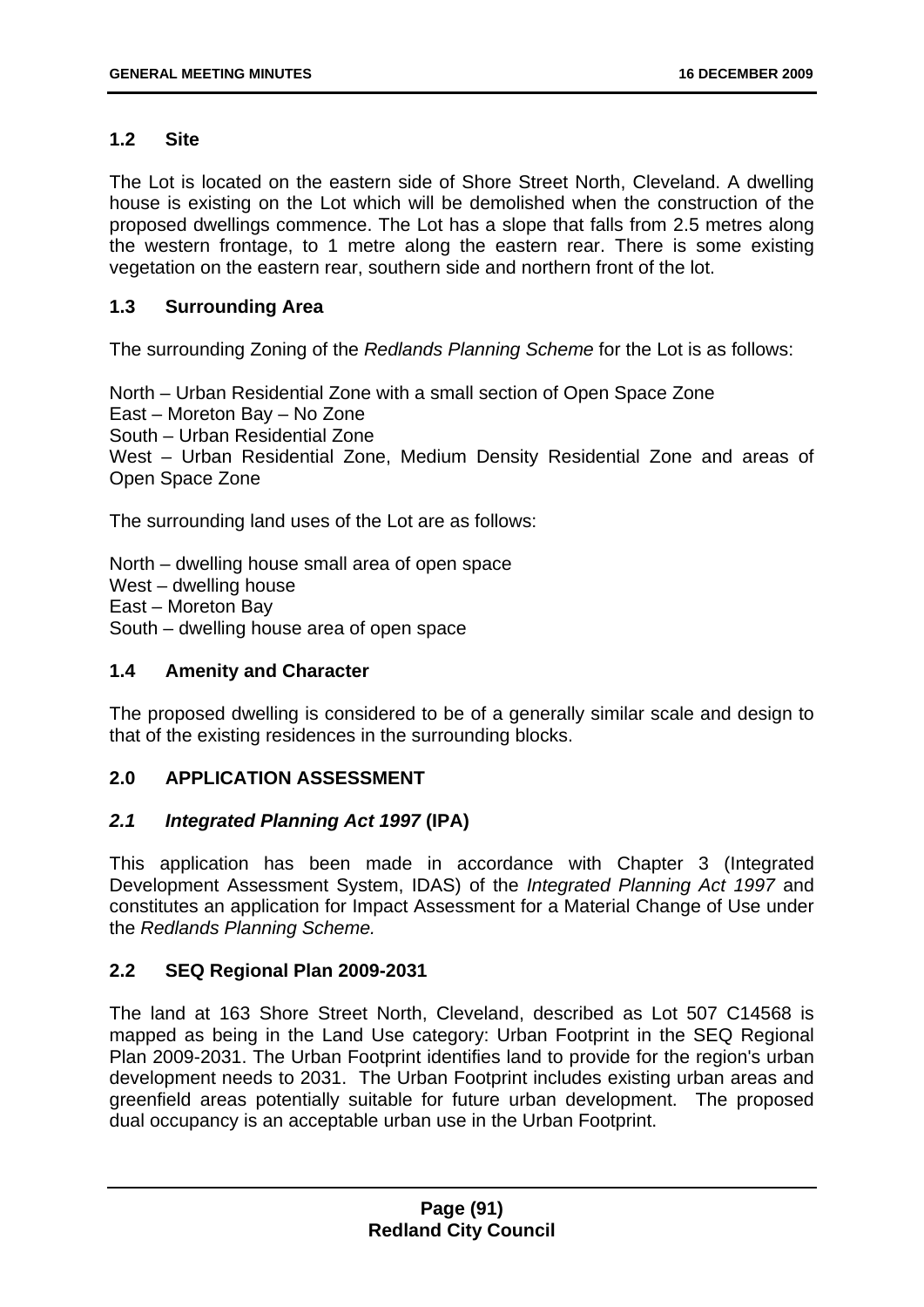# **2.3 State Planning Policies**

There are no applicable State Planning Policies for this application.

### **2.4 Redlands Planning Scheme**

### **Zone Code**

The land at 163 Shore Street North, Cleveland, described as Lot 507 C14568 is in the Urban Residential Zone, Sub-area UR1 as per the *Redlands Planning Scheme*. The proposed development is considered to comply with the Urban Residential Zone Code - section 4.24.8 Specific Outcomes and Probable Solutions applicable to Assessable Development. Refer to attached Appendix A for a full assessment of the Code.

### **Use Code**

The proposal is for the Use of a "Dual Occupancy" meaning "the use of premises for residential accommodation that comprises two dwelling units on one lot whether attached or detached. " as per Schedule 3 – Dictionary Division 1 – Uses in the *Redlands Planning Scheme*. The proposed development is considered to generally comply with section 6.10.4 Specific Outcomes and Probable Solutions applicable to Assessable Development. Refer to attached Appendix B for a full assessment of the Code.

The non compliance with the applicable Probable Solutions and justification the proposal to be considered to comply with the applicable Specific Outcome is as follows:

| <b>Specific Outcomes</b>                                                                                                                                                                                                                                                                                                    | <b>Probable Solutions</b>                                                                                                                                                          | ✓⋇ | <b>Officer's Comment</b>                                                                                                                                                                                                                                                                                                                                   |  |
|-----------------------------------------------------------------------------------------------------------------------------------------------------------------------------------------------------------------------------------------------------------------------------------------------------------------------------|------------------------------------------------------------------------------------------------------------------------------------------------------------------------------------|----|------------------------------------------------------------------------------------------------------------------------------------------------------------------------------------------------------------------------------------------------------------------------------------------------------------------------------------------------------------|--|
| <b>Access and Parking</b>                                                                                                                                                                                                                                                                                                   |                                                                                                                                                                                    |    |                                                                                                                                                                                                                                                                                                                                                            |  |
| S8.<br>(1) Vehicle parking and<br>access -<br>(a) is safe and<br>convenient for<br>residents and<br>visitors;<br>(b) has an<br>appropriate<br>number of car<br>parking spaces to<br>cater for residents<br>and visitors;<br>(c) does not dominate<br>the streetscape or<br>building form when<br>viewed from the<br>street; | <b>P8.</b><br>(1) The use complies<br>with $-$<br>(c) in the case of a<br>two storey building,<br>the garage is<br>recessed beneath<br>the upper storey by<br>at least 1.2 metres; | X  | (c) the double garages<br>for dwelling unit 1 and<br>dwelling unit 2 are not<br>recessed. However<br>the proposal is<br>considered to meet<br>relevant Specific<br>Outcome S8.(1)(c) as<br>it does not dominate<br>the streetscape or<br>front view of the<br>building given the<br>large setback and<br>extensive articulation<br>of the building facade. |  |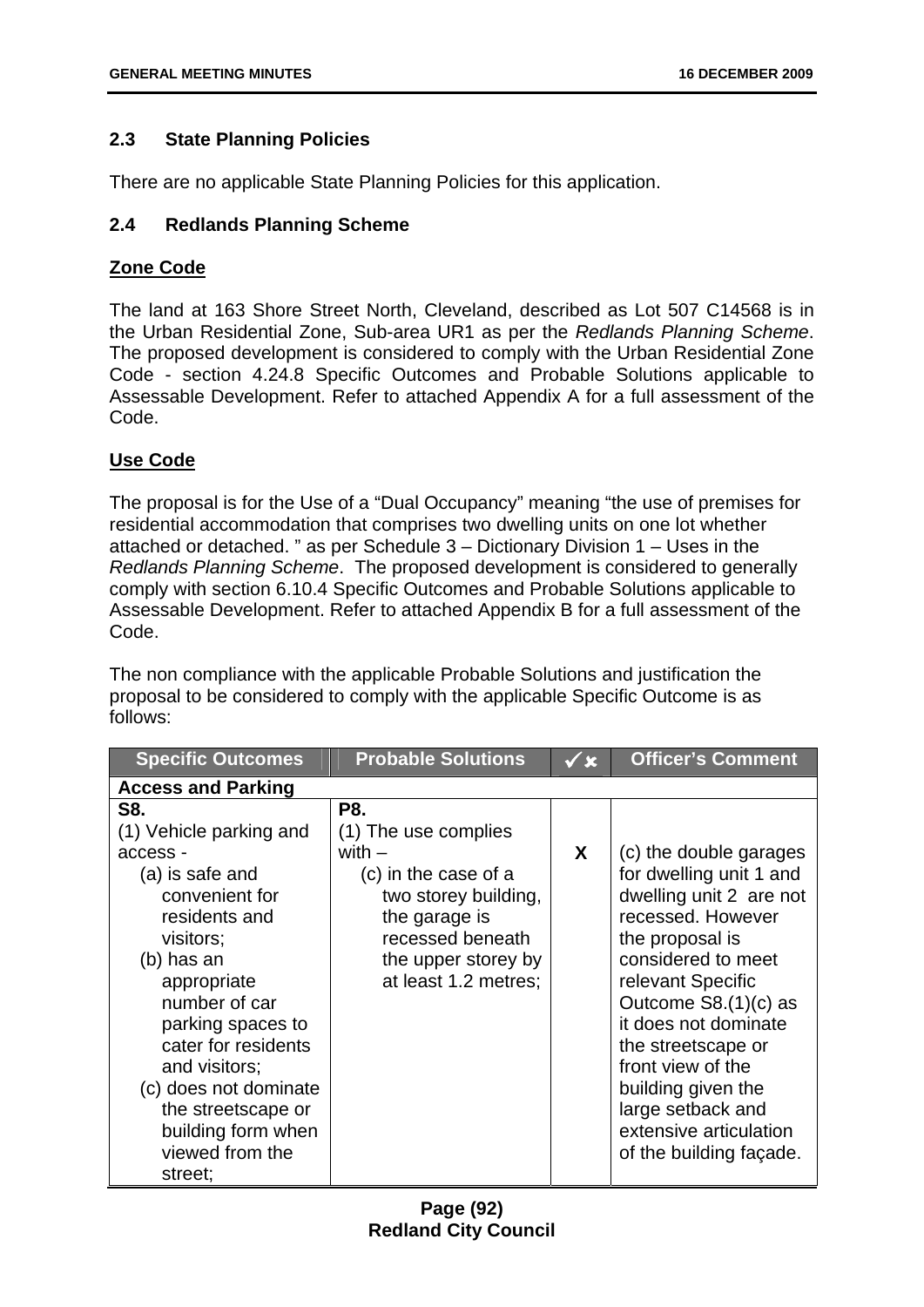| <b>Specific Outcomes</b>                                                                                                                                                                                                                                                                                                                                                                                                                                                                                                                                                        | <b>Probable Solutions</b> | $\checkmark$ x | <b>Officer's Comment</b> |
|---------------------------------------------------------------------------------------------------------------------------------------------------------------------------------------------------------------------------------------------------------------------------------------------------------------------------------------------------------------------------------------------------------------------------------------------------------------------------------------------------------------------------------------------------------------------------------|---------------------------|----------------|--------------------------|
| (d) is compatible with<br>the overall building<br>design in terms of<br>height, roof form,<br>detail, materials<br>and colour;<br>(e) incorporates<br>landscaping to<br>minimise the<br>expanse of hard<br>surfaces;<br>(f) are clearly<br>distinguished from<br>pedestrian entries<br>and paths through<br>design, finish or<br>location;<br>(g) are surfaced with<br>materials that<br>provide stormwater<br>infiltration or<br>designed to drain<br>to adjacent<br>landscaped areas,<br>other than turning<br>areas;<br>(h) have clearly<br>defined<br>manoeuvring<br>areas. |                           |                |                          |
|                                                                                                                                                                                                                                                                                                                                                                                                                                                                                                                                                                                 |                           |                |                          |

# **Overlay Code**

The land at 163 Shore Street North, Cleveland, described as Lot 507 C14568 is affected by two (2) Overlays of the *Redlands Planning Scheme*.

• Part 5 – Overlays – Division 1 – Acid Sulfate Soils Overlay

The entire Lot is mapped as being below 5 metres AHD. The proposal complies with section 5.1.8 Acceptable Solutions applicable to Self-Assessable Development. Conditions of approval based on the Self –Assessable Criteria will be included in the Decision.

• Part 5 – Overlays – Division 6 - Flood Prone, Storm Tide and Drainage Constrained Land Overlay

The eastern rear of the property is mapped as storm tide area of the Flood Prone, Storm Tide and Drainage Constrained Land Overlay. The proposal is considered to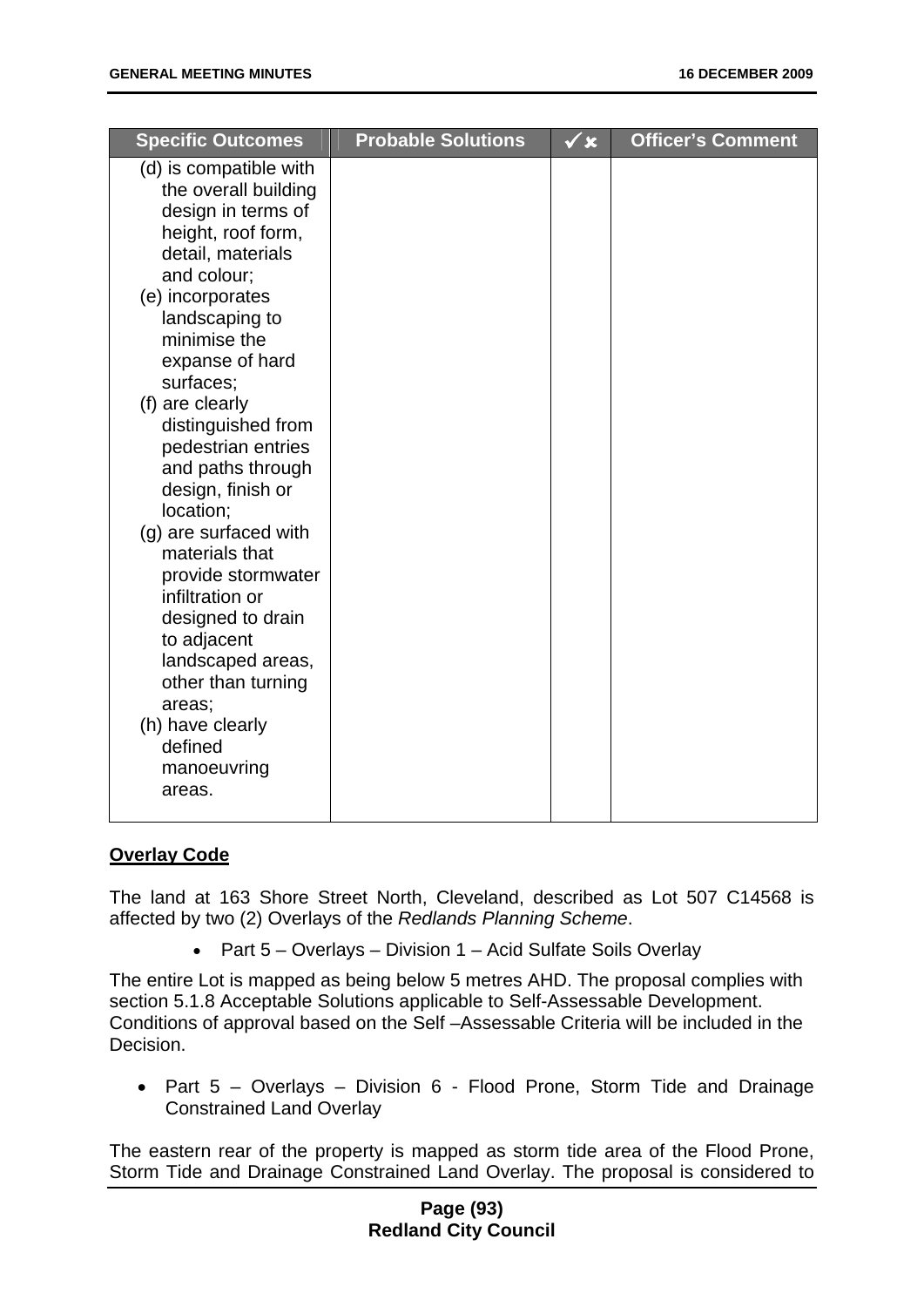comply with section 5.6.8 Specific Outcomes and Probable Solutions applicable to Assessable Development. Development Assessment Engineering has provided a Condition to ensure that habitable levels are constructed with a 2.7 metre Finished Floor Level. As a result of the proposed filling the maximum height of the dwelling is proposed to not exceed a maximum height of 8.5 metres. Condition 3.10 which requires the provision of a height certificate, will ensure the building height will not exceed 8.5 metres.

### **General Codes**

The proposal for a Dual Occupancy has triggered the following General Codes as per the *Redlands Planning Scheme*.

• Part 8 – General Codes – Division 5 - Development Near Underground Infrastructure Code

The proposed development is considered to comply with section 8.5.4 Acceptable Solutions applicable to Self-Assessable Development of the Development Near Underground Infrastructure Code and requirements will form conditions of approval.

• Part 8 – General Codes – Division 6 - Erosion Prevention and Sediment Control Code

The proposed development is considered to comply with section 8.6.4 Acceptable Solutions applicable to Self-Assessable Development of the Erosion Prevention and Sediment Control Code and requirements will form conditions of approval.

• Part 8 – General Codes – Division 7 - Infrastructure Works Code

The proposed development is considered to comply with section 8.7.4 Specific Outcomes and Probable Solutions applicable to Assessable Development of the Infrastructure Works Code and requirements will form conditions of approval.

• Part 8 – General Codes – Division 9 - Stormwater Management Code

The proposed development is considered to comply with section 8.9.4 Specific Outcomes and Probable Solutions applicable to Assessable Development of the Stormwater Management Code and requirements will form conditions of approval.

#### **Other Development Codes**

The proposal for a Dual Occupancy has triggered the following Other Development Codes as per section the *Redlands Planning Scheme*.

• Part 7 – Other Development Codes – Division 4 - Domestic Driveway Crossover Code

The proposed development is considered to comply with section 7.4.8 Acceptable Solutions applicable to Self-Assessable Development of the Domestic Driveway Crossover Code and these requirements will form conditions of approval.

• Part 7 – Other Development Codes – Division 6 - Excavation and Fill Code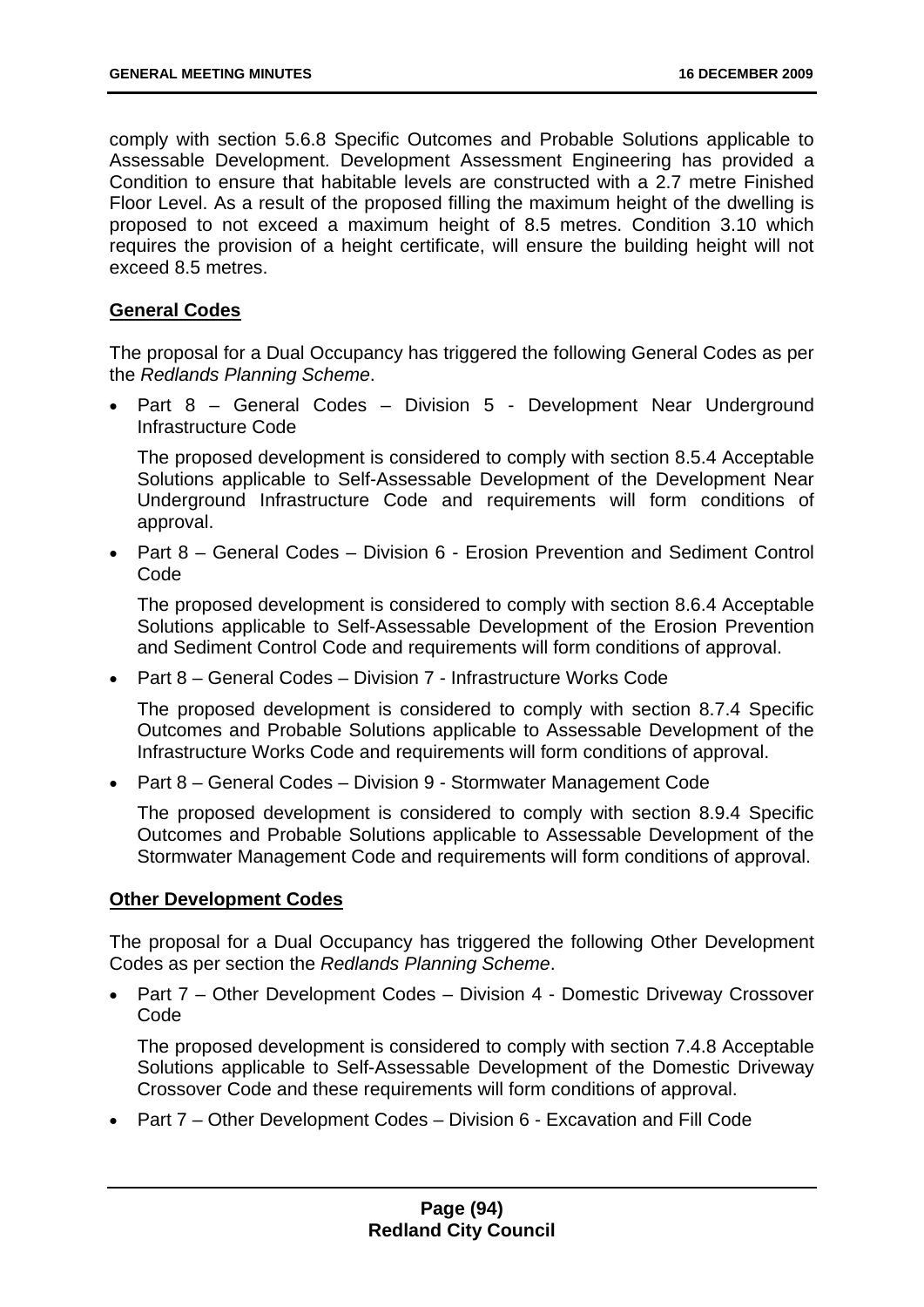The proposed development is considered to comply with section 7.6.4 Acceptable Solutions applicable to Self-Assessable Development and these requirements will form conditions of approval.

#### **Planning Scheme Policies**

There is not conflict with any Planning Scheme Policies.

#### **2.5 Engineering**

#### Road Access and Required Road Frontage Works

The site has street frontage to Shore Street North:

Shore Street North:

- Kerb and channel is present along the entire frontage of the site. Other than direct access works no additional road works are required as a result of this development.
- There is not an existing footpath along the frontage of the site.

#### Internal Traffic Movement and Car Parking

Car parking numbers are as per the Council's requirements in that two double garages are proposed for the Dual Occupancy.

#### **Stormwater**

Stormwater from roofed and paved areas shall be discharged to an absorption system at the back of the property as per plan 9261 P1 submitted by Hendrick House. The system will be technically assessed in Operational Works stage; and shall include all the considerations from WSUD Technical Design Guidelines for South East Queensland – Version 1 June 2006. (Chapter 7).

Construction of driveways must be to the Council and/or Department of Main Roads standards, including the provision for an ARI 100 year's overland flow through driveways, open space areas or easements over adjoining properties.

Temporary drainage is to be provided during the building construction phase such that discharge from all constructed roofs and paved areas is disposed of to an approved street drainage system and not onto the construction site. This temporary system must be maintained for the duration of building works.

Prior to the commencement of any works within the site, the developer must apply for and receive an Operational Works – Compliance Assessment (Engineering) approval for engineering plans and specifications for the construction of proposed infiltration system.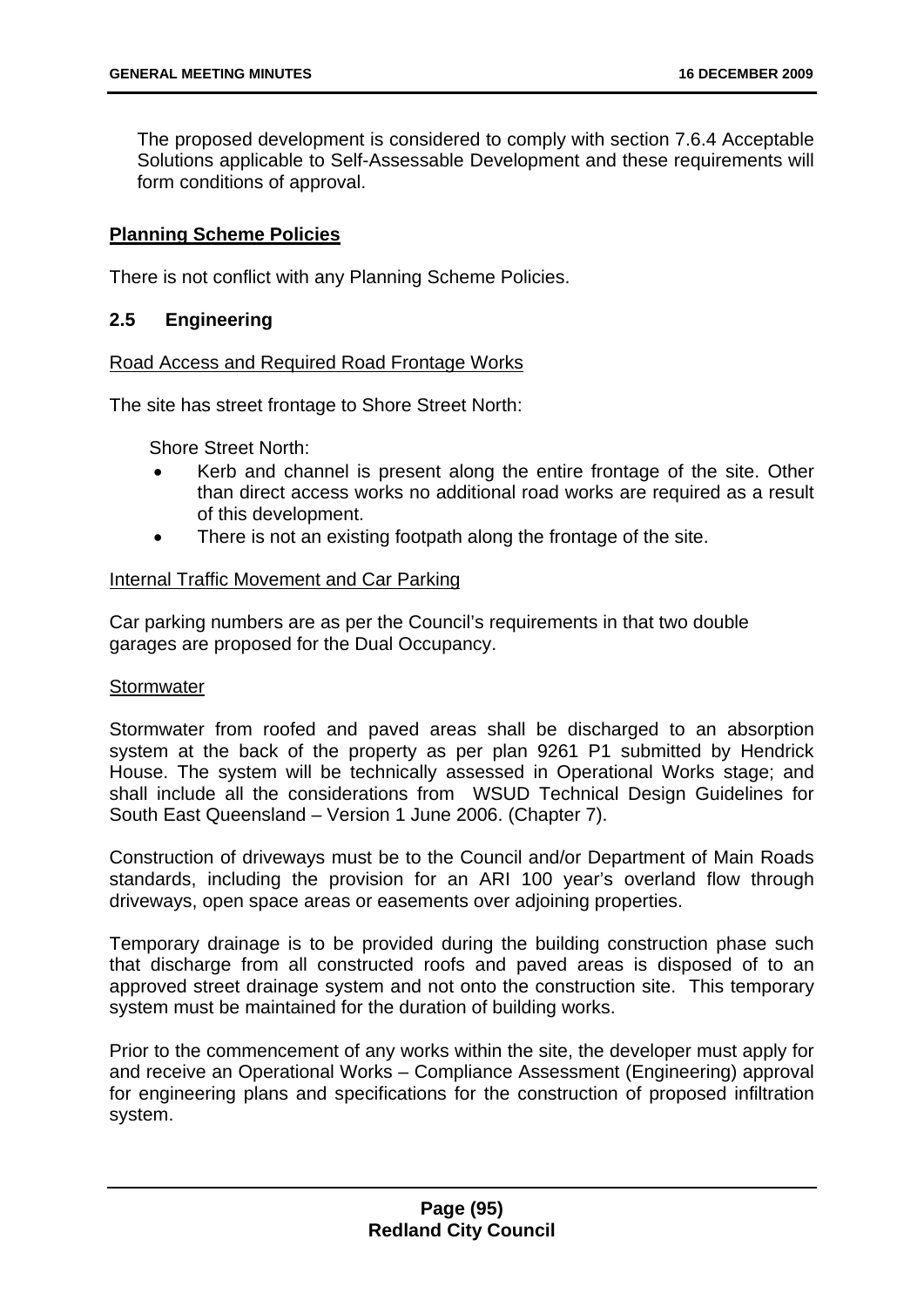#### Sewerage

A sewerage connection is currently available to the site.

#### **Water Supply**

A water supply is currently available to the site.

#### Electricity Services

The subject land can be provided with appropriate electricity services.

#### Telecommunication Services

The subject land can be provided with appropriate telecommunication services.

# **2.6 Health and Environment Team**

Assessed the proposal and provided a standard lighting and mechanical plant condition.

# **2.7 Environmental Assessment Team**

The Environmental Assessment Team provided items for an Information Request. A Condition was provided for stormwater quality in consideration of the Advice Agency Response – Conservation Estate from the Queensland Government – Department of Environment and Resource Management, dated 20 July 2009.

# **2.8 Landscaping Technical Officer**

The Landscape Technical Officer assessed the application and provided Conditions of approval.

# **2.9 Development Assessment – Engineering**

Assessed the Flood Strom and Drainage Constrained Land Overlay Code and stormwater management issues and excavation and fill proposed and provided comments and a condition.

# **3.0 REFERRAL AGENCIES**

The application triggered a referral to the Department of Environment and Resource Management as per *Integrated Planning Regulation 1998*, Schedule 2, Table 3, Item 21. On 20 July 2009 the Department of Environment and Resource Management provided Advice Agency advice which will be attached to the approval. A Condition was provided by Council's Environmental Assessment Team for stormwater quality to assist in achieving the Advice Agency Response (DERM Advice).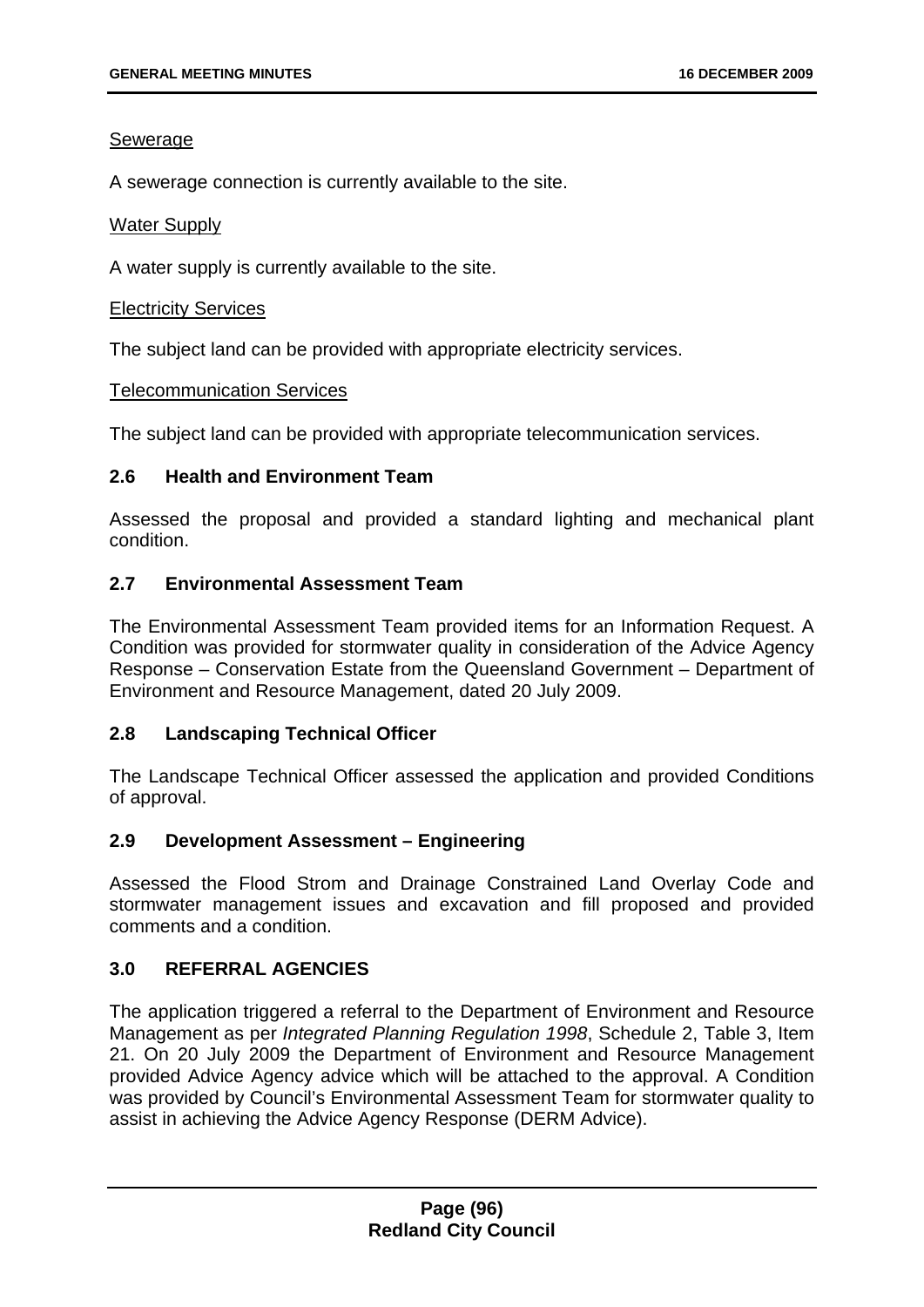# **4.0 GROUNDS OF SUBMISSIONS**

The Impact Assessable development application required Notification as per Chapter 3 of the *Integrated Planning Act 1997*.

- The required notices were posted by mail to all adjoining owners of land adjoining the subject site on  $8<sup>th</sup>$  August 2009.
- The required public notice was placed on the frontage of the subject site on 8 August 2009 and maintained until 1<sup>st</sup> September 2009.
- The public notice was published in the Bayside Bulletin on 11<sup>th</sup> August 2009.

During this time 12 submissions were received and five (5) were properly made submissions. The applicant was provided with the opportunity to reply to the grounds of submissions, however at the time of preparation of this report, no reply had been submitted to Council.

| <b>Issues Raised</b>                          | <b>Officer's Response</b>                                             |
|-----------------------------------------------|-----------------------------------------------------------------------|
| <b>Stormwater runoff</b><br>1.                | The proposal demonstrates the following:                              |
| (a) As a result of the constructed            | consulted<br>The<br>Applicant has                                     |
| dual occupancy during heavy                   | Hendricks/House<br>Consulting                                         |
| downpours<br>the<br>adjoining                 | Engineers (qualified<br>Registered                                    |
| properties would be flooded.                  | Professional<br>Engineer<br>οf                                        |
| (b) The Dual Occupancy would                  | Queensland (RPEQ), and provided                                       |
| increase the surface<br>runoff                | DWG. No. P1, dated 14 May 2009.                                       |
| area and increase stormwater.                 | Roof water to be discharged into                                      |
| (c) There will be stormwater runoff           | infiltration trench and allowed to                                    |
| into Moreton Bay.                             | infiltrate into surrounding subgrade.                                 |
| (d) The<br>stormwater<br>drain<br>is          | The trenches are to be located at                                     |
| beyond capacity and will not                  | the rear of the Lot.                                                  |
| cope with the extra storm water               | A small amount of runoff from the                                     |
| from the Dual Occupancy. A                    | front yard and verge to be directed<br>into the swale on Shore Street |
| Stormwater management plan<br>is recommended. | North, and is consistent with the                                     |
| (e) The on-site infiltration trench           | runoff from<br>likely<br>the<br>current                               |
| proposed will not be adequate                 | development configuration.                                            |
| to drain stormwater during a                  | The extent of fill proposed has been                                  |
| downpour<br>heavy<br>creating                 | minimised and the proposed batters                                    |
| overland flow onto the street.                | slope from the pad towards the                                        |
|                                               | existing levels on the property.                                      |
|                                               | Minor flows from the adjacent lots                                    |
|                                               | will run along the boundary as per                                    |
|                                               | the existing situation.                                               |
|                                               | No l<br>stormwater runoff<br>will<br>be                               |
|                                               | blocked.                                                              |
|                                               | The proposed finished floor level RL                                  |
|                                               | is 2.8 metres AHD.                                                    |
|                                               | The proposed minimum finished                                         |
|                                               | ground level RL is 2.5 metres AHD.                                    |
|                                               |                                                                       |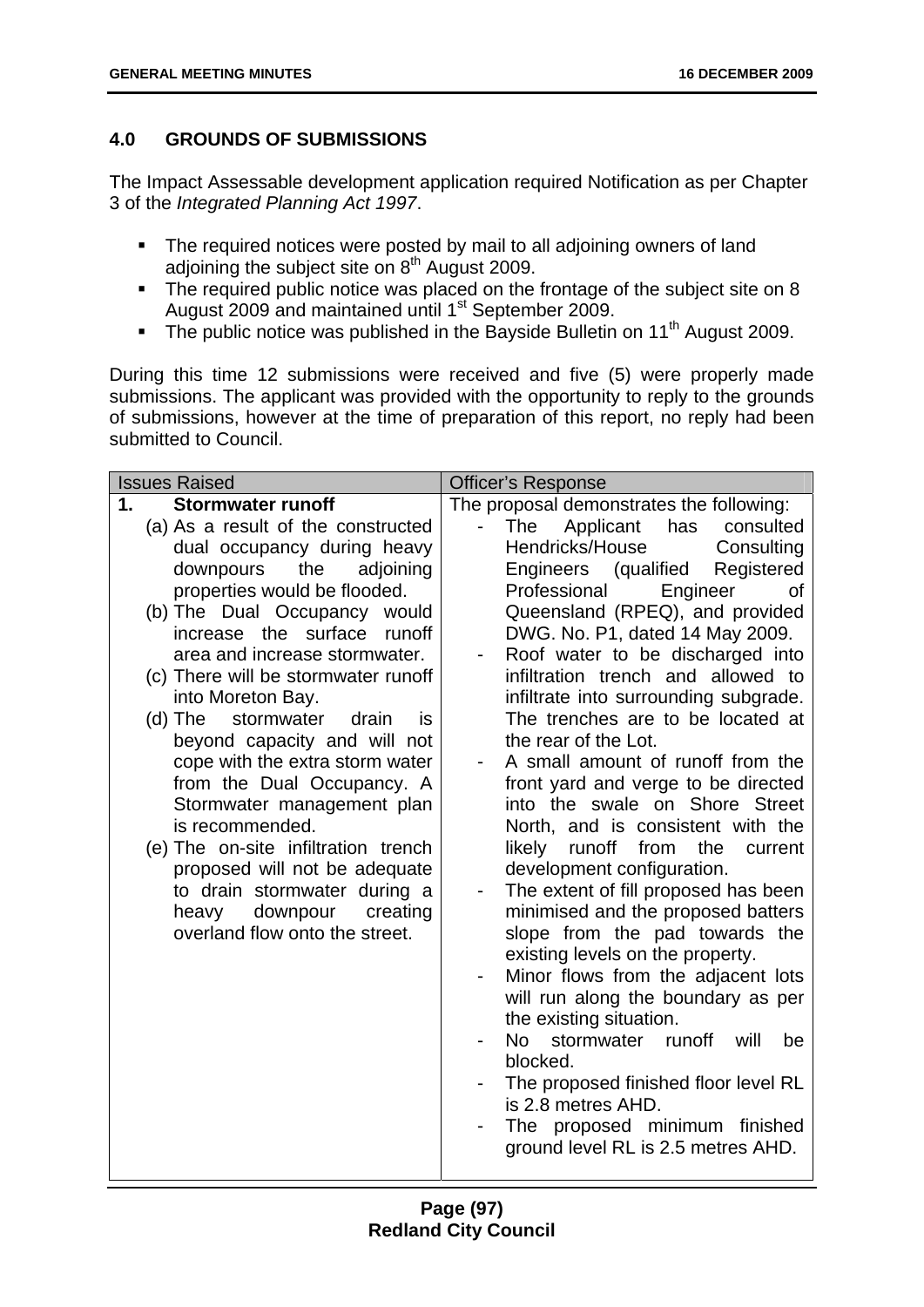| <b>Issues Raised</b> | <b>Officer's Response</b>                                                                                                                                                                                                                                                                                                                                                                                                                             |  |  |
|----------------------|-------------------------------------------------------------------------------------------------------------------------------------------------------------------------------------------------------------------------------------------------------------------------------------------------------------------------------------------------------------------------------------------------------------------------------------------------------|--|--|
|                      | The proposal has been assessed (and<br>stormwater runoff and concerns raised by<br>the submitters) and a condition for the<br>MCU will be set as follows:<br>3.8 In order to guarantee immunity against<br>100 ARI as adopted flood event all<br>habitable areas shall be constructed<br>with 2.7 metre AHD as Finish Floor<br>Level.                                                                                                                 |  |  |
|                      | <b>Additional Stormwater comments:</b><br>Stormwater from roofed and paved<br>areas shall be discharged to an absorption<br>system at the back of the property as per<br>plan 9261 P1 submitted by Hendrick<br>House. The system will be technically<br>assessed in Operational Works stage; and<br>shall include all the considerations from<br>WSUD Technical Design Guidelines for<br>South East Queensland - Version 1 June<br>2006. (Chapter 7). |  |  |
|                      | Construction of driveways must be<br>to the Council and/or Department of Main<br>Roads standards.                                                                                                                                                                                                                                                                                                                                                     |  |  |
|                      | Temporary drainage is<br>be<br>to<br>provided during the building construction<br>phase such that discharge<br>from<br>all<br>constructed roofs and paved areas is<br>disposed of to an approved street<br>drainage system and not onto<br>the<br>construction site. This temporary system<br>must be maintained for the duration of<br>building works.                                                                                               |  |  |
|                      | Prior to the commencement of any<br>works within the site, the developer must<br>apply for and receive an Operational<br><b>Works</b><br>Compliance<br>Assessment<br>$\qquad \qquad -$<br>(Engineering) approval for engineering<br>and specifications<br>for<br>the<br>plans<br>infiltration<br>construction<br>of proposed<br>system.                                                                                                               |  |  |
|                      | On 20 July 2009 the Department of<br>Environment and Resource Management<br>provided Advice Agency advice which will                                                                                                                                                                                                                                                                                                                                  |  |  |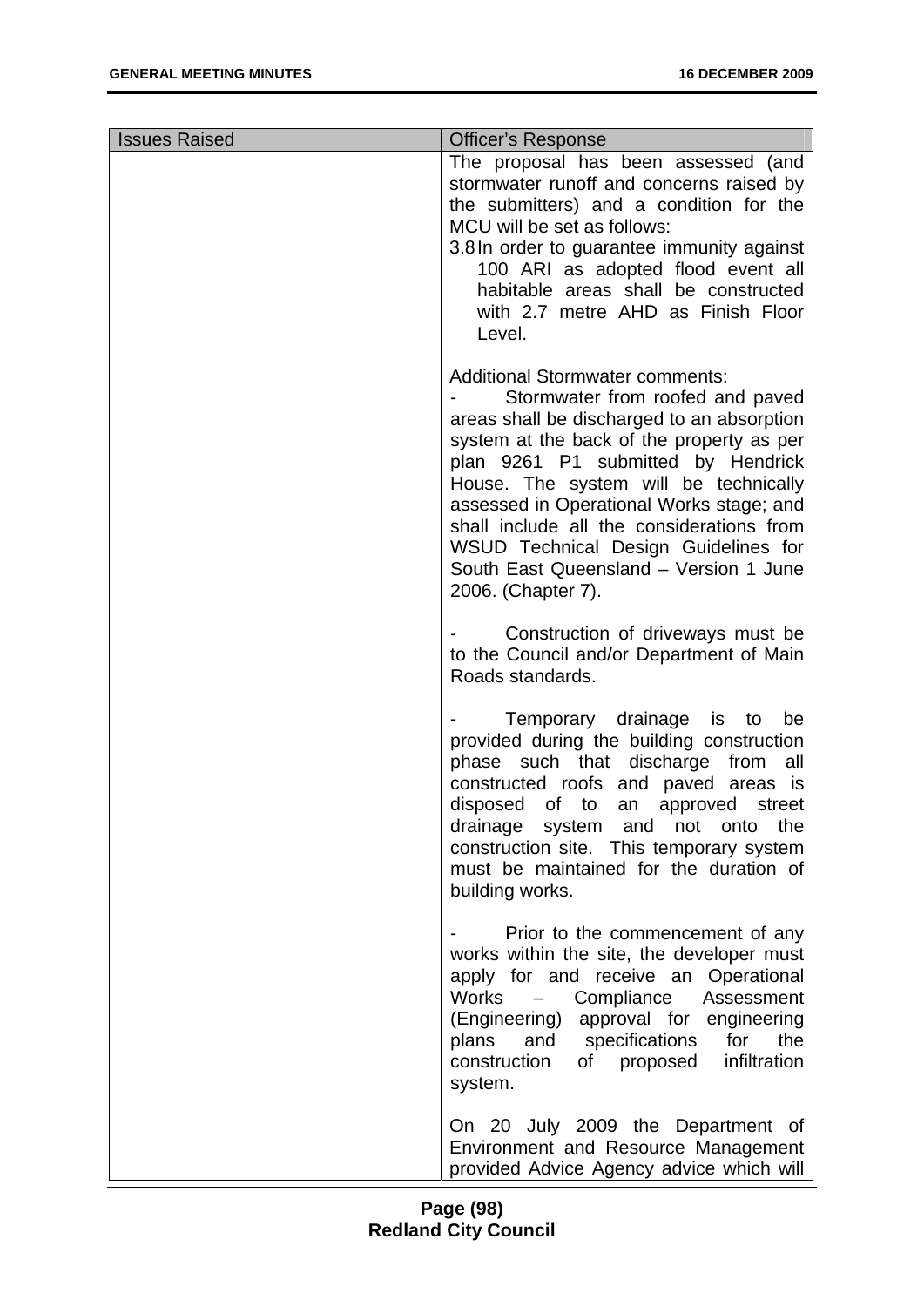| <b>Issues Raised</b>                                                                                                                                                                                                                                           | <b>Officer's Response</b>                                                                                                                                                                                                                                                                                                                                                                                                                                                                                                                                                                                                                                                                                                                                                                                                                                                                                                                                                                                                                          |
|----------------------------------------------------------------------------------------------------------------------------------------------------------------------------------------------------------------------------------------------------------------|----------------------------------------------------------------------------------------------------------------------------------------------------------------------------------------------------------------------------------------------------------------------------------------------------------------------------------------------------------------------------------------------------------------------------------------------------------------------------------------------------------------------------------------------------------------------------------------------------------------------------------------------------------------------------------------------------------------------------------------------------------------------------------------------------------------------------------------------------------------------------------------------------------------------------------------------------------------------------------------------------------------------------------------------------|
|                                                                                                                                                                                                                                                                | be attached to the approval. A Condition<br>was provided by Council's Environmental<br>Assessment Team for stormwater quality<br>to assist in achieving the Advice Agency<br>Response (DERM Advice) as follows (2.0<br>Operational<br><b>Works</b><br>Compliance<br>Assessment<br>(Engineering)<br>2.6<br>Stormwater<br>from Roofed and<br>Paved<br>Areas):<br>The discharge from the rainwater first flush                                                                                                                                                                                                                                                                                                                                                                                                                                                                                                                                                                                                                                        |
|                                                                                                                                                                                                                                                                | diverter must be discharged into a rain<br>garden. The overflow from the water tank<br>can be discharged direct to the stormwater<br>system.                                                                                                                                                                                                                                                                                                                                                                                                                                                                                                                                                                                                                                                                                                                                                                                                                                                                                                       |
| 2.<br><b>Proposed cut and fill</b><br>(a) Concern over the level of cut<br>and fill proposed as per the<br><b>DWG</b><br>No<br>plan,<br>P1,<br>Hendriks/House<br>Consulting<br>Engineers.<br>(b) Similar issued raised in Item 1<br>above (Stormwater runoff). | Applicant<br>has<br>consulted<br>The<br>Hendricks/House<br>Consulting<br>(qualified<br>Registered<br>Engineers<br>Professional<br>Engineer<br>Οf<br>Queensland (RPEQ), and provided<br>DWG. No. P1, dated 14 May 2009.<br>The proposed first floor level RL is<br>2.8 metres AHD.<br>The proposed minimum finished<br>ground level RL is 2.5 metres AHD.<br>The extent of fill proposed has been<br>minimised and the proposed batters<br>slope from the pad towards the<br>existing levels on the property.<br>Minor flows from the adjacent lots<br>will run along the boundary as per<br>the existing situation.<br>No stormwater runoff will<br>be<br>blocked.<br>The proposal has been assessed (and<br>stormwater runoff and concerns raised by<br>the submitters) and a condition for the<br>MCU will be set as follows:<br>3.8 In order to guarantee immunity against<br>100 ARI as adopted flood event all<br>habitable areas shall be constructed<br>with 2.7 metre AHD as Finish Floor<br>Level.<br>Refer to above Issues Raised 1. for |
|                                                                                                                                                                                                                                                                | additional Stormwater comments.                                                                                                                                                                                                                                                                                                                                                                                                                                                                                                                                                                                                                                                                                                                                                                                                                                                                                                                                                                                                                    |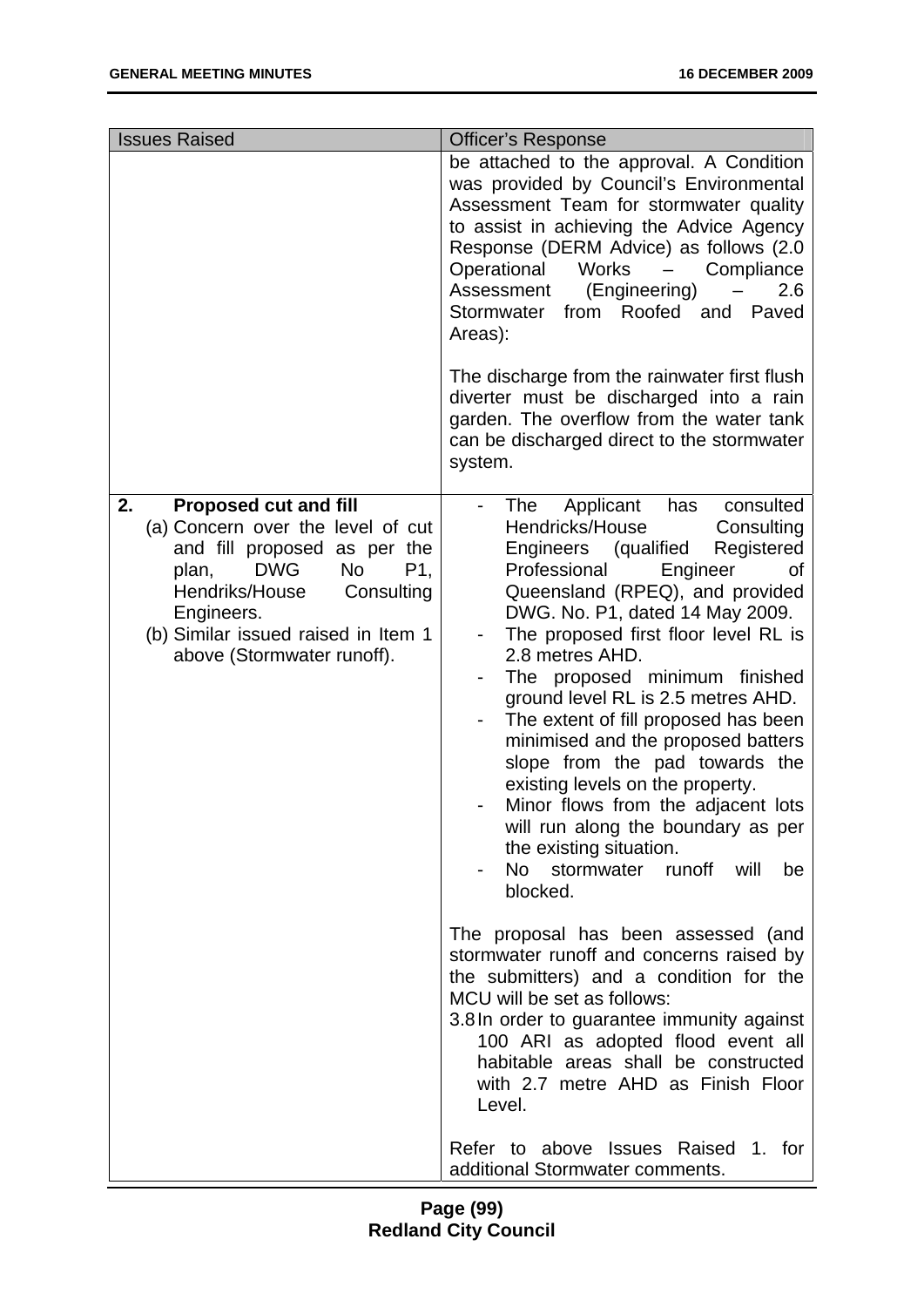| <b>Issues Raised</b>                                                                                                                                                                                                                                                                                                                                                                                       | <b>Officer's Response</b>                                                                                                                                                                                                                                                                                                                                                                                                                                                                                                                                                                                                                                                                                |  |
|------------------------------------------------------------------------------------------------------------------------------------------------------------------------------------------------------------------------------------------------------------------------------------------------------------------------------------------------------------------------------------------------------------|----------------------------------------------------------------------------------------------------------------------------------------------------------------------------------------------------------------------------------------------------------------------------------------------------------------------------------------------------------------------------------------------------------------------------------------------------------------------------------------------------------------------------------------------------------------------------------------------------------------------------------------------------------------------------------------------------------|--|
|                                                                                                                                                                                                                                                                                                                                                                                                            | On 20 July 2009 the Department of<br>Environment and Resource Management<br>provided Advice Agency advice which will<br>be attached to the approval. A Condition<br>was provided by Council's Environmental<br>Assessment Team for stormwater quality<br>to assist in achieving the Advice Agency<br>Response (DERM Advice) as follows (2.0<br>Works<br>Operational<br>Compliance<br>$\overline{\phantom{0}}$<br>Assessment<br>(Engineering)<br>2.6<br>from Roofed and<br>Stormwater<br>Paved<br>Areas):<br>The discharge from the rainwater first flush<br>diverter must be discharged into a rain<br>garden. The overflow from the water tank<br>can be discharged direct to the stormwater<br>system. |  |
| 3.<br><b>Built to boundary walls</b><br>(a) The built to boundary walls<br>proposed on the northern and<br>southern boundaries will cause<br>shadowing impacts<br>the<br>on<br>adjoining<br>dwellings.<br>Additionally they will cause<br>loss of views.                                                                                                                                                   | The first floor of the dual<br>occupancy is sufficiently setback from the<br>side boundaries.<br>The Built to Boundary walls<br>comply with Table 1, Built to Boundary<br>(requirements) of the Dual Occupancy<br>Code.                                                                                                                                                                                                                                                                                                                                                                                                                                                                                  |  |
| dwelling<br>4.<br><b>Height</b><br>of<br>and<br>impacts on privacy from adjoining<br>dwellings<br>(a) Concern raised over the height<br>of the dwelling and impacts on<br>loss of privacy for adjoining<br>dwelling.<br>(b) Concern raised over sun glare<br>that<br>be<br>caused<br>may<br>by<br>development.<br>(c) Concern raised over amount of<br>glass windows facing<br>the<br>adjoining dwellings. | The<br>dwelling<br>has<br>a<br>maximum height of 8.5 metres (at peak of<br>roof pitch only). Condition 3.10 of the<br>Decision Notice will require a height<br>certificate to demonstrate this.<br>Conditions will be provided<br>for screening as per the Dual Occupancy<br>Code.<br>In relation to sun glare<br>Conditions 4.1 and 4.2 have been included<br>in the Decision Notice.                                                                                                                                                                                                                                                                                                                   |  |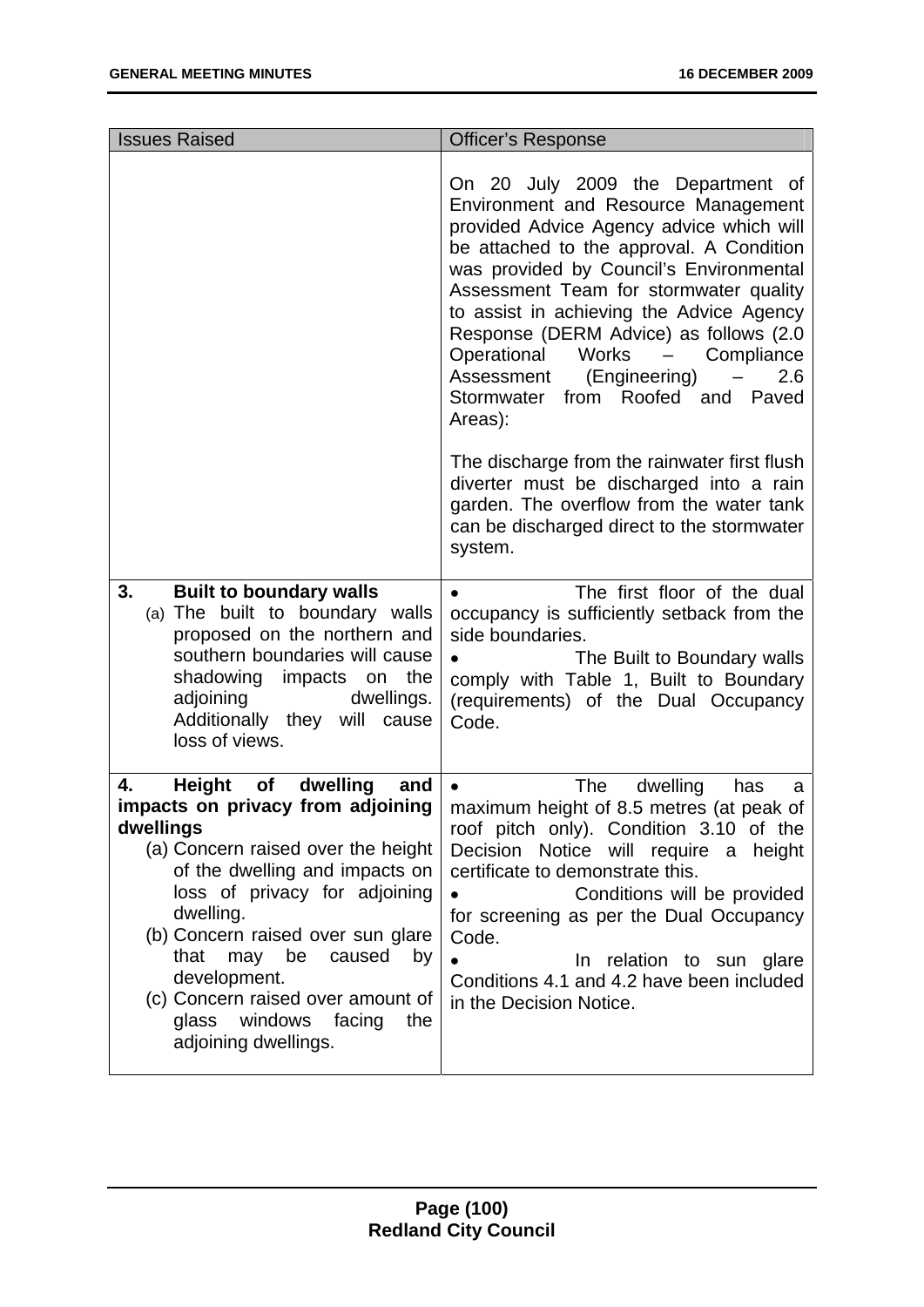# **5.0 CONCLUSION**

The proposal is considered to generally comply with the Redlands Planning Scheme, and applicable codes and planning scheme policies. Accordingly, it is recommended that the application be approved and a development permit be granted, subject to conditions.

# **OFFICER'S RECOMMENDATION**

# **A. MATERIAL CHANGE OF USE – DEVELOPMENT PERMIT**

It is recommend that the application for material change of use for the purpose of a Dual Occupancy on land at 163 Shore Street North, Cleveland, described as Lot 507 on C14568 be approved and a development permit be granted subject to conditions.

# **B. CONDITIONS FOR DEVELOPMENT PERMIT**

### **1.0 Approved Plans and Documents**

1.1 Development Approval is granted generally in accordance with the following Approved Plans and Documents:

| Plan /<br><b>Document No</b>    | Plan<br><b>Document</b><br><b>Name</b>    | <b>Prepared by:</b>                  | <b>Date Received</b><br>by Council |
|---------------------------------|-------------------------------------------|--------------------------------------|------------------------------------|
| DWG No: 1 of<br>13<br>Issue 'A' | Site Plan                                 | Davies Drafting<br>and Design        | 7 August 2009                      |
| DWG No: 2 of                    | Ground Floor Plan,                        | <b>Davies Drafting</b>               | 2 June 2009                        |
| 13                              | Dwelling 1                                | and Design                           |                                    |
| DWG No: 3 of                    | First Floor Plan,                         | Davies Drafting                      | 2 June 2009                        |
| 13                              | Dwelling 1                                | and Design                           |                                    |
| DWG No: 4 of                    | Ground Floor Plan,                        | <b>Davies Drafting</b>               | 2 June 2009                        |
| 13                              | Dwelling 2                                | and Design                           |                                    |
| DWG No: 5 of                    | First Floor Plan,                         | <b>Davies Drafting</b>               | 2 June 2009                        |
| 13                              | Dwelling 2                                | and Design                           |                                    |
| DWG No: 6 of<br>13              | Set-out plan                              | <b>Davies Drafting</b><br>and Design | 2 June 2009                        |
| DWG No: 10 of                   | <b>North Elevation</b>                    | <b>Davies Drafting</b>               | 2 June 2009                        |
| 13                              | <b>West Elevation</b>                     | and Design                           |                                    |
| DWG No: 11 of                   | <b>South Elevation</b>                    | <b>Davies Drafting</b>               | 2 June 2009                        |
| 13                              | <b>East Elevation</b>                     | and Design                           |                                    |
| DWG No: 9                       | Site Plan (open space<br>and landscaping) | <b>Davies Drafting</b><br>and Design | 7 August 2009                      |
| 9261-P1 Rev A                   | Earthworks and<br>Stormwater Plan         | <b>Hendricks House</b>               | 2 June 2009                        |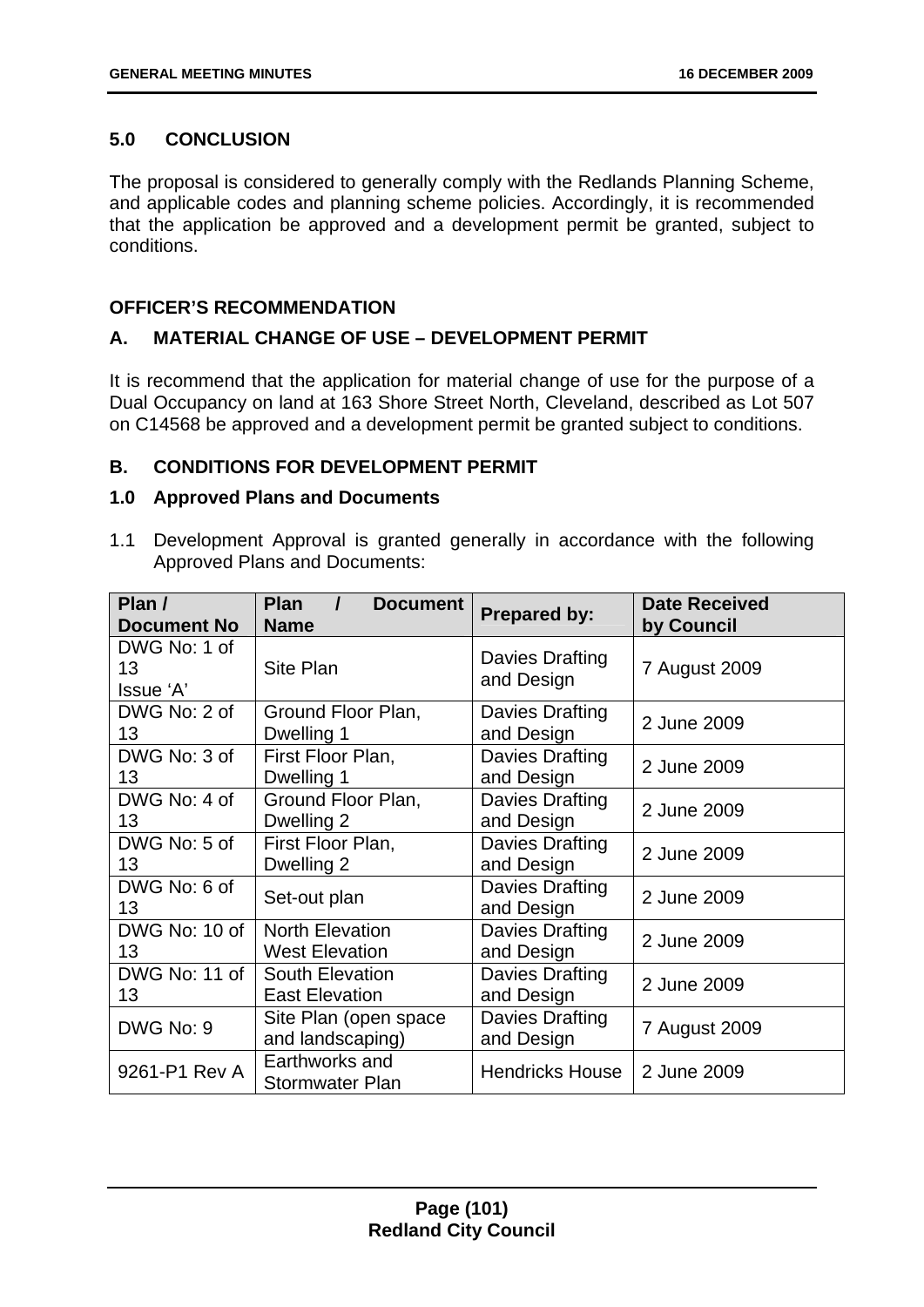### **2.0 Design**

- 2.1 **The development must be carried out generally in accordance with the**  details set out in the application and the approved drawing(s) and/or document(s) listed under Condition 1.1 unless otherwise required by a condition of this approval.
- 2.2 Safety and security is to be maximized by
	- (a) including lighting to dwelling unit entries, car parking areas and pedestrian accessways that complies with the provisions of *Australian Standard 4282: 1997 - Control of the obtrusive effects of outdoor lighting*;
	- (b) allowing visitors who approach the front door to be seen without the need to open the door.

#### **3.0 General**

- 3.1 All relevant Council Local Laws, Planning Scheme Provisions and Policies together with all conditions of approval shall be complied with and to the full and complete satisfaction of the Council.
- 3.2 All reasonable precautions shall be taken to ensure that the proposed use does not interfere with the amenity of the neighbourhood by reason of noise, vibration, smell, dust and wastewater.
- 3.3 The Developer must pay the cost of necessary alterations to existing public utility mains, services or installations due to building and works in relation to the proposed development and/or material change of use, or any works required by condition(s) of this approval. Such cost will be determined by the Council and/or the relevant authority(ies) and must be paid:
	- Prior to an application for approval of building works on the site being lodged; or
	- Prior to Council being required to issue any approval for Operational Works – Compliance assessment; or
	- Prior to any construction works or the use commencing; (whichever is the sooner).
- 3.4 All payments to be made to the Council and/or money to be deposited and/or bond to be lodged pursuant to any condition of this approval must be made:
	- Prior to an application for approval of building works on the site being lodged; or
	- Prior to Council being required to issue any approval for Operational Works – Compliance assessment; or
	- Prior to any construction works or the use commencing; (whichever is the sooner).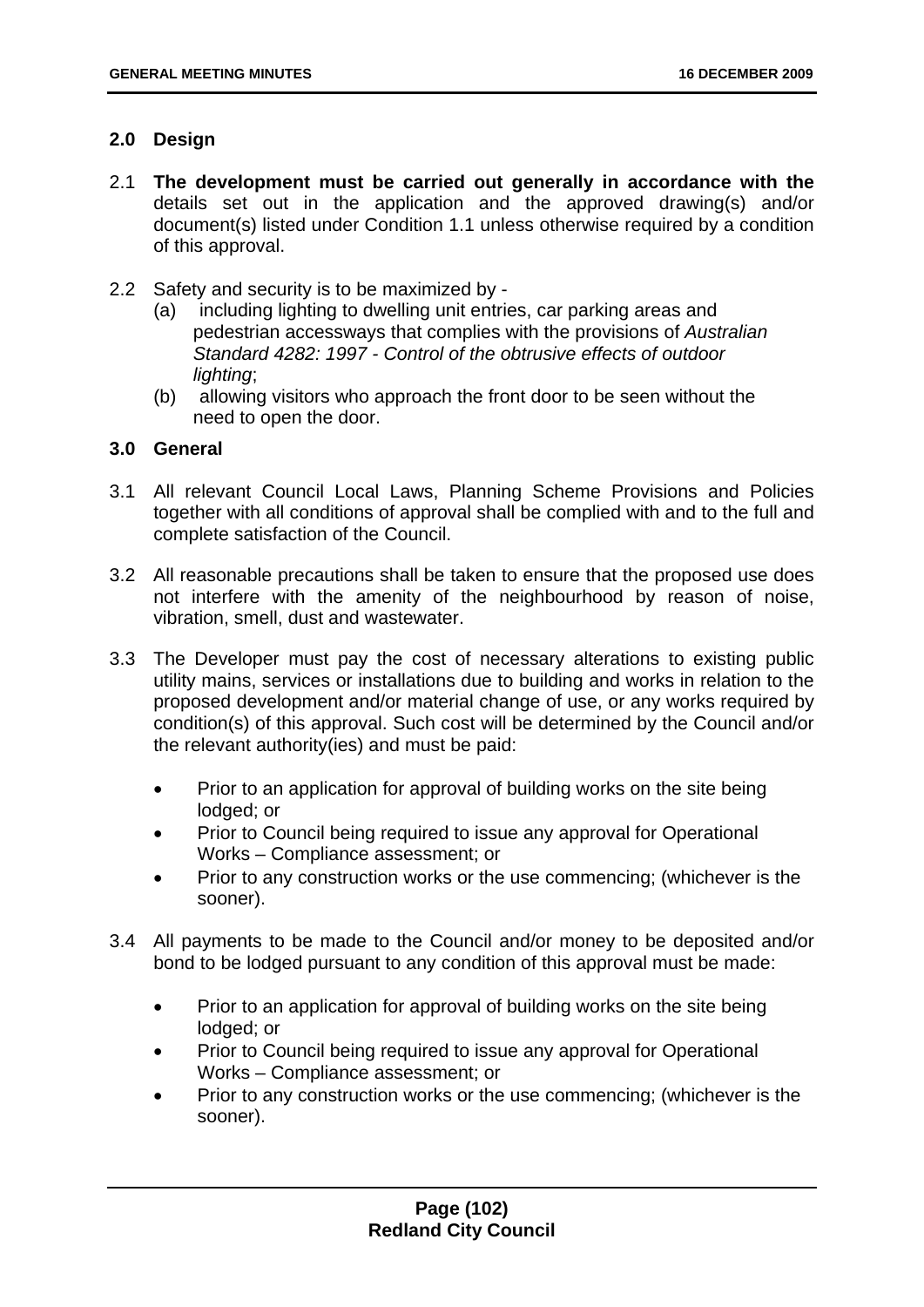Other conditions must, where applicable, be complied with before the use is commenced, unless otherwise required or agreed in writing by the Council or a delegated officer.

- 3.5 The use is to be serviced by energy, telecommunications and waste and recycling collection facilities.
- 3.6 The development shall be designed so as to facilitate a community titles scheme being applied to the development in accordance with the provisions of this approval, the *Integrated Planning Act*, the *Body Corporate & Community Management Act* and its regulations, and the *Redlands Planning Scheme*.
- 3.7 The premise is only to be used in accordance with the definition of a Dual Occupancy as defined by the Redlands Planning Scheme. (i.e. not Tourist Accommodation or Multiple Dwelling).
- 3.8 In order to guarantee immunity against 100 ARI as adopted flood event all habitable areas shall be constructed with 2.7 metre AHD as finished floor level.
- 3.9 The Development is to comply with the Acceptable Solutions listed in the *Redlands Planning Scheme,* Part 5 - Overlays, Division 1 – Acid Sulfate Soils Overlay, Section 5.1.8.
- 3.10 The maximum building height is not to exceed the 8.5 metres as per the Approved Plans. A signed certificate from a licensed surveyor is to be submitted to Council prior to roof sheeting detailing that the building height complies with the approved drawings.
- 3.11 Filling of the site is to be assessed as part of the Operational Works approval and is to accept sheet flow from adjoining properties and is not to dam upstream properties.
- 3.12 Stormwater is to be discharged to a legal point.

# **4.0 Urban Residential Zone Code**

- 4.1 The vertical illumination resulting from direct, reflected or other incidental light emanating from the site does not exceed 8 lux when measured at any point 1.5 metres outside the boundary at or above ground level.
- 4.2 Glare and reflection from the sun are minimised through material and glazing choice.

#### **5.0 Driveway Crossover**

- 5.1 The domestic driveway crossover
	- (a) splays and tapers do not protrude over adjoining property boundaries at any point within the verge;
	- (b) does not result in the removal or damage to existing street trees;
	- (c) is not located where it will conflict with proposed street trees;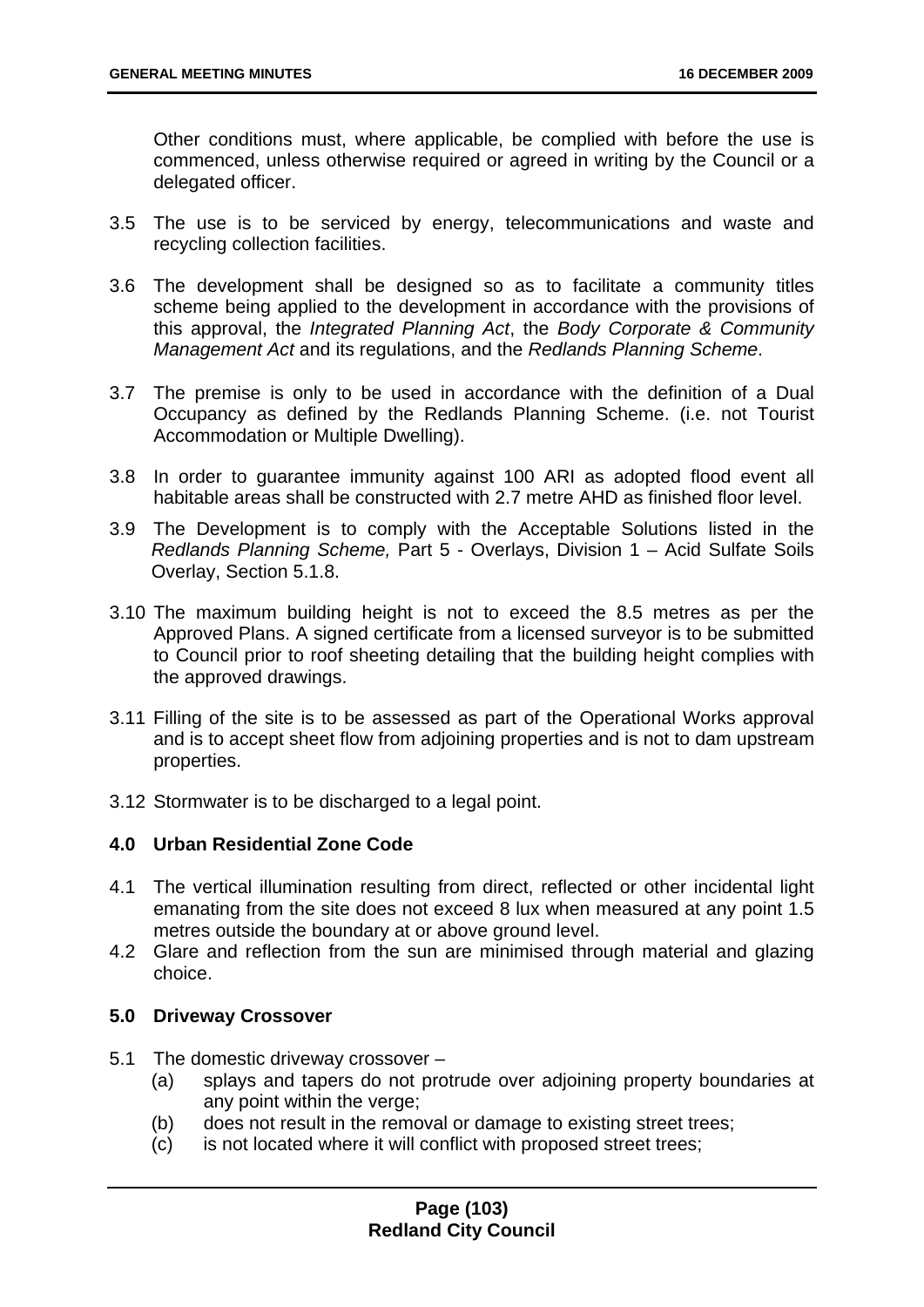- (d) is of a slope that results in a continuous even surface along the verge or constructed footpath;
- (e) is finished in a non-slip surface that is of a colour and design that compliments the streetscape;
- (f) has no impact on above or below ground utility infrastructure, including electrical service pillars; and
- (g) where the lot or premises is fronted by a road with
	- i. kerb and channel, the crossover is designed, sited and constructed in accordance with Standard Drawing R-RSC-2 - Domestic Driveway Crossover for Kerb and Channel; or
	- ii. a drainage pipe, the crossover is designed, sited and constructed in accordance with Standard Drawing R-RSC-16 - Domestic Driveway Crossover for Pipe Crossing; or
	- iii. a drainage swale, the crossover is designed, sited and constructed in accordance with Standard Drawing R-RSC-17 - Domestic Driveway Crossover for Drainage Swale.
- 5.2 An Associated Works compliance assessment approval is required to establish the driveway crossovers.

### **6.0 Driveways**

- 6.1 Driveway materials are to be non-slip and include brick, clay or concrete pavers, exposed aggregate, stamped pigmented concrete, bitumen or permeable materials; and
- 6.2 The maximum slope of a driveway must not exceed 1 in 6.

# **7.0 Fences and Walls**

- 7.1 Fencing
	- (a) Front fences that exceed ten (10) metres in length are to be articulated or detailed to provide visual interest.
	- (b) Where the front fence is lower than the side boundary fence, it must be tapered to the maximum height of the side boundary fence at or behind the front building line.
	- (c) do not block or interrupt overland flow paths.
	- (d) fences forward of the building frontage are not more than
		- (i) 1.2 metres in height above ground level where of solid construction; or
		- (ii) 1.8 metres in height above ground level where the fence is at least 30 percent transparent

# **8.0 Landscape Design**

8.1 A two metre planted area is to be provided along the length of any public road frontage.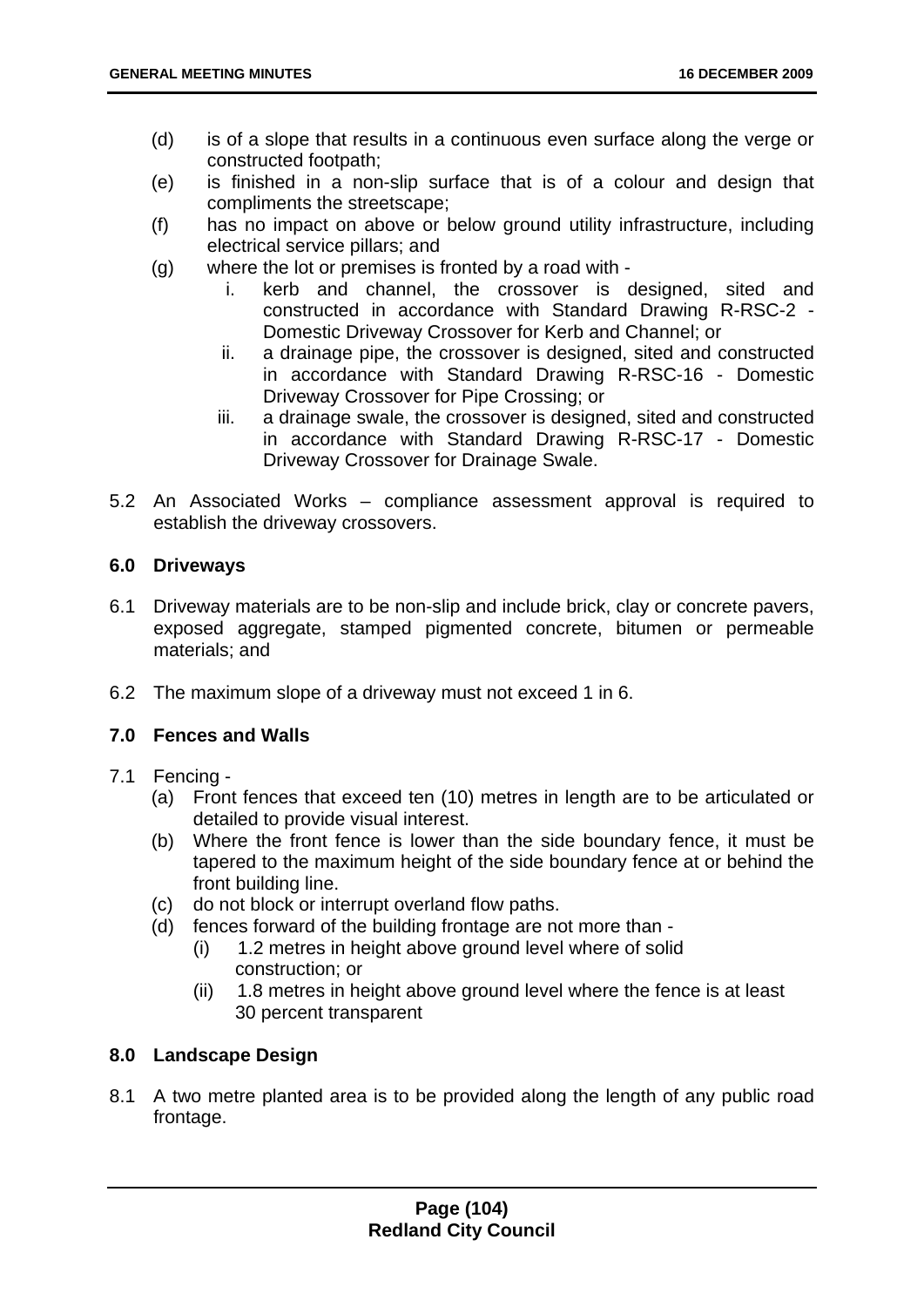- 8.2 Species used for landscaping are to be selected from the native plant species listed in the *Redlands Planning Scheme*, Schedule 10 - Vegetation Species List, or Schedule 9 - Street Trees where within the road reserve.
- 8.3 Existing street trees on council's road reserve are to be retained, or where required to be removed for locating a driveway crossover, replaced by similar species selected from Schedule 9 - Street Trees where within the road reserve of the *Redlands Planning Scheme*.
- 8.4 Landscaping of the allotment is to be done in accordance with the requirements of an associated development works approval for the proposal.

# **9.0 Dual Occupancy Code**

- 9.1 Where habitable room windows are within a distance of 6 metres and within an angle of 45 degrees, and directly adjacent to habitable rooms of the neighbouring dwellings, privacy between dwelling units is protected by
	- sill heights being a minimum of 1.5 metres above floor level; or
	- providing fixed translucent, such as frosted or textured glazing, for any part of the window below 1.5 metres above floor level; or
	- providing fixed external screens that are
		- (i) solid translucent screens; or
			- (ii) perforated panels or trellises that have a maximum of 25 percent openings, with a maximum opening dimension of 50mm and that are permanently fixed and durable;
			- (iii) are offset a minimum of 300mm from the wall of the building.

# **10.0 Waste Management**

- 10.1 Each residential dwelling unit has their own dedicated waste storage area, for one 140L or 240L waste wheelie bin and one 240L recycle wheelie bin, that –
	- (a) is located within the curtilage of each dwelling unit and to be screened from view.
	- (b) allows for containers to be moved from storage area to service point without travelling over steps or through dwelling areas, including garage;
	- (c) has a hardstand surface and screens bins from view; and
	- (d) is no less than 800mm wide x 1500mm long x 1100mm high.
- 10.2 For bin servicing, all bins shall be provided with 1 metre of unobstructed kerbside length per wheelie bin, excluding driveways, carparks and landscaping. Kerbside space dedicated to the use only shall be used, not that of neighbouring premises.
- 10.3 Cleansing of all waste and recycling containers is conducted to minimise impacts on the environment, occupiers and neighbours of the premises. Where no on site waste/recycling bin cleansing facilities are provided, a written agreement is made with a private cleansing contractor for the purpose of cleansing the containers, to the satisfaction of the local government.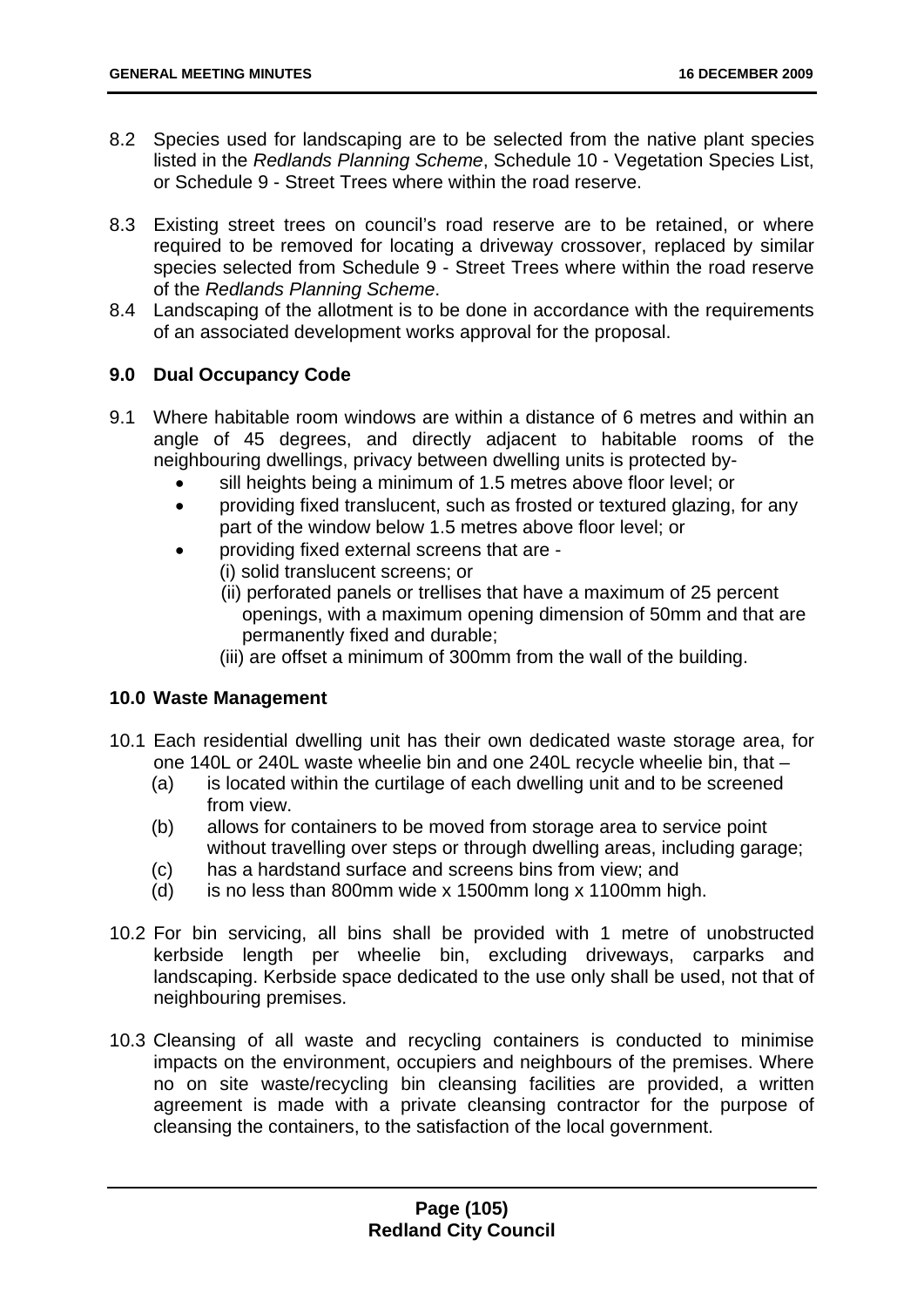### **11.0 Service Facilities**

- 11.1 Service facilities are to be provided to meet the needs of residents and are to be sited and designed in an unobtrusive and convenient manner.
- 11.2 Air conditioning equipment is to be located behind the front building line and to be screened from view from street or public area.
- 11.3 Open air clothes drying facilities with a minimum area of 10 $m<sup>2</sup>$  are provided in sunny, ventilated and convenient locations which are adequately screened from view from the street and internal driveways.
- 11.4 A storage area is to be provided for each unit that:
	- Has a minimum, lockable, external accessible area of 3m²;
	- Has a minimum internal height of 2.1 metres; and
	- Is screened from public view.

# **12.0 Mechanical Plant**

12.1 Refrigeration equipment, pumps, compressors and mechanical ventilation systems must be located, designed and installed to achieve a maximum noise level of 3dB(A) above background levels as measured from noise sensitive locations and a maximum noise level of 8 dB(A) above background levels as measured from commercial locations.

# **13.0 Lighting**

13.1 Where outdoor lighting is required the applicant must locate, design and install lighting which minimises the potential for light spillage to cause nuisance to neighbours. Lighting is to be provided to dwelling unit entries, car parking areas and pedestrian accessways. Lighting provided is to comply with the provisions of Australian Standard 4282: 1997 – Control of the obtrusive effects of outdoor lighting.

# **14.0 Development Near Underground Infrastructure**

- 14.1 Building foundations shall be designed such that no building loads are imposed on the sewer trench. Uses and other development are not to interfere with or adversely affect the function of existing or proposed underground utility infrastructure. Uses and other development are not permitted within a dedicated underground utility infrastructure easement.
- 14.2 Development is to comply with the Acceptable Solutions listed in the Redlands Planning Scheme, Part 8 - General Codes, Division 5 - Development Near Underground Infrastructure, Section 8.5.4.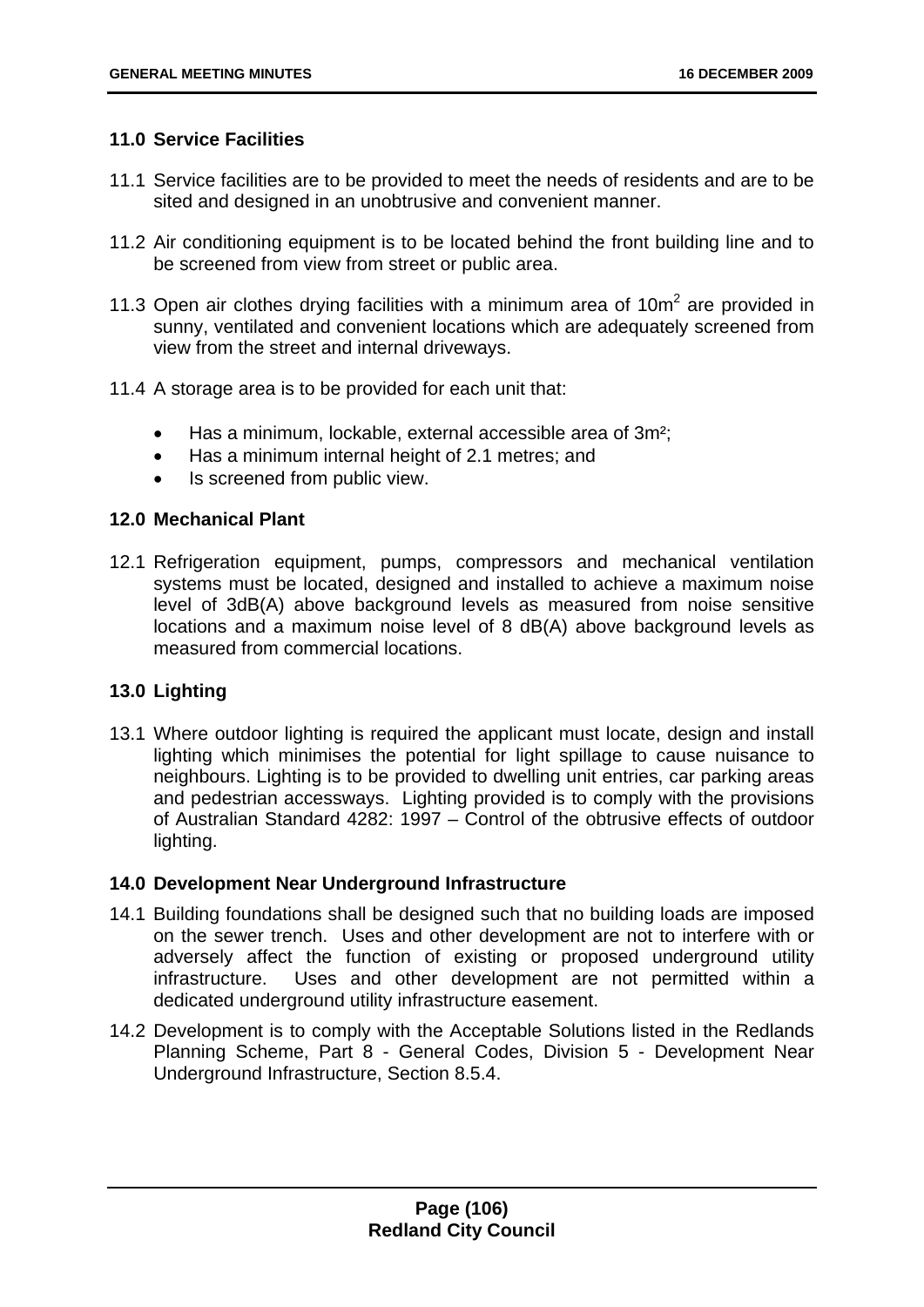# **CONDITIONS REQUIRING COMPLIANCE ASSESSMENT**

### **1.0 Operational Works – Compliance Assessment (Landscaping)**

- 1.1 The site, including adjacent footpath(s) must be landscaped in accordance with the details indicated on an approved Landscape Plan and any other relevant construction documentation.
- 1.2 Prior to site works commencing, the applicant(s) and/or developer must apply for an approval from the Council for landscaping plan(s) and specifications for the construction of the proposed works. In this regard, the applicant(s) and/or developer shall apply for and receive an approval for Operational Works – Compliance Assessment (Landscaping) from the Council.
- 1.3 Documentation (no less than 5 copies) to be lodged with the application form, shall include performance securities, landscape plans and specifications for the construction of the proposed works.
- 1.4 Documentation must take the form of scaled plan(s) and/or drawing(s) and/or supporting information in accordance with following Redlands Planning Scheme (RPS) documents;
	- Part 8 General Codes, Division 8-Landscape;
	- Part 11-Planning Scheme Policy 9 Infrastructure Works-Chapter 11;
	- Schedules, Schedule 9 Street Trees:
	- Part 9 Schedules, Schedule 10 Vegetation Species List; and
	- Part 9 Schedules, Schedule 12 Weed Species List which are available on the Council's web site [www.redland.qld.gov.au](http://www.redland.qld.gov.au/).
- 1.5 The documentation is to contain the following information:

# **Existing Vegetation**

a) Integration of existing vegetation, street trees and overhanging trees on adjacent properties.

#### **Planting Design**

- b) Provision of a planting design with plant material that is in accordance with Schedules 9, 10 and 12 of the RPS .The planting design must not contain any plant material that has been identified in the RPS as;
	- declared environmental weeds,
	- an invasive weed, or
	- a poisonous plant in South-East Queensland. Similarly, any existing vegetation that falls within the above categories shall be removed.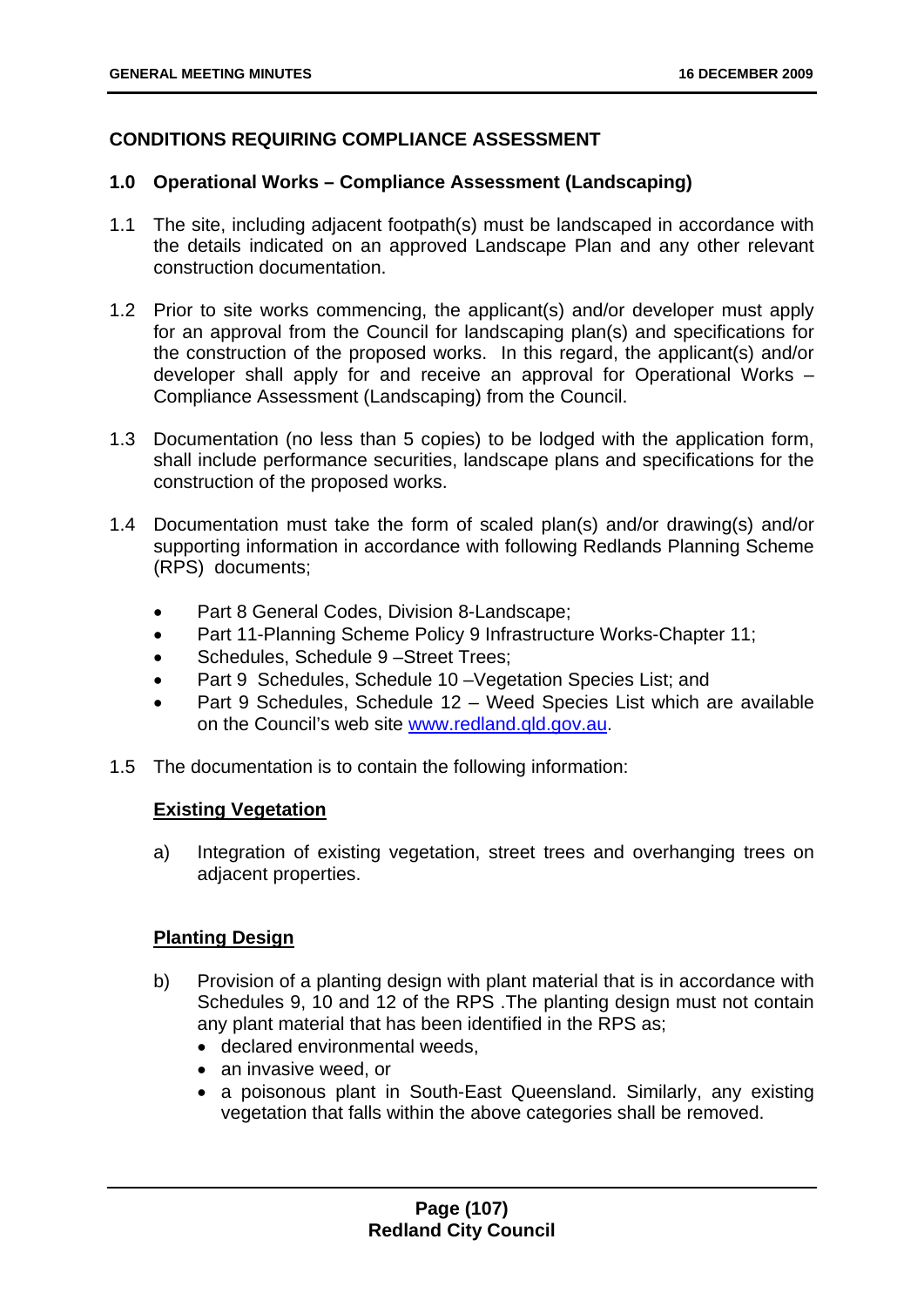- c) A hierarchy of planting, which includes shade trees, shrubs and groundcovers.
- d) Provide a shady tree focus.
- e) Proposed screening any back-of-house service areas and refuse bins from public view.
- f) Provision of street trees to Shore Street, in accordance with Schedule 9. Stock sizes must be not less than 100 litres with a minimum height of 2 metres, unless otherwise negotiated with Council. NOTE: Street trees must not conflict with services (underground and overhead). If there are Energex overhead power lines, the tree species selection must not conflict with the height of powerlines and the provision of continuous power.

## **Irrigation**

- g) Watering of all plant material in accordance with Redland City's Watering Restrictions to promote health, viability and growth.
- h) To maximise the viability and successful maturity of all plant material provide details of soil improvements and irrigation systems. This may include
	- the use of water absorption products that allow water and air nutrients to be readily absorbed by the root system;
	- imported compost and topsoil (preferably a premium organic garden blend or Hydrocell soil mix);
	- organic mulch; and
	- In-ground irrigation system that has a timing mechanism to allow watering in accordance with Council's restricted watering hours.

NOTE: Small rainwater tanks connected to roof rainwater for each unit may be provided for watering of planted areas. The Nylex website may be of assistance http://www.enviro-friendly.com/nylex-water-tanks.shtml.

#### **Hard Landscape Works**

- i) Screening to all bin storage and clothes drying areas.
- j) Provision of an aggregate threshold to any planted area that abuts a building. The aggregate must form a barrier to the potential entrance to the building by termites. The aggregate threshold must be approx 150mm wide and separate organic mulch from any part of the building.
- k) Clothes drying areas are to have direct connectivity from the laundry and access to natural sunlight and ventilation.
- l) Details of paving design and type.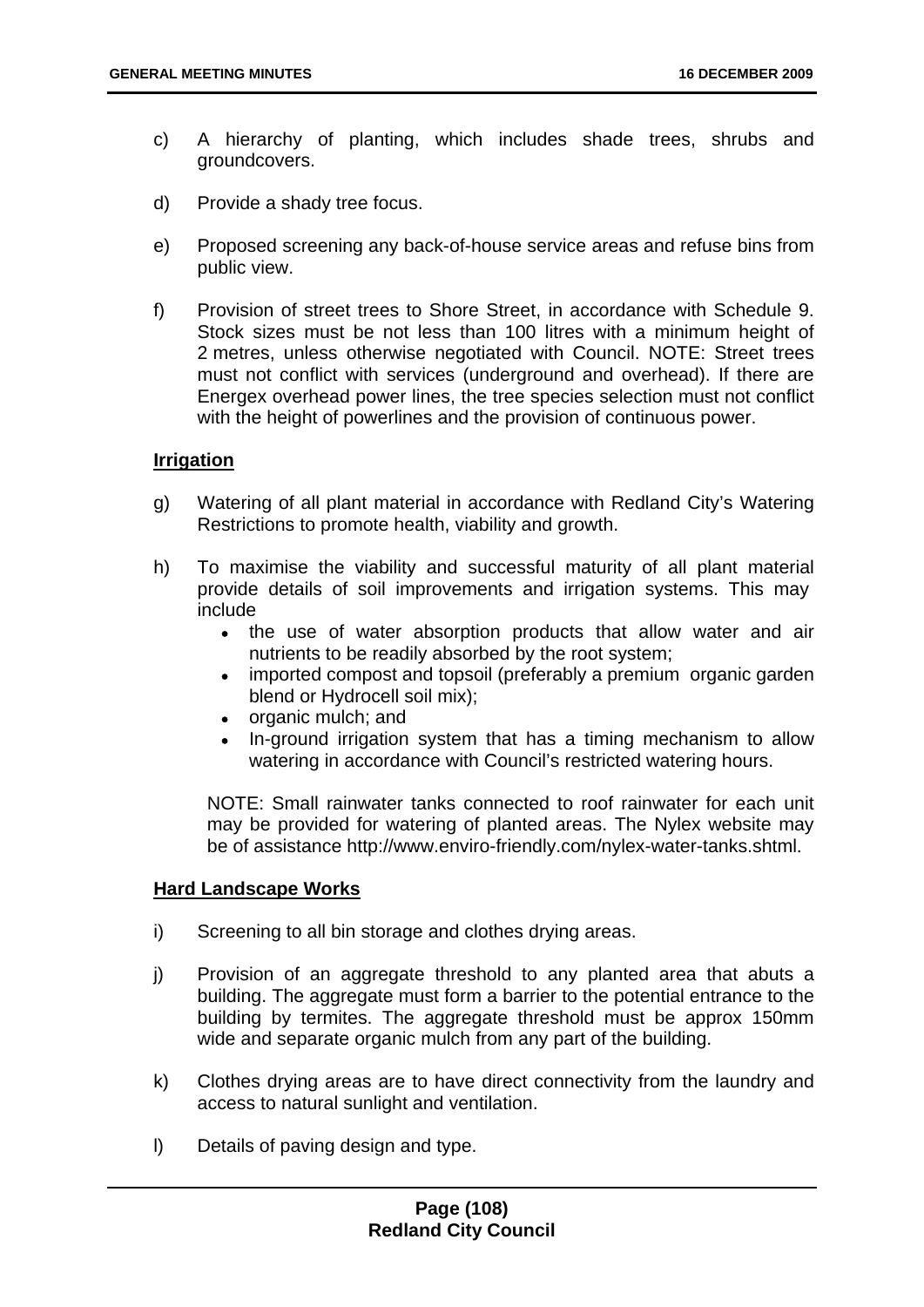- m) Details of all proposed fencing, and height of proposed retaining walls
- n) Location/s of rainwater tanks
- o) Location of existing services such as overhead powerlines and powerpoles, underground cabling etc

#### **Lighting Design**

- p) Design details and integration of external lighting to driveways and other areas of pedestrian and car conflict. Bollards may be used to demarcate pedestrian uses with overhead lighting to provide a high level of illumination.
- q) Design details and integration of external lighting to the pedestrian walkway, car parks and other areas of pedestrian and car conflict, integrating the principles of Crime Prevention through Environmental Design (CPTED) theory. Lighting design is to illuminate potential areas of concealment and is to project illumination so that a human face is easily discernible from 15 metres.
- r) Provision of sufficient night lighting, which renders people, colours, vegetation and objects correctly. i.e. 'white' light. Particular attention should be given to pathways, driveways and common external spaces.
- s) Lighting design is not to impact on neighbouring residential amenity.
- 1.6 The cost of any new fencing must be borne by the developer.
- 1.7 Approved landscaping works must be completed prior to the use commencing.

#### **2.0 Operational Works – Compliance Assessment (Engineering)**

### 2.1 **Signage Prior to Construction**

Prior to the commencement of any construction works associated with the development, a sign of approved size detailing the project team must be placed in a prominent position, at the road frontage, at each entrance to the development. The sign must detail the relevant project coordinator for the works being undertaken on the site, and the following parties (where relevant):

 Developer Project Coordinator Architect / Building Designer Builder Civil Engineer Civil Contractor Landscape Architect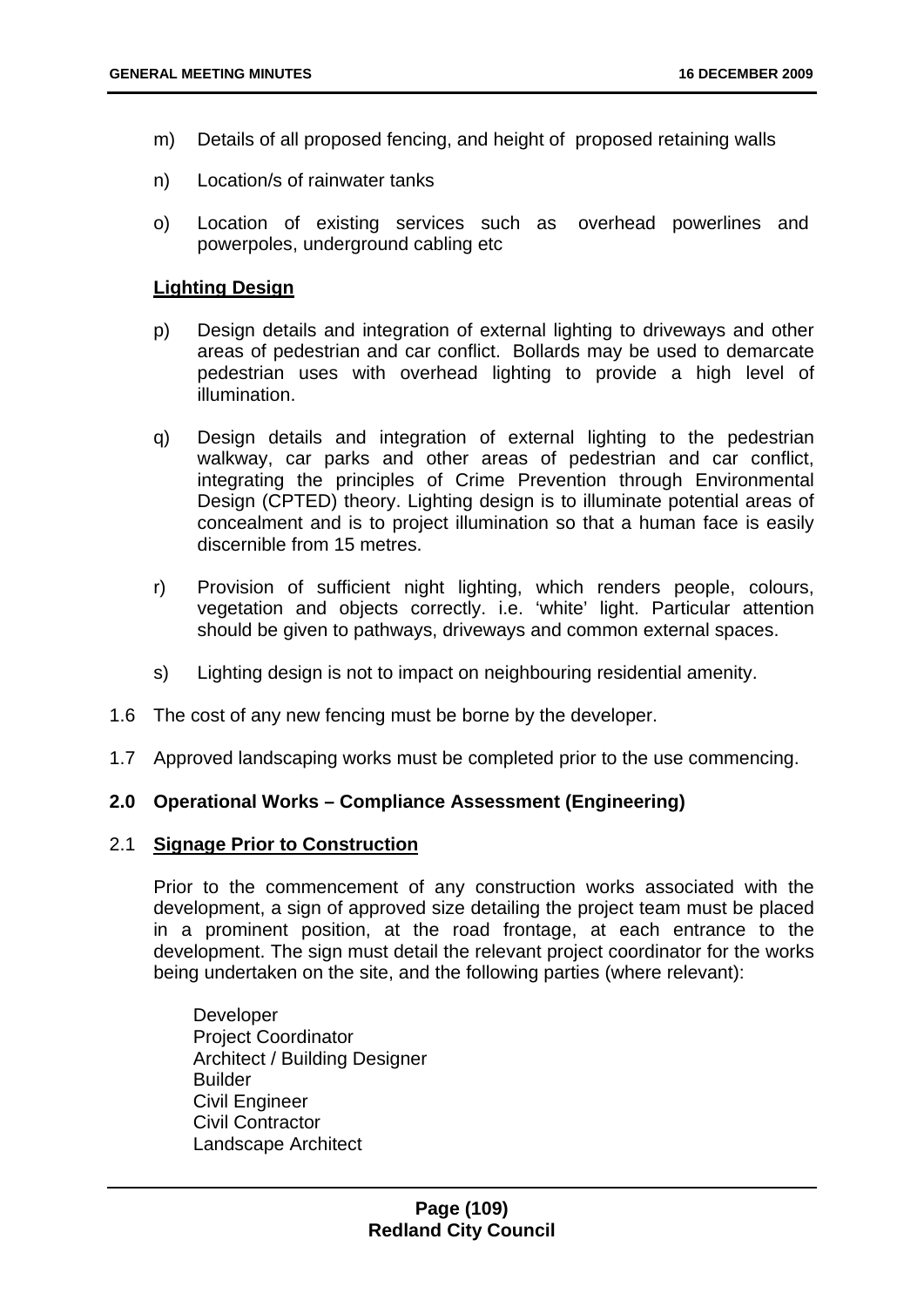## 2.2 **Construction Supervision, Required Council Inspections, and Acceptance of Works by the Council**

The developer is advised to ensure that their engineering representatives contact the Council as early in the process as possible.

## a) **Engineering Works – Supervision**

Prior to occupancy of the units, the developer's Supervising Engineer must submit a certificate to the Council certifying that all work has been satisfactorily completed in accordance with all requirements of the Council, and to accepted engineering standards.

## b) **Engineering Works – Council Inspections**

The Council inspections must be called for, and carried out, at the following stages:-

- i) Pre start This meeting is to be carried out prior to any works commencing, within an existing road reserve or on any infrastructure that will eventually be transferred to the Council.
- ii) Installation of erosion and sediment management measures.
- iii) 'Box' inspection of crossover and footpath with reinforcing in place. Reinforcing mesh is to be supported on bar chairs.
- iv) Stormwater pipelines and manholes bedded and partially backfilled.
- v) 'On Maintenance' inspection of completed works.
- vi) 'Off Maintenance' inspection of works 12 months after acceptance of works on maintenance.

## c) **Engineering Works – Acceptance of Works by the Council**

The Council's Design Standards for Developments details all requirements to be complied with prior to works being accepted On and Off Maintenance by the Council.

## 2.3 **As Constructed Requirements**

As part of all land or building developments within the Redlands City, Council requires as-constructed details for any road, roofwater, stormwater, water or sewerage infrastructure installed/constructed. The as-constructed details shall:

- **a)** be supplied and presented in accordance with the standard requirements of Redland Planning Scheme Policy 9 – Infrastructure Works; and
- **b)** be surveyed and presented on Redland Shire Council's Co-ordinate System and on AHD vertical datum.

Upon request, the following information can be supplied by Council to assist the developer's survey and engineering consultants meet the above requirements: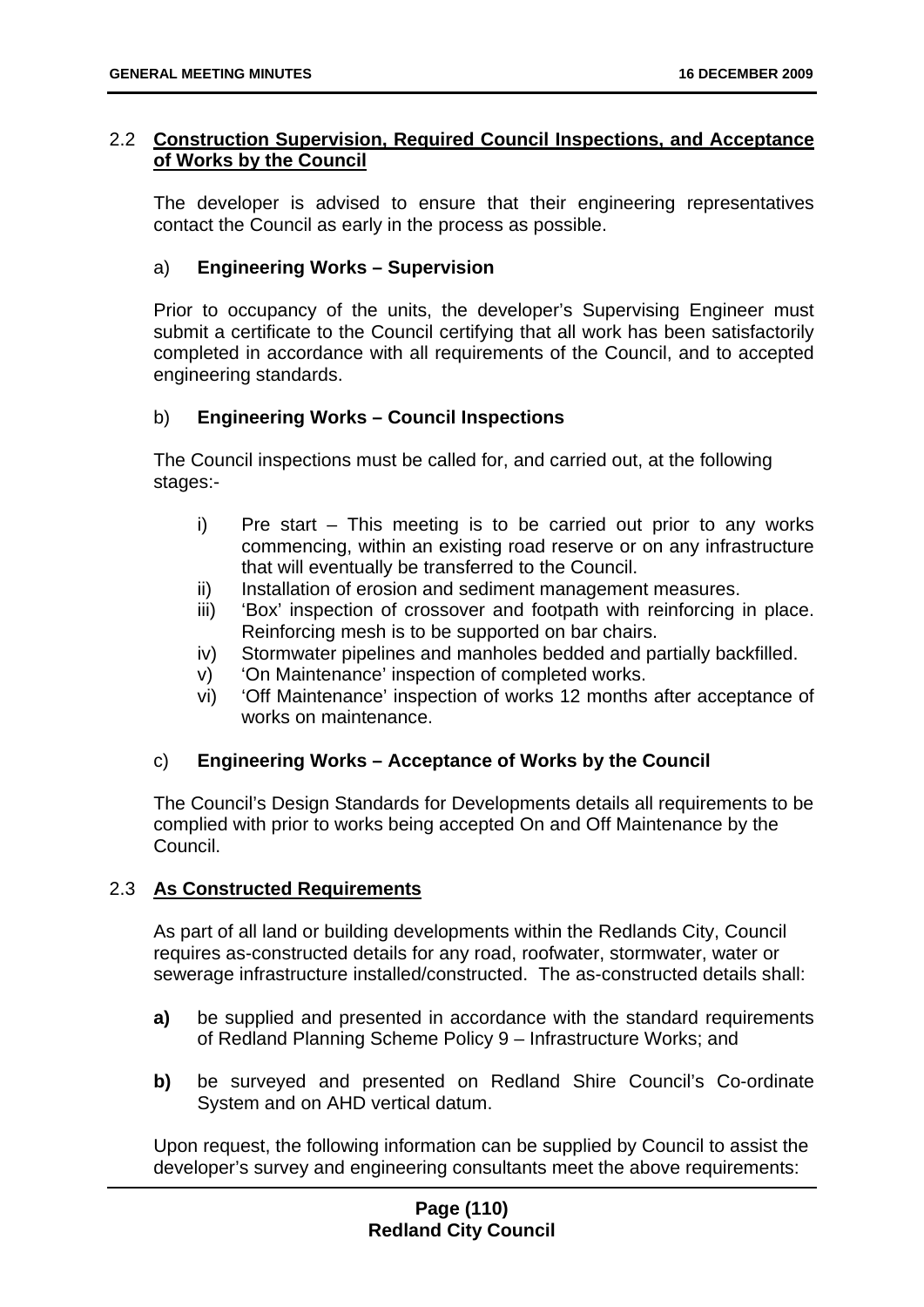- a) A map detailing co-ordinated and or levelled PSMs adjacent to the site.
- b) A listing of Council (RSC) co-ordinates for some adjacent co-ordinated PSMs.
- c) An extract from Natural Resources and Mines' SCDB database for each PSM.
- d) Permanent Survey Mark sketch plan copies.

This information can be supplied without charge once Council receives a signed declaration from the consultant agreeing to Council's terms and conditions in relation to the use of the supplied information.

Refer to Documentation and General Conditions in Chapter 2 of the Infrastructure Works Policy for further details.

#### 2.4 **Frontage Works**

The developer must construct the following works, to the Council's standards, along the entire frontage of the site to Shore Street.

- a) Reinstatement of concrete kerb and channel, where required;
- b) Entry treatment / access to the site as per the Council's standards; and
- c) Adjustments and relocations necessary to public utility services resulting from these works.

These works must be completed prior to the use commencing. In this regard, the developer is required to apply for and receive an Operational Works – Compliance Assessment approval from the Council.

## 2.5 **Electrical Poles and Construction Considerations**

A 300mm gap, in any proposed concrete slabs, is to be maintained around the base of all electricity poles along the frontage of the development. Other readily removable surface treatments are to be constructed up to the base of the pole.

#### 2.6 **Stormwater from Roofed and Paved Areas**

Stormwater drainage from roofed and paved areas shall be discharged to an approved drainage system within adjoining road reserve(s).

Construction of driveways and drainage must be to the Council and/or Department of Main Roads standards, including the provision for an ARI 100 year's overland flow through driveways, open space areas or easements over adjoining properties. An assessment of the effect of 50% blockage of inlets must be included in the drainage calculations.

Temporary drainage is to be provided during the building construction phase such that discharge from all constructed roofs and paved areas is disposed of to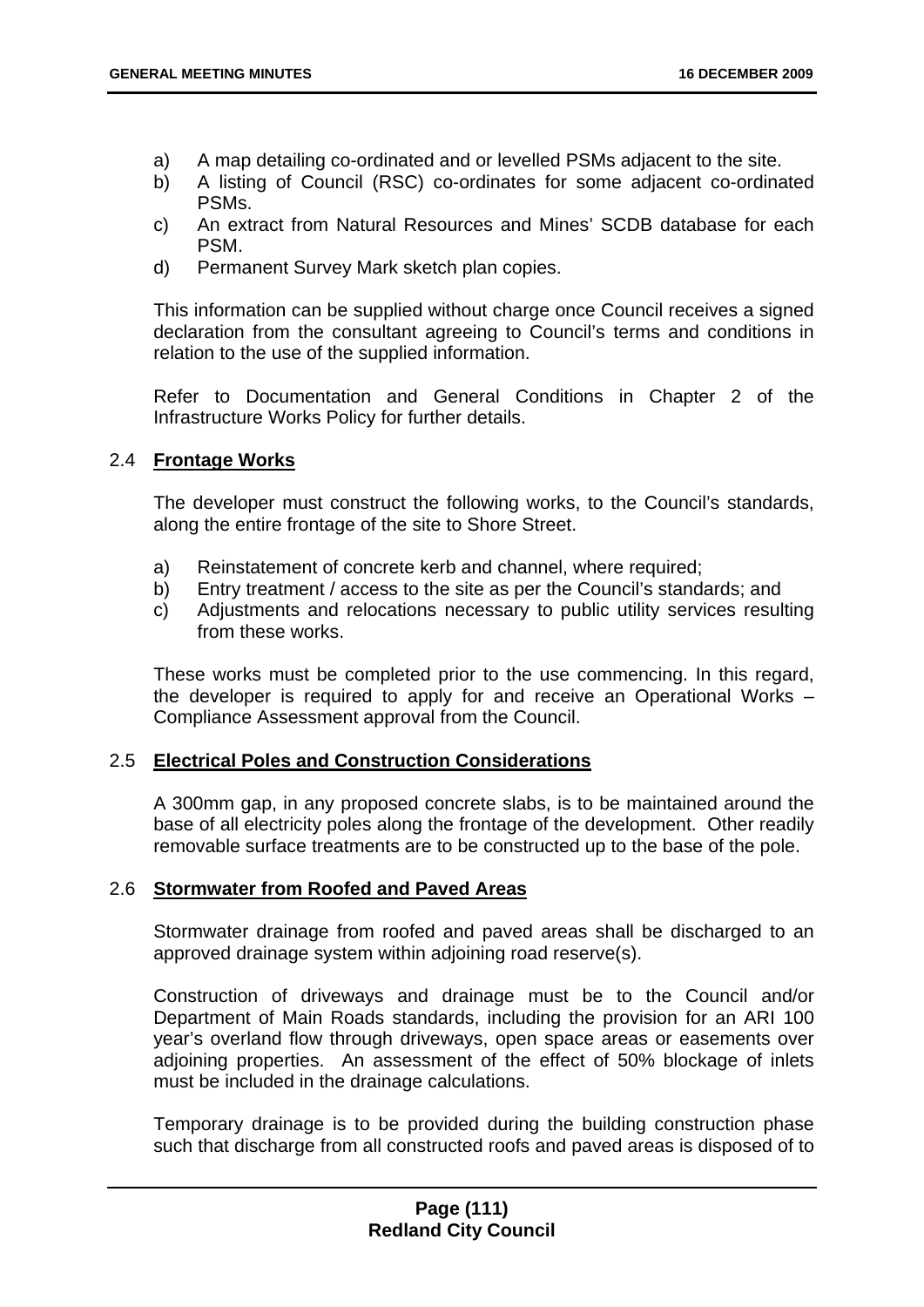an approved street drainage system and not onto the construction site. This temporary system must be maintained for the duration of building works.

Prior to the commencement of any works within the site, the developer must apply for and receive an Operational Works – Compliance Assessment (Engineering) approval for engineering plans and specifications for the construction of proposed drainage.

The discharge from the rainwater first flush diverter must be discharged into a rain garden. The overflow from the water tank can be discharged direct to the stormwater system.

#### 2.7 **Stormwater Nuisance and Legal Right of Stormwater Discharge**

Overland flow paths and underground drainage is to be designed so as not to directly or indirectly cause nuisance to a downstream or adjoining property.

#### 2.8 **Reticulated Water Supply Connection**

The developer must connect the proposed development to the existing reticulated water supply system.

Where the existing reticulated water supply does not currently service the site or is not an adequate capacity, the developer is to pay the Council its estimated cost to construct the required connection/s to the site.

Requests for connections and estimates must be made to the Council in writing, with details of work required specified. The payment for such works is to be made prior to works being carried out.

#### 2.9 **Sewerage Connection**

The developer must connect the proposed development to the existing sewerage system.

Where sewerage connections are not available to the site, or where existing connections are not satisfactory for the proposed development, the developer must pay the Council its estimated cost to construct the required connections.

Requests for connections and estimates must be made to the Council in writing, with details of work required specified. The payment for such works is to be made prior to works being commenced.

### 2.10 **Earthworks**

If the development of the subject property requires soil to be imported or exported, the developer must identify the allotments that would be used for borrowing or filling and must advise the Council of such works. Any significant borrowing or filling may require the approval of the Council. If clarification is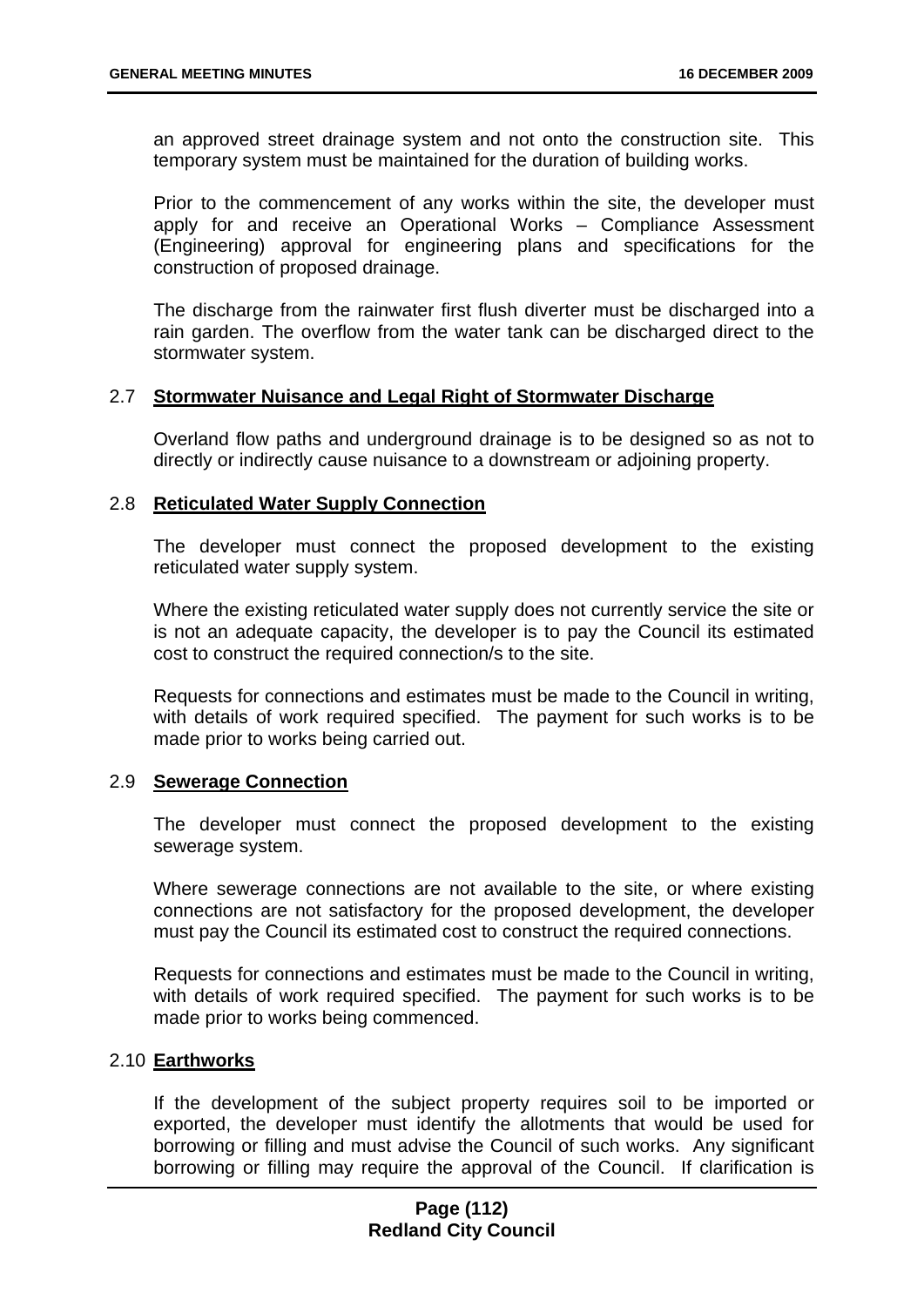required on the significance of the works to be undertaken, contact should be made with the Council to determine relevant approvals required.

## 2.11 **Car Parking and Internal Driveways**

Prior to works commencing, the developer must apply for and receive an approval from the Council for Operational Works – Compliance Assessment (Engineering) for engineering plans and specifications for the construction of proposed car parking facilities and internal driveways. The following issues are to be addressed:

a) Compliance with Australian Standard AS 2890.1: Off Street Parking – Car Parking Facilities.

## 2.12 **Public Open Space Contribution**

Prior to Operational Works Approval, a public open space contribution must be made to the Council in accordance with Redlands Planning Scheme - Part 11, Planning Scheme Policy 3 – Contributions and Security Bonding – Chapter 5 - Open Space.

## 2.13 **Transport Infrastructure Charges Contributions**

A contribution for local transport infrastructure must be made to Council, at the rate applicable at the time of payment, and paid prior to approval of any subsequent 'operational works' application. The amount payable for this development must comply with Chapter 4 of Planning Scheme Policy 3 in the Redlands Planning Scheme. This contribution does not cover the cost of local road works necessary for the development that are not part of the roadworks identified in the above mentioned Council policy and that all such costs are the responsibility of the applicant. In this regard the following comments are made:

- The current rate for 2008/2009 per equivalent tenement is \$12,685.54;
- The conversion factors (where relevant) for various residential uses are contained in the policy;
- The amount of contribution for a particular development is to be determined in accordance with Clause 1.7 of the policy. This is based on multiplying the maximum number of equivalent tenements permitted on the site by the rate per equivalent tenement by the conversion factor for the particular development proposed;
- The rate of contribution is reviewed annually on 01 July.

Any contributions previously paid may be claimed as contributing towards the amount due to Council.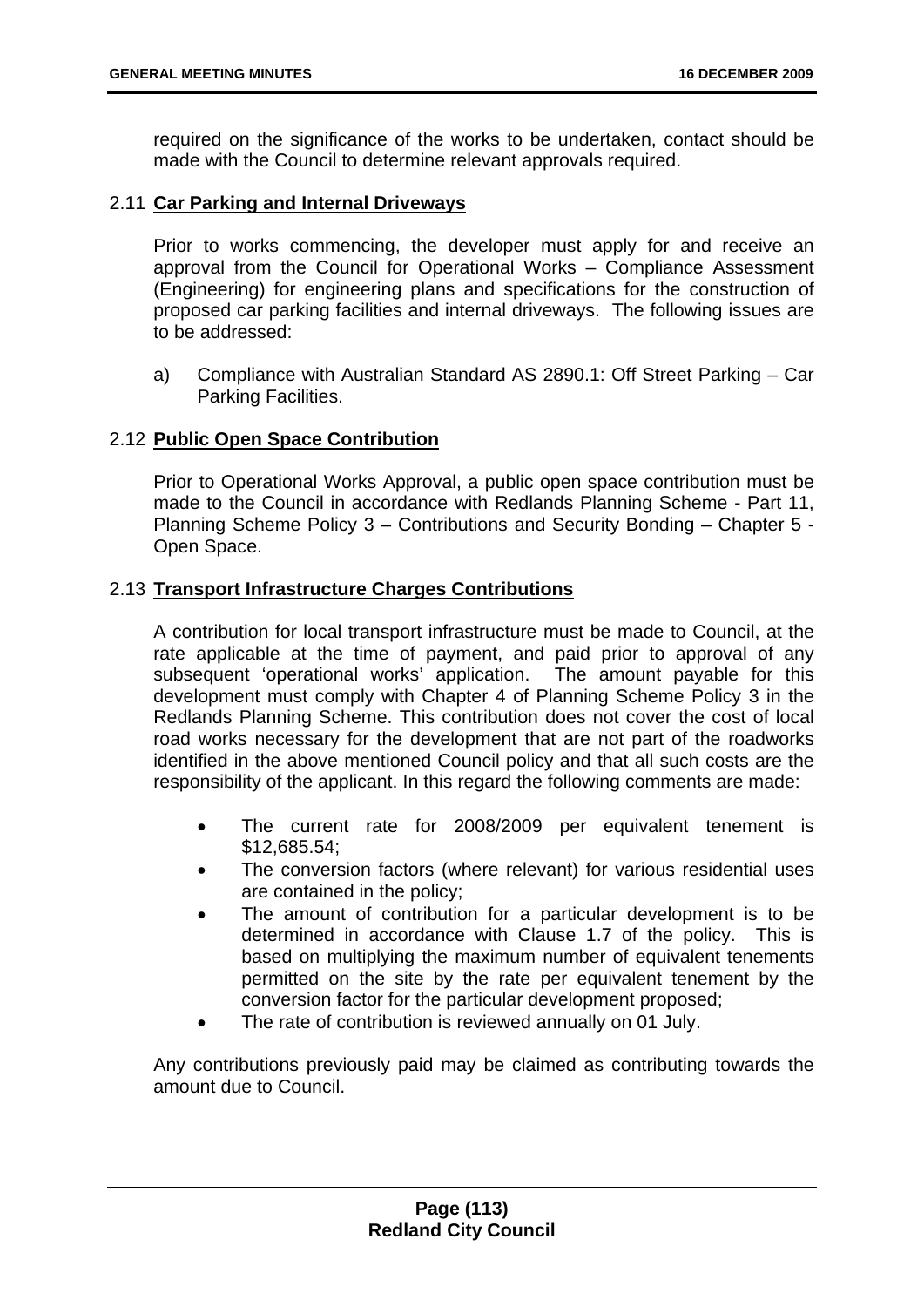#### 2.14 **Water Supply Headworks**

A contribution for water supply augmentation and other works must be made to the Council, at the rate applicable at the time of payment, prior to approval of any subsequent 'operational works' application.

The amount payable for this development must comply with Chapter 7 of Planning Scheme Policy 3 in the Redlands Planning Scheme. In this regard the following comments are made:

- The current rate for 2008/2009 per equivalent tenement is \$6,944.00
- The conversion factor for water supply headworks payable vary amongst the different uses. Refer to the policy in this regard.
- the amount of contribution for a particular development is determined by multiplying the calculated number of equivalent tenements by the rate per equivalent tenement based on the conversion factor for the particular development included in the table of conversion factors;
- The rate of contribution is reviewed annually on 01 July.

Any headworks previously paid may be claimed as contributing towards **t**he amount due to the Council.

#### 2.15 **Sewerage Headworks**

A contribution for sewerage augmentation and treatment is to be made to the Council, at the rate applicable at the time of payment, prior to approval of any subsequent 'operational works' application.

The amount payable for this development must comply with Chapter 7 of Planning Scheme Policy 3 in the Redlands Planning Scheme. In this regard the following comments are made:

- The current rate for 2008/2009 per equivalent tenement is \$10,787.00.
- The conversion factor for sewerage headworks payable vary amongst the different uses. Refer to the policy in this regard.
- the amount of contribution for a particular development is determined by multiplying the calculated number of equivalent tenements by the rate per equivalent tenement based on the conversion factor for the particular development included in the table of conversion factors;
- The rate of contribution is reviewed annually on 01 July.

Any headworks previously paid may be claimed as contributing towards the amount due to the Council.

NB: If sewerage is not immediately available, no unit is to be occupied until a sewerage service is available.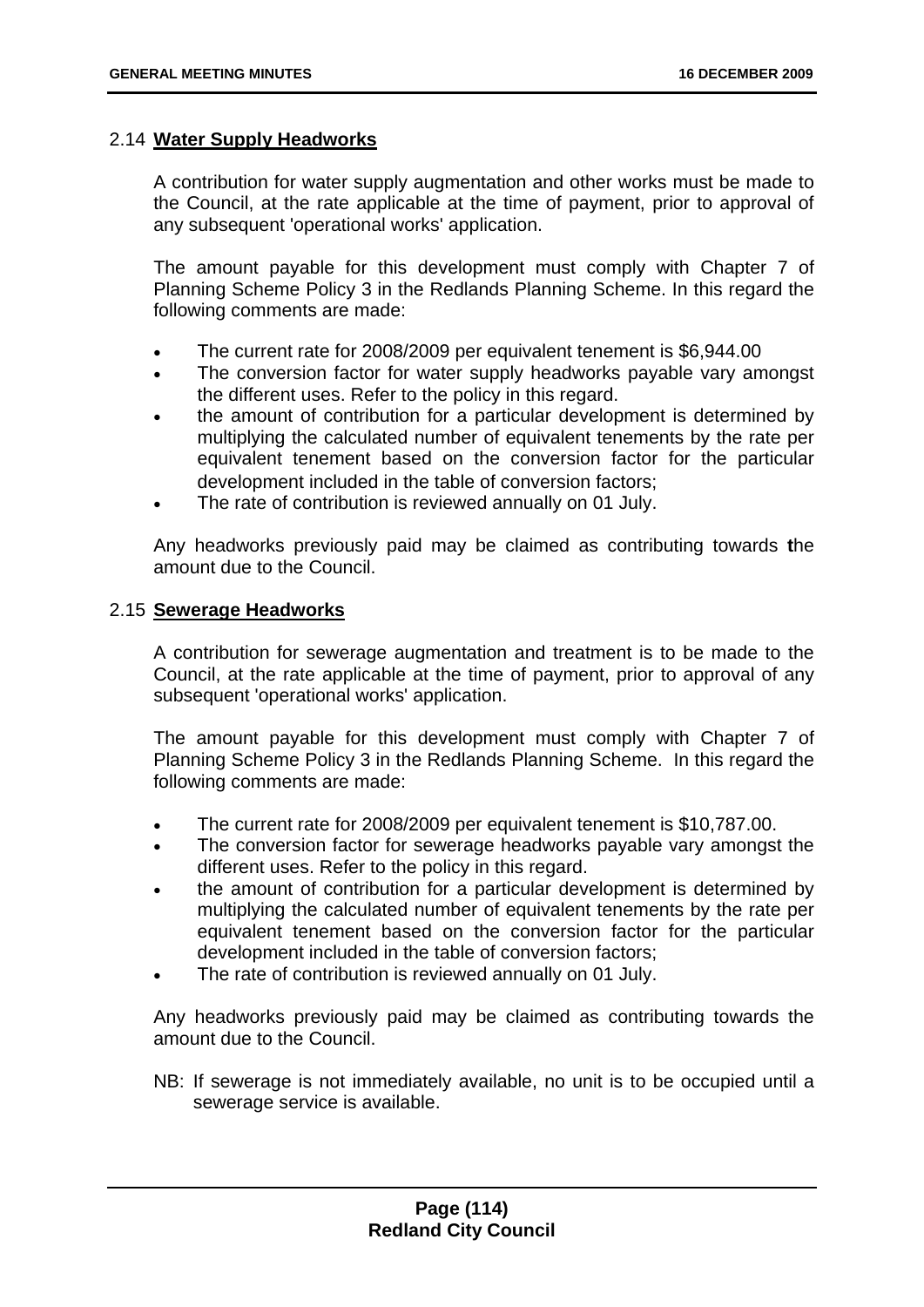### 2.16 **Cycleway Infrastructure Contribution**

A contribution for Cycleway Infrastructure must be made to Council, at the rate applicable at the time of payment, and paid prior to any approval of any subsequent 'operational works' application. The amount payable for this development must comply with Chapter 4A of Planning Scheme Policy 3 in the Redlands Planning Scheme. This contribution is required to fund new and/or improved infrastructure needed to manage the future growth on the Council's mainland. In this regard the following comments are made:

- The current rate for 2008/2009 per equivalent tenement is \$1,397.46.00;
- The conversion factors (where relevant) for various residential uses are contained in Chapter 4A of Planning Scheme Policy 3 in the Redlands Planning Scheme;
- The amount of contribution for a particular development is to be determined in accordance with Clause 1.7 of the policy. This is based on multiplying the maximum number of equivalent tenements permitted on the site by the rate per equivalent tenement by the conversion factor for the particular development proposed;
- The rate of contribution is reviewed annually on 01 July.

Any contributions previously paid may be claimed as contributing towards the amount due to Council.

### 2.17 **Sediment and Erosion**

- a) Prior to and during the construction and maintenance phases of this development, the developer is to be responsible for the installation and maintenance of erosion and sediment management facilities. These facilities must accord with the specific outcomes of the Erosion Prevention and Sediment Control Code until the site works are completed.
- b) At all times the development is to adhere to the "Erosion Prevention and Sediment Control Code" and chapter 4 "Erosion Prevention and Sediment Control" of Policy 9 "Infrastructure Works".
- c) At all times the development of the site is to adhere to the practices described in "Controlling Stormwater Pollution on your Building Site" published by Healthy Waterways, 2006. For further information please visit the following web site www.healthywaterways.org.

### 2.18 **Stormwater Infrastructure Contribution**

A contribution for stormwater Infrastructure must be made to Council, at the rate applicable at the time of payment, and paid prior to any approval of any subsequent 'operational works' application. The amount payable for this development must comply with Chapter 8 of Planning Scheme Policy 3 in the Redlands Planning Scheme. The purpose of this contribution is to ensure that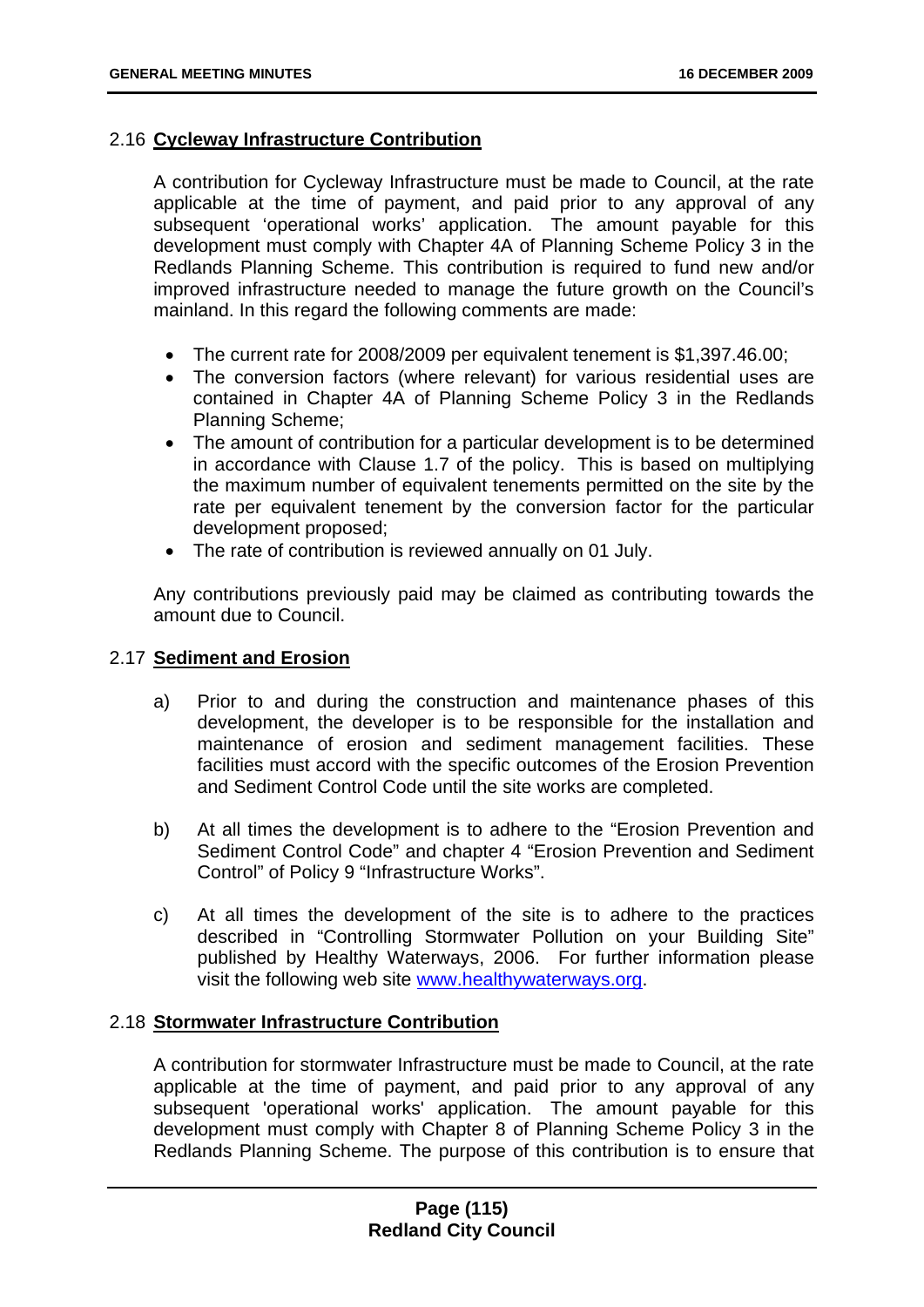all areas within the Redlands have effective stormwater infrastructure with sufficient capacity. In this regard the following comments are made:

- The conversion factors (where relevant) for various uses are contained in the policy;
- The amount of contribution for a particular development is to be determined in accordance with Clause 1.4 of the policy;
- The rate of contribution is reviewed annually on 01 July.

Any contributions previously paid may be claimed as contributing towards the amount due to Council.

#### **3.0 Performance Bonding Agreement**

- 3.1 In accordance with Planning Scheme Policy 3 Contributions and Security Bonding, the lodgement of security with the Council in accordance with the table in Condition 3.2 must be undertaken to guarantee the execution of works to be done in association with this approval.
- 3.2 All payments to be made to the Council and/or money to be deposited and/or bond to be lodged pursuant to any condition of this approval must be made:
	- Prior to an application for approval of building works on the site being lodged; or
	- Prior to Council being required to issue any approval for Operational Works – Compliance assessment; or
	- Prior to any construction works or the use commencing; (whichever is the sooner).

Other conditions must, where applicable, be complied with before the use is commenced, unless otherwise required or agreed in writing by the Council or a delegated officer.

| <b>Item</b>                                           | <b>Amount</b> | Drawn down                                                                                                                                                                 | <b>Returned</b>                                                                                                                          |
|-------------------------------------------------------|---------------|----------------------------------------------------------------------------------------------------------------------------------------------------------------------------|------------------------------------------------------------------------------------------------------------------------------------------|
| Engineering<br>Infrastructure<br>external to the site | \$2,500       | to the greater of When works<br>\$1,000 and 5% of $\vert$ accepted<br>value of<br>the<br>when<br>works,<br>On <sub>1</sub><br>accepted<br>Maintenance<br>by<br>the Council | are<br>Off<br>Maintenance by<br>the<br>(Note<br>Council<br>There is a minimum<br>maintenance period<br>of 6 months).                     |
| Landscaping                                           | \$2,000       |                                                                                                                                                                            | When works<br>are<br>Off<br>accepted<br>Maintenance by the<br>Council (Note<br>There is a minimum<br>maintenance period<br>of 6 months). |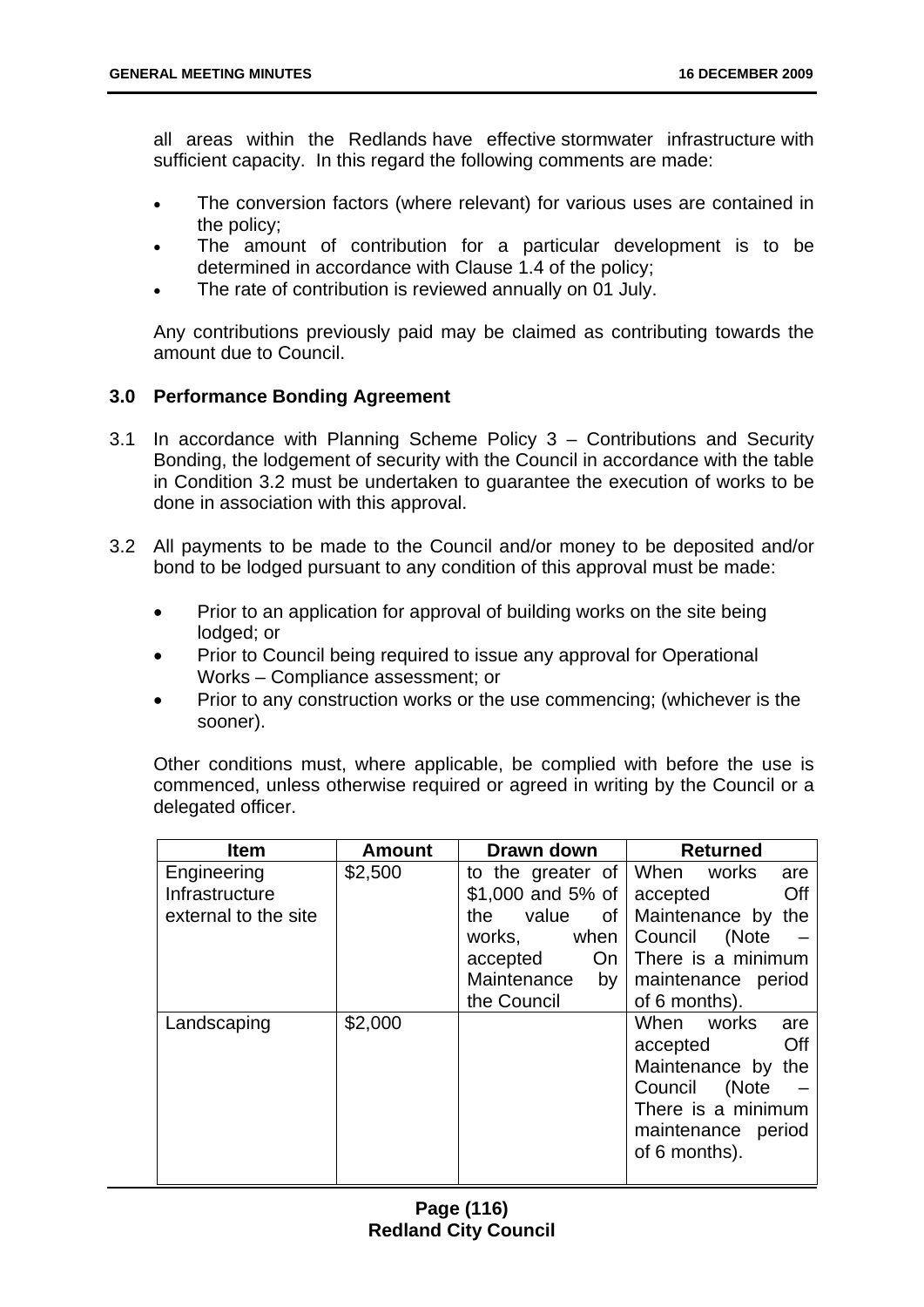| <b>Item</b>            | <b>Amount</b> | Drawn down     | <b>Returned</b>                                                                                                             |
|------------------------|---------------|----------------|-----------------------------------------------------------------------------------------------------------------------------|
| General<br>performance | \$2,500       | not applicable | When all conditions<br>associated with this<br>approval have been<br>complied with,<br>as<br>accepted by<br>the<br>Council. |
| TOTAL                  | \$7,000       |                |                                                                                                                             |

3.3 In the case of failure to comply with the above conditions, the Council may cause the necessary work to be carried out and may deduct the cost thereof from the money deposited and/or bond held. Should such cost exceed the security held, the applicant(s) and/or the developer and/or their successor must on demand pay to the Council the amount of the works.

Note: The approval of this development remains with the land. Accordingly, the responsibility for compliance with the conditions of approval remains with the owner(s) of the land, unless this obligation has been passed to a third party if agreed to in writing by the Council or a delegated officer.

## **C. REFERRAL AGENCY'S RESPONSE**

The Advice Agency Response – Conservation Estate from the Queensland Government – Department of Environment and Resource Management, dated 20 July 2009, is attached. This advice does not form a condition of this approval.

#### **D. ADDITIONAL PERMITS/APPROVALS REQUIRED**

This approval does not authorise construction to commence. Further development permits for Building Works and Plumbing and Drainage Works are required.

Capping of sewer -

The applicant must lodge a "Capping of Sewer" application with Redland Shire Council's Plumbing Department prior to the demolition of any existing buildings on the development property/ies.

Building Works -

Compliance Assessment approvals (from the Council) are required for:

- Building Works (Demolition)
	- Referral Agency Assessment through Redland City Council to undertake the demolition works or potential asbestos removal is required prior to seeking and obtaining a formal building approval;

Operational Works – Compliance Assessment approvals (from the Council) are required for:

- Engineering
	- External roadworks and drainage works;
	- Internal car parking and stormwater drainage works
	- Farthworks: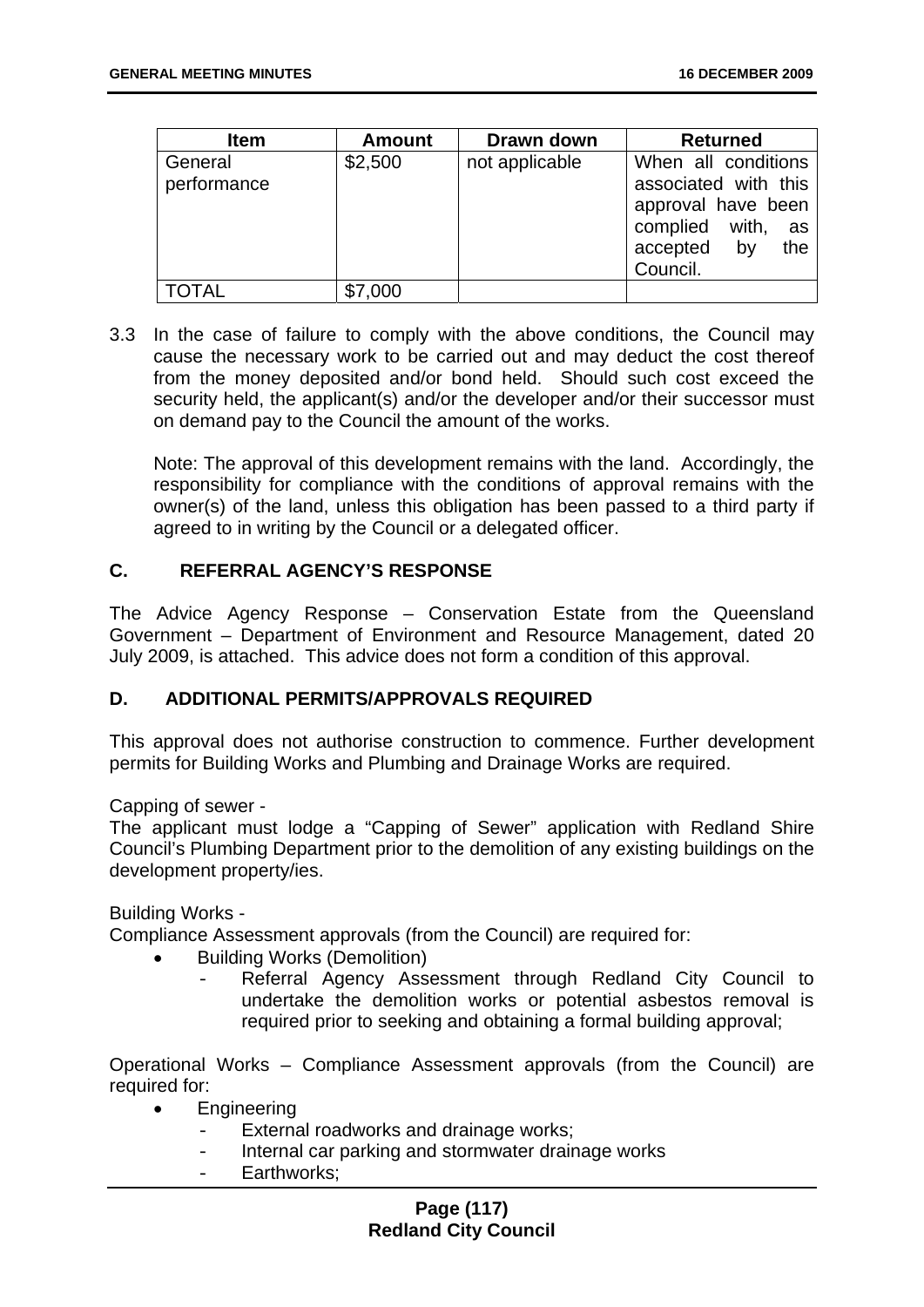- Water and sewer infrastructure
- **Landscaping**

## **E. ADVICE**

## **1. Relevant Period**

This development permit for a material change of use will remain current for a period of four years starting the day the approval takes effect, as per the *Integrated Planning Act 1997*.

## **2. Fire Ants**

Certain areas within Redland City have been identified as having an infestation of the Red Imported Fire Ant (RIFA). The movement of extracted or waste soil, retaining soil, turf, pot plants, plant material, baled hay/straw or mulch/green waste/fuel into, within and out of the City from a property inside a restricted area is subject to approval of the Department of Primary Industries(DPI) - RIFA Movement Controls. Further information can be obtained from the DPI Call Centre 13 25 23 or on their web site www.dpi.qld.gov.au/fireants.

# **3. Connection to Council Services**

Should the existing allotment be further reconfigured, the applicant must ensure that each individual allotment is directly connected to Council services (such as water supply, sewer mains, etc.). This may require the extension of Council's existing infrastructure to service the individual allotments.

## **4. Construction Work**

In order to minimise undue noise disturbance and associated nuisance to surrounding premises, construction hours are to be confined to times permitted by the Environmental Protection Regulations. Enforcement of these matters is undertaken by the Environmental Protection Agency.

If the development of the subject property requires soil, plants, mulch, potting mix or construction materials to be imported or exported, the applicant shall examine such material for fire ant infestations. If fire ants are suspected ring the Department of Primary Industries on 13 25 23.

## **5. Crime Prevention**

Development of the site is to be designed in accordance with the principles of Crime Prevention through Environmental Design (CPTED) to assist in crime prevention by being designed and well lit to ensure casual surveillance opportunities, particularly for open space, car parking and pedestrian and cycle paths.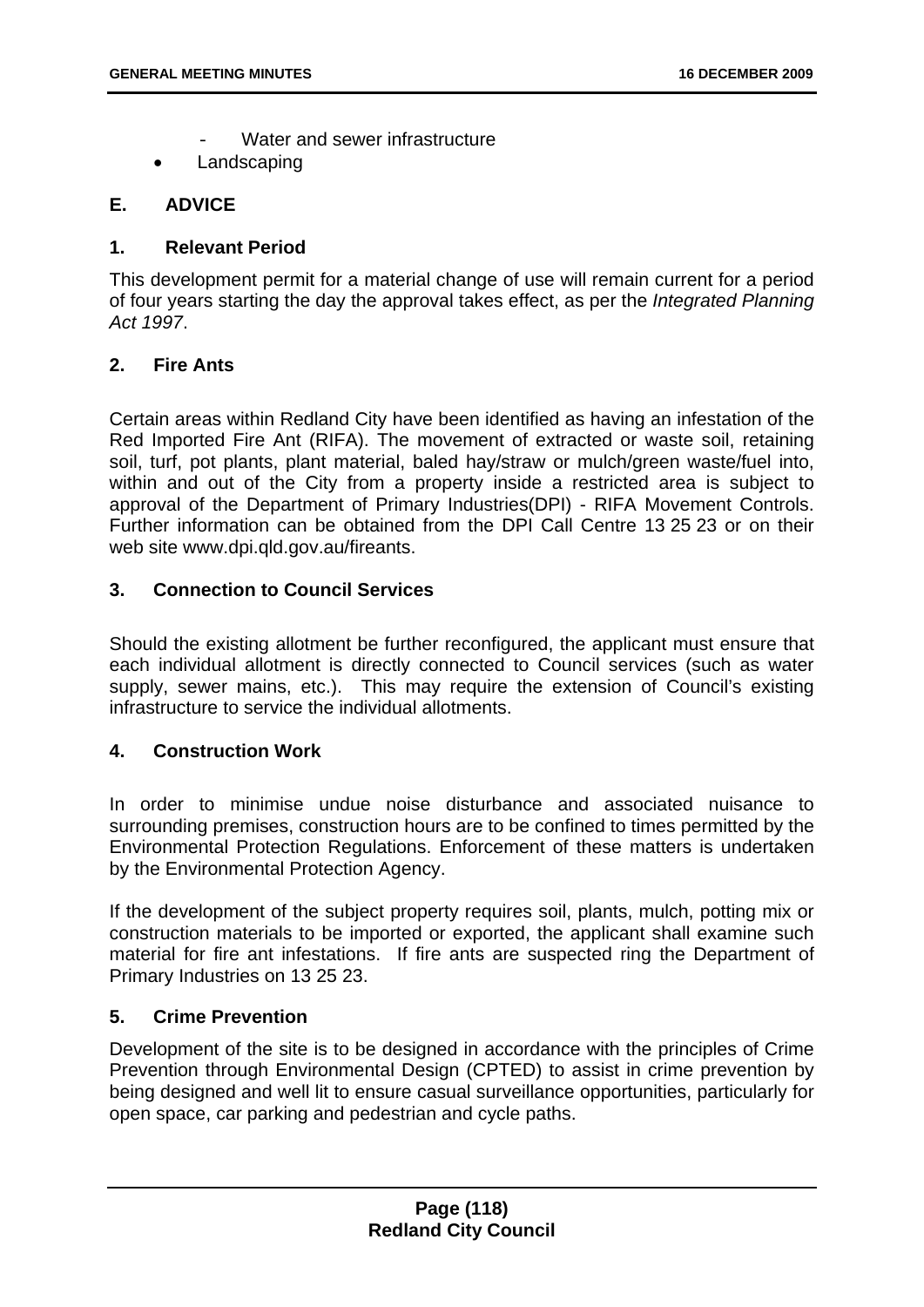## **6. Amenity**

Noise generated by the use is to be compatible with that experienced in a residential environment. Air quality impacts are to be eliminated or mitigated to a level that is compatible with a residential environment by not emitting vibration, odour, fumes, smoke, vapour, steam, soot, ash, dust, grit, oil, radio or electrical. Traffic movements are to be compatible with that experienced in a residential environment. Glare and reflection from the sun is to be minimised through choice of building materials and glazing. Artificial lighting is not to result in unreasonable disturbance to any person or activity.

## **Environment**

Development of the site is to protect the environment from impacts associated with the use and its construction, including stormwater run-off, water quality, erosion and sediment run-off and weed infestation.

## **COUNCIL RESOLUTION**

Moved by: Cr Ogilvie Seconded by: Cr Henry

- **1. That the report be deferred to allow officers to review issues raised by residents; and**
- **2. That unless the Divisional Councillor exercises his right to call the matter to the Development Assessment Committee, the application will be determined by officers under delegated authority.**

## **CARRIED**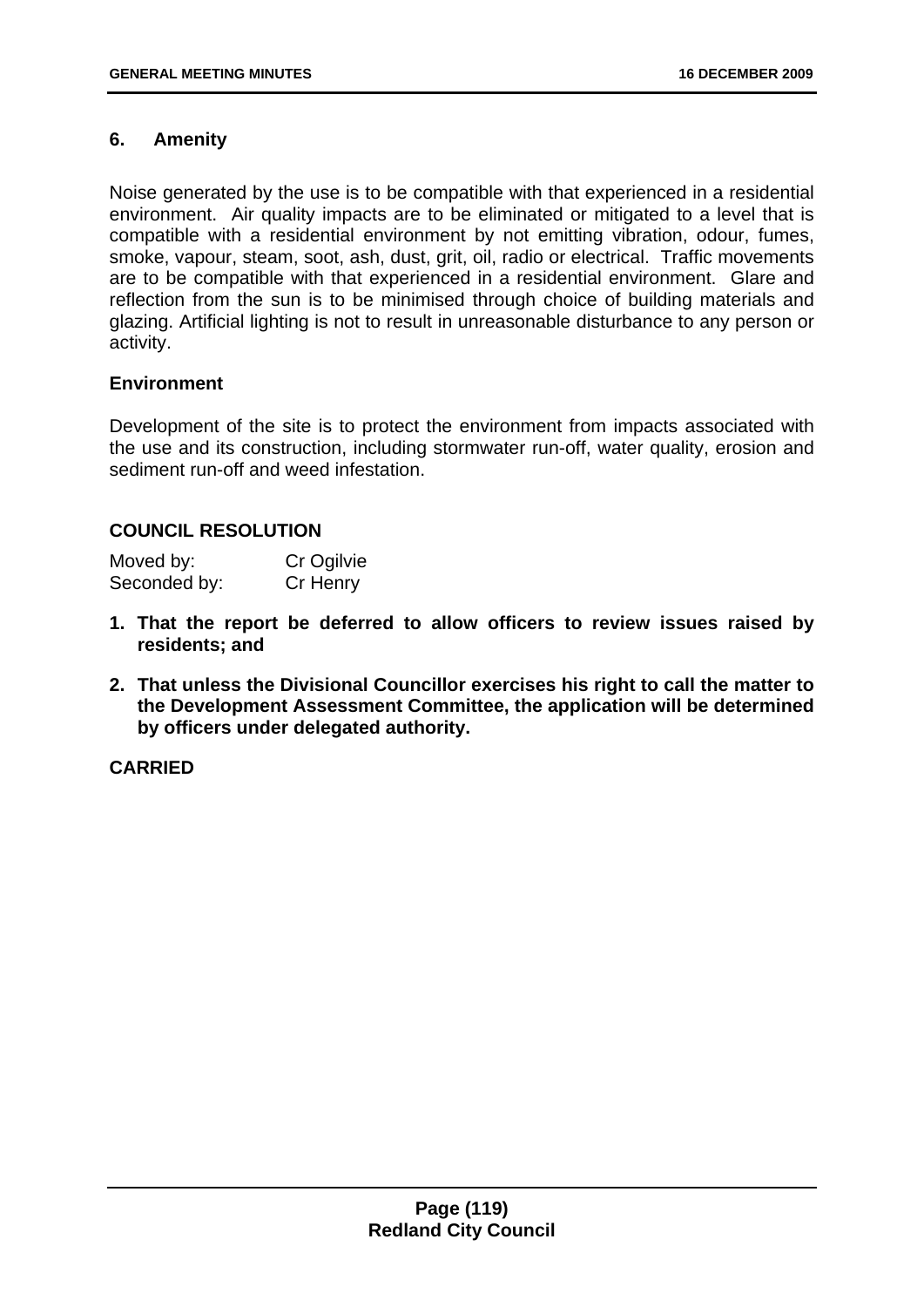## **15 CLOSED SESSION**

## **15.1 REGULATORY SERVICES**

### **15.1.1 REGULATORY SERVICES DEPARTMENT REVIEW**

| <b>Dataworks Filename:</b>       | <b>GOV Regulatory Services - Restructure</b>                     |
|----------------------------------|------------------------------------------------------------------|
| <b>Responsible Officer Name:</b> | <b>Toni Averay</b><br><b>General Manager Regulatory Services</b> |
| <b>Author Name:</b>              | <b>Toni Averay</b><br><b>General Manager Regulatory Services</b> |

# **EXECUTIVE SUMMARY**

A confidential report on this matter was presented by General Manager Regulatory Services.

## **OFFICER'S RECOMMENDATION/ COUNCIL RESOLUTION**

| Moved by:    | <b>Cr Bowler</b>  |
|--------------|-------------------|
| Seconded by: | <b>Cr Elliott</b> |

**That Council resolve as follows:** 

- **1. To approve the proposed new name of 'Development and Community Standards' for the Department;**
- **2. To adopt the proposed corporate structure for the Development and Community Standards Department;**
- **3. To approve the proposed Implementation Action Plan;**
- **4. To approve the proposed allocation of resources; and**
- **5. That the report and attachments remain confidential until implementation of the new Department structure and finalisation of any related staff matters.**

**CARRIED**